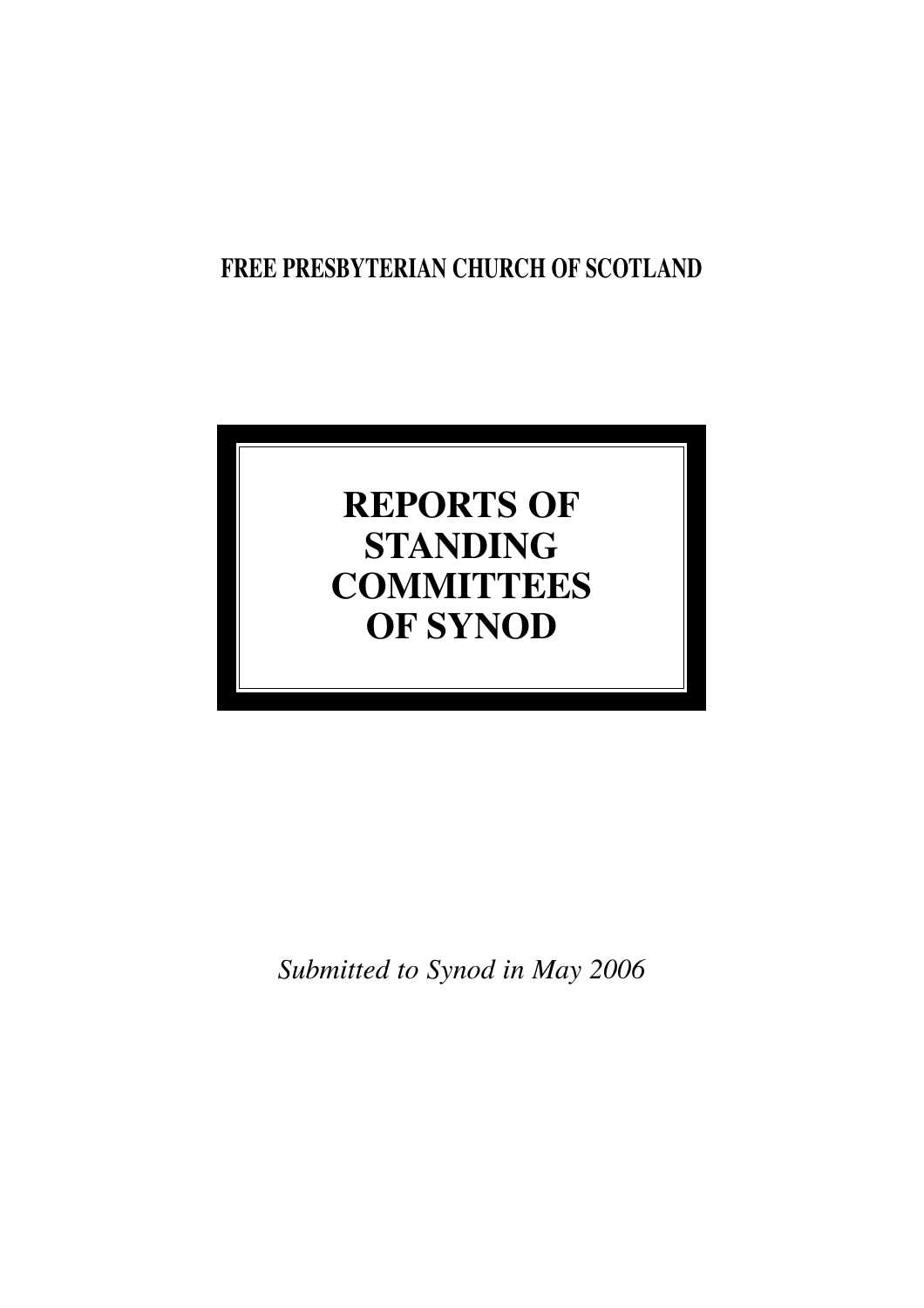### **INDEX**

|                                                              | page 3 |
|--------------------------------------------------------------|--------|
|                                                              | 19     |
| Jewish and Foreign Missions Committee's Report               | 22     |
|                                                              | 25     |
|                                                              | 29     |
|                                                              | 30     |
|                                                              | 35     |
|                                                              | 36     |
|                                                              | 37     |
|                                                              | 38     |
|                                                              | 39     |
|                                                              | 44     |
|                                                              | 45     |
| Ebenezer Scripture Mission & Thembiso Children's Home Report | 46     |
| Zimbabwe Mission Administrator's Report                      | 48     |
|                                                              | 49     |
|                                                              | 50     |
|                                                              | 56     |
|                                                              | 58     |
|                                                              | 59     |
|                                                              | 61     |
| Report of Deputy to Kenya and Zimbabwe - Rev. J. MacLeod.    | 64     |
| Report of Deputy to Sengera, Kenya - Rev. J. R. Tallach      | 67     |
|                                                              | 67     |
| Report of Deputy to Vancouver - Rev. J. MacLeod              | 68     |
| Report of Deputy to Zimbabwe - Rev. J. R. Tallach            | 69     |
|                                                              | 70     |
| Theological Tutor's Report - Rev. K. D. Macleod              | 71     |
|                                                              | 71     |
| Ballifeary Residential Care Home Committee's Report          | 73     |
|                                                              | 74     |
|                                                              | 75     |
|                                                              | 77     |
| Publications and Bookroom Committee's Report                 | 77     |
|                                                              | 78     |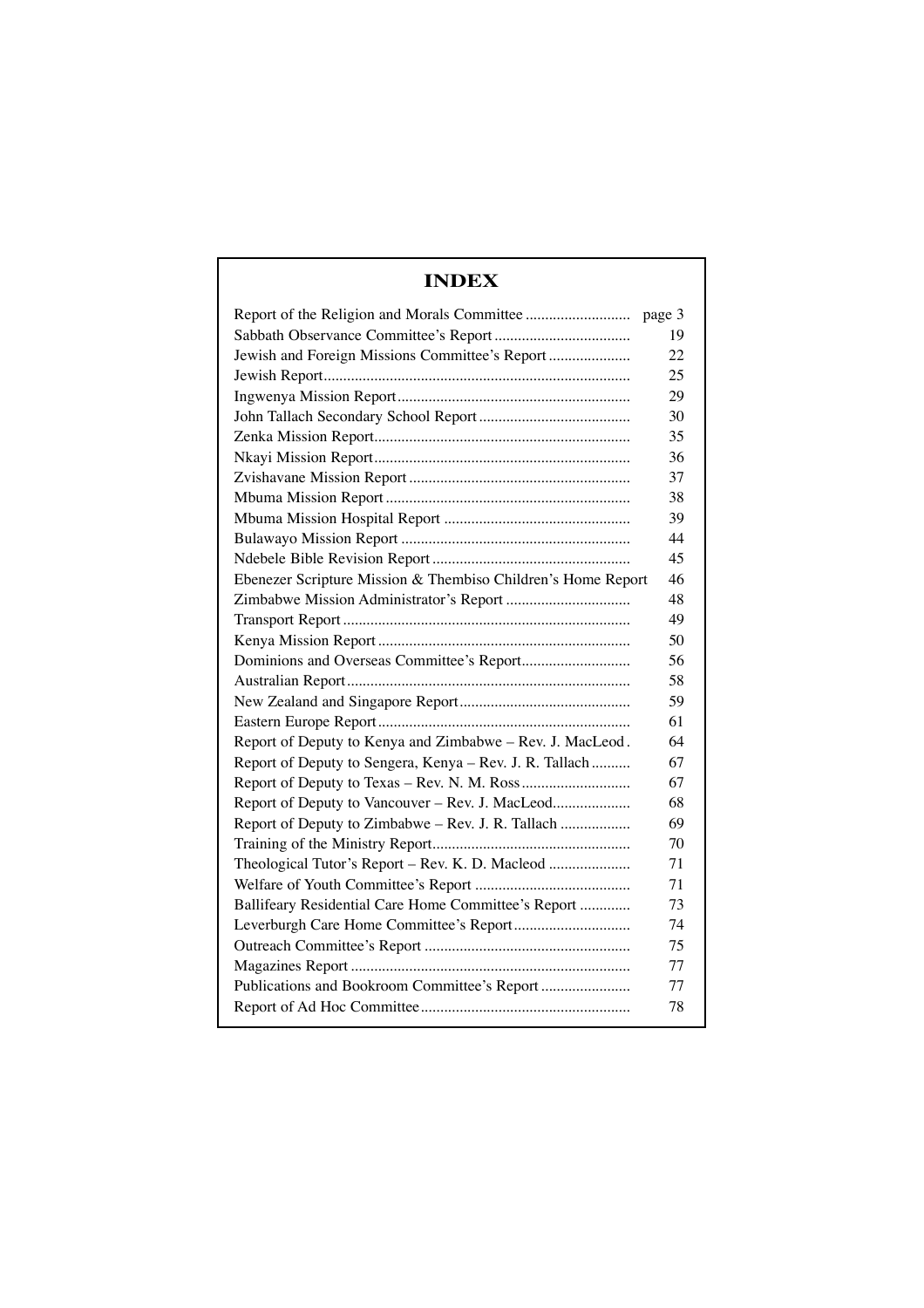### **REPORT OF THE RELIGION AND MORALS COMMITTEE**

### **Convener: Rev. W. Weale**

FOLLOWING the usual format of this annual report to the Synod, we highlight some matters of significance which reflect the religious climate that prevails and also those aspects of our society which may be taken as a gauge of its moral health. The Church of Christ within any nation ought to be a light to guide men in the way of uprightness and as salt to preserve society from decay and depravity. We must again mourn over the fact that, for the most part, the professing Church and the leaders of it are blind guides who lead poor souls astray and that, to an ever-increasing extent, the "salt has lost its savour". This report on the Church within the nation is further evidence of the Lord's controversy with Britain. It strongly suggests that judicial blindness prevails.

### *The National Churches*

Sadly, the protracted spiritual decline in the Church of Scotland has continued. Evangelicals within its pale are protesting formally against the acceptance by the Church of the right given to sodomites to adopt children. The Church has also given freedom to its ministers to perform ceremonies in connection with the Civil Partnership  $Act.1$  It seems that whatever evangelicals may hope to do within the Church of Scotland, they have failed thus far to stem the tide of liberalism and heterodoxy that has engulfed the organisation as a whole. In its official documents, it has all but rejected the Westminster Confession, and the theology emanating from most of its pulpits is so far from the Calvinism of the Scottish Reformation that no true Calvinist could feel at home in its communion.

A significant organisational change has been effected in recent times in the Church of Scotland. The Church Committee structure has been completely overhauled and replaced with five larger and more powerful Church Councils. While the national Church remains Presbyterian in name and while Church courts continue to operate, there is a growing sense that real power and influence lies in these Councils rather than in the Church's Courts. Alas, however, the voice of the Scottish Church is increasingly being drowned out by the arrogant claims of the papal antichrist to represent Christianity in the public arena. Without a complete return to Reformation principles and practices, the Church of Scotland will soon be unworthy of the name of a Church of Christ at all. That it no longer represents the Reformed Church in Scotland is clear for all to see.

The Church of England has done nothing to reveal any substantial sympathy with the Word of God in its declarations concerning the sin of sodomy in the past year. A growing sense of alienation now exists between the Church in the UK and the African bishops who stand more consistently for biblical morality.

<sup>1.</sup> *Scotsman,* Tues., 21st Feb. 2006. See http://news.scotsman.com/topics.cfm?tid=337&id=268852006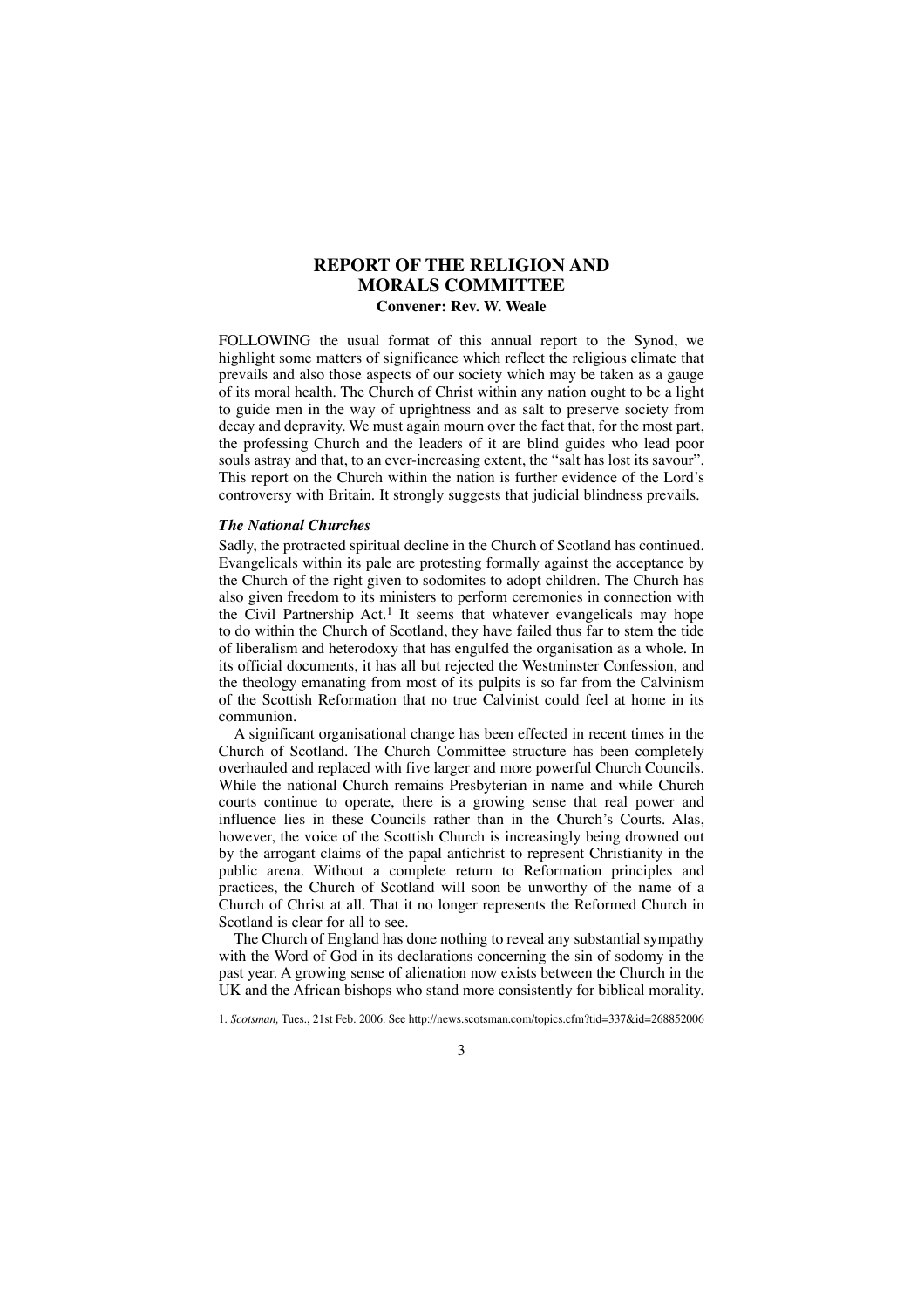The Archbishop of Canterbury, Dr. Rowan Williams, has been accused of having personal views on sodomy which are contrary to the teaching of the Church and being therefore unable to give proper and effective leadership. A report in the *Daily Telegraph* in November 2005 revealed that 17 primates, representing nearly half of the 38 provinces that constitute the worldwide Church, indicated that they were losing confidence in him.2 The unbiblical office of Archbishop itself greatly hinders true reform, but the acceptance of sodomy by the Church generally, while it is officially disallowed, is at the root of the present division that is threatening to fragment the Anglican communion.

#### *Rome*

True Protestants have always contended that Romanism is not Christianity but is a false religion. The place given to false religion in the United Kingdom is now so conspicuous that any claim to being a Christian nation is fast becoming a wish of the Church's rather than a reality. Not only in our public media but in our institutions of government and from the throne itself, statements are made which reveal an apostasy from the religion of the Reformation. This apostasy is very apparent considering the place given to Popery within the nation. As true Christianity declines year by year, Romanism wields further power and influence and increasingly represents itself as Christianity to the common people.

The death of Pope John Paul II in February 2005 was preceded by almost constant media coverage and followed with an outpouring of lamentation almost universally. The whole world gazed Romeward again when he was buried and when his successor was chosen to that seat he has usurped over the nations of the earth. As the world "wondered after the beast", very little of the public comment highlighted the undemocratic and unrepresentative nature of the papal system. This, in times when our country goes to war in distant lands in professed attempts at transplanting democracy, suggests at least an element of hypocrisy. Even before his departure to meet his Maker, there were calls made for Pope John Paul II to be proclaimed a saint. Protestants need to be reminded that the doctrines of Rome have not changed.

Little sense of shame exists any longer in Scotland when the Moderator of the General Assembly of the Church of Scotland pays homage to Pope Benedict XVI.3 Little sense of shame is found among so-called Protestants when our elected representatives and the heir to our throne go out of their way to acknowledge what the Scriptures describe as the antichrist system. Attention was drawn by the *Scotsman* in December 2005 to the death of Professor John McIntyre, who, as Moderator of the General Assembly of the Church of Scotland in 1982, publicly welcomed Pope John Paul II to Scotland, under the statue of John Knox.<sup>4</sup> Rome has made a lot of further progress in Scotland in the intervening years.

 $\Delta$ 

<sup>2.</sup> See http://www.telegraph.co.uk/news/main.jhtml?xml=/news/2005/11/17/

<sup>3.</sup> Several other Protestant Churchmen did likewise.

<sup>4.</sup> http://news.scotsman.com/topics.cfm?tid=337&id=2439862005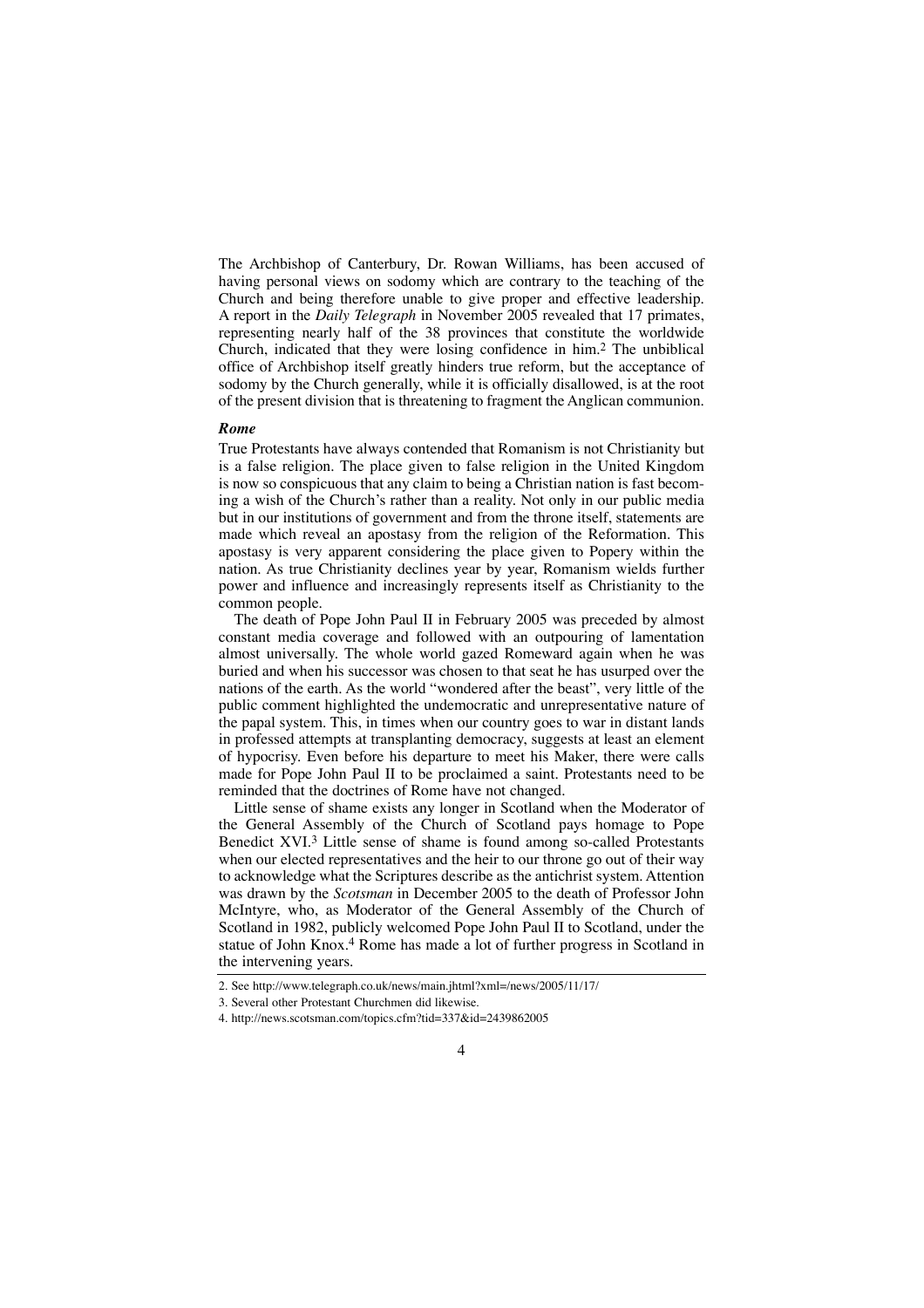### *Islam*

Much attention has been given recently to the question of the degree of toleration and protection to be given to the religion of Mohammed. While some commentators are justly fearful of what the future might bring if the present growth of Islam continues in Britain,<sup>5</sup> the government insists on extending further liberties to this dangerous system of delusion. We have been given a stark reminder of the deadly cruelty of this religion in the past year. In the heart of our capital city in July of 2005, suicide bombers took the lives of over 50 British citizens. 6 Strangely, what surprised many commentators was the fact that it did not need foreign agents to carry out this atrocity. Young men nurtured within the country itself have shown their treasonable disregard for human life and for the liberty of their fellow citizens. Sadly, suicide bombing is not without expressions of sympathy amidst the general clamour of condemnation.7 The discovery that both the successful and the failed suicide attacks were the work of British nationals sits uncomfortably with the present government's appeasement policy towards militant Islam.

The re-publication of cartoons mocking Mohammed in January 2006 produced an extreme reaction from Islamic countries around the world with several embassies being destroyed and attacked and ambassadors being withdrawn from European countries. Violence was even threatened on the streets of London and was brought to the doors of media centres. The British Foreign Minister, Jack Straw, pandered to this inexcusable response by criticising the publications. No such defence was offered when the name of Christ was blasphemed so wickedly in a nationwide television drama. Many Muslims in Britain seek to distance themselves from those whom our government chooses to brand extremists. They attempt to convince us that Islam is a democratic and peace-loving religion that can easily co-exist in harmony with Christianity and western civilisation. What is becoming more apparent, with daily reports of murder and violence in the name of Islam, is that increasing numbers of Muslims throughout the world reject this theory. 8 The acceptance of it by our rulers is a desperate effort on their part to defend an impossible multi-cultural and multi-faith harmony. The choice we have made in giving such extensive freedoms to Islam is leading us closer to civil unrest and conflict, which could have drastic results in this nation.

<sup>5.</sup> One interesting example can be found in the *Salisbury Review,* Summer 2005, page 11, "The Muslim Conquest of Britain", by Christie Davies.

<sup>6.</sup> See "Notes and Comments" in *FP Magazine,* Vol. 110, No. 8, August 2005.

<sup>7.</sup> Dr. Patrick Sookhdeo, the International Director of the Barnabas Fund and the Director of the Institute for the Study of Islam and Christianity, comments in an article in response to 7/7 that, "Some of the 'condemnations' of 7/7 given by the British Muslim leadership have little value, hedged as they are with provisos and get-out clauses. What good is it," he asks, "to condemn suicide bombings in London and affirm them in the Middle East?" See www.barnabasfund.co.uk 8. A list of acts of terrorism in the name of Islam, world-wide, since 9/11, has been compiled by a group called "Islamist Watch" and makes disturbing reading. See www.thereligionofpeace.com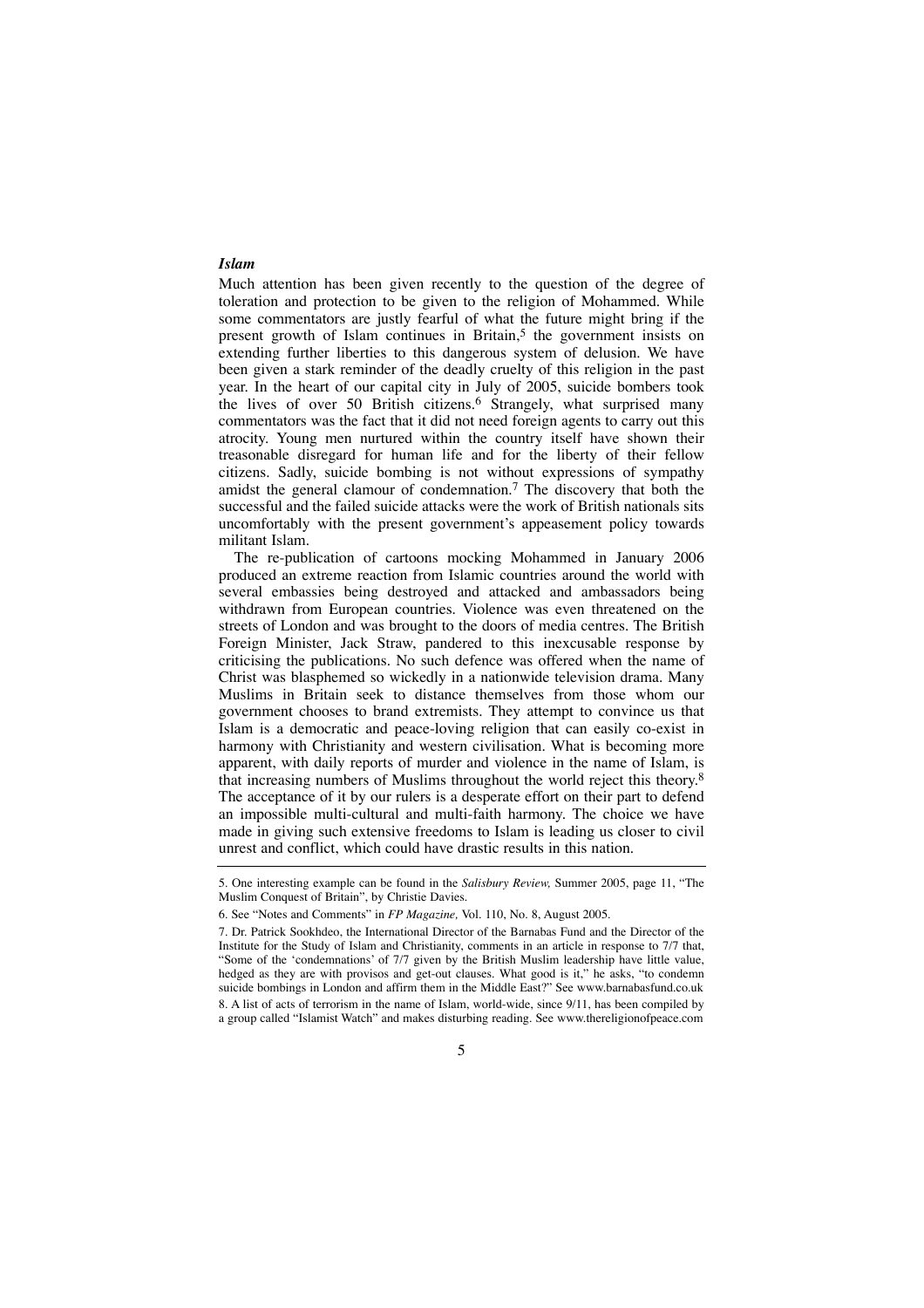In February 2006, two BNP activists were cleared of inciting racial hatred for describing Islam as "a wicked faith".9 We deplore much of the BNP policy and practices and have reservations over the case, yet we agree with their statement on this point. There can be no doubt about the wickedness perpetrated by the most zealous advocates of Islam and there can be no question about the heretical nature of the doctrines of that system of religion. The jailing of a prominent Muslim cleric for incitement to murder during the course of "sermons" in Finsbury Park Mosque, is an encouraging sign that the forces of law and order are taking such extreme threats to our liberties seriously. However, until our rulers and our people acknowledge that Christianity is an exclusive religion and cannot exist alongside a doctrine that blasphemes and wars against Christ Himself, we see no prospect of deliverance from the dreadful scourge of militant Islam.

### *Religious Freedom*

If we have understanding concerning the times in which we live, we will not have failed to recognise an erosion of religious liberties, which were purchased for Christ's Church in our land at so great a cost.<sup>10</sup> The sense that our freedoms are under attack is widespread. Yet freedom is extended to false religions in our nation as never before. What was once accepted as plain truth is proscribed as intolerance and bigotry. The way of truth is increasingly "evil spoken of". Light is put for darkness, sweet for bitter and good for evil. As in the days of Isaiah, when the teachers were "removed into a corner", so it is today in our land where once our Parliaments were guided by the Word of God. The Church of Christ is indeed "as a cottage in a vineyard . . . as a besieged city."

The efforts of our present government to further weaken the voice of opposition to false and pernicious religions were seen in the proposal to make a new law against "incitement to hatred on grounds of religion". Christianity has always stood firmly against hatred of every kind. To condemn as hateful a religion which was founded on hatred, has grown by hatred and still thrives on and encourages hatred, is now deemed incitement to religious hatred. While there is no merit in causing unnecessary offence and animosity, there are times when the truth concerning false religions must be spelt out clearly. The scriptures set the standard for us in this regard when they exhort us to "speak the truth in love". Our denunciation of Popery, Islam and every other false creed should be regulated and measured by this divine precept. Yet many are offended when their hatred is described as that which God hates and it seems that the proposed law would have made such declarations unlawful. The Bill as proposed by the Government was happily defeated in the House of Commons, in a manner that surely highlights the hand of God at work in the

<sup>9.</sup> See http://news.bbc.co.uk/1/hi/england/4671026.stm

<sup>10.</sup> The interference of government agencies in the life of the Church can be seen in issues relating to child protection, employment law and the care of the elderly.

<sup>6</sup>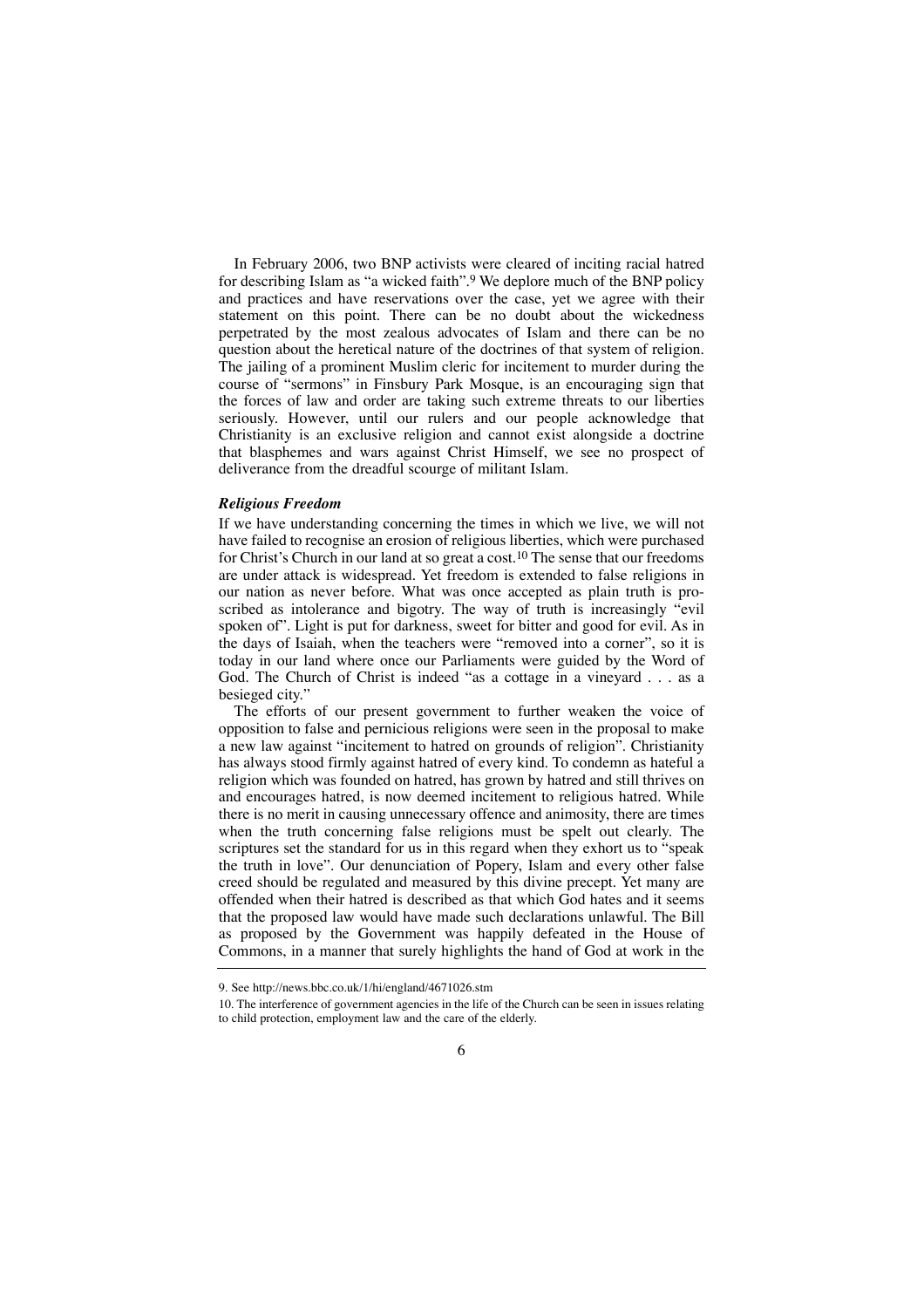defence of His cause.11 The amendment that was passed, and which will become law, ensured that only "threatening words" should be banned, not those which are only abusive and insulting, and the offence has to be proven to be intentional. The amendment also specified that proselytising, discussion, criticism, insult, abuse and ridicule of religion, belief or religious practice would not be an offence.12

An interesting, if unsettling, example of restricted freedoms came to public light in a recent court case involving the Church of Scotland. A female minister who had been suspended for adultery took a complaint before an industrial tribunal and then to the Court of Session without success. In both instances the ruling was given that the Church was not her employer and that, as a minister, she was effectively employed by God. This has been the basis upon which the relation between Church and State has operated since the passing of the 1921 Church of Scotland Act. However, the complaint was taken to the House of Lords and in what is seen as a landmark ruling, it was sustained and the Church was required to treat the malcontent as an employee with employment rights.<sup>13</sup> This imposition of the State on the Scottish Church is akin to the interference protested against by the Covenanters and the Disruption fathers. It is indeed an alarming prospect for our own Church if civil law can force the application of modern day employment law on cases of discipline and ecclesiastical appointments by Church courts.

#### *The Persecuted Church*

This part of our report on religion would not be complete without some reference to the afflicted and persecuted Church of Christ in other parts of the world. We do not know for how long open persecution may be kept back in our own nation, but we should ever remember those who, as in former days in Scotland, are "persecuted for righteousness sake". The charitable work done by organisations like the Barnabas Fund which also draws media attention to suffering Christians, is to be commended to the prayerful people of the Church.14 While many persecuted Christians abroad are greatly in need of doctrinal teaching and reformation, their devotion to Christ under the fear of death signifies a sincerity in their religion which may be lacking in our own more peaceful society. We heartily commend such troubled saints to the prayers of God's people among us.

### *Marriage*

The deteriorating respect for the institution of marriage in our nation is but another indication of our spiritual decay as a nation. The bad example of the

<sup>11.</sup> A Government motion was defeated by just one vote. The Prime Minister had not waited for the vote, having apparently been told by his officials that the majority in favour of the Government motion would be large enough to secure victory without his personal vote.

<sup>12.</sup> See http://news.bbc.co.uk/go/pr/fr/-/2/hi/uk\_news/politics/4664398.stm

<sup>13.</sup> *Scotsman*, Friday 16th December 2005. See http://news.scotsman.com

<sup>14.</sup> A regular newsletter can be obtained from this body. See their website at www.barnabasfund.org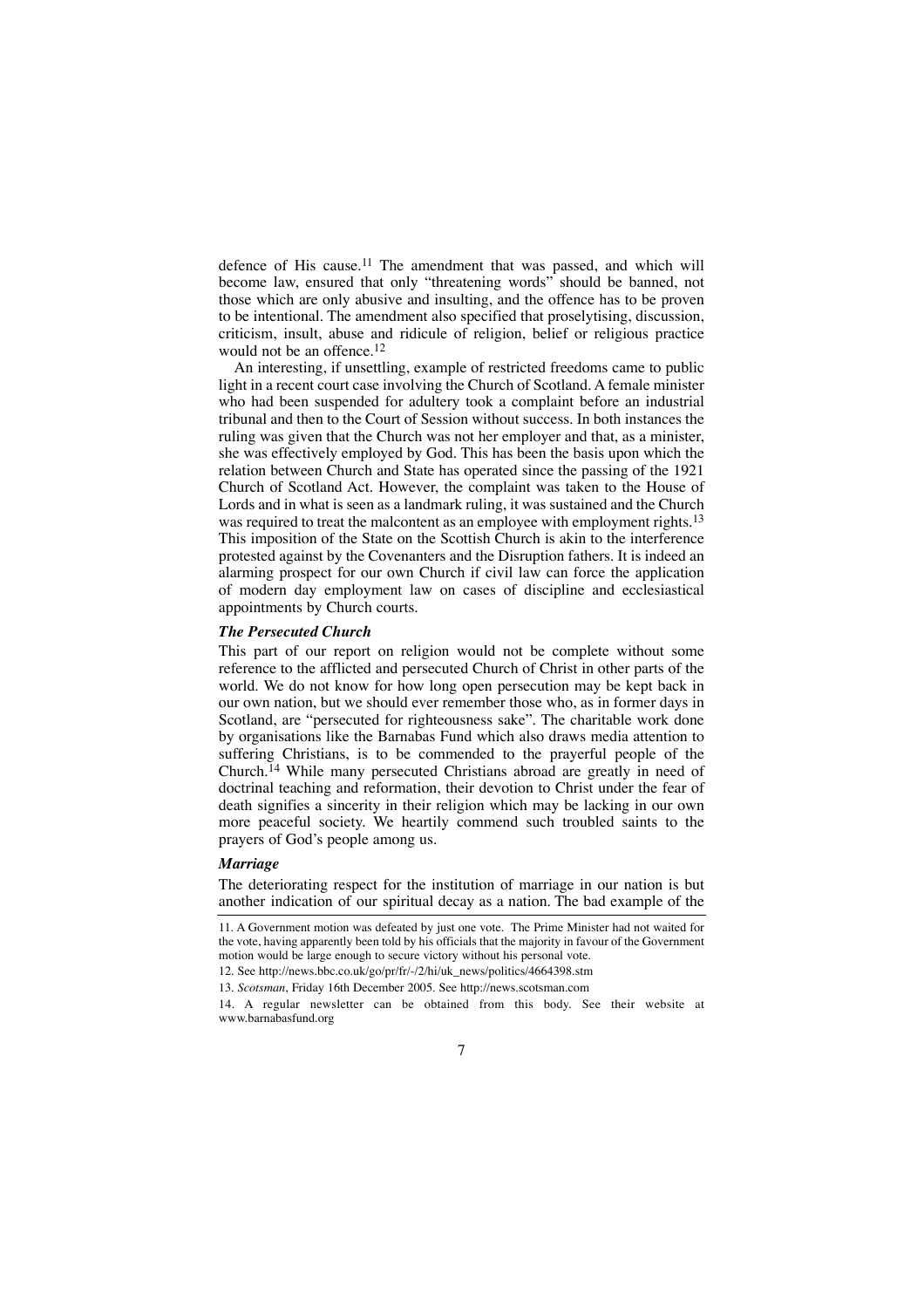heir to the throne, who married his fellow adulterer in a civil ceremony on Saturday, 9th April 2005, highlights the lack of seriousness about marriage vows which prevails, and is encouraged, among the people of our country. 15 (The date of this ceremony was changed to accommodate the funeral of the Pope of Rome, which Prince Charles attended.) Our rulers do very little to advance and promote the sacred institution of marriage, however loudly they profess to do so. In Scotland, the devolved Parliament took upon itself to effect changes to Family Law which not only make divorce easier, but which also blur further the biblical distinction between marriage and cohabitation. It is sad indeed to read the comments and speeches on this subject by those who rule over us.16 The Committee's response to the proposed Family Law Bill, sent to the Justice 1 Committee of the Scottish Parliament, can be found in Appendix 1 of this report.

To the majority of right-thinking people in Britain, the enforcement of the recent Act of Parliament relative to Civil Partnerships is a disgrace to our nation. The disgusting displays of unnatural and sinful depravity by sodomites, which our national media glamorised, revealed the true meaning of this ungodly Act. We have as a nation now officially sanctioned and protected the sin of sodomy. In this we invite the woe of those who "declare their sin as Sodom and hide it not". May we not expect the judgement of God for these things? Amidst the almost universal acceptance, it is heartening to see that in one Local Authority, councillors and registrars took a stand and have refused to conduct any ceremonies in connection with this Act.17 This perfectly legal decision, taken by the Western Isles Council, received the support of the local MSP and we cannot but pray for sufficient resolve to be given to hold this position against whatever opposition might be raised.

#### *Immorality*

That marriage is undermined by the implementation of the Civil Partnerships Act and the passing of the Family Law Bill, is vigorously denied by the legislative authorities responsible. Yet the reality is becoming increasingly apparent that our nation is no longer willing to come under the moral law of God and the liberty that most demand is to freely indulge their depraved and sensual appetites. Freedom is almost universally confused with licence and the supposed liberty to express oneself. Gone are the days when even politicians saw that "men are qualified for civil liberty in exact proportion to their disposition to put moral chains upon their own appetites".<sup>18</sup> The complete

<sup>15.</sup> In Spring 2002 around a fifth of dependent children in Great Britain lived in lone parent families, almost twice the proportion in 1981. See www.esrcsocietytoday.ac.uk

<sup>16.</sup> See www.scottish.parliament.uk/business/officialReports/meetingsParliament/or-05/sor1215- 02.htm#Col21824

<sup>17.</sup> The Western Isles Council received hate mail and condemnation on public radio, and attempts were made by MSPs to have their decision reversed. (See *Stornoway Gazette,* 12th January 2006.) 18. Edmund Burke, quoted in *The Spectator,* 4th February 2006, page 16.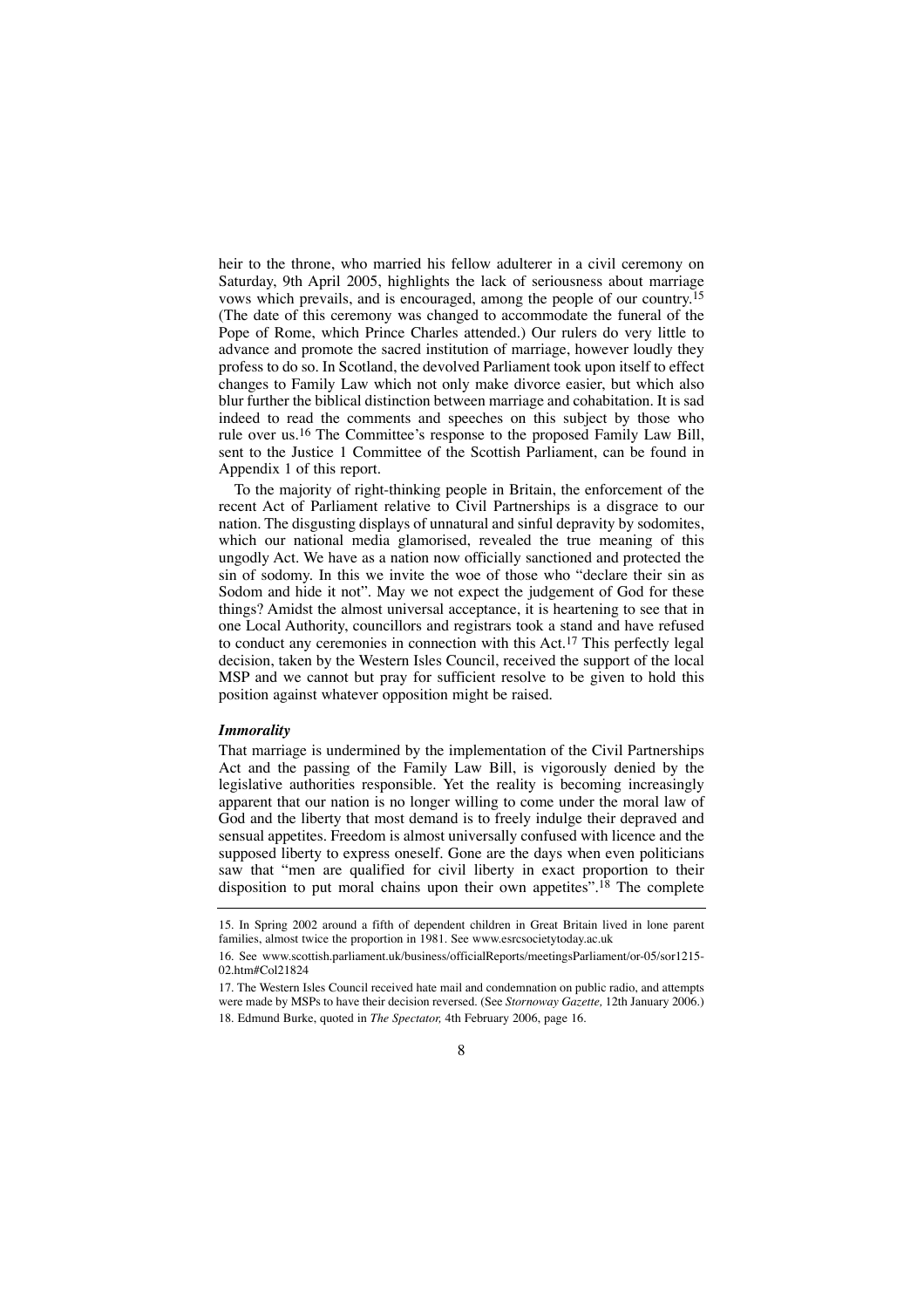denial of our original corruption and our need of regenerating grace accelerates the decline into more flagrant ungodliness.

Immorality in society is seen in many areas. Sexual offences against children continue to cause grave concern and deep revulsion in the minds of ordinary people. While the evil perpetrators of these crimes are rightly condemned in the public media, increasingly offensive material, encouraging the breach of the seventh commandment, is available in newspapers, television, and the Internet and in the media generally. Promiscuity and licence in our society, together with degrading standards of dress and the overt sexualisation of young people, are surely responsible to some extent for this depravity and other evils. The content of television programmes, video games, and even of children's magazines, are areas of great concern to parents seeking to protect their children in this "evil and adulterous generation".

Recent surveys have shown that there are 50,000 people living with HIV or AIDS in the UK today, which is the highest number ever. Sodomy accounts for about 50% of the transmissions of the HIV infection in the UK. Of the heterosexual infections diagnosed in the UK, most were acquired abroad. Seventy-one per cent of heterosexually acquired HIV infections diagnosed in the UK in 2000/2001 were in people from Africa, or were associated with exposure there.19 On top of this, sexually transmitted diseases and teenage pregnancies are still increasing in the UK. Such facts as these seem to have no effect on government policy. With blinded persistence, government sexual health strategies make contraception freely available to schoolchildren and the claim is ever made that the problem is solely an educational one.20 In January 2006, Sue Axon lost a case in the High Court over her right to know if her under-age child was going to have an abortion.<sup>21</sup> This ruling is bound to encourage children to continue in promiscuity without the risk of being found out. These are examples of how perverse our society has become. By turning aside from the morality of the Divine Ruler, we have become a nation that is "pure in its own eyes but has not been washed from its filthiness". It ought not to be any surprise to us that our nation has become polluted with diseases and infections marking it out for its sexual immorality and we should ponder seriously the warning that "whoremongers and adulterers, God will judge".

#### *Violence*

Figures for 2004/2005 reveal that the murder rate in Scotland is as high as it has been for 10 years.<sup>22</sup> According to British Crime Survey interviews taking

19. Economic and Social Research Council – www.esrcsocietytoday.ac.uk – Fact sheet "HIV and AIDS".

20. A recent Sexual Health Strategy proposed by the Scottish Executive purports to promote abstinence, but the catch-phrase "abstinence plus" is in reality sidelining the meaning of abstinence and promoting what educationalists call "choice".

21. See http://news.bbc.co.uk/1/hi/england/manchester/4636666.stm (It is still a criminal offence to have sexual intercourse with a child aged under 16.)

22. Figure given by Annabel Goldie, MSP, in a Scottish Parliament Debate, Official Report of 15th December 2005.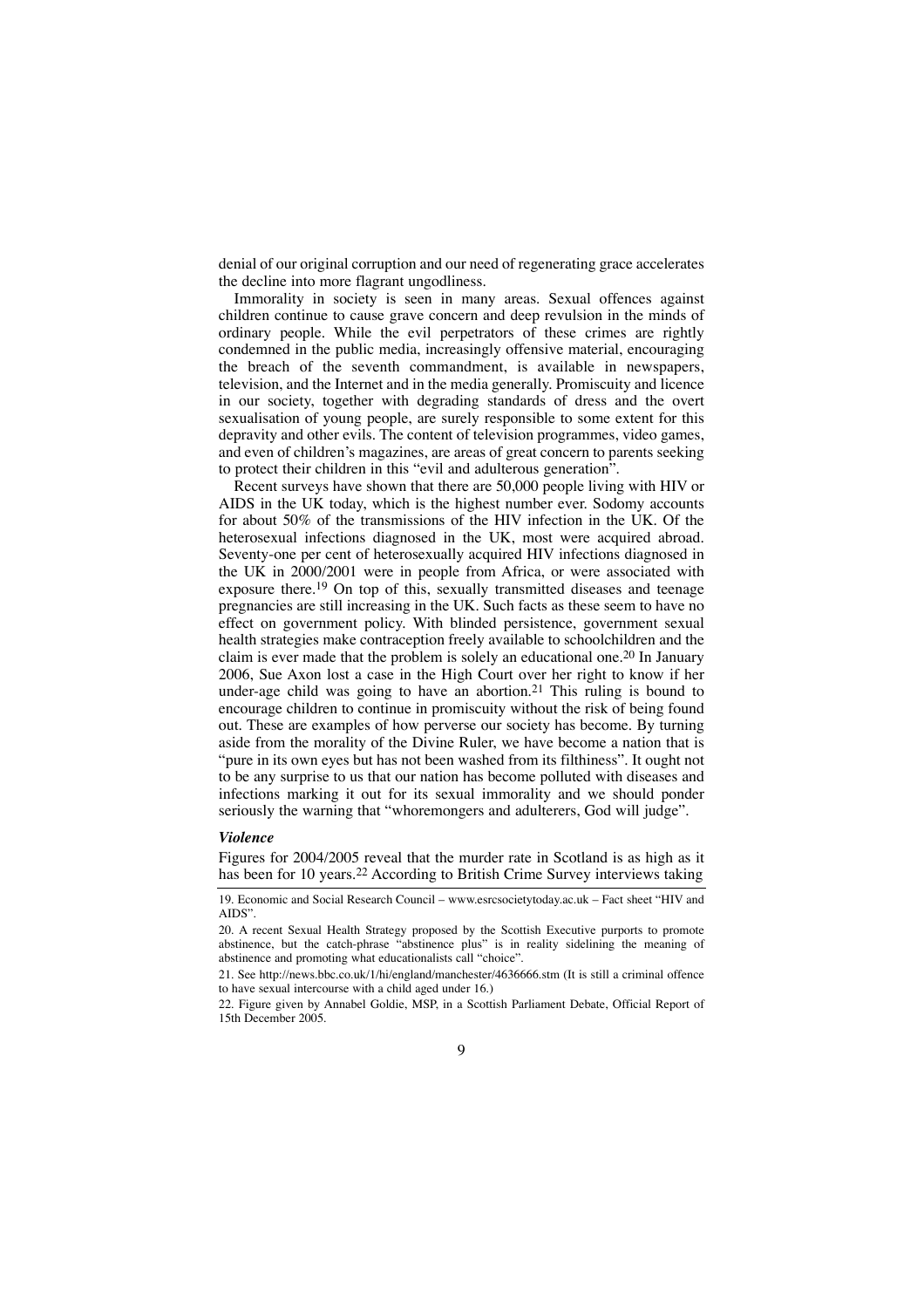place in 2003/04, it is estimated that there were approximately 11.7 million crimes against adults living in private households in England and Wales. One in four crimes in the UK in the same period went undetected and over 40% of violent crimes go unreported.23 Knife attacks are becoming a common event in our cities and violence and bloodshed are not being reduced by government social policy strategies. In 2000 there were 4,448 suicides in the UK (12 every day) and the rate in Scotland is nearly double to that in the rest of the country. These very sad details are given here to illustrate something of the moral evils that take place in our own nation on a daily basis. They give cause for much sorrow and lamentation. As in Noah's day, the earth is "filled with violence".

Those who attempt to tackle these evils in society claim that better housing and a higher standard of living would reduce the crime-rate. Yet Britain is hardly a poor country. Most definitions of poverty in the UK focus on relative poverty (being deprived in comparison with other people) rather than absolute poverty (not being able to afford the basics like food, water and shelter). The Government defines a household in poverty as having income lower than 60 per cent of the median.24 In 2003-4, 44 per cent of offences involving violence were related to alcohol. According to a Government report from 2003, alcoholrelated crime costs the UK £7.3 billion every year.<sup>25</sup> Our affluence as a nation has never been higher and yet our depravity has increased with it. As the Scriptures teach, violence and murder are symptoms of the depravity of the human heart and are to be dealt with in any society by the terror of the sword. Mechanisms such as an automatic early release policy for violent criminals, suggest strongly that our rulers bear the sword in vain. With re-offending rates soaring, it is high time our rulers carried out what they have promised, and reversed this unjust and destabilising policy.

#### *Abortion*

Abortion figures for England and Wales, released in July 2005, show an increase of 2.1% over the previous year's figures. On their website, the campaign group "Prolife" make the following valid and important comment: "Despite increased access to contraception, relentless sex education programmes, and easy availability of the morning-after pill, the abortion figures in England and Wales are climbing towards 200,000 a year and are likely to continue to rise."<sup>26</sup> When abortion was first legalised, around 5 women per 1,000 had abortions; this figure has risen to 17 per 1,000 today. Yet those following the issue closely, complain that the information available on abortion (and particularly the full extent of illegal abortion) is today much more restricted than formerly. The previously mentioned article asks the

23. See "Facts and Figures" – Economic and Social Research Council web-site: www.esrcsocietytoday.ac.uk

24. According to this definition, 21 per cent of children and pensioners, and 14 per cent of all adults live in households below the poverty line.

25. See www.esrcsocietytoday.ac.uk

26. See www.prolife.org.uk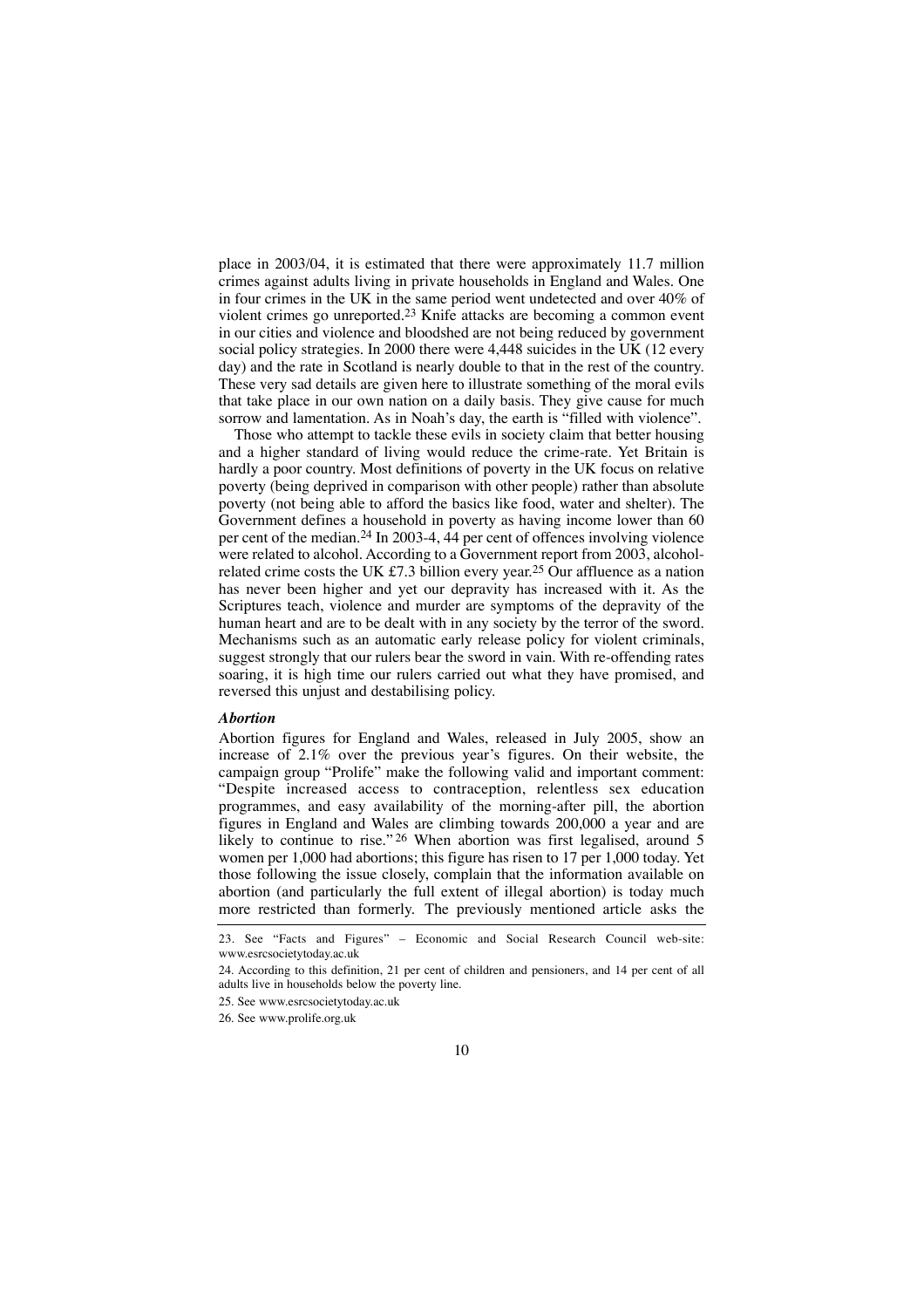pertinent question, "Why in an age when the Government continually preaches increased transparency and public accountability, is less detail about abortion now available than it was five years ago? Illegal abortion remains a criminal act and no attempts of any kind should be made to bury information relevant to assessment of correct practice in this area."

In a disturbing article in the *Daily Telegraph* a comparison is made between the holocaust and murder of the Nazi regime in Germany and the modern practice of abortion in the United Kingdom. We quote a portion of the article to highlight some of the evils which are going on and the perspective which some are taking on the matter.

"To abort an unborn child beyond 24 weeks' gestation is recognised in British law as infanticide – but only if the child is thought to be 'normal'. If doctors diagnose physical or mental handicap, including, it seems, a cleft palate, it is lawful to kill the unborn child at any time up to its birth. This is a programme for eliminating the handicapped. Its justification is that it is better 'not to burden' either the present or future generations with their care. It differs in practice from the mass murder in Nazi Germany – but it is not easy to articulate how it differs at the level of moral principle. The State is killing unborn children because we do not want to live with them, or to bear the costs of looking after them. It is a justification the Nazis would have appreciated."

About 200,000 unborn children are aborted every year in England and Wales, many because doctors have decided they will be handicapped. That is a killing rate of nearly 550 a day: less than the number of people gassed daily at Auschwitz, but a horrifically large number none the less – and larger than the numbers of defenceless handicapped murdered by the Nazis." 27

### *Euthanasia*

The murder of innocent children in the womb is a dreadful blot on this nation. Yet there is a further moral evil in euthanasia which increasingly cries to God for vengeance. In June 2005 the BMA Annual Representatives' Meeting voted against a pro-euthanasia policy but in favour of a neutral policy on the issue. Commenting on this important and far reaching decision, the Prolife Alliance reminds us that "the result does not reflect the strong opposition of doctors and nurses to a change in the law."<sup>28</sup> There was also considerable opposition to attempts made in 2005 by Jeremy Purvis, MSP, to legalise euthanasia in Scotland. His proposed private members Bill did not receive sufficient backing from MSPs and therefore could not go forward. It was widely reported that 56% of respondents to Mr. Purvis' consultation were in favour of the Bill while only 33% were opposed. This overlooked the fact that a significant number of respondents represented large organisations, including the Scottish Partnership for Palliative Care (SPPC), an umbrella body for 53 organisations, including all Health Boards, Hospices and many community teams caring for

<sup>27.</sup> Reproduced on website of "Prolife".

<sup>28. &</sup>quot;Prolife" Press release, 30th June 2005.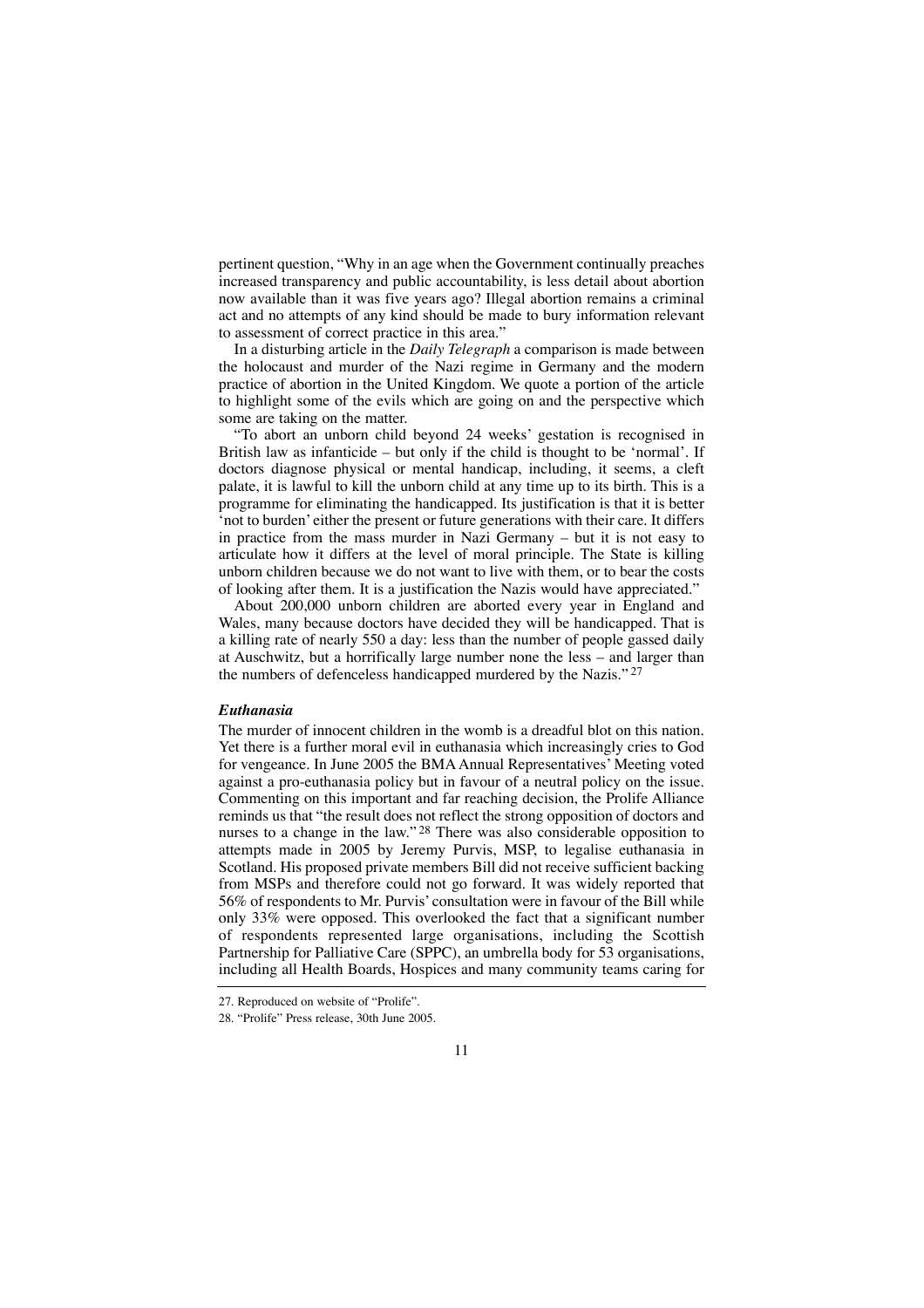the dying, representing thousands of people. SPPC had held a Day Conference on the Purvis proposals and came down resoundingly against.<sup>29</sup>

The difficult decisions over life and death taken by doctors and nurses on a daily basis must surely place enormous pressure on members of that profession. When those who make rules and regulations on their behalf show at best an ungodly indifference to such a fundamental duty to maintain life, the implications for Christians in the medical profession could be far reaching indeed. Examples of voluntary euthanasia in the UK have increased in recent years.30 The well publicised assisted suicide of British woman, Anne Turner, in January 2006, was given somewhat approving coverage by the BBC and other news media sources.31 This is a truly disturbing precedent and one which further highlights the spiritual darkness into which our nation has descended.

#### *Sport*

Like heathen nations in the past, our nation, having forsaken the fountain of living waters, is bent on hewing out for itself broken cisterns that can hold no water. One such broken cistern is the god of sport which increasingly devours the time, attention, money and heart of the people of our nation. As Paul foresaw in his own day, the time would come when men would be "lovers of pleasures more than lovers of God". While this can be said of many, if not every, generation to some extent, we believe that sport has in the past 50 years become such a powerful influence in the nation that we have in it one of Christianity's greatest adversaries. In America leaders of some young football and baseball teams have special prayer meetings with the players before important matches.32 Such confounding of religious worship with worldly pursuits, illustrates the low state of the religion that engenders it. Sadly, however, within some professed evangelical circles much place is given to sport. Sporting heroes, who profess Christianity, are feted as role models for young people. This is done even by some who claim to promote Sabbath observance, when the law of the Sabbath is flouted by these very role models.<sup>33</sup>

At a national level we have become addicted to sport. Sporting heroes are honoured in formal ceremonies for their supposed contribution to national life and a vast amount of public money is spent on promoting sporting excellence and career sportsmanship. The past year saw a successful bid by London to host the Olympic Games in 2012. This was responded to with euphoria. Such events often bring fewer financial or social advantages than promised or expected but, more sadly, they contribute immeasurably to the idolatry and devotion given by young people to what is spiritually worthless. Recreation

<sup>29.</sup> See www.jeremypurvis.org/consultation1.htm and www.carenotkilling.org.uk

<sup>30.</sup> The Swiss organisation Dignitas have been involved in over 40 UK deaths since 2003.

<sup>31.</sup> See http://news.bbc.co.uk/newswatch/ifs/hi/newsid\_4700000/newsid\_4701600/4701642.stm

<sup>32.</sup> Article in *New York Times* – www.nytimes.com – for 30th October 2005.

<sup>33.</sup> The footballer Brian Irvine, the rugby player Jason Robinson and the athlete Jonathan Edwards have all participated in their sport on the Sabbath day while professing to be Christians.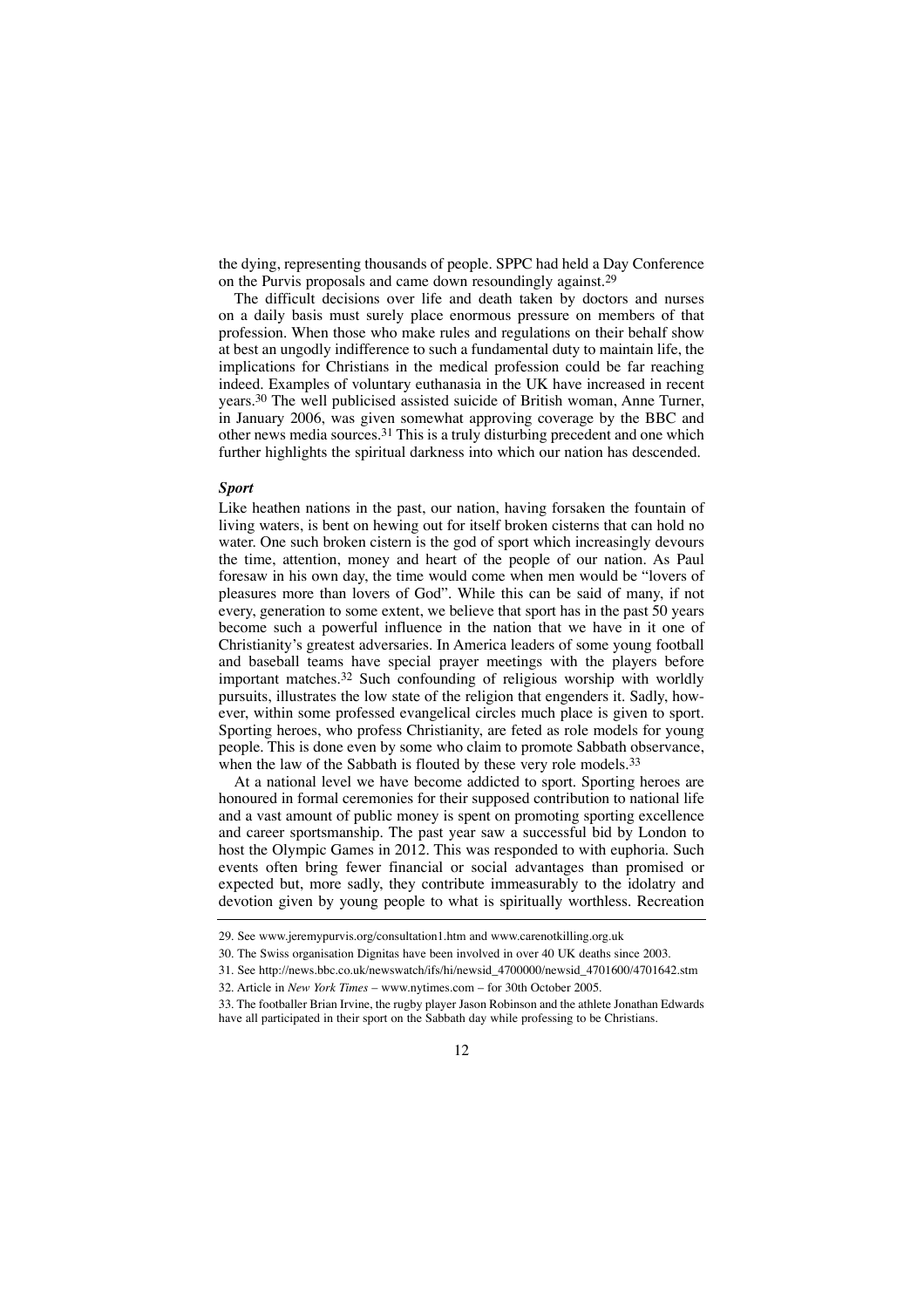has its place in the nation and also in the lives of God's people. However, it is becoming increasingly obvious that a Christian would usually have to accept many compromises in order to be a professional sportsman. We need to warn our people against this powerful temptation.

#### *Television*

Another very powerful and effective source of temptation is the television. Much of what pours into the living rooms of nearly every home in our land has now reached such a depth of ungodliness and worldliness that it is strange indeed to think of true disciples of Christ spending their time watching it. He who says plainly that His people are not to be conformed to the world, also taught His disciples to pray, "lead us not into temptation". It is difficult to imagine a more obvious source of temptation to worldly mindedness than that which appears daily on television screens. Television has obviously changed a great deal in the past number of years. Modern technology has made terrestrial television become a thing of the past for many. With an almost unending variety of channels and with an increasing amount of degrading and immoral material available, the spiritual and moral health of our nation, and indeed of our Church, is very much at risk.

Recent figures show that the average person in the UK spends 171 minutes (just under 3 hours) every day watching television, while the average time spent listening to the radio is 46 minutes and the average time spent reading a book is only 40 minutes.<sup>34</sup> This is not simply a statistic highlighting a shift in the media intake of our society, it is a reflection on the moral health of the nation. As Mediawatch-UK explains, the quality of programmes is deteriorating fast. The amount of pornographic material available on digital television, which is soon to become available to every household, is cause for grave concern.35 Parents of young children would do well to be warned of the great danger television poses to children's welfare. Believers with a concern for their own souls and a sense of the power of indwelling corruption will have a similar concern for their own welfare and that of society in general.

### *Conclusion*

The past year has given little cause for the people of God in this nation to rejoice. The loss of our Reformation heritage goes on apace. While false prophets and hirelings fill the pulpits of the land, the people love to have it so. The state of religion and morals is as desolating and grieving to the discerning people of God as in former years when this report has been submitted to our Synod. We have the melancholy duty of drawing attention to further evidence that the Lord has a controversy with this nation. It is becoming increasingly

<sup>34.</sup> See www.esrcsocietytoday.ac.uk – "Media in the UK".

<sup>35. &</sup>quot;Despite being criticised as having the 'strictest censorship laws' in the world [Britain] now has 27 licensed TV channels dedicated to showing pornography. Anyone with a Sky digital package will know where they are." Mediawatch newsbrief, Autumn 2005 (see www.mediawatchuk.org)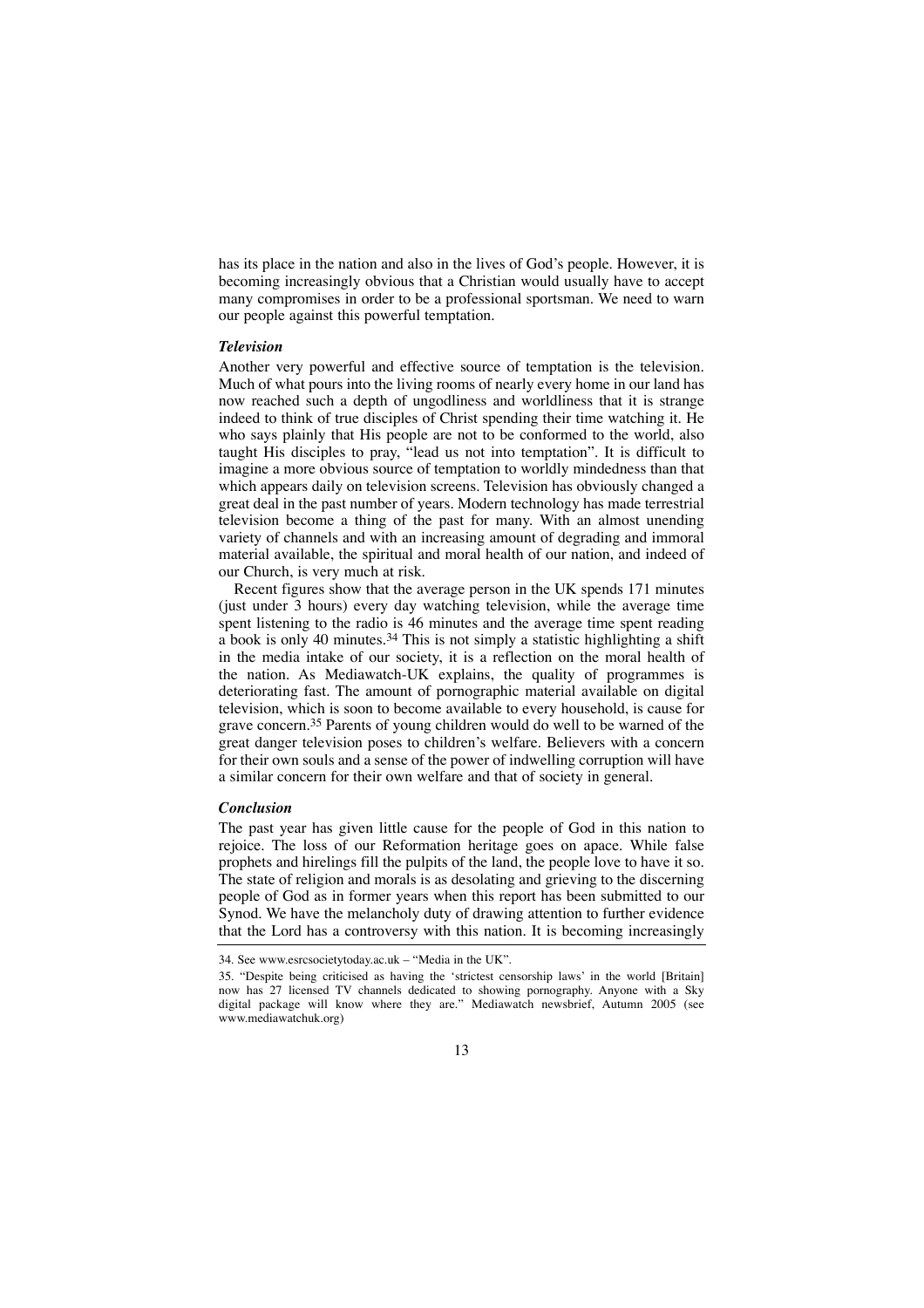apparent that by judicial blindness we are advancing further in our course of rebellion from Him and if mercy does not prevent it, we are bound to reap His judgements. The contents of this report for yet another year provide ample material for prayer and lamentation at the Throne of Grace for that mercy to be vouchsafed.

Yet, the Lord dwells in the midst of His Church and therefore "nothing shall her remove". She is founded on a rock and the gates of hell cannot prevail against her. Her present duty is the same as in all previous generations – to go into all the world and to preach the Gospel to every creature and to do so in the certain knowledge that Christ is with her always, even unto the end of the world. A further source of encouragement to the troubled and tried Church is the exceeding great and precious promises concerning her future glory in this world. Kings and queens will yet be nursing fathers and mothers to the Church. The good hope that the whole earth will yet be filled with His glory, ought to stir up that spirit of prayer mentioned by Isaiah. "I have set watchmen upon thy walls, O Jerusalem, which shall never hold their peace day nor night: ye that make mention of the Lord, keep not silence, and give him no rest, till he establish, and till he make Jerusalem a praise in the earth" (Isaiah 62:6-7).

### **APPENDIX 1**

––––– • –––––

*The following edited response to the then proposed Family Law (Scotland) Bill 2005 was sent by the Religion and Morals Committee to the Justice 1 Committee of the Scottish Parliament. While the Justice 1 Committee in fact recommended a compromise position to the Executive in which Divorce could be given after a period of 18 months with consent and 3 years where no consent existed, the Executive did not accept this and when the Bill was presented to Parliament the amendment which contained the compromise was defeated by a large majority.*

THE Religion and Morals Committee of the Free Presbyterian Church of Scotland has considered and discussed the proposed Family Law (Scotland) Bill 2005 and has been following the scrutiny of this Bill in your Committee. We are conscious that representations from certain religious bodies have already been considered by your Committee, but are confident that even at this stage you will be willing to consider a point of view which, as far as we can see, has not yet been made. While we are encouraged that the Bill addresses the moral and social evil of forced marriages, we wish to convey to you our views and responses to certain parts of the Bill which concern us. We believe that if these are implemented, they will have a very serious impact upon the nation at a cultural, religious and spiritual level.

We are strongly opposed to the view that the laws in our society should reflect the trends, conditions and circumstances in the society. This view if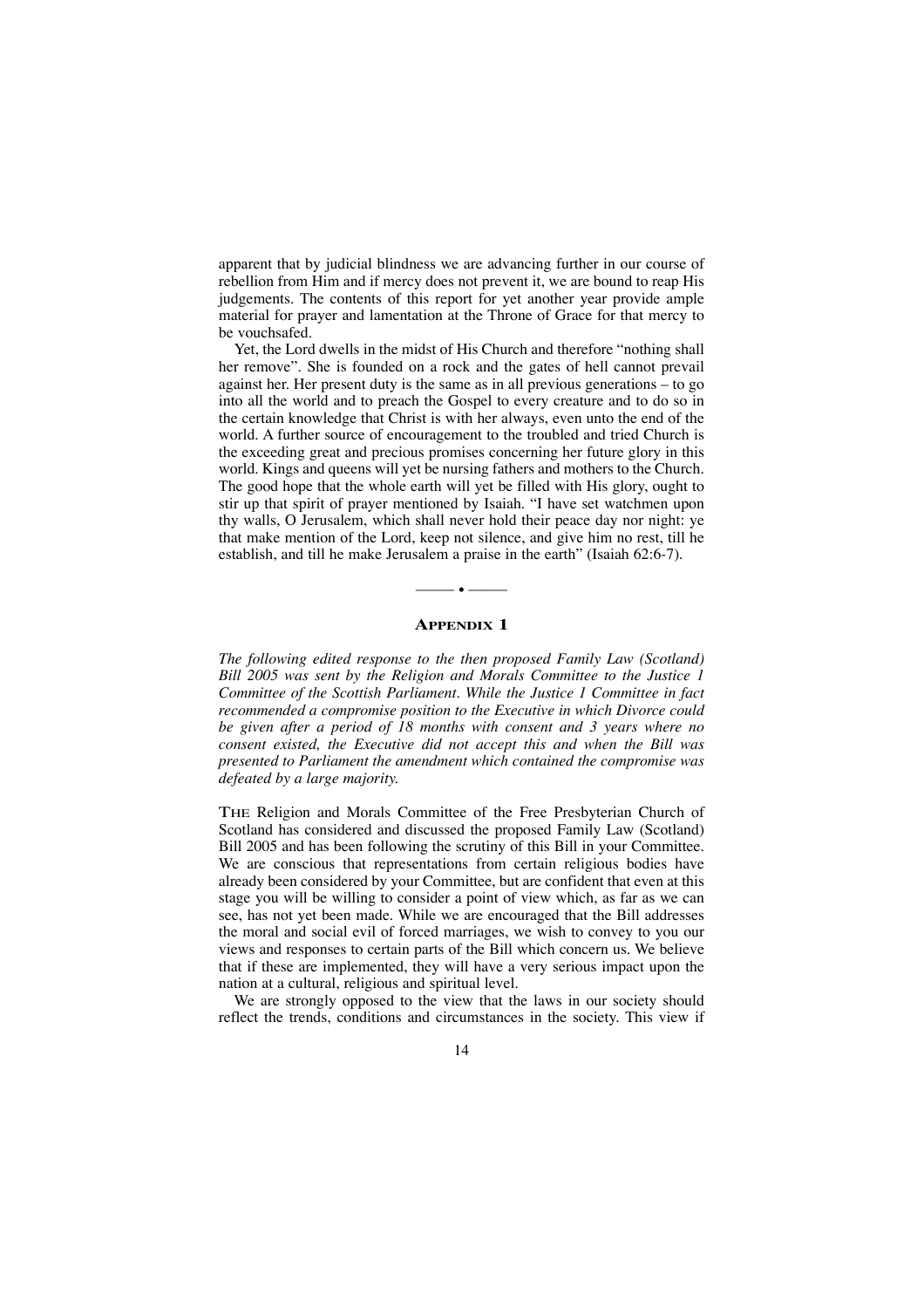acted upon, will almost certainly lead to the further erosion of the foundation of law and justice and to changes of a retrograde nature. We commend to you the changeless law of God as the absolute standard upon which all human laws should be based. Firm adherence to this standard would, we believe, promote the good, stability and happiness of the nation.

### *Changes to Divorce (Scotland) Act 1976*

We note that from sections 10 to 13 of the proposed Bill, changes are made to the present law on divorce. We would like to register our strong opposition to these changes believing that they will if implemented, contribute to more family breakdown and an increase in the number of divorces with the unhappiness that follows. As lawmakers you are obliged and committed to support the institution of marriage and we firmly believe, as many others do, that these changes are extremely corrosive of the institution of marriage.

(1) We are of the view that the time limits for divorce are too short at present and the changes proposed are therefore an aggravation of an evil which already exists. Divorce has become easier since the Divorce (Scotland) Act of 1976 and the result of this is that it has become more common.<sup>i</sup> We see no advantage in making divorce any easier and consider that sufficient time is not given to attempt reconciliation and mediation.

(2) The Bible teaches that there are only two grounds upon which the marriage bond can lawfully be broken and that these necessarily involve one or both parties in fault. These two grounds are adultery and wilful desertion.<sup>ii</sup> The Westminster Confession, which for centuries has been highly esteemed by Presbyterian Churches in Scotland and which is still the subordinate standard of the Free Presbyterian Church of Scotland, teaches that such wilful desertion is only a proper ground for divorce when it cannot be remedied by the Church or by the State.iii This implies a sufficient time period to attempt such a remedy.

(3) We are opposed to sections 12 and 13 of the Bill as the removal of these bars to divorce make divorce easier still and unfairly discriminate against those who are unable to consent to divorce on financial grounds. Any indication that collusion in divorce is looked upon with ambivalence will further erode respect for the institution of marriage.

### *Cohabitation in the proposed Bill*

We are very alarmed at the series of proposals which relate to the state of cohabitation and the clear attempt in these proposals to place cohabitation on a par with the married state. These two states are very different and this difference is a moral as well as a social one. We urge you to rethink these

i. Census information and government statistics reveal this to be the case.

ii. Matthew 5:31-32; Matthew 19:9; Romans 7:2-3; 1 Corinthians 7:15.

iii. *Westminster Confession of Faith,* Chapter 24, Section 6.

iv. SPICe Briefing, "Grounds for Divorce (updated)", page 14.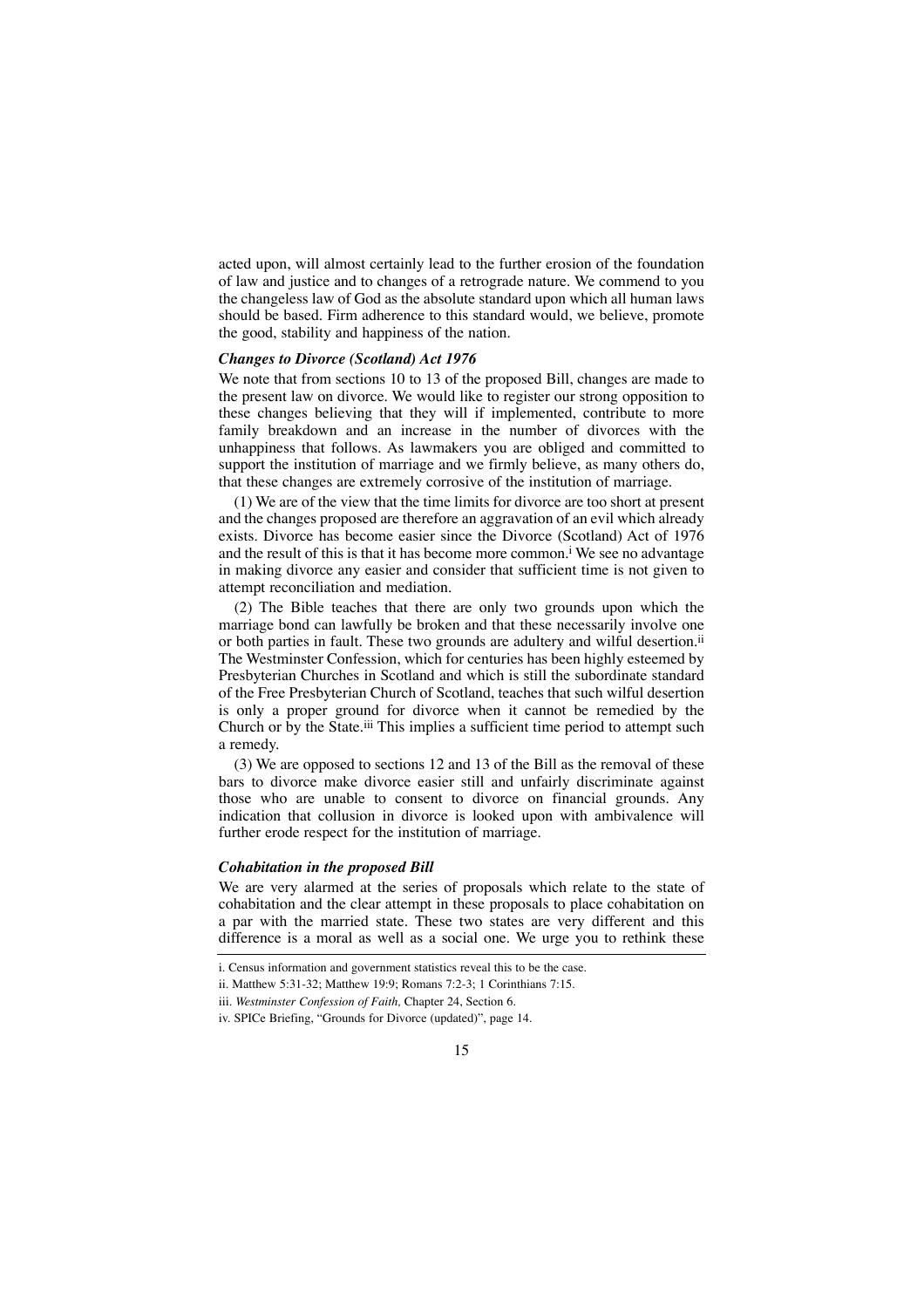proposals and to take consideration of the tendency to further promiscuity which this legislation will encourage in our society.

(1) Marriage is the only state in which a man and a woman ought to have a sexual relationship or nurture a family. We strongly oppose the provisions of the Civil Partnership Act of 2004 and are alarmed at the influence which this Act is now having upon the institution of the family in our nation's laws. The Bible clearly teaches that all manner of fornication and promiscuous sexual relations are utterly immoral and therefore unchristian. We urge the Executive to refrain from giving further licence to sin by giving sinful relationships legal recognition.

(2) We are opposed to the provisions and implications of the Gender Recognition Act of 2004 and we are greatly alarmed that these are also influencing the legal standing of the institution of the family in our nation. This abandonment of truth and morality to satisfy a vocal minority will, we believe, end in much shame and misery for our nation and is bound to bring down God's deserved judgements on our rulers and people.<sup>v</sup> Behaviour which the Bible clearly describes as sinful is now being defended and promoted in our laws and we fear that the consequences will be catastrophic for the moral health of our nation.

(3) We notice with dismay in the SPICe briefing 05/11 of 3rd March 2005 that the strongest defence of the proposed changes to the law regarding cohabitation is the trends which prevail in the nation. We see these trends as reason to legislate against cohabitation rather than in favour of it. We reiterate our position that the law ought never to be based upon the conditions or trends in society but rather upon a standard of right and wrong which must be absolute. This absolute standard is the law of God.

### *Forbidden degrees of marriage*

We are also strongly opposed to further change in the area of degrees of affinity proposed in section 1 of the Bill. We find it highly reprehensible and immoral that in-laws can marry each other. This unnatural and distasteful proposal has no valid argument in its support and is forbidden by the moral law of God which is binding on all. We would be interested to know why this proposal has found a place in a Family Law Bill and would suggest that rather than promoting the good of families it will lead to confusion and deterioration of the extended family which has been so fundamental to the stability of our society.

v. While we heartily adhere to freedom of speech in our society, we are dismayed at the attention being given to the Equality Network and the statement from them which far exceeds in length that of any other group.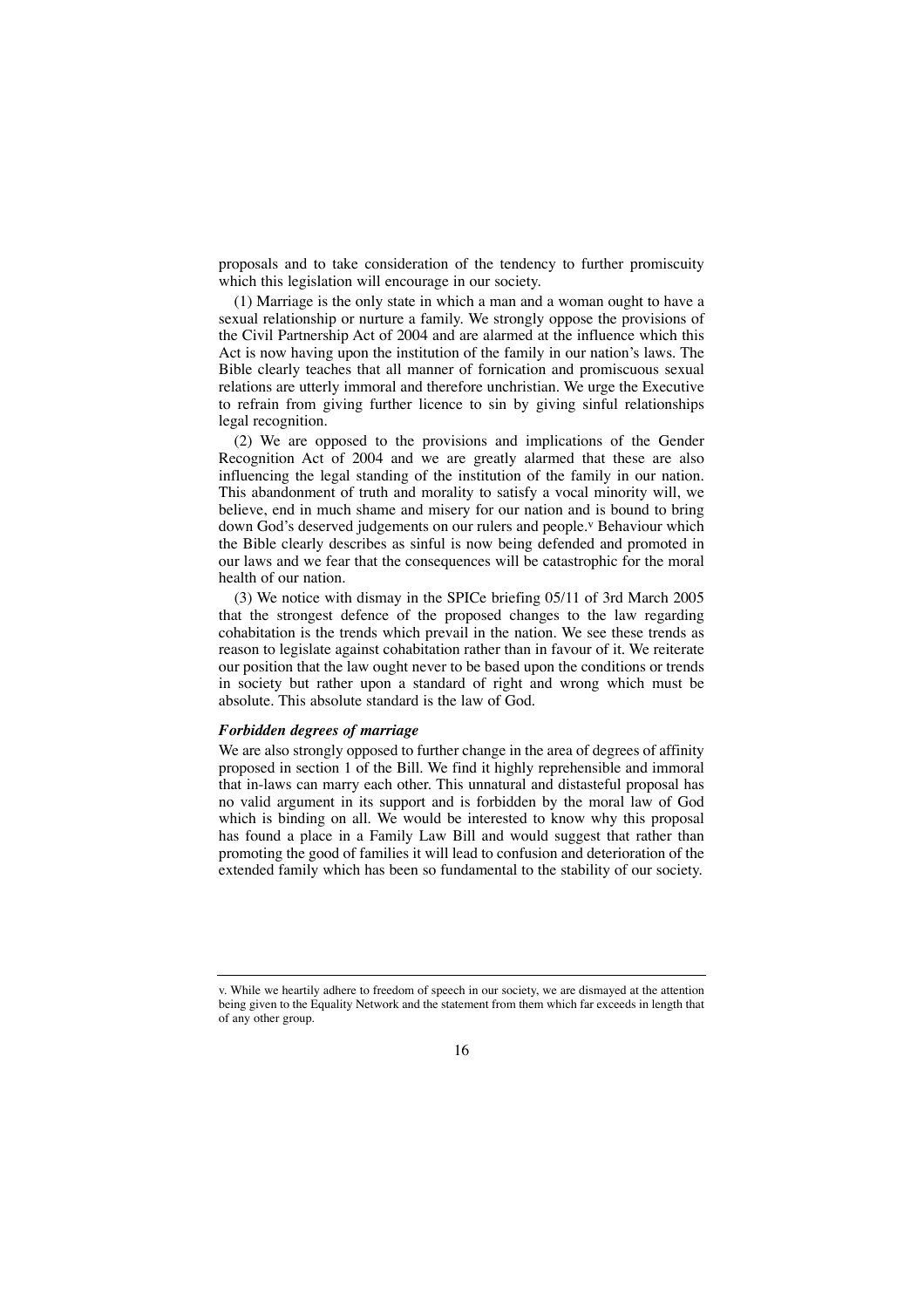### **APPENDIX 2**

*The following paper was prepared for the Committee in response to the publication of the English Standard Version of the Bible and its use in professed evangelical circles. The content of this paper is largely based on material produced by the Trinitarian Bible Society (*Quarterly Record, *No. 563) and is used here with kind permission.*

THE Revised Standard Version, published in 1952, had been a theological, spiritual and translational battleground for fifty years. Liberals, Neo-orthodox, and even those of conservative background, have used it, and even endorsed it. There were those, however, who were not completely satisfied with the RSV, and they determined to make a conservative revision of it, and the English Standard Version is the result. As a result we have a light revision of the RSV, and because of its textual basis and translational errors, carried over from the RSV we cannot call it a trustworthy translation of the Word of God.

An agreement was gone into with the National Council of Churches, whereby the Revised Standard Version could be used as the basis for a new translation. We must remember what the introduction to that same RSV said about the AV: "The King James Version of the New Testament was based upon a Greek text that was marred by mistakes, containing the accumulated errors of fourteen centuries of manuscript copying." In 1998 permission was given to rid the original text of the RSV of de-Christian translation choices.

It is clearly stated in the ESV itself that the ESV "is adapted from the Revised Standard Version of the Bible, copyright Division of Christian Education of the National Council of Churches of Christ in the USA". The tendency of translators over many years now has been towards dynamic equivalence, seeking to find the thoughts behind the text rather than being concerned with the words themselves. The RSV used eclectic principles for each variant, but the text used approximates the Nestle 17th edition of the NT. The ESV used similar modern principles of textual criticism, and for the most part followed the United Bible Societies' 4th edition/Nestle-Aland 27th edition. As a result the following verses are omitted from the ESV in their entirety, but are found in the Textus Receptus Greek New Testament:

Matthew 17:21; 18:11; 23:14. Mark 7:16; 9:44; 9:46; 11:26; 15:28. Luke 17:36; 23:17. John 5:4. Acts 8:37; 15:34; 28:29. Romans 16:24. 1 John 5:7. The Johannine Comma is omitted without a footnote explanation as to why.

There are also many hundreds of omissions and changes from the AV which are retained in the ESV. In the genealogy of Jesus, given in Matthew chapter one, Asaph is retained instead of Asa, and Amos instead of Amon.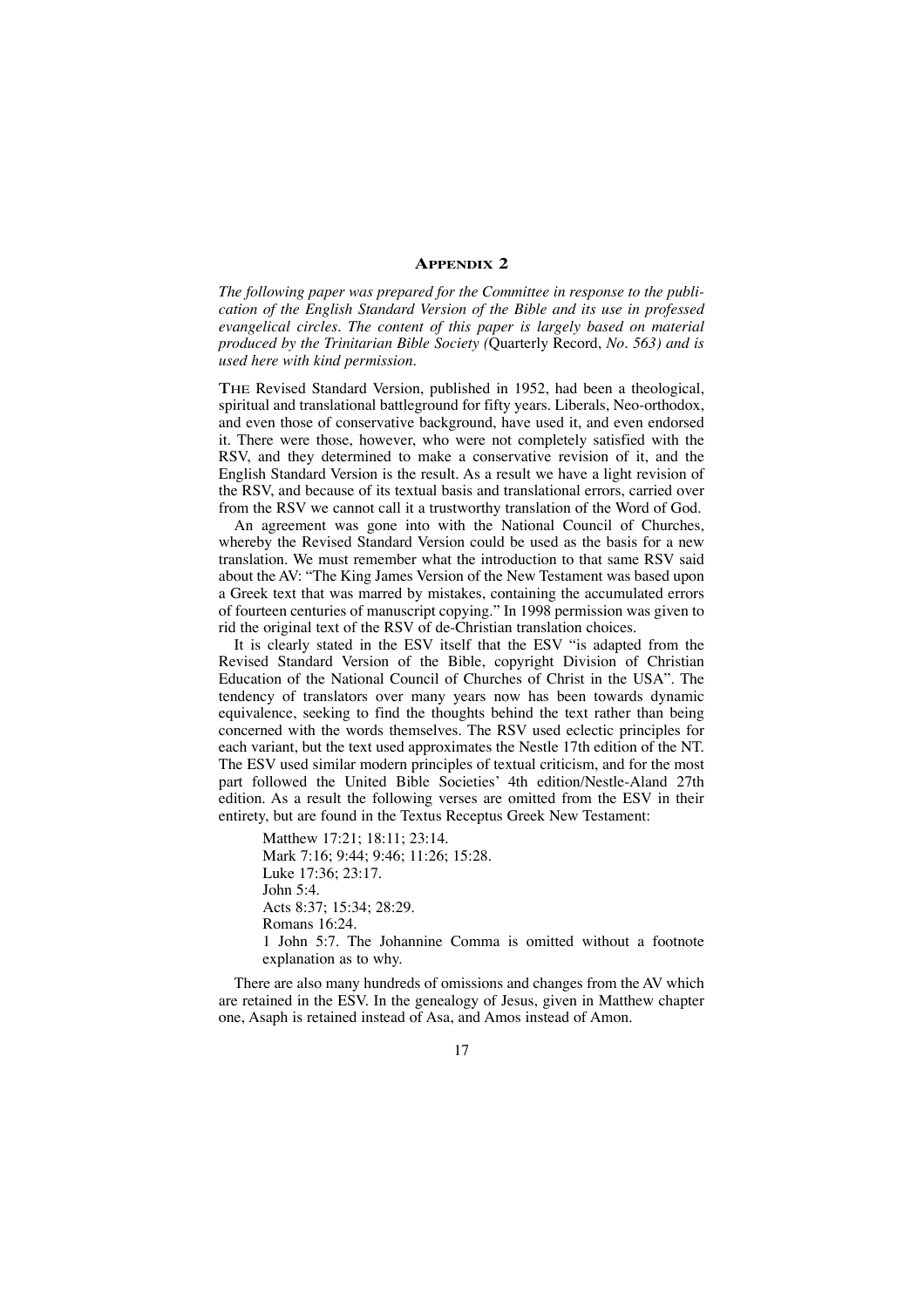John 7:53-8:11 is placed in square brackets, and its place in Scripture questioned in footnotes.

The RSV has over six hundred instances of making conjectural emendations of texts considered ambiguous or insufficient. These are mainly in the Book of Job, and the ESA translators corrected most of these. The OT text used by the ESV translators, or revisers, was Biblia Hebrai Stuttgartensia (2nd edition 1983). They also made use of the Dead Sea Scrolls, the Septuagint, the Samaritan Pentateuch, the Latin Vulgate and the Syriac Peshitta. The problem with these textual additions and changes is that they do not come from the Hebrew text, and the reader is at the mercy of the translator's interpretive whims.

In Matthew 19:9 the AV has, "And I say unto you, Whosoever shall put away his wife, except it be for fornication, and shall marry another, committeth adultery; and whoso marrieth her which is put away doth commit adultery".

The ESV has, "And I say to you; whosoever divorces his wife, except for sexual immorality, and marries another, commits adultery". The prohibition of marriage to a divorced wife is omitted.

Some footnotes use the phrase, "Some manuscripts add . . . ". The reason for the changes and omission is not given, so that the impression is given that the Word of God is being called into question.

In Mark 16:9-20 a set of in-text square brackets includes the statement: "Some of the earliest manuscripts do not include 16:9-20." What the footnote does not tell the reader is that the "long ending" of Mark's Gospel is included in every manuscript which includes this portion of the Gospel with the exception of three: the two famous Alexandrian uncial manuscripts, the Sinai (Aleph) and the Vatican (B), and the minuscule manuscript 304.

The ESV has dropped as archaic the AV and RSV practice of retaining "Thee", "Thou" and "Thine", as a special form of language used for addressing God, and given by God Himself. It does not differentiate between the singular and plural of the second person personal pronouns, you and thee. This tampering causes confusion.

Examples: Luke 22:31-32, " . . . Satan has desired to have you . . . but I have prayed for thee  $\dots$ "; John 1:49-51, " $\dots$  I saw thee under the fig tree. $\dots$ Verily, verily I say unto you, hereafter ye shall see heaven open.  $\ldots$ 

One of the noticeable things in the ESV is the numerous changes in gender. Since 1986 most translators have made a point of removing male-orientated language. The removal of "patriarchal language" and the observance of political correctness seems to have been the aim. In 1997 the Colorado Springs Guidelines came into being to help modern translators. The ESV did not endorse such, but in the area of gender language the goal of the ESV is to render literally what is in the original. The term "anyone" replaces "any man" where there is no word corresponding to "man" in the original languages, and "people" is used in preference to "men" where the language refers to both men and women. This is done in an inconsistent manner; e.g. in Psalm 32 verse 1 is gender non-specific, while verse 2 is masculine. This has a jarring effect.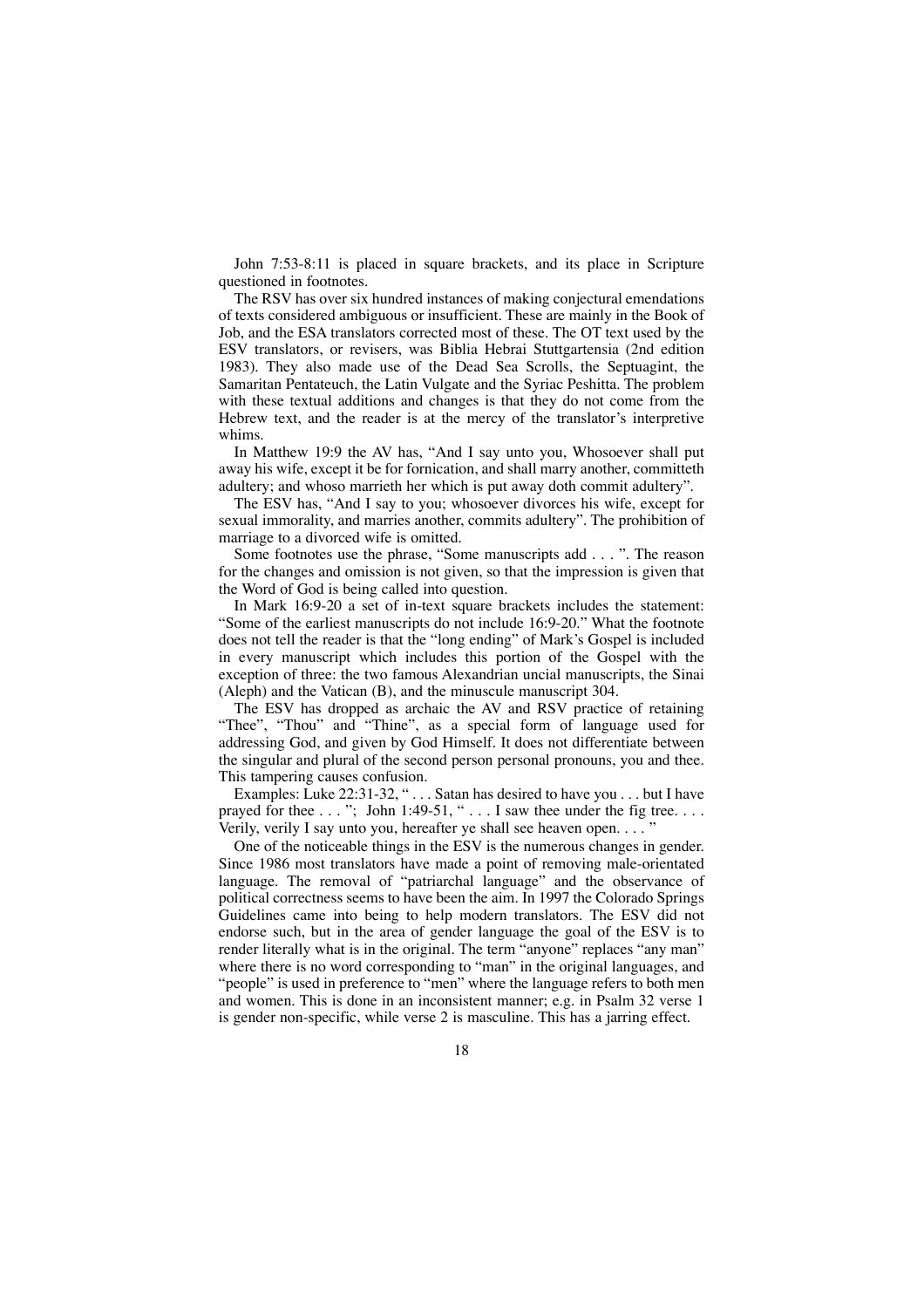Common problems with modern translations are found in the ESV, where texts which speak specifically of blood atonement (Colossians 1:14) and the virgin birth (Luke 2:33, 43), and also the deity of Christ (1 Timothy 3:16), are either changed or omitted because they are not found in certain manuscripts. The "begotten" is missing from John 3:16 and from other places.

The ESV is 91% word for word with the RSV. It is essentially the same version as the RSV, but with some evangelical changes to make it more appealing to conservative Christians.

The AV used italics for words where the syntax, or grammatical structure, of the Greek or Hebrew made such necessary. The ESV has no italics whatsoever.

### *Conclusions*

With this version, the ESV, as with all modern versions, we are still in the conflict which began in the Garden of Eden, in which Satan exclaimed, "Hath God said?". Every modern version engenders doubt in the Word of God. The conflict ultimately is between God and the Devil.

We already have the infallible God-breathed Word, and it has the authority of the all-wise and all-holy God. The ESV attempts to readjust the RSV, which owes so much to the labours of Westcott and Hort, two Mary worshippers and spiritualists, who used discarded manuscripts to try to overthrow the Word of God. All these modern versions are but an attempt made by the evil one to break into the stream of the pure Word of God, which has been copied and reduplicated constantly by the Church of Christ since it came from God's hand. The ESV is not an attempt to bring the versions back to the purity of God's Word. It is the modern compromise Bible for all, with far fewer errors than the RSV, but God does not compromise. His Word is perfect.

The fact that evangelicals are involved in the ESV does not vouch for its purity. Its inadequacies rather show the spiritual weakness and blindness of those who undertook to produce it. "For verily I say unto you, Till heaven and earth pass, one jot or one tittle shall in no wise pass from the law, till all be fulfilled" (Matthew 5:18). "For ever, O Lord, thy word is settled in heaven" (Psalm 119:89).

In the matter of its copyright, mention is made of the National Council of Churches, which is no friend of Evangelical Reformed Theology.

### **SABBATH OBSERVANCE COMMITTEE'S REPORT Convener: Rev. D. J. MacDonald**

MOST readers of this report will know that the battle for Sabbath Observance is all but lost in the United Kingdom. We are reminded of the words of a much esteemed minister of our Church saying many years ago: "There will be no more Sabbath observance till the Spirit of the Sabbath is again poured out."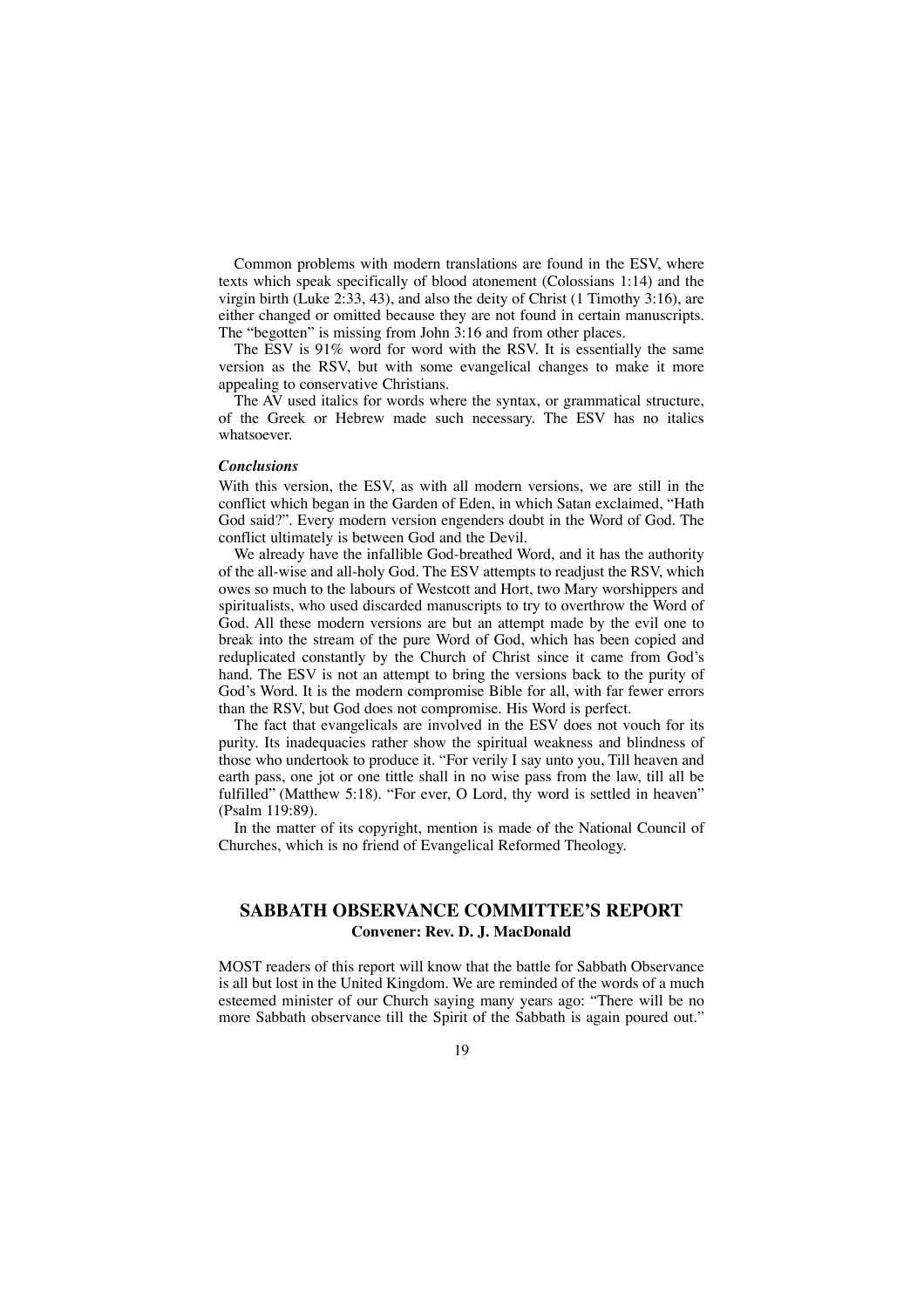Nevertheless we must do what we can to witness against the profaning of the Lord's day. Alongside personal witness we seek to protest against Sabbath breaking by writing letters to some of those who are wilfully and openly breaking the Fourth Commandment. Those we have written to range from the Prime Minister to the Scottish Executive, local authorities to supermarkets, and entertainers, openly advertising their vanities on God's day. We cannot give an exact tally of letters written but it must be in the region of seventy to eighty. At the time of writing we have not received one reply this year. This apathy is visible proof that those who do not even reply to a letter pointing out to them their sin in breaking the Sabbath have no wish to honour God. Like Israel of old they are saying: "Depart from us for we desire not the knowledge of thy ways." How bold we have become as a nation of Sabbath breakers.

We consider ruefully these words in an extract from McCheyne in the *Young Peoples' Magazine* of June 1965: "We may safely say that the man or woman does not love the Lord Jesus who does not love the Lord's day." True Sabbath observance is a mark of those who are the Lord's servants. It is true that a man may be a Christian while holding unorthodox views. Bishop Ryle, C. H. Spurgeon, George Muller and others who were godly in their day held views, which we, as Free Presbyterians, consider to be contrary to the Bible teaching on various matters, but they had this in common that they were Sabbatarians. They loved the Lord and observed His day. To be termed "Sabbatarian" is now a term of abuse synonymous with "hypocrite" or "legalist". How far the tone of religious society has fallen in such a short time!

There appears to be few in the Westminster Parliament, and fewer still among the Scottish Executive, to raise their voice against ever-greater desecration of the Sabbath. An article in the *Evangelical Times* of November 2005 states: "The Government is set to ease restrictions to Sunday openings for supermarkets and other large shops." Allan Johnston, the Trade and Industry Secretary said it was sensible to consider the step after industry representatives argued that, "Sunday was now the busiest day of the week". Mr. Johnston has commissioned an analysis of the change that would bring England and Wales into line with Scotland where Sunday shopping hours are not restricted. How sad that Scotland, which was a trophy of the Reformation, is now giving Europe the lead in Sabbath breaking. There is less Sabbath trading now in most West European countries than in Scotland.

As Synod members will know, the Committee drew up a Petition calling on the Scottish Executive to establish the Sabbath as a nationwide day of rest. With Synod approval the Petition was forwarded to the Scottish Executive Petitions Committee. The Clerks of the Committee wrote back to say that, as the crave of the Petition had to do with employment the Executive could not deal with it as employment is not a devolved matter and therefore in the province of the Parliament at Westminster. We will be raising the matter at the Synod, D.V., seeking its guidance, though we fear that Westminster will be as reluctant to give heed as Holyrood was. It is a sad commentary on our nation that, in a day when "rights" of every kind are openly flaunted – civil rights,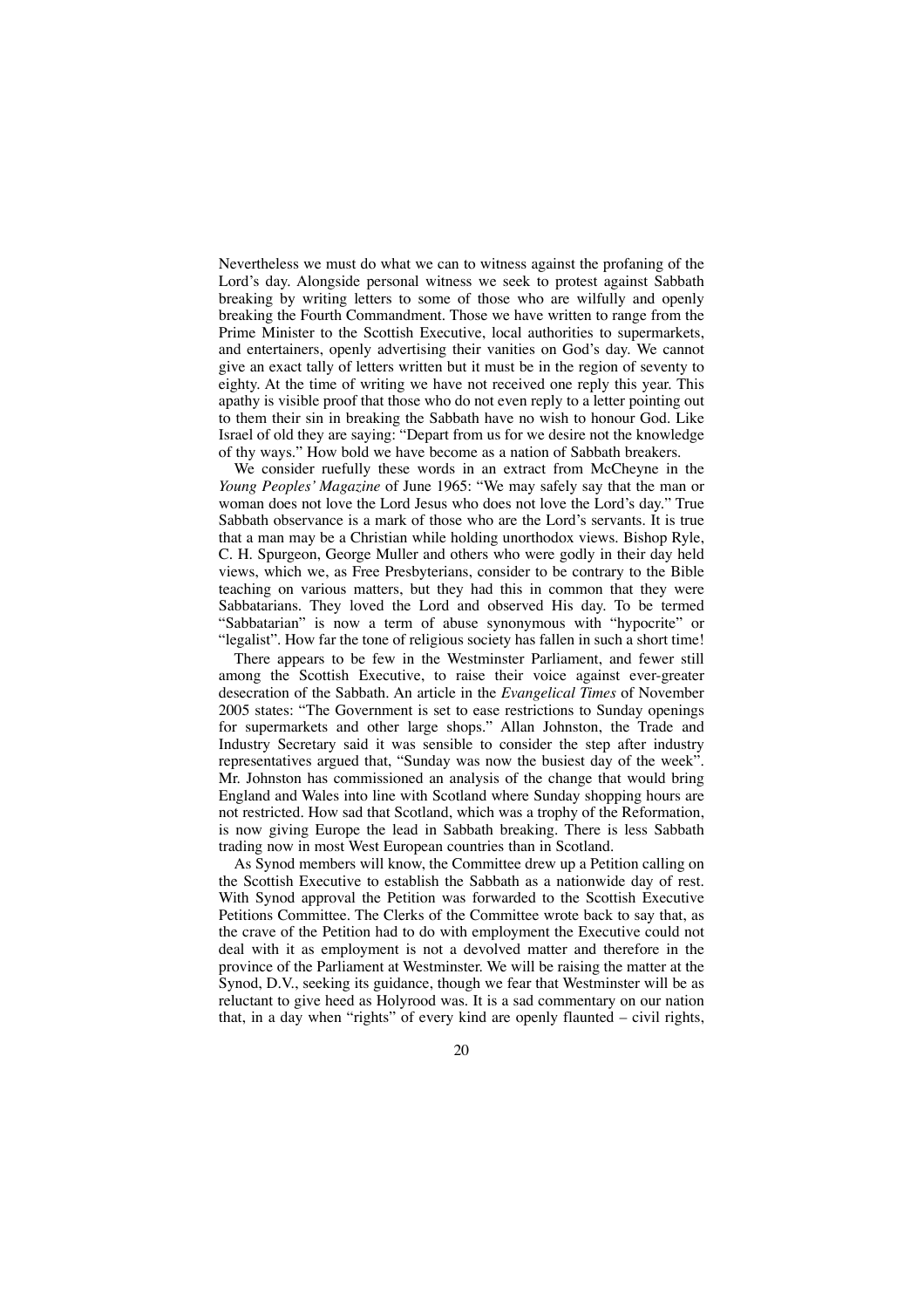animal rights, gay rights, etc. – there do not appear to be any Christian rights when such are contrary to the tide of public opinion. Much of the anti-Sabbath legislation has been introduced in response to public demand. The Committee view this as a serious dereliction of God-given responsibility on the parts of national and local governments. We are only doing our duty when we seek to point out to them that "Everyone of us shall give account of himself to God" (Romans 14:12). It will be vain for the Government or any member of it to plead in that day that they did what the majority of the people wanted.

While we are writing this report against a background of ever increasing and bolder Sabbath breaking, it is well for us to remember that we belong to a Church which, from its beginning, has held a scriptural stance on Sabbath observance. This has not brought us the praise of men, and never will. We can expect to be castigated more and more as society at large and the majority in the visible Church seem to cast aside the Fourth Commandment. We do not write this in the spirit of pride or self-praise, but would like our people, young and old, when beset by ever increasing temptation to compromise with a society which is largely ignorant of God's Word, to remember the exhortation: "Hold fast that which thou hast" (Revelation 3:11). When we are confronted with the Pharaoh-like spirit – "Who is the Lord that I should obey his voice?" – let us be encouraged by the Lord's own promise: "Them that honour me I will honour."

Though we write in general terms, we are called to remember that keeping the Sabbath holy is a personal matter. As has been said, Sabbath keeping begins in the heart, is supported in the family and is upheld in the public means. Thomas Watson in *The Ten Commandments* says: "Some people complain that they find no benefit from the Word preached: perhaps they do not pray for their minister as they should. Pray with and for your family on the Sabbath. Yea pray for all the congregations that meet this day in the fear of the Lord." To quote a contemporary source, Stuart Olyott, writing in the *Evangelical Magazine,* says: "The blessings of the Sabbath are there for all to see; it reminds fallen men and women that there is a God whom they should worship; it gives believers the opportunity to gather around the Word and thus it maintains their spiritual life; it provides opportunities for Gospel witness; it strengthens family ties.

Though this Report is primarily for members of Synod we all need to bear in mind our duty to keep the Sabbath. It is worrying to witness among us a tendency to lightness and laughter, particularly among the young outside church after solemn Gospel sermons have been preached. As well as being a breach of the commandment it is a sad indication that much of the Word preached has fallen by the wayside. We all need to be reminded to keep God's day holy to Himself – not just in church or at family worship but all the day, in our speech, our conduct and, by the grace of God, in our hearts. Heads of families are bound to keep the Sabbath and to endeavour to make their children do likewise. This duty was solemnly underlined by Rev. Archie Cook when he said: "See that your children will not be cursing you in eternity for allowing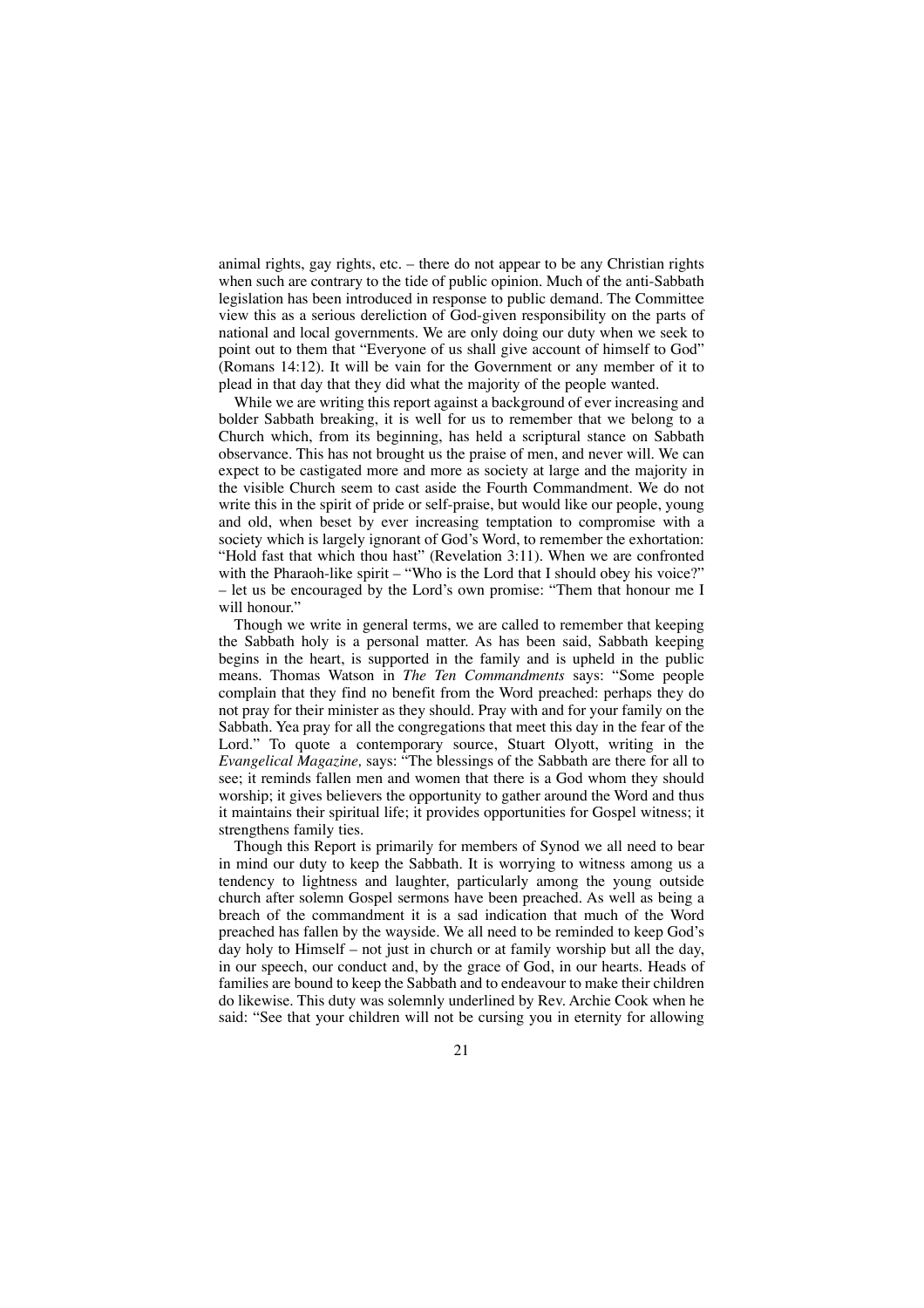them to use vain talk on the Sabbath; that they will not be crying against you for not checking them."

The Committee would like to thank ministers, Kirk Sessions and individuals who have helped us in the past year. We may mention in particular the North Harris Kirk Session for their on-going opposition to the proposed introduction of Sabbath ferries by Caledonian MacBrayne in their area. The Committee would like to record its appreciation of the work done by the Clerk throughout the year and especially in connection with the Petition to the Scottish Executive.

### **JEWISH AND FOREIGN MISSIONS COMMITTEE'S REPORT**

### **Convener: Rev J. MacLeod**

### *General*

As is well known, the Zimbabwean Mission celebrated its centenary on 9th September 2005. It was attended by the Rev. N. M. Ross and the Rev. J. R. Tallach as representatives of the Jewish and Foreign Missions Committee and also by several friends, most of whom had previously worked in Zimbabwe. At the beginning of August, the Rev. Alasdair B. MacLean, Probationer, arrived at Ingwenya. It is hoped, once work permit difficulties are resolved, that he will, in due time, be settled in that charge. Meantime, he is fully engaged in taking services at Ingwenya and further afield as occasion demands. His presence within the compound at Ingwenya is a great help and his work is much appreciated. The state of the Zimbabwean economy and especially the rampant inflation, has made the task of managing and continuing the work of the Mission that much more difficult and those on whom these administrative burdens are laid are to be commended for their tenacity and resourcefulness. Hitherto, Gospel ordinances have been maintained and the Hospital and the schools under the Church's supervision have continued to serve the purpose for which they were instituted; that is, as handmaidens to the Gospel. Problems of an entirely different nature were encountered in Kenya but we are glad to report that the Mission there survives. It is our hope that a line has now been drawn under these difficulties and that the work will continue and go from strength to strength. Mr. Hugh MacKenzie, whose work in Kenya over the years is much appreciated, has now resigned from the Kenya Mission and is now engaged in reviewing the work practices and the financial arrangements relating to the Zimbabwean Mission.

### *Zimbabwe*

The Rev. Petros Mzamo, now at an advanced age, continues to labour on in the ministry. Over the years he has served the Mission well, especially at Mbuma and its many outstations, and we hope that he will be sustained in health to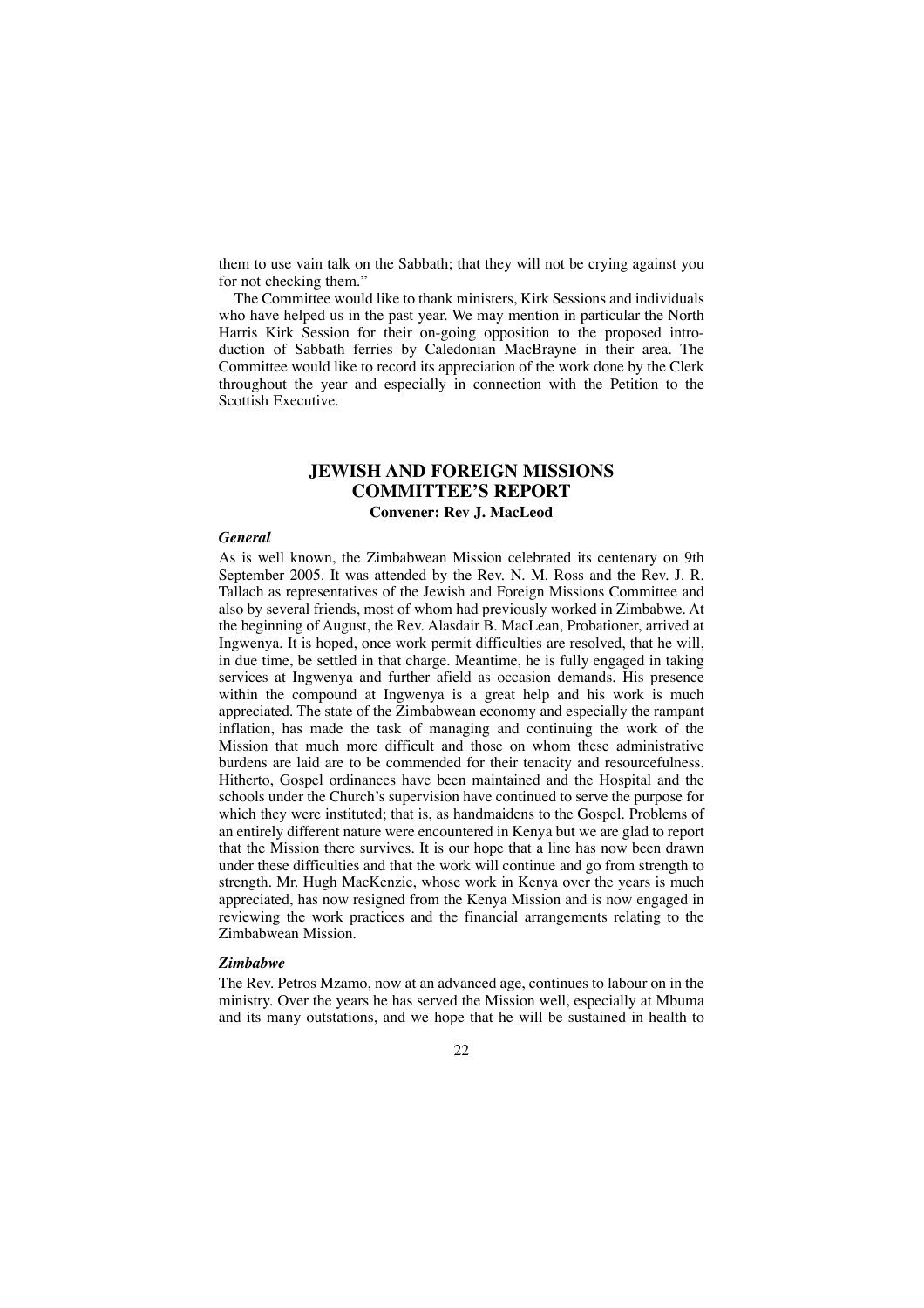continue to do so for some time yet. Not so far way, based at Zenka, the Rev. M. Mloyi has much work to do as pastor of many souls. We are glad that a new manse is to be built for him as the present one seems to be well below the standard desirable in this modern age. The Rev. S. Khumalo, labouring in Bulawayo and also, at present, as the interim Moderator of the Ingwenya Kirk Session, also stands in need of a new manse being built for him. Much work needs to be done at the Bulawayo church to make the building secure. In Mashonaland, the Rev. Z. Mazwabo, notwithstanding his sight disability, continues to preach and attend to his pastoral duties. There are many outstations established throughout the area and it is well that the Zimbabwe Presbytery has appointed two able lay-missionaries – Mr. N. Siziba and Mr. J. Mashavakure – to help with the work.

The Mbuma Hospital is now under the supervision of Dr. Anneke Snoek and, with the skilful and able help of the nursing sisters, it continues to provide much-needed medical services in the community. Sister Petra Beukers has now returned to Mbuma after spending some time in Bulawayo attending a course at Mpilo Hospital. Sister Willi Geurtsen was on furlough in Holland during January and February. At present, Sisters Gilia Wijngaarden and Celia Renes, who rendered sterling service to the Church in Kenya, are helping temporarily at the Hospital and it is hoped that the former will apply for a work permit and in due course join the permanent staff. The Committee was glad to recruit to the Mbuma staff Miss Erica van Breda, who worked as a nurse in a Glasgow Hospital and is well known to members of our Glasgow congregation. She arrived in Zimbabwe in February 2006. Sister Truus Ringleberg is assisting at the Thembiso Children's Home, a place with which she was already familiar, having been on the staff of the Home at its inception.

In April 2005, Mr. J. B. Mpofu, a key member of the local staff, retired from his post of Building/Transport Manager. Before that he, for many years, taught woodwork at the John Tallach School and also carried out the onerous duties of Boarding Master. Mr. Mpofu is still active in performing the duties of an elder at Nkayi, often supplying there in the absence of the minister. We wish him a restful retirement and express the hope that he will be long spared to the Church in Zimbabwe.

The Committee is grateful to Mr. Jacob van Praag, an elder in our Sydney congregation, for answering a call for help. He arrived in Zimbabwe in December and has been busy since then attending to urgent repairs and renovations related to the Hospital and other buildings at Mbuma. In this connection, he has also been of great help in other areas of the Mission too. His help in taking services is also appreciated.

At Ingwenya as already noted, the Rev. Alasdair MacLean's presence has been of great help. When the school is in session a vast congregation is present in the church on Sabbath and also on prayer meeting occasions. The John Tallach Secondary School's reputation as an educational institution is second to none in Matabeleland. This is reflected in the fact that there are far more applications to attend than there are places available. The Church is much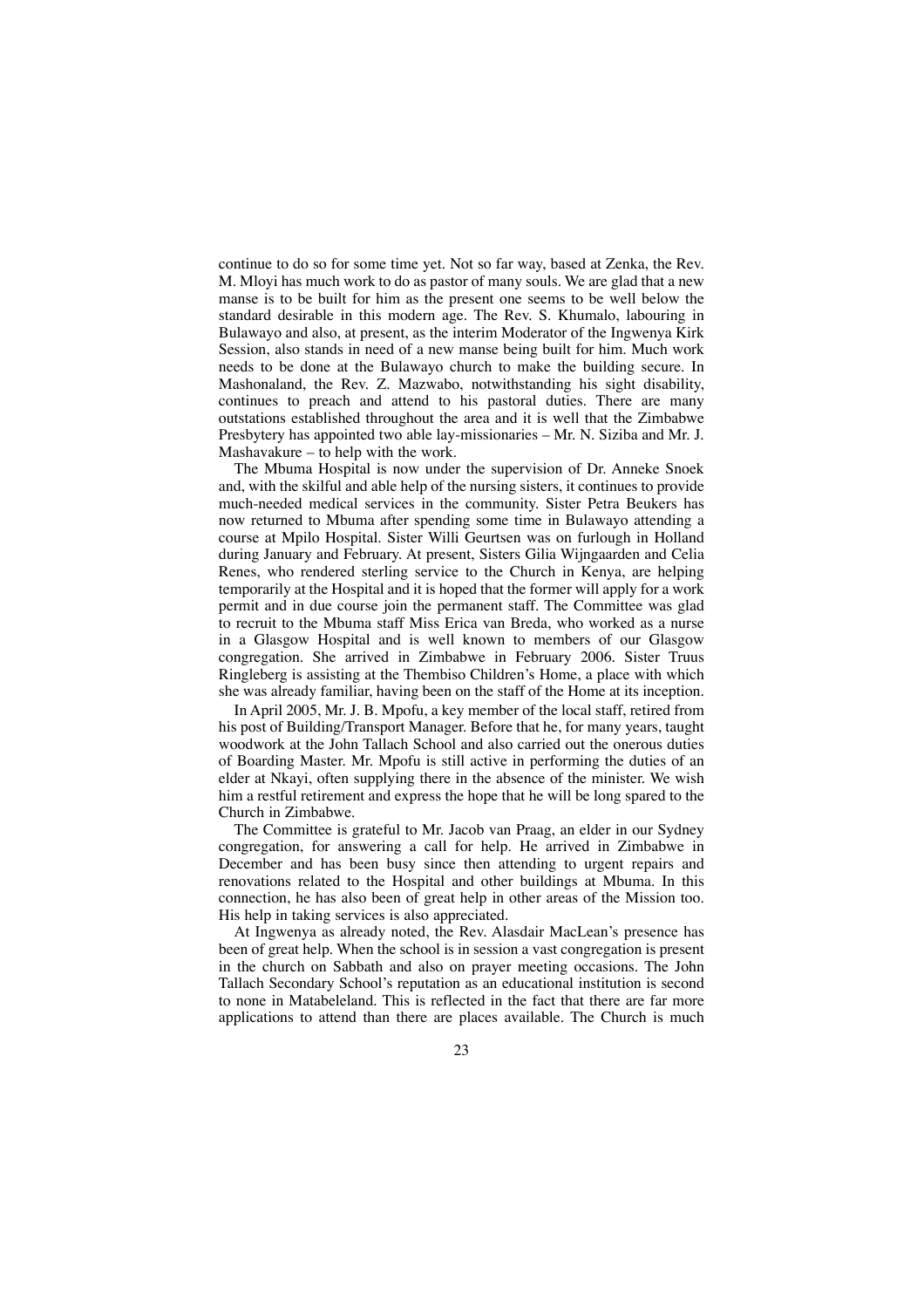indebted to Mr. Bonakele Ncube, the headmaster, and Miss Norma B. MacLean, his deputy, for their sterling work. Miss MacLean is also in charge of the Boarding School and this entails the carrying of many burdens which only those closely aware of the situation are able to appreciate. At the time of writing this report, she is on furlough at her parents' home in Glasgow and is due to return to Ingwenya at the end of April (D.V.). We are not forgetful of the contribution made by Mr. James Macleod and Miss Eleanor Wylie to the success of the school. As they will both be leaving this year, we take this opportunity of thanking them and wishing them well in their future careers. The Committee would welcome applications from others upon whom their mantles would fall.

### *Kenya*

Based at Sengera, the Rev. K. M. Watkins continues to labour in word and doctrine. Outside of the ordinary services, much labour is expended in teaching young and old the foundation doctrines of the Christian faith, the Shorter Catechism being used as the principal textbook. The interest taken by those present and their apparent eagerness to learn would, we feel, impress any onlooker. We cannot but hope that this faithful sowing of the good seed of the kingdom will at last bear fruit. That the enemy of souls should be at work endeavouring to bring the work to nothing is to be expected.

Sadly, we have to report that there occurred a breach in the relationship between the Mission Superintendent and the other European members of staff. This led to Mr. and Mrs. Hugh MacKenzie and the nursing Sisters, Truus Ringleberg, Gilia Wijngaarden and Celia Renes resigning from the Kenya Mission. The Committee, in the difficult situation in which it found itself, decided to transfer them to Zimbabwe. At present the Omorembe Clinic is operating under the supervision of Kenyan qualified staff, but the Committee do not regard this as entirely satisfactory and are hopeful of recruiting European staff, who would, within their own sphere, bring the minds of patients into contact with the Word of God as they attend to their bodily ailments. To have withdrawn from Kenya and to have closed the Mission there was not considered to be an option. The sudden, unexpected death of Miss Peta van de Ridder came as a stunning blow which the Mission will take some time to recover from. However tragic the circumstances in which her life here came to an end, we believe that it is now well with her and that her death, coming after she had served her own generation by the will of God, was but a falling asleep. "For if we believe that Jesus died and rose again, even so them also which sleep in Jesus will God bring with him." The Rev. D. A. Ross, the Rev. N. M. Ross and the Convener, as well as other friends from Scotland, attended her funeral in Holland.

#### *Jewish Mission Work*

The Rev. John L. Goldby was appointed to undertake work among the Jews in Israel and is at present engaged in that work as a deputy of the Church. It is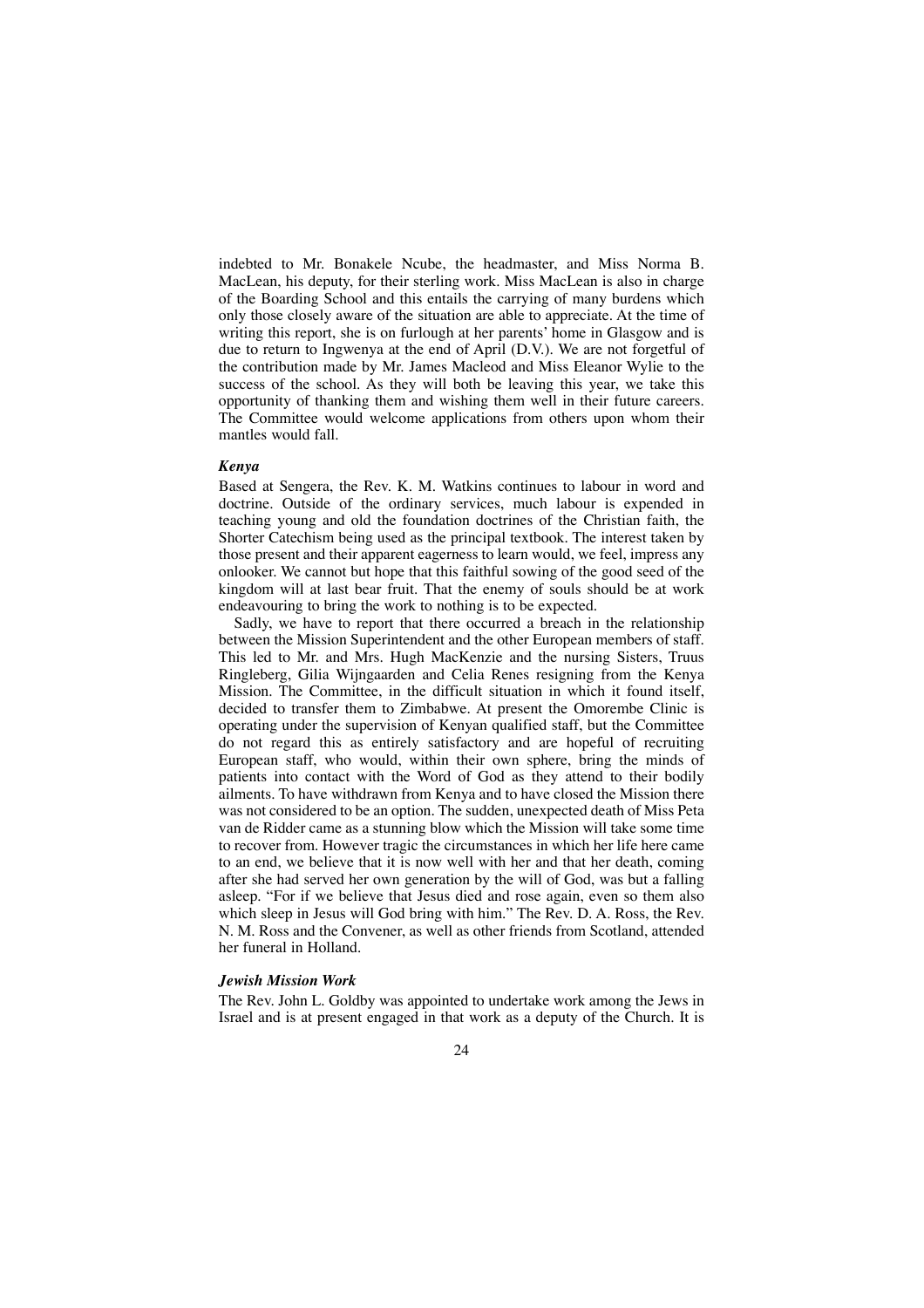hoped that his designation as a Gospel labourer in Israel will be regularised when the Synod meets. It was agreed by the Finance Committee that the cost of sustaining the Mission to the Jews would be borne by the Legacy Reserve Fund at the rate of £50,000 per year for two years. Mr. Goldby will be submitting his own report. Our Church has always had an interest in the Jews and many prayers seeking their ingathering have been offered. We hope that that will continue in the present and into the future until the Spirit is poured out from on high.

### *Mbuma Zending*

As on past occasions, we have to acknowledge the generosity and support of the Mbuma Zending. This year our Dutch friends have increased their giving by 15% and we are deeply indebted to them. The Convener, accompanied by Mr. R. A. Campbell, General Treasurer, met with the Board when it met at Opheusden on 24th February 2006. Since they support the work in Kenya in its entirety, they were appraised of the situation there as it is at present. The financial difficulties encountered in Zimbabwe as a result of inflation and escalating prices were also brought to their notice. Their support continues and we desire to express our gratitude to them not only for their financial support but also their prayerful interest.

### *Conclusion*

We live in difficult and turbulent times when the enemy is coming in like a flood. We may be sure that the main thrust of his attack will be directed towards locations on the face of the earth where the pure Gospel is preached and where he perceives the danger of sinners' eyes being opened and their turning from darkness to light, from the power of Satan to God, obtaining the forgiveness of their sins and inheritance among them which are sanctified by faith in Christ Jesus. We ask our praying people to be mindful of our Mission work in Africa and Israel and those who labour there.

### **JEWISH REPORT Rev J. Goldby**

THE Free Presbyterian Church of Scotland Synod discussed the work in Israel at its meeting of May 2005 and gave advice as to the way forward. Subsequently I made a formal application to the Jewish and Foreign Mission Committee to be sent as a minister to work in Israel. This being duly done and, having been released by the Western Presbytery from my charge in Scotland, we were privileged to return to Israel on 23rd August 2005 after an absence of seven weeks. The Lord's Day services were resumed in the Finnish Mission at 11 a.m. and in St. Andrew's Church of Scotland at 7 p.m. In October, a diesel Citroen Jumpy people carrier was purchased, which is proving very useful and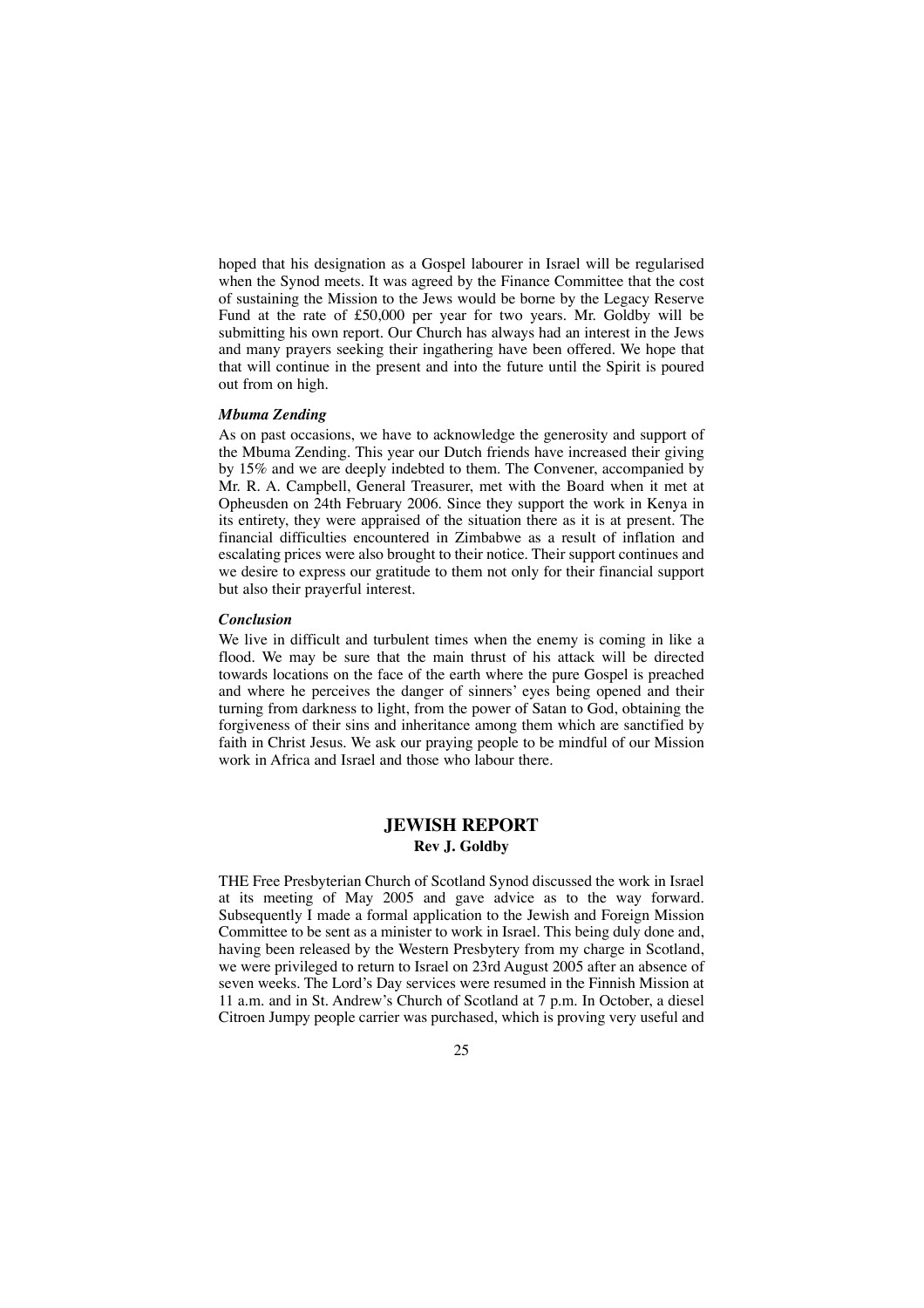economical. Our labours began in Jerusalem, a city of 700,000 souls, 70% of whom are Jewish.

There is a counter-missionary organisation in Israel called Yad L'Achim (A Hand to Brothers). The *Jerusalem Post* reported that, "Anti-missionary activists pride themselves on using secret service tactics. They are extremely cunning and more than a little ruthless." The organisation employs sixty fulltime activists and six hundred volunteers. Often those being targeted are false sects such as Jehovah's Witnesses but all the Messianic Jews seem to be fair game, of whom there are around 10,000 in Israel. The founder of Yad L'Achim, Rabbi Dov Lifschitz, "emphasises repeatedly that they have nothing whatever against Christians in Israel, just against missionaries".

One of its two main branches of operation is the counter-missionary division. Recently Yad L'Achim sent out a glossy insert and donation envelope with every copy of the *Jerusalem Post.* In the leaflet they claim to have shut down 18 missionary centres and made 267 home visits to counter missionary activity. They also claim to have "saved" 174 Jews from missionaries and to have been instrumental in having 12 senior missionaries deported, whilst dozens of others were prevented from entering the country! The organisation also puts out anti-Christian propaganda over the Internet. Nevertheless, the Churches in Israel are allowed to continue their work unhindered for the most part but there is serious opposition to anything resembling the evangelisation of Jewish people. Furthermore, many Churches do not follow strictly biblical principles, presenting a confused message of what the Gospel is.

Sadly, some ultra-orthodox sects of "Haredim" in Israel engage in intimidation, verbal abuse and some violence against Jewish Christians and their property. Many orthodox people totally reject this kind of behaviour but in Beersheva and Arad there have been cases involving hundreds of Haredim holding demonstrations against Jewish Christians outside their private houses and meeting places. Howard Bass, writing in the *Jerusalem Post* of 29th December 2006, reported that the Chief Rabbinate of Beer Sheba organised a demonstration of 500 ultra orthodox activists, some of whom invaded the property of the local Messianic congregation, overthrowing chairs and tables. "The mob broke and damaged equipment and physically assaulted and insulted men, women and children by hitting, spitting, pushing and punching." Another case was reported recently in the J*erusalem Post* about a Haredi family in Beit Shemesh who became a target of some ultra orthodox activists. The family's two sons were beaten up, apparently because they had changed their allegiance from ultra to modern orthodox. The extremists then demonstrated outside the family home for a number of days.

In a text displayed at the new holocaust museum at Yad Vashem, Christianity is charged with persecuting the Jews. No distinction is made between the Roman Catholic Church, with her bloody history of persecution of Protestants and Jews and other Churches. Meanwhile the Vatican is currently labouring hard to mend her relations with the Jewish people. It would have been, no doubt, very pleasing to the Romanist hierarchy to read of the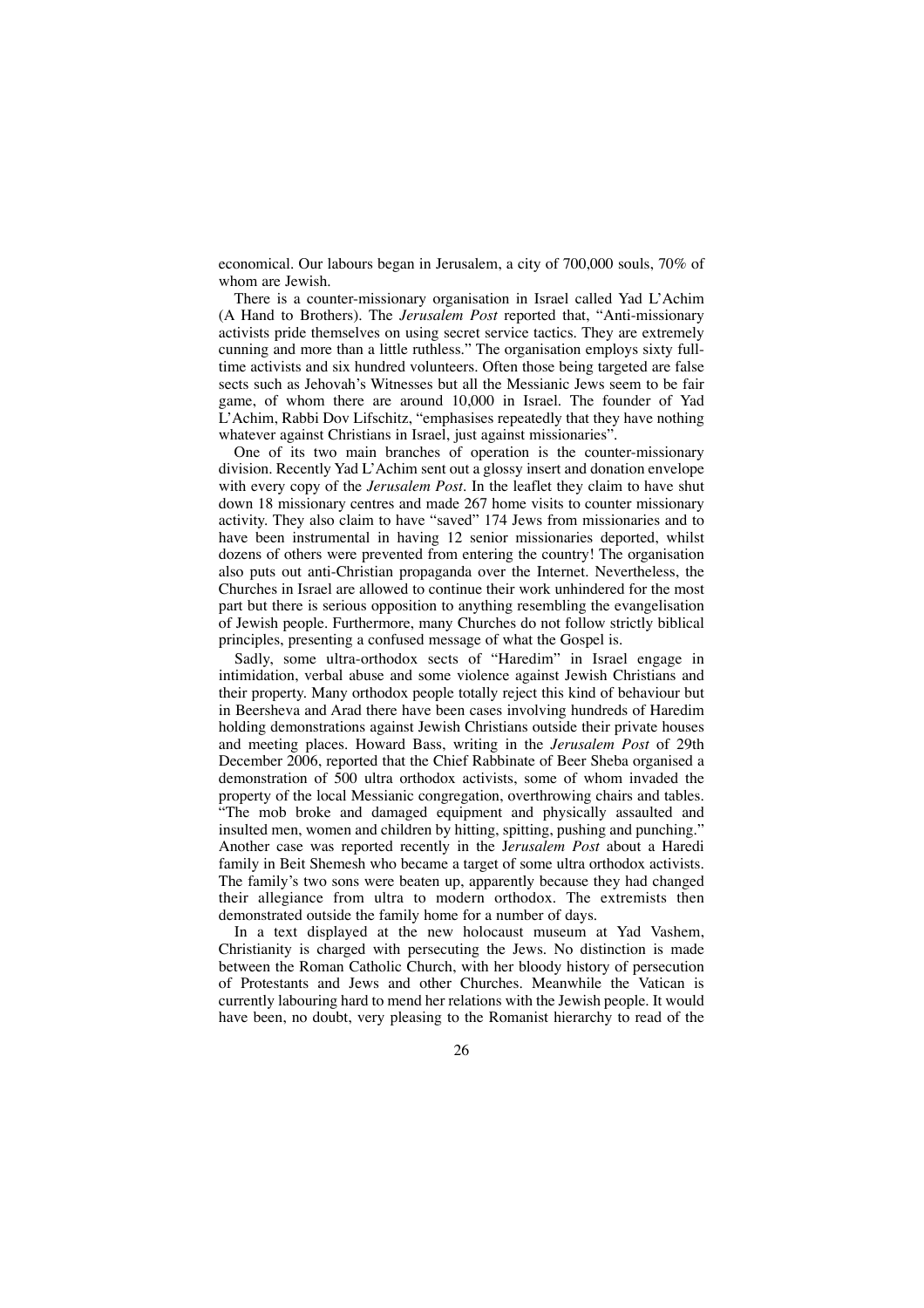comments of the President of Israel, Moshe Katsav, when he welcomed the appointment of Benedict XVI as the "new head of the Christian Church". There is a great need here to witness on the side of Christ as the only King and Head of the Church and against the papal antichrist which is a major landowner in Israel. Everywhere Roman Catholic churches and their idolatry are to be found. I mentioned this deplorable fact in discussion with one Rabbi and that the sin of idolatry resulted in the Babylonian captivity, to which he replied, in anguish, "What can we do?". The Roman Catholic Church's history of persecuting the Jews has greatly prejudiced the Jewish mind against all Christians. This persecution is not something confined only to the Middle Ages or the Counter-Reformation. Dr. Robert Finaly, who now lives in Israel, was born in France in 1941. After his parents were deported to Auschwitz in 1944, Robert, and his brother Gad, were placed in a Roman Catholic children's home. After the war the manager refused to return them to the family and instead had them baptised by a Romish priest. For five years the poor boys' family battled in the courts to have them returned, during which time the children were hidden in various Catholic institutions in Italy and Spain before being finally allowed to resettle in Israel where they were brought up by their aunt. It is such behaviour towards Jewish people that has produced a very negative impression of Christianity, so that even some of the more conservative Jewish believers in Christ avoid calling themselves Christians.

We became friendly with most of the Jewish neighbours in our block. This is how we got to know one family. One day after doing business in town, whilst enquiring about a bus home, the orthodox Jewish man to whom I was speaking asked me where I lived. I replied that my home was in Talpiot. He then asked, "Where in Talpiot?". To which I answered, "HaYarden Street". He then asked, "What number in HaYarden?". It transpired that he was a Rabbi who lived a few doors from us in the same block. There followed an interesting and friendly conversation on the bus journey home. He subsequently invited me to visit his Synagogue and introduced me to his family.

Regrettably, the owner of our rented house in HaYarden placed her property on the market during the summer and from the time of our return to Jerusalem in August prospective buyers were coming each week to view the house. Although the asking price for the basic four-bedroom house was high we hoped that it might have been possible for the Church to purchase the property and thus secure a regular and stable base from which to continue building relationships already established. However, we were not, in fact, able to purchase the house and this resulted in our moving to a rented flat in the Arnona district on 16th November 2005.

Recently we entertained an elderly Jewish friend from the Ulpan where my wife Isabel is studying for two mornings a week. This man was a boy of fifteen in Germany in 1938 and witnessed the awful events that took place on the night of 10th November 1938. Jewish businesses and synagogues were plundered and burnt all over Germany, Austria and Czechoslovakia and 30,000 Jewish men were arrested and sent to concentration camps. It became known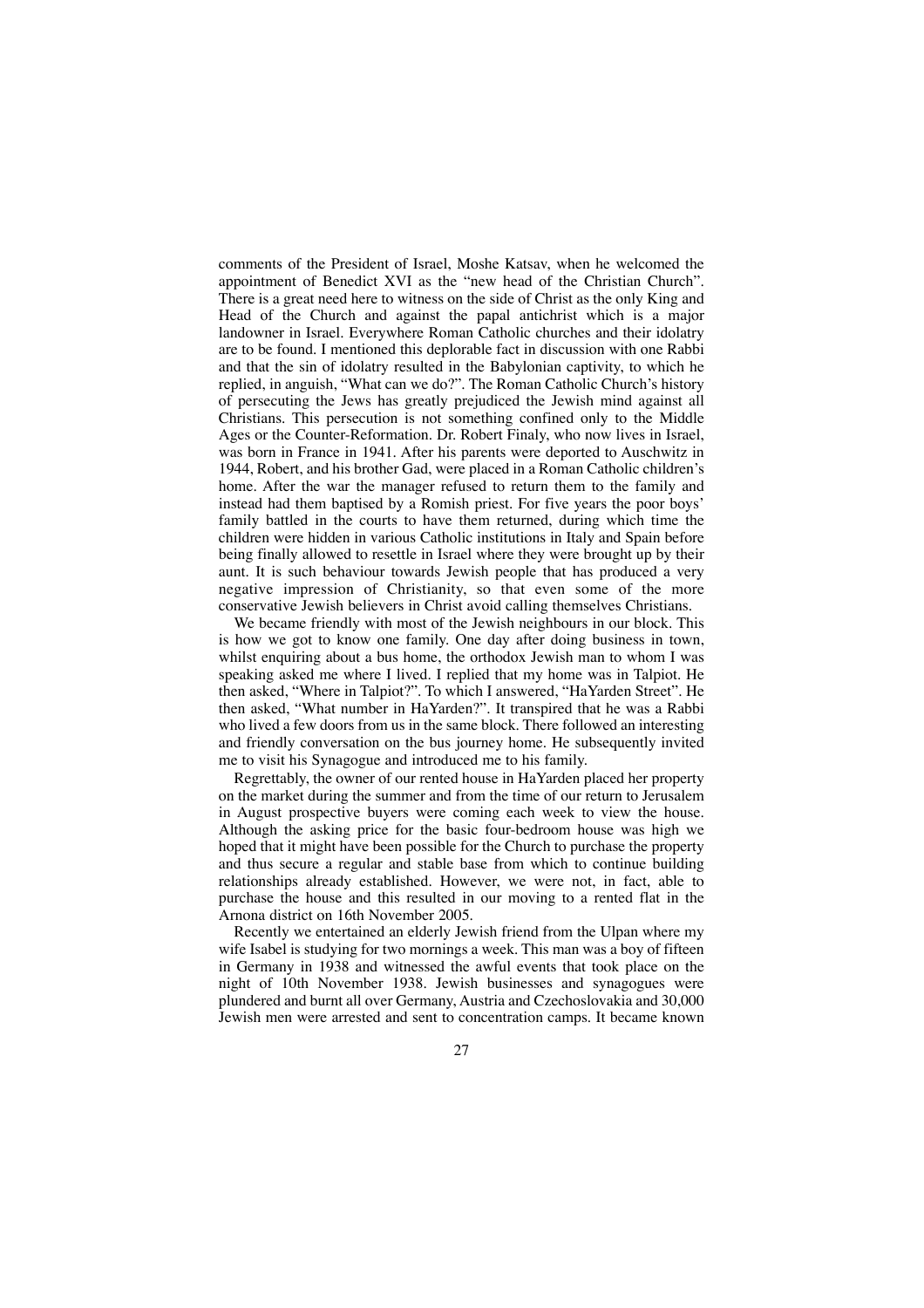as the Night of Broken Glass or "Kristallnacht". It was a night when Nazi policy towards the Jews became known to the whole world. Also in 1938, 20,000 Polish Jews were transported from Germany to Poland in sealed trucks. Most subsequently perished in the Warsaw Ghetto. Among them was our friend's father. We had an interesting evening and our guest asked us many questions about our beliefs. Another elderly Ulpan friend is from Greece. She and her family escaped the Nazis by being hidden in the houses of family friends but other family members, who were taken by the Germans, also perished in the death camps.

We still maintain contact with a number of the original fellow "Ulpan" students with whom we still have regular meetings in each other's homes. The last meeting was in our house. Because most of our guests are "Kosher" we needed to make special arrangements for food and drink but with the advice and assistance of an orthodox friend from London the evening was successful. The husband of one of the students, with whom we have had very interesting discussions, has just completed his training as a Conservative Rabbi. We believe that it is vital to be engaged in friendly dialogue with Jewish people, bearing witness to our faith and Saviour as opportunity occurs. On the other hand we have much to learn about the varied Jewish ways of thinking.

Jewish people are understandably confused by the vast array of Christian churches around them and there is much work to be done in order to break down prejudice and spread the knowledge of biblical Christianity among the different segments of Jewish society. In order to pursue this objective, we may need to alter, somewhat, the fashion of activities. There is a need to produce leaflets on appropriate doctrinal and practical topics and to interact with groups and individuals not only in Jerusalem but throughout Israel.

Living and working in Israel over the past year has been a privilege and a challenge. We wish to acknowledge the Lord's kindness toward us, the support of the Church and the prayers of His people. There have been many trials to remind us of our utter dependence upon the mighty God of Jacob, without whom we can do nothing. He alone is able to make the way straight, to open the hearts of men and to give the blind their sight. The debate between Christianity and Judaism must and will continue and eventually the truth will triumph. Judaism, as it has been said, is the Old Testament explained according to the traditional Oral law and Christianity is the Old Testament explained according to the New Testament. Some like to portray true Christianity as anti-Semitic. Nothing could be further from the truth. One author has stated the true position very well. "The first Christians were all Jews; so that, in discussing the truth of these respective systems, we are not opposing a Gentile religion to a Jewish religion, but comparing one Jewish creed with another Jewish creed. Neither in defending Christianity, do we wish to diminish aught from the privileges of Jewish people; on the contrary, we candidly acknowledge that we are disciples of the Jewish hope, and advocates of that truth which the Jews have taught us."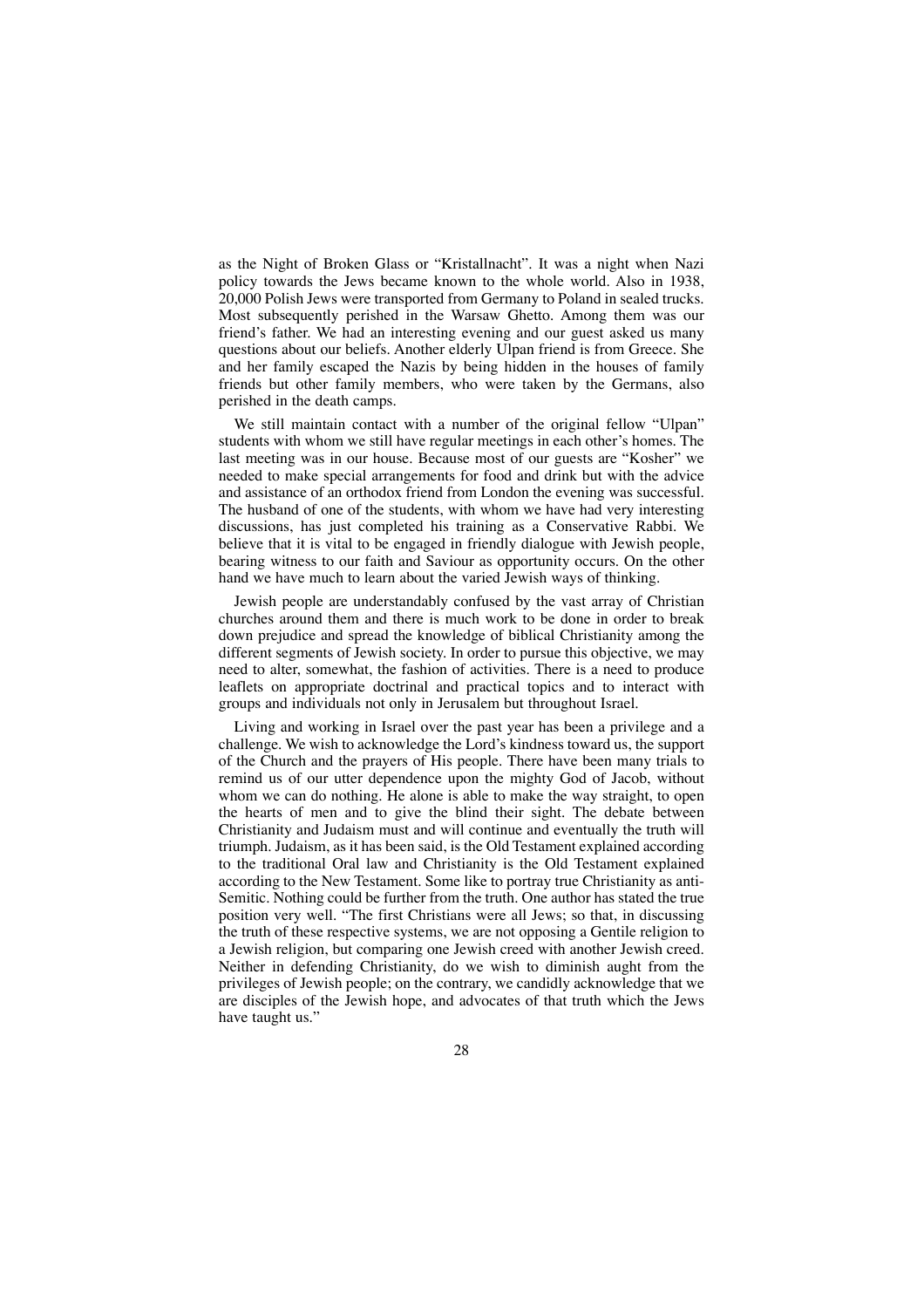### **INGWENYA MISSION REPORT Rev. S. Khumalo**

AS the chariot of time passes by, so the past year quickly came to an end, and now another one has begun. As we see these things may we be heeding the words in Psalm 90:12: "So teach us to number our days, that we may apply our hearts unto wisdom."

The Lord in His goodness and kindness has carried us over to another year in time. Many people whom we knew have fallen by death. We have a reason to be thankful to the Lord who was with us in all the difficulties that we met with on our way.

The past year has been a very difficult one. It was a year of severe drought when people went without a harvest, an unstable economy, illness and deaths many – especially due to HIV and AIDS. The voice of death becomes louder and louder and many, dying without Christ, were rushed into a lost eternity. How solemn and how fearful it is to die without Christ. "Blessed are the dead which die in the Lord."

The past year included the celebration connected with the Centenary of our Church's presence in Zimbabwe. Ingwenya Mission was the host and we were wondering how to manage under these difficult conditions. Wonderfully the Lord helped us, so that the Centenary celebrations were a resounding success. Ingwenya was a hive of activity towards, during and after the Centenary celebration day. We witnessed a large number of visitors who came from Scotland and Holland. These included the Revs. N. Ross and Dr. Tallach. With them were Mrs. Ross, Mrs. Tallach and Marion their daughter. The Mbuma Zending delegation was led by Rev. De Jong, and with them were their wives. We were also pleased to have former missionary ladies among us who contributed so much to the Mission field in Zimbabwe.

Ingwenya congregation consists of six preaching stations. These are Ingwenya, Cameron, Gadadi, Insiza, Inyathi and Matapa, and a prayer meeting at Libeni. Services are held every Sabbath at 12:00 p.m., except at Ingwenya where services start at 11:30 a.m. I am thankful to the elders in all our stations who continue the supply. At Libeni there are no services on Sabbath but they join with Ingwenya. However, a pre-school prayer meeting is held there on Wednesdays at 8.00 a.m. and is conducted by Mr. I. Manzini.

Communions are held at Ingwenya twice a year, in March and September. At Cameron the communion is held once a year in July and at Inyathi in November. The Ingwenya communion in September was of special notice because it was the first communion after the Centenary and the first communion in the journey to another Centenary to come. The invited minister was Rev. N. Ross, who preached Christ and Him crucified in the Gospel. The administration of the Lord's Supper was a sermon to the ears and to the eyes. May the Lord of all mercies bless the preaching of His Word among our people, so that those who labour may not labour in vain. During the course of the year there was some addition to the communion roll. We pray that the Lord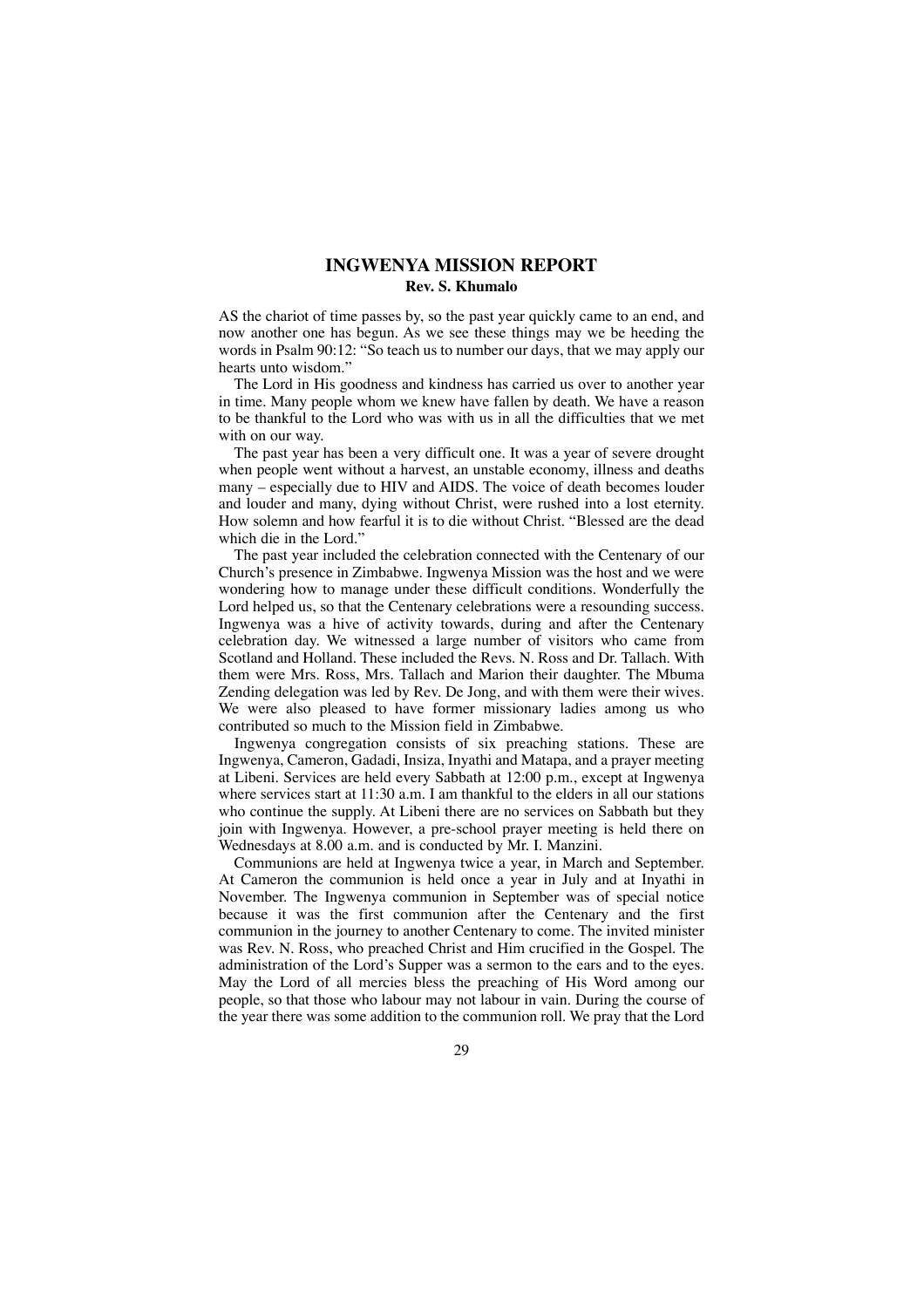by His Holy Spirit would "come down like rain upon the mown grass: as showers that water the earth" (Psalm 72:6).

At Insiza there is no house of worship, therefore services are held at a school. This has become unsuitable because of the noise made by another church's meeting who hold their services in the same school. I am happy to say that an application for a stand has been approved and allocated but we now need to raise the necessary funds.

Matapa is another place where we are without a proper building. However, services are held at the home of Mr. J. Magunya, who is the only communicant, and we are very thankful to him for offering his home. As we are in the process of establishing ourselves in this place, a supply is arranged every month. Following the Sabbath worship there is study of the catechism and the Ndebele Confession of Faith.

We are very grateful for having Rev. A. B. MacLean, who arrived in Zimbabwe in August 2005. His place of residence is Ingwenya, where he resides with his sister. Being there, he has been of great help in supplying Ingwenya and when transport permits he visits other stations.

In conclusion I would like, on behalf of the Ingwenya congregations, to thank the people of our Church in Scotland and other parts of the world and our friends in Holland for their continued support of the work of the Gospel and the mission field.

Above all, we thank the Lord for the good rain which has fallen this year. May the Lord remember us with the rain of the Holy Spirit. "Behold, the Lord hath proclaimed unto the end of the world, Say ye to the daughter of Zion, Behold, thy salvation cometh; behold, his reward is with him, and his work before him" (Isaiah 62:11).

### **JOHN TALLACH SECONDARY SCHOOL REPORT Miss Norma B. MacLean**

THE year 2005 was a landmark in the history of Ingwenya Mission, it being 100 years since Rev. J. B. Radasi formally started mission work there. On 9th September 2005, friends gathered from all the Zimbabwe congregations and also from overseas to commemorate this event. We were delighted to have among us representatives from the Jewish and Foreign Missions Committee, a deputation from Mbuma Zending in Holland and also some old friends from Scotland. Staff and pupils of John Tallach School were heavily involved in the huge task of preparing the venue for the event. The children tackled the task of all the extra cleaning and setting out of chairs much more cheerfully than they do their homework; doubtless the prospect of a day off lessons and a tasty meal afterwards was considered to be sufficient compensation for all the extra duties!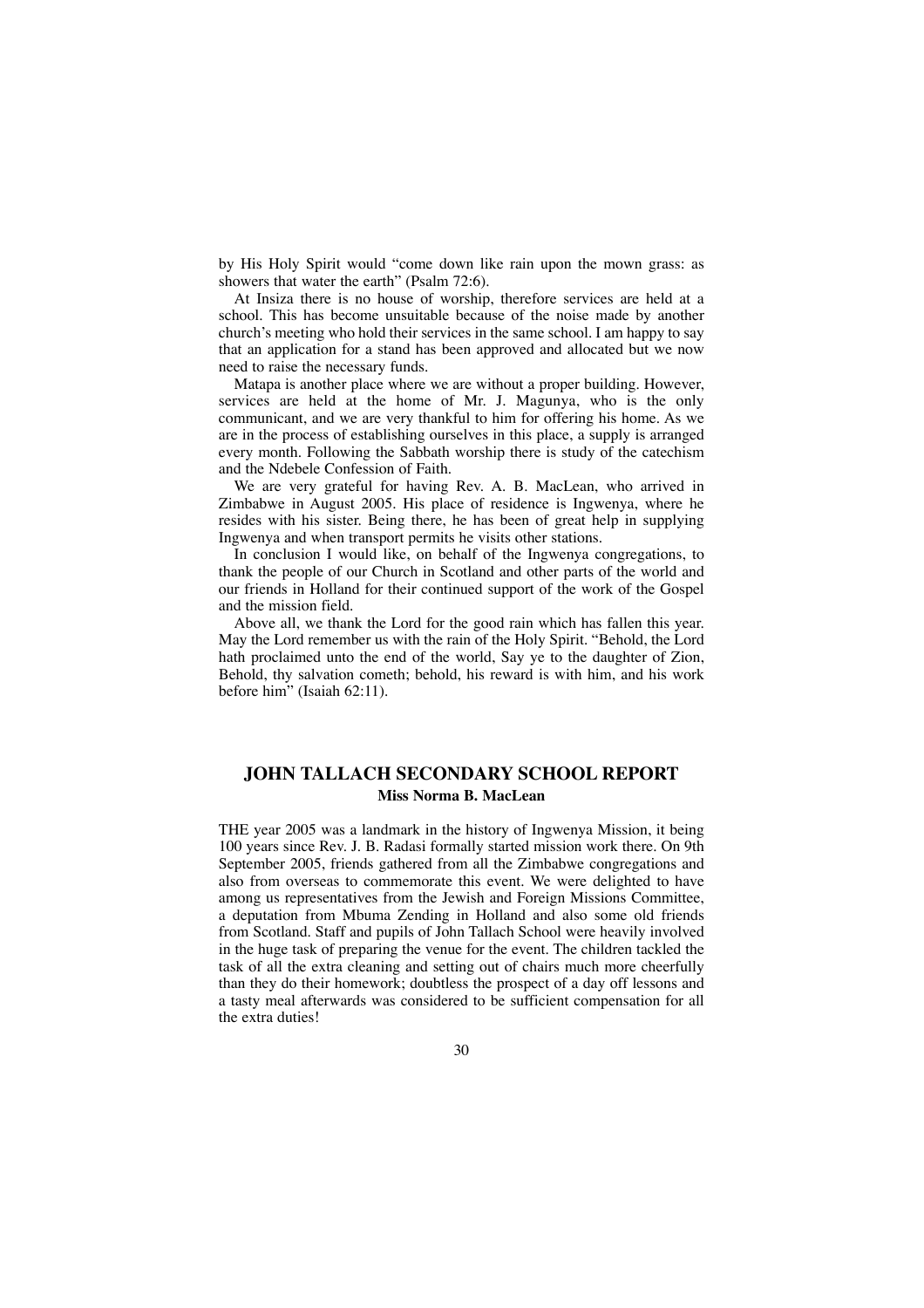In 1905 Rev. J. B. Radasi began education at Ingwenya, primarily to ensure that the people would learn to read the Bible – he promised a Bible to every child who successfully learned to read and he also gave out copies of the Shorter Catechism. The education offered at Ingwenya has changed dramatically over the one hundred years since then but it is still the case that every child is brought face to face with the teachings of Scripture and is taught what duty God requires of man. On entering Form 1, every pupil is gifted a copy of the Bible and also of the Shorter Catechism, another Bible is issued at the beginning of Form 3 and all pupils are presented with a pocket-sized copy of the New Testament before leaving school in Form 4. Morning and evening worship is held with the children every day and Bible Knowledge is a compulsory part of the curriculum for every child. The weekly prayer meeting is part of the school timetable and John Tallach pupils are required to attend all the Sabbath services – supply was well organised by Rev. S. Khumalo and in Term 3 we were glad of the ministry of Rev. A. B. MacLean among us. All the children do the Scripture and Catechism Exercises which appear in the *Young People's Magazine* and, in Sabbath School, over the course of their four years on the Mission, the secondary pupils learn various passages of Scripture and memorise all of the Shorter Catechism. It is surely true of them that they are without excuse. We would crave the prayers of the Lord's people that the Gospel which surrounds our impressionable teenagers would come to them not in word only, but also in power, and in the Holy Ghost.

### *Staffing*

During 2005 we had a full complement of teaching staff again under the able direction of Mr. B. Ncube, the headmaster. As in previous years it has to be stated that the co-operation of our teachers is deeply appreciated. In addition to the 26 local staff, three expatriates remained on the staff: Miss MacLean, Mr. James MacLeod and Miss Eleanor Wylie. As three of our local teachers are church members, Mr. Ncube, Mr. D. Dube and Mr. N. Khumalo, this gave a pool of six teachers to cover the Bible Knowledge lessons. A new development in the last two years has been the difficulty in retaining practical subject teachers – Fashion and Fabrics and Woodwork vacancies are no longer easy to fill. This is a concern to us as we are at times forced to employ poorly qualified staff in these posts and this has an adverse effect on the performance of our non-academic pupils who traditionally benefited from practical subjects.

In addition to the teaching staff, a significant number of ancillary staff are also employed and paid for from school funds: the school clerk, the boarding master, matron, one cook, one assistant cook, matron's assistant, two toilet cleaners, two kitchen hands, one dairy herd attendant, one miller/messenger, one night watchman and the foreman. In addition there are other workers who are employed by the mission and paid for from general funds: two builders/maintenance men, one water plant attendant, two gatemen, one night watchman, one electrical worker, one painter, one driver. This "squad" plays an important role in ensuring that the day-to-day operations at the Mission are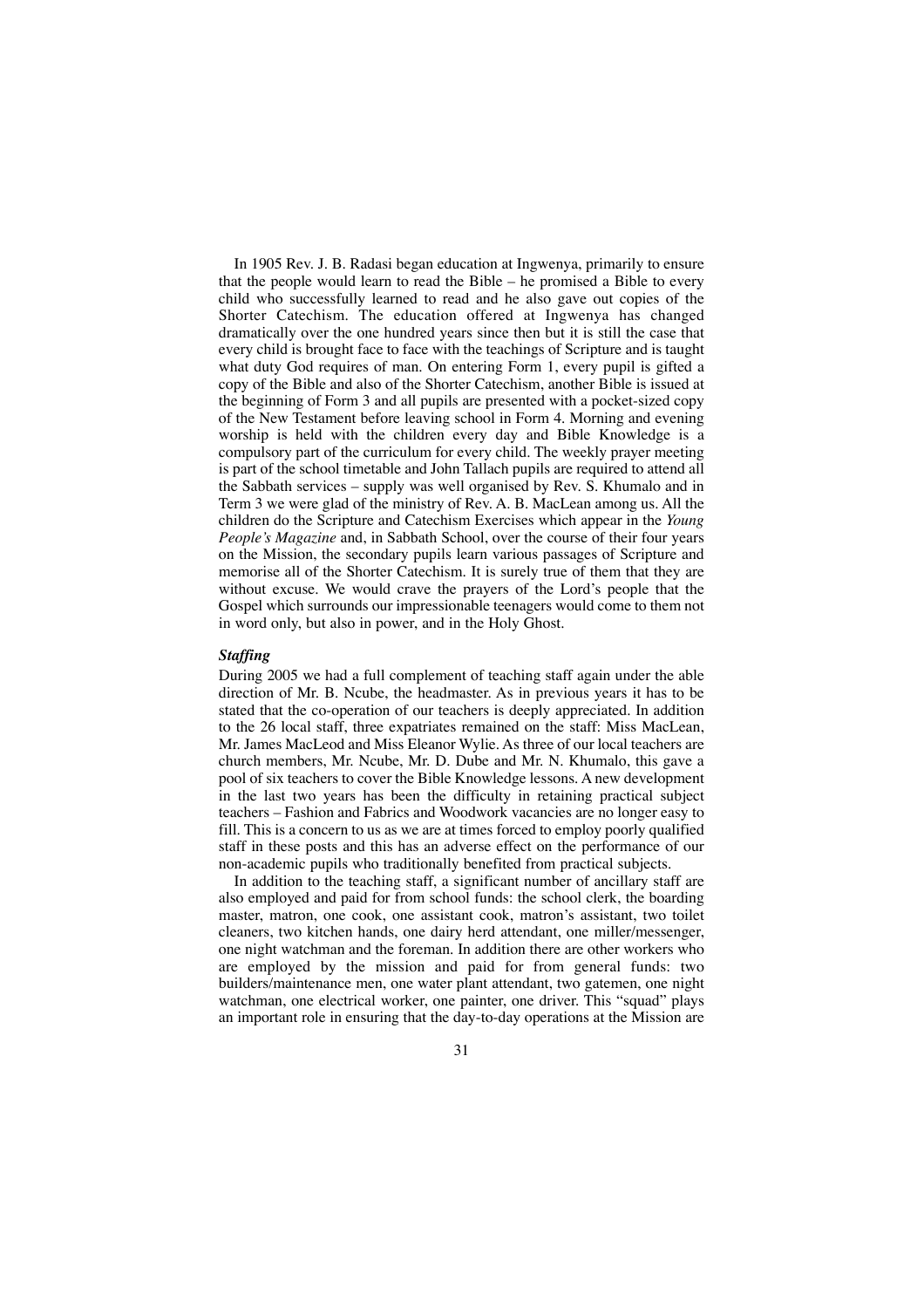problem-free. Organising the workload and supervising all these workers is time-consuming and involving.

### *Pupil enrolment*

Although more or less the same number of pupils are enrolled each year (around 590), we are experiencing a shift in the demographic trend, with fewer local children enrolling for places. This is due mainly to two factors: failure of children from the local primary schools to meet the entry requirements and lack of ability among local families to pay the fees required. Forty places are set aside in each form for local children but we are now having difficulty in filling even 20 places in each year group. In order to maintain a reasonable level of enrolment we are forced to compensate for this "shortage" of local pupils, who attend on a daily basis, by enrolling more boarding pupils. There is no difficulty in finding extra pupils for boarding, as places are heavily oversubscribed, but the dormitory space available is limited. Enrolment cannot be allowed to drop below the present level as we would then face a reduction in the number of teaching staff and this would have a detrimental effect on the curriculum we are able to offer.

Two major concessions are in place to encourage easier enrolment for local children: the entry requirements have always been set at a much lower level for children from the local primary schools and a large subsidy per local child is paid from the C. Morrison Bequest, so that they are not required to pay the full amount of school fees. In spite of these concessions, the number of local children enrolled continues to drop each year.

### *O level results*

O level results improved again in 2005. However, when speaking of an "improvement" it ought to be remembered that we are consistently operating in an area of outstanding academic excellence and "increases" or "decreases" in results should be understood in that context. Any school anywhere in the world which consistently scores more than a 70-75% pass rate is a high achieving school. When a school consistently scores over an 80% pass rate, such a school is achieving outstanding results and that is the bracket into which John Tallach School happily falls. There are around 600 secondary schools in Matabeleland North and our O level results regularly place us in the top three of these 600 schools.

In the Form 4 class of 2005, 111 out of 128 candidates passed 5 or more O levels, giving a pass rate of  $86.7\%$  – 29 pupils managed to score 5 As or more, with two girls managing 9 A passes and another four pupils scoring 8 A passes. Needless to say, with results such as these, the Ministry of Education is impatient at our failure to commit to expanding to A level.

At the Matabeleland North Provincial Awards ceremony in 2005, run by the Ministry of Education, the school won many of the awards on offer – the headmaster stopped counting before the final one – number  $18$  – was called! Some of the more significant awards were: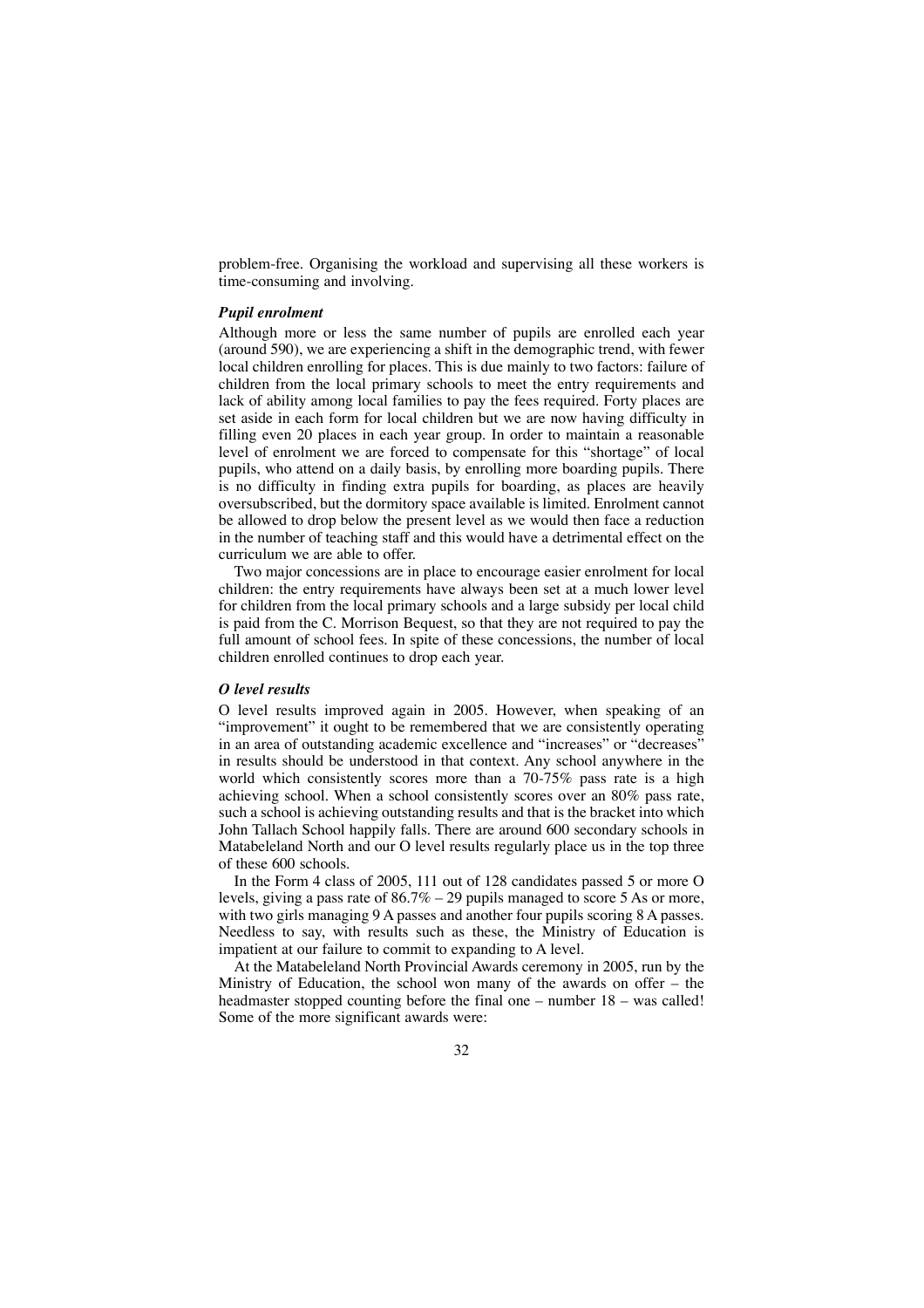1st in Bible Knowledge 1st in Accounts 1st in History 1st in Mathematics 1st in Ndebele 1st in Integrated Science 1st in Literature in English 1st in Physical Science Highest % of pupils with 5 or more As Most improved boarding school results Best school – Public Speaking Best school – AIDS education achievements Best O level results for individual pupil

All schools have a motto which attempts to define the school ethos. We believe that the ethos defined by our motto is different to most other schools: "Thy word is a lamp unto my feet and a light unto my path." The main aim at John Tallach School is to bring children to the Word of the Gospel and, while it is a source of delight that so many of the children perform so well in their Bible Knowledge studies, yet how much greater would be our delight to see evidence of a heart knowledge and not a mere head knowledge. What need there is that, as they strive for academic success, the children would believe the truth of the words from Ecclesiastes: "Of making many books there is no end; and much study is a weariness of the flesh. Let us hear the conclusion of the whole matter: Fear God, and keep his commandments: for this is the whole duty of man."

### *Finance*

The economy continued to deteriorate during 2005 with hyper-inflation and many shortages of basic commodities. School fees, of course, had to rise during the year: at the beginning of the year these were set at \$1.5 million per boarding child per term but had increased to \$3 million by the end of the year. As in previous years, the increase in school fees was well below the rate of inflation but this was of no comfort to families on low incomes. A great deal of effort is needed to ensure that everything is in place for the day-to-day activities to continue. Details of all the difficulties encountered would easily fill the pages of this report! However, in the Lord's kind Providence, we managed to cope with most of the difficulties and were relieved to reach a break-even point at the end of the year. This was made possible by an anonymous donation of  $£1,000$  which we decided to set against the deficit so as not to burden parents by charging a supplement. The parents were greatly relieved and we record our thanks to the donor.

### *Vehicles and Buildings*

The three vehicles, though now old – we have had no new vehicles since 2000 – still gave us good service throughout the year. The 3-ton truck and the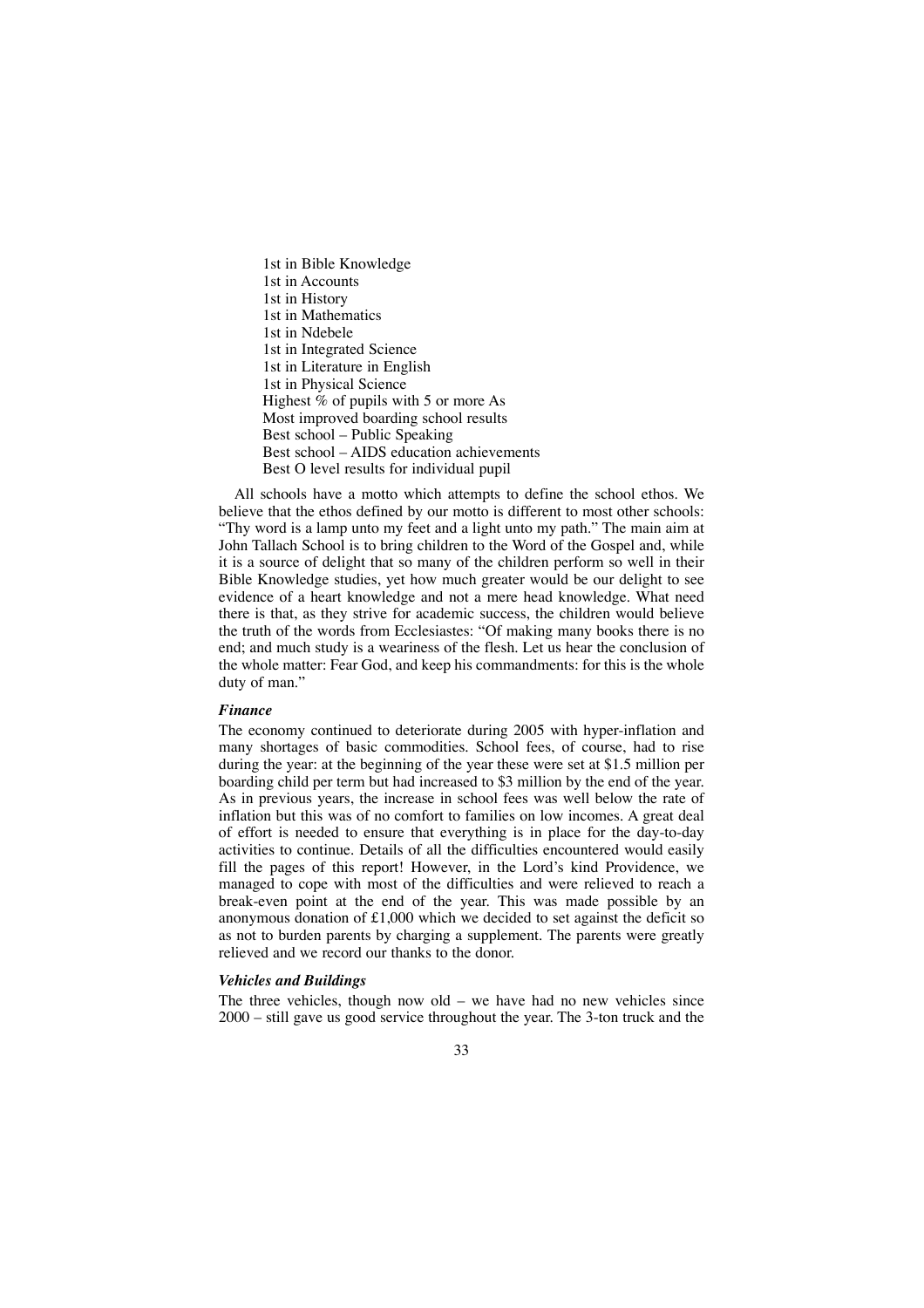Venture are heavily used vehicles which are on the road most days for one reason or another. Children need to be taken to the local clinic, staff are often going to meetings/workshops, orders are regularly collected in Bulawayo, teachers are taken to Bulawayo on Fridays and then taken back to school again on Monday mornings, the water engine needs to be taken to and fro from the local dam. The 76-seater bus continues to be a reliable vehicle – we are always thankful that it is possible to transport the children to and from school at the beginning and end of each term on our own transport.

Inflationary pressures and the shortage of materials from time to time meant that it was very difficult to keep to an efficient maintenance programme. It had been intended to undertake a major painting programme in preparation for the centenary celebration in September but, due to the spiralling price of paint, it was not possible to complete the programme. However, a significant amount of painting was done and the mission now looks very fresh. The interiors of most of the school classrooms were painted, as was the exterior of most of the school buildings, all the workshops and all the mission houses. The interiors of all guest accommodation were also painted. It was not possible to paint the interiors of the boys' dormitories, the exterior and interiors of the girls' dormitories nor the exterior and interiors of the teachers' accommodation.

The new Form 3 boys' dormitory, which had been started in September 2004, was at last completed and the boys moved in during Term 3 of 2005. It is a large, bright, airy building which has made a big difference to the boys' comfort. It was also possible to purchase new beds and thick mattresses for all the Form 3 boys so that the only groups left on the mattress replacement programme are the boys in Forms 1 and 2.

There continued to be serious difficulties with the firm contracted to carry out the improvements to the school kitchen premises. This project started in August 2004 but, due to inflationary pressures and difficulty in sourcing stainless steel, progress has been unacceptably slow. At the time of writing, the headmaster has entered into negotiations with the firm to attempt to reach an amicable closure. It will then be possible to plan the completion of the project.

A new project which was started in 2005 was the erection of a new science laboratory. This is a long-awaited project as three dedicated science laboratories are necessary in order to have all science lessons carried out in a laboratory setting. At present there are only two dedicated laboratories, so one third of all science classes are conducted in the back of the main school hall which is the only other space available. All the construction will be completed by the Mission's two builders with some extra hired help but the internal fittings will need to be installed by a specialist firm. It was possible to proceed with this much needed project because of an unexpected grant of \$2 billion (Zim) from the Ministry of Education: we were very thankful for this generous grant as it arrived at a time when the Mission funds were low. The grant will not be enough to complete the project, as the internal fittings alone are estimated at more than \$2 billion but it will be good to have the basic construction completed at least.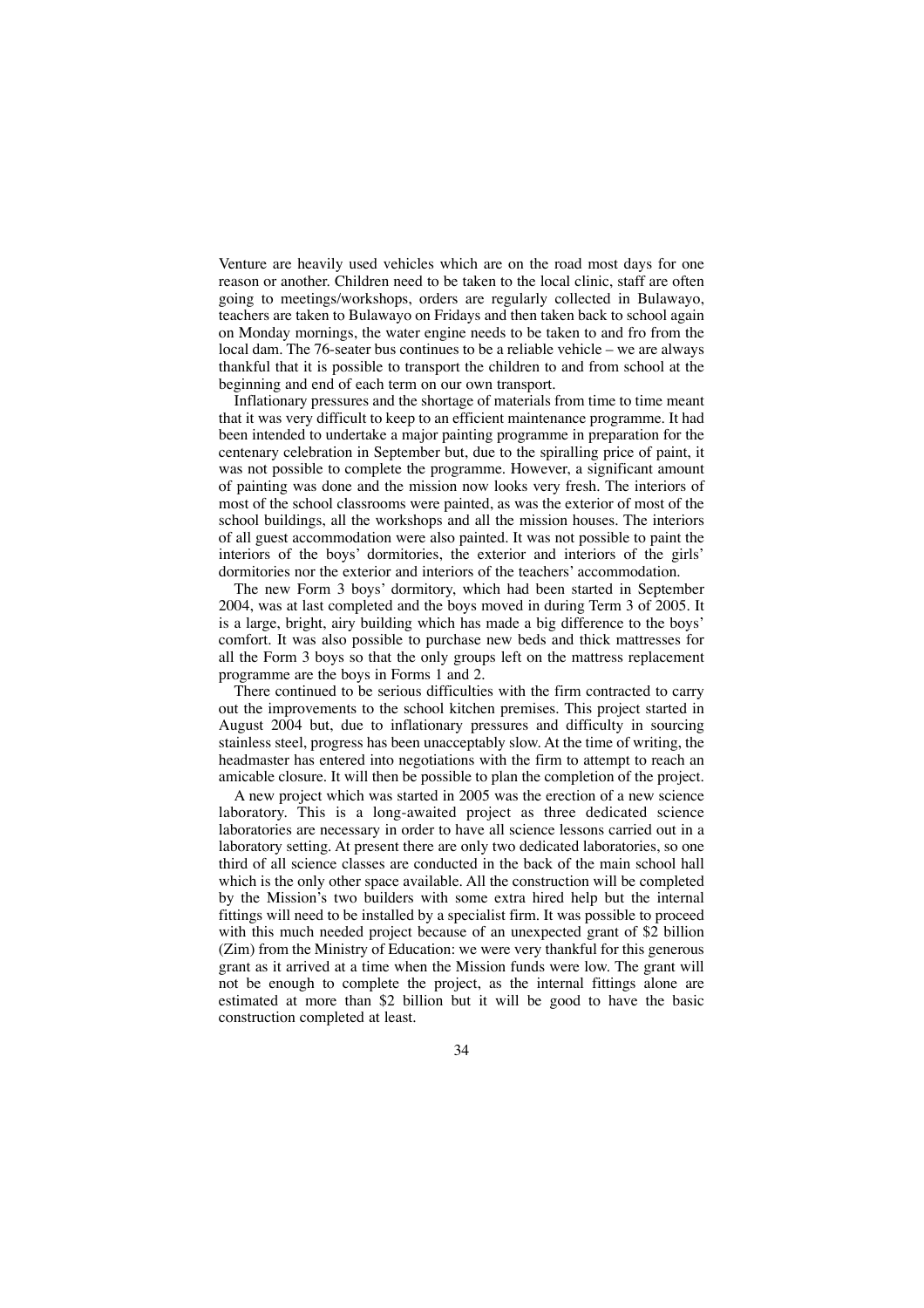Shortage of water remains an ongoing concern at Ingwenya but the situation was compounded in 2005 by problems with two of the water engines: the spare diesel engine for the most reliable borehole broke down completely and the electric engine for water from the local dam was unreliable, which meant that we were heavily dependent on the other two less reliable boreholes. There were a number of difficult periods in September and October, when strict water rationing was necessary, but the arrival of abundant rains in November eased the situation. These engines need to be replaced urgently in time for the dry season in 2006.

### *Conclusion*

As always, the report must conclude with thanks for the support received from our many friends. Mention has already been made of the £1,000 donation which enabled the school to avoid ending 2005 in a deficit situation. Throughout the year many other donations were received which helped with children's fees, uniforms, library books, art equipment and other supplies – undoubtedly the most popular one with the children was a donation which paid for a dessert of jelly and ice cream every Sabbath during Term 3! The continued support of the Jewish and Foreign Missions Committee and of Mbuma Zending in Holland is deeply appreciated and it was a great pleasure to be able to show some of the achievements of recent years to the delegates from these committees at the Mission centenary. Above all, we desire that the Giver of every good gift and every perfect gift would bless all efforts which are made to bring all of the children, the teachers and the workers at Ingwenya, in contact with the Word of God which alone is able to make them wise unto salvation through faith which is in Christ Jesus.

### **ZENKA MISSION REPORT Rev. M. Mloyi**

IN the Providence of God we have seen a new year beginning and ought to give thanks to Him for His wonderful and gracious care over us. The Zenka congregation has suffered the loss of two ruling elders during the past year – Messrs. Jeremiah Zikhali and Timothy Mafu. The congregation is now left with only one elder so the Presbytery has appointed Messrs. James and Charles Mpofu, of the Nkayi Kirk Session, to be assessor elders.

Though the voice of death was heard in every part of the country, we felt it hard at Zenka to lose two men within a year. I found them both strongholds of the Zenka stations at the time when I was inducted to the charge. Well, it was the will of God who saw it meet to remove them from amongst us. We pray the Owner of the Vineyard and the Lord of the harvest to send more labourers as the "harvest truly is plenteous, but the labourers are few".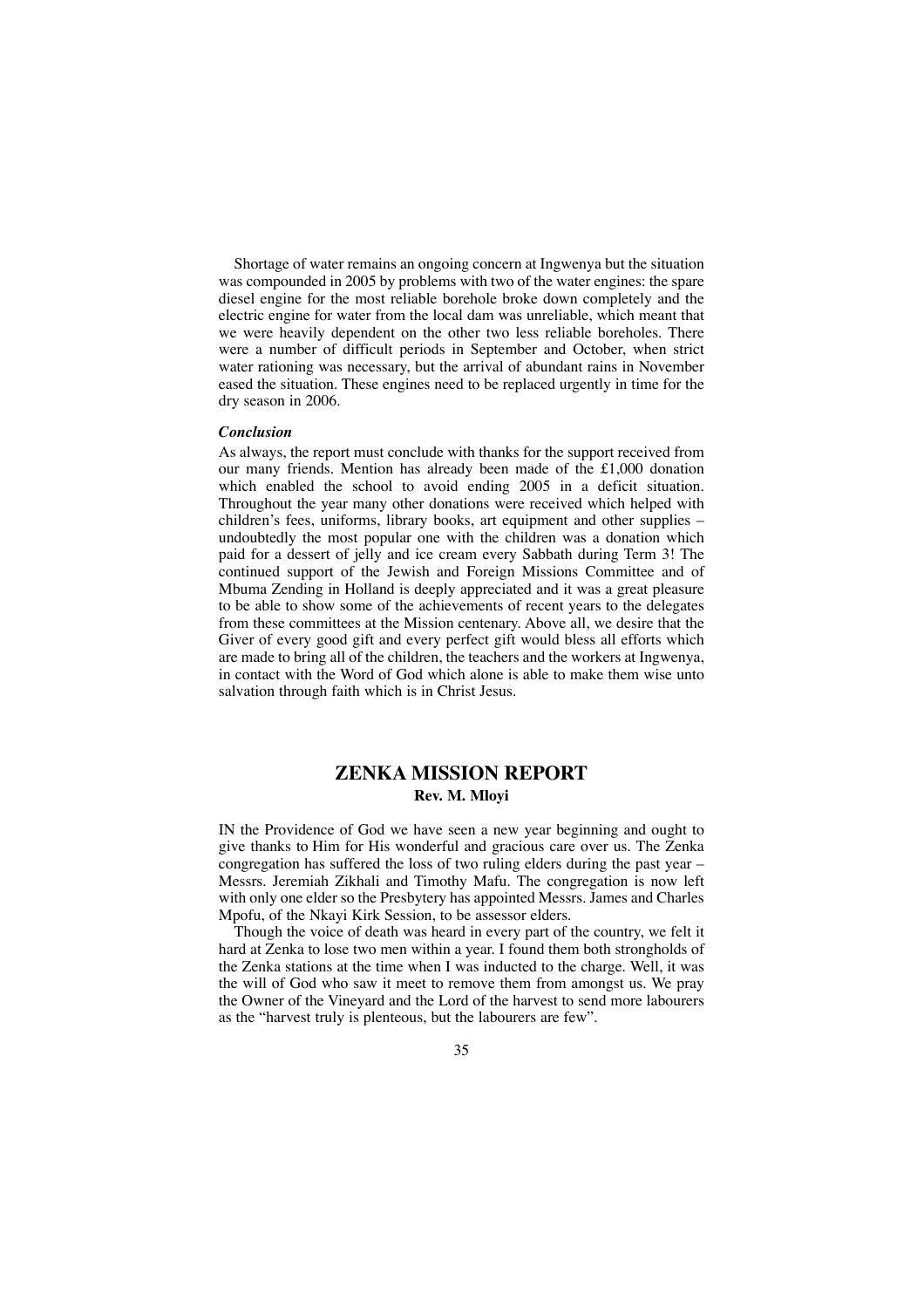In all the Zenka outreach stations the door remained open on each Sabbath. Due to the death of the two elders, Katasa, Fudu and Mabayi share services on a fortnightly basis. It is difficult to hold weekday prayer meetings at Mabayi and Fudu as the classrooms are occupied in the mornings but we are trying to arrange with the school heads to hold a prayer meeting in the afternoons.

The Lord's Supper was dispensed twice at Zenka and the sacrament of Baptism was held at Katasa.

We are thankful for the rains which began last November, marking the beginning of the ploughing season. These have continued up until the time of writing so we are hoping for a good harvest this year to alleviate the hunger and poverty experienced the previous year.

Food Aid has been supplied by charitable organisations to the poor, the needy, orphans and the sick. However, it is the Lord who is in control of the situation and we haven't heard of any recent deaths due to starvation, though maize is scarce in the country.

### **NKAYI MISSION REPORT Rev. M. Mloyi**

ANOTHER year has passed and the Lord has brought us to see another year in His wise Providence. We are thankful to be spared in the land of the living.

The work of the Lord is still upheld at the Nkayi stations. Though far apart, we try to supply them each Sabbath and weekday prayer meetings at Nkayi and Mathetshaneni. The Nkayi Kirk Session has resolved to hold a prayer meeting at Manomano on Thursday afternoons at 2 p.m. and we have sought permission from the school for this. A classroom was provided for us at a council school when some children and teachers attend the service. We do thank the Lord for this provision for the Cause of Christ.

My visit to Manomano is held alternatively with Katasa as, following the death of Mr. Jeremiah Zikhali, there is now no elder to replace him. Formerly these places were easily visited, when Mr. James Mpofu used the Mission car as the manager before his retirement. I now travel by car around the Zenka-Nkayi stations as far as Donsa Dam although, during the rainy season, it is difficult to travel on the bad roads which become muddy and very slippery. It is even more difficult using a bicycle.

The Lord's Supper was dispensed twice at Nkaki congregation during January and June and once at Donsa Dam in May.

The Nkayi Deacon's Court has a desire to erect a church building at Nkuba and Manomano, God willing. The only hindrance is the high cost of building materials.

Food Aid has been supplied by charitable organisations which is a help to the sick, orphans and the poor and needy. We anticipate a good harvest this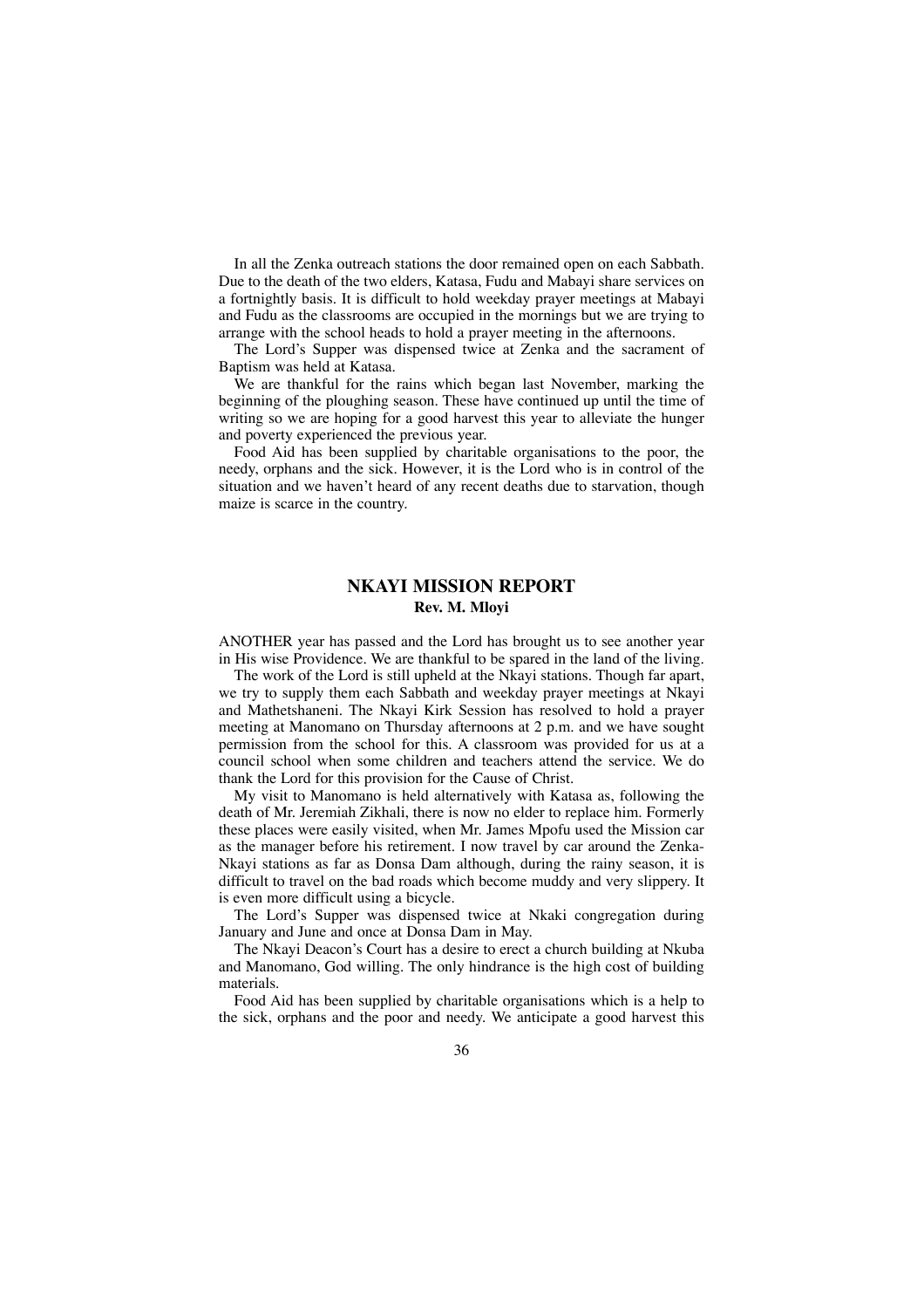year, as the rains have been plentiful since the ploughing season began. The Lord has given this freely to all, but we pray for a downpouring of the Holy Spirit in our land, though we do not deserve the least token of His mercy.

## **ZVISHAVANE MISSION REPORT Rev. Z. Mazvabo**

PERHAPS the miserable days of the past should not be spoken about anymore for the sooner they are forgotten the better. What should now be spoken about is that we are thankful to the Most High that we can now see light – and a bright light it is indeed that we see at the end of the tunnel. Some already have something to eat from the first fruits of their fields. It is an interesting custom that when the first crops ripen and people begin to eat green vegetables – pumpkins or mealies – they hide these one from the other as they do not want others to know that they have started to enjoy the fruits of their labours. The husks, in the case of sweet-reeds or mealies are deposited in a secret place, the practice arising from fear of thieves and superstition that a bird will carry away a husk and show it to the god of Matoryeni who will then stop the rain because the crops are ripe! It is equally interesting to notice that during the time of drought, church services were less likely to be disturbed than during the period of rain. Perhaps one old lady failed to arrive at church or another fainted during the course of the service, upon which people became agitated. Sometimes when the rain came, half the congregation was kept away by swelling streams; many were unable to get out of their houses if the rain fell all morning. Rain still continues to fall unabated locally but in other areas the blue sky shows itself more frequently. It is the Lord's doing and wondrous in our eyes. He it is who "turneth rivers into a wilderness, and the watersprings into dry ground; a fruitful land into barrenness, for the wickedness of them that dwell therein. He turneth the wilderness into a standing water, and dry ground into watersprings. And there he maketh the hungry to dwell, that they may prepare a city for habitation." "Oh that men would praise the Lord for his goodness, and for his wonderful works to the children of men!" (Psalm 107:33-36 and 8). In Isaiah chapter 35, verse 7, it is put like this: "And the parched ground shall become a pool, and the thirsty land springs of water." Oh that the Lord would grant an outpouring of the Holy Spirit to water our parched hearts.

New Canaan, which was the first of our congregations, gives the impression of being an established station. We pray that the Lord would bless them. Makovere started as a very small congregation but is now increased to a reasonable size. Ebenezah is our town congregation and it is here the people come and go, either to their rural homes or other towns as they obtain new employment. There are, however, a few who have remained here for a long time and their hope is that the Lord would provide them with a suitable place of worship.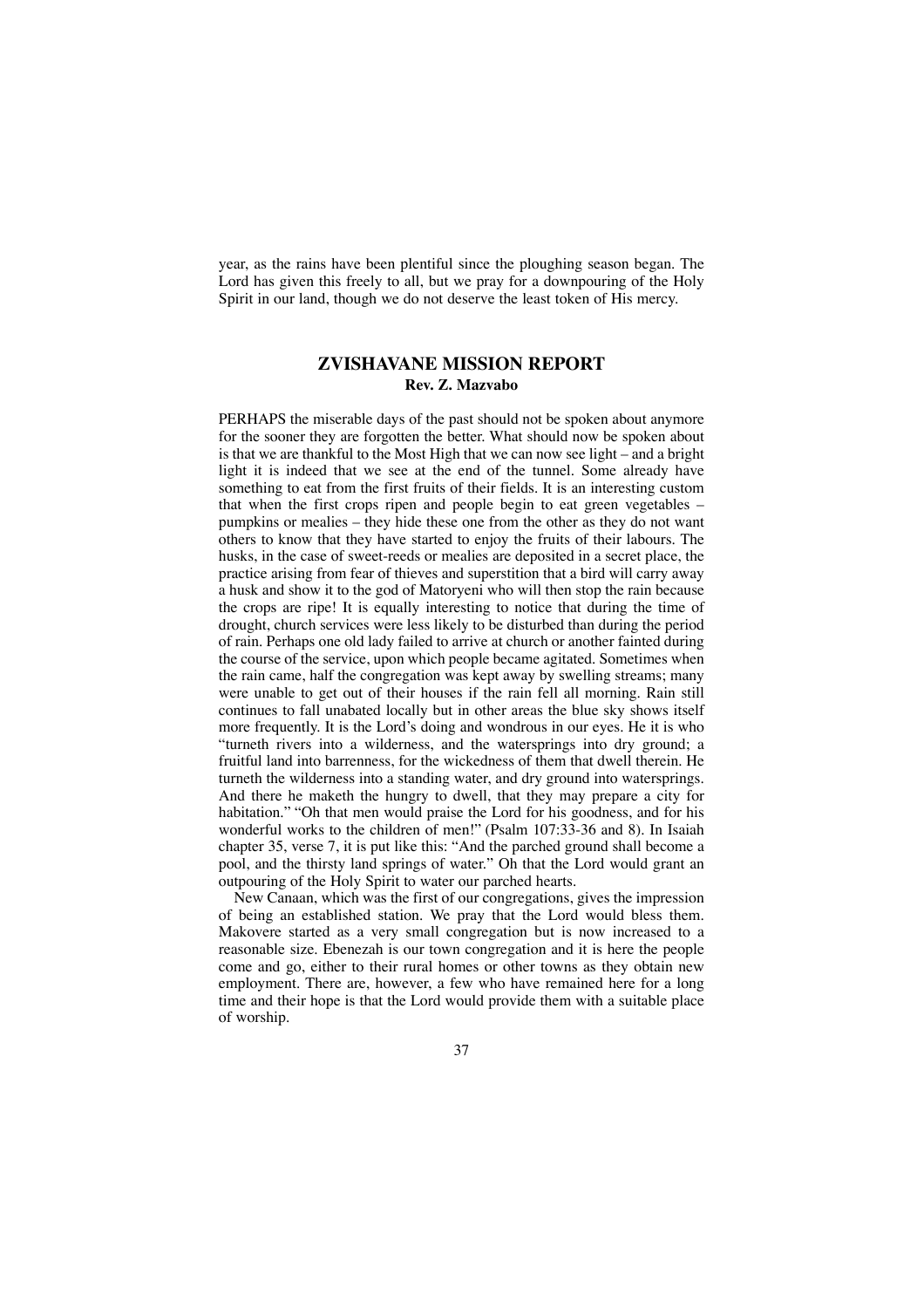Maware has had to split into two small congregations due to the distances that people have to travel. However, they come together on the third Sabbath of every month, as do New Canaan and Makovere on the first and Chiedza and Akori on the second Sabbath of each month. At these times the minister conducts the services in these respective places. Ingezi is situated at the other end of Mazvihwa district near to a railway station and the river after which it is named. Chiedza has the large number of people attending and is in the centre of the district of Mberengwa.

During the last communion in November, a lady came from Munaka across the River Lundi in the Masvingo Province. The bus she had boarded was delayed in Zvishavane and arrived at the station in Mberengwa after darkness had fallen. Knowing the general direction of Chiedza, she found a path and followed it but, because of the tall grass and trees, could not continue with her journey so decided to sit down and await daybreak. She had not waited long when she heard people singing a short distance away by the side of a road and recognized the tune as that of a Psalm. Walking in that direction, she came to a dwelling where she was warmly received by familiar friends, it being the home of one of the families of the congregation belonging to Chiedza who were singing praises at their evening worship.

Akori, Chiwara and Munaka are the only other congregations to mention – Akori and Chiwara are those around Chiedza but Munaka is alone and far away from the others. At all these congregations we preach the same Gospel: "Believe on the Lord Jesus Christ, and thou shalt be saved" (Acts 16:31). If the Lord be pleased to give us grace in our souls we shall continue to fill the waterpots with water, hoping that the Lord in His own time would turn that water into wine.

# **MBUMA MISSION REPORT Rev. P. Mzamo**

THE Lord has, in His kindness and forbearance with us, brought us to another year, still in the unity of the Gospel, as a Church in the Mission field and a Church at home. He has continued to provide us with faithful men and women in all our Mission departments and also the necessary means to carry on the work over the years. All the praise and thanks go to the Lord of glory.

Church work continued undisturbed throughout the past year and restraining grace kept enemies largely in their own camp. I am indebted to the elders and other men who have continued with supply on Sabbath and weekday prayer meetings. Regular attendance by church members at the means of grace is an encouragement. The sacraments of the Lord's Supper and Baptism were administered throughout the year.

At our September communion we were honoured and strengthened by the presence of the Rev. J. R. Tallach, who officiated and preached in an edifying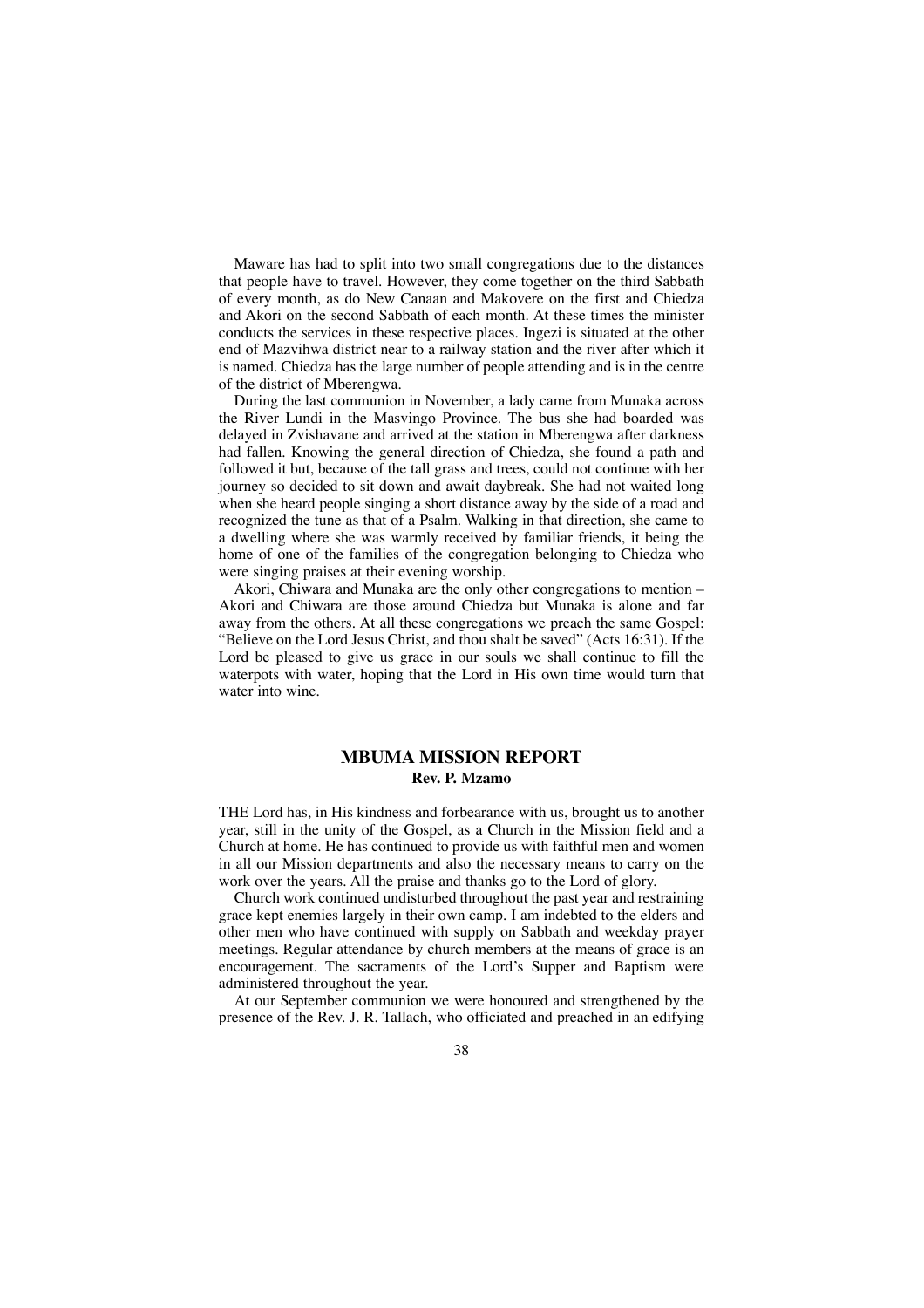manner. Others present included Rev. De Jong and his wife of the Staposte congregation in Holland and four ladies from our Inverness congregation.

The presence of Rev. and Mrs. Tallach and their daughter at Mbuma brought back pleasant memories of the time I spent with them at Mbuma in previous years. It was a happy peaceful time. The Sabbath before our communion we had a visit from our moderator, the Rev. N. M. Ross. We enjoyed his pulpit addresses morning and evening and his presence in the manse.

The Lord has blessed Zimbabwe this year with very good rains. The face of the country is now covered with a garment of greenness and the dry land has become a garden of beauty. How our souls and lives need the blessing resulting from an outpouring of the Holy Spirit – only then will our souls and lives become as the garden of the Lord adorned by the many graces of the Spirit. "Awake, O north wind; and come, thou south; blow upon my garden, that the spices thereof may flow out. Let my beloved come into his garden, and eat his pleasant fruits" (Song of Solomon 4:16).

In conclusion I express my sincere thanks to all our Church people and Gospel friends in Holland who continue to support our Mission. Gospel work is not in vain in the Lord. It is of His own work that He spake when He said: "Lo, I am with you alway, even unto the end of the world."

## **MBUMA MISSION HOSPITAL REPORT Sister W. Geurtsen**

THE year 2005 has brought many changes – of which some were very sad and some were a joy. The sudden death of Sister van de Ridder has been a huge blow for us, while the coming of the doctor was a great joy. In the course of this year the staff situation improved further, which upgraded the services delivered in the hospital. Some of our Mission staff had to work quite a time in a government hospital, which meant that the hospital was still understaffed. Nevertheless the Lord in His goodness gave new workers to serve Him in this part of the Mission. Although the evangelist vacancy leaves a large gap, the preaching of the Gospel is still carried out on a daily basis. Beside the morning and evening worship, elders of the Church always hold family worship with the relatives when a patient has passed away. The Bible class, which is held each Sabbath under the supervision of an elder of the Church, is very well attended and staff appear eager to learn more about the Word of God. Every week a question from the Westminster Shorter Catechism is explained and discussed.

### *Staff*

During the year on average 5 out of 10 posts of our nursing staff establishment were filled. Although these numbers seem quite high in comparison with previous years, the changes in staffing restricted further developments at the hospital.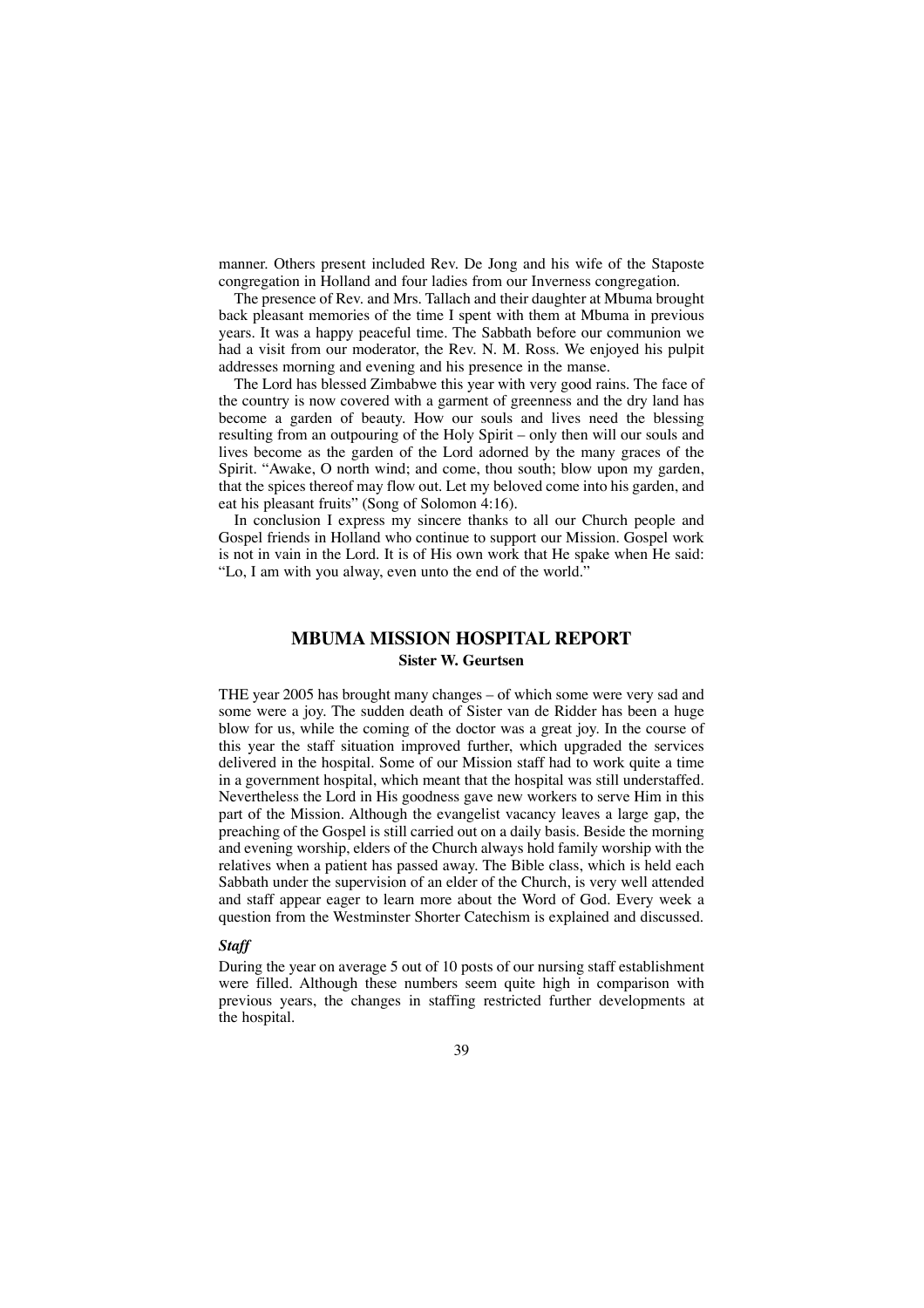Sr. van de Ridder went on her furlough in April and came back for the Centenary in September. After that she proceeded to Kenya where she suddenly passed away on the 29th of November. This was a heavy blow for the Mission staff and is still keenly felt.

In January, Doctor Snoek arrived in Zimbabwe. She settled down in Ingwenya and while she waited for registration she did language study in Bulawayo. After her registration was granted she worked in Mpilo Hospital from June till November and on the 1st December arrived in Mbuma Mission Hospital where she was welcomed by the staff and patients all singing Psalm 23. Mr. Mzamo addressed the doctor and wished her the Lord's help in her work. Sr. Petra Beukers was on furlough in March and April. After she came back she did an attachment in the maternity unit and in the theatre of Mpilo at the end of the year. We were thankful for the good news that a Dutch Sister, Erica van Breda, had been accepted by the FMC.

In July a locum Nurse from Nkayi, J. B. Moyo, expressed his wish to work at Mbuma, which was granted by Nkayi Hospital and he is still working with us. Another important improvement in the staff situation was caused by the coming of the Primary Care Nurses, of which two started in February and two in August. PCN Chanungunya and Sr. Mpofu expressed their wish to work in a government clinic and left us in October 2005.

#### *Staff mutations*

One of the locums from Nkayi, J. B. Moyo, expressed the wish to be seconded in Mbuma, Sr. Moyo is also an anaesthetic nurse which means that he will be of great value in the future when the theatre is reopened. Beside Sr. Moyo some other sisters from Nkayi relieved the work in the hospital.

From March till October two Primary Care Nurses joined the staff which also improved the health services being carried out. Two other PCNs started in August and they are still working with us.

#### *Sick leave and deaths*

Our driver and one of our senior nurse aids, who had been ill for quite a long time, passed away at the beginning of the year. Also a sister who was seconded from Nkayi died. Two nurse aids recovered after a serious illness. In the second part of the year we were very thankful that none of our staff was ill for a long time.

#### *Resignations*

After the death of her husband, a senior nurse aid resigned in order to stay with her children. The nurse aid, who was trained for the work in the laboratory, gave short notice and left us. One nurse aid went to Nkayi for the training.

### *Dismissals*

Sadly we had to dismiss one of our senior nurse aids although she had worked with us for many years.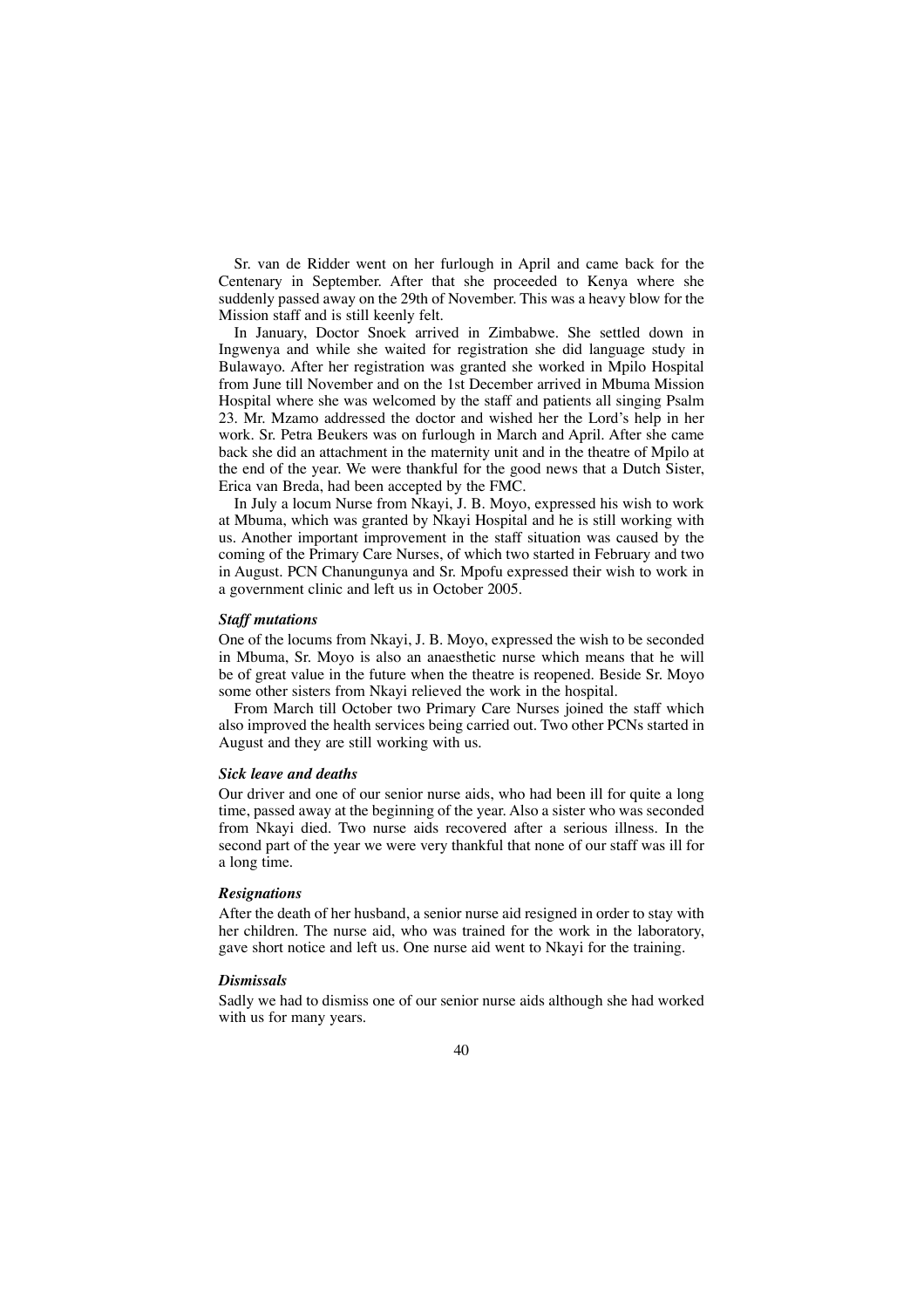### *Electricity*

Both the District Administrator and the Chief of the District made efforts to get electricity at Mbuma. However, the hope is still not realised, which means that we still have to rely on very unreliable gas fridges to keep specimens and vaccines, causing increased vaccine wastage.

The big generator has not been working for months and also the small generator broke down once which caused a big problem to the hospital. In addition, the working hours of the generator have been reduced for a time due to fuel shortage.

### *Transport*

In 2005 several cars were involved in accidents, including the new Toyota twin cab, which was badly damaged. It took quite a long time before it was repaired. The new lorry is a big help, especially since the old lorry broke down. Still, we are left with an old ambulance which needs replacement and a Mazda which is no longer trustworthy.

#### *Accommodation*

The extension of the old Isolation building was realised, which helped solve the problem of accommodation for the qualified staff. A new outside kitchen was built at the place where senior nurse aids once stayed. Extra housing is badly needed as several nurse aids have been sent for PCN training and are expected to return. Family houses are also required for staff who have children or are married.

Although a start has been made with painting, the hospital, with its associated buildings, and most of the buildings on the Mission, are poorly maintained.

### *Medical*

Generally we see that the number of AIDS and AIDS-related health problems are still increasing. More than 80% of our hospital deaths are AIDS related. In the course of this year we have increased our efforts to reduce the pandemic. Counselling is given to most in- and outpatients. The PPTCT project, offered to pregnant mothers, has the effect that nearly all pregnant women want to be tested, which increases the awareness. However, it is still difficult to involve husbands in this project.

As the statistics show, the numbers of deliveries are still rising. This means an increase in ANC, PNC and CWC visits. Concerning statistics for bed occupancy they are quite different from the years before. After double checking they remain the same. We did not have a change in policy in admissions, we rather increased our admissions. The only explanation is that the statistics for bed occupancy appear to have been wrongly calculated for previous years.

We have put much effort into increasing the care in the community and hope to continue this next year. Together with the counsellors of some wards, we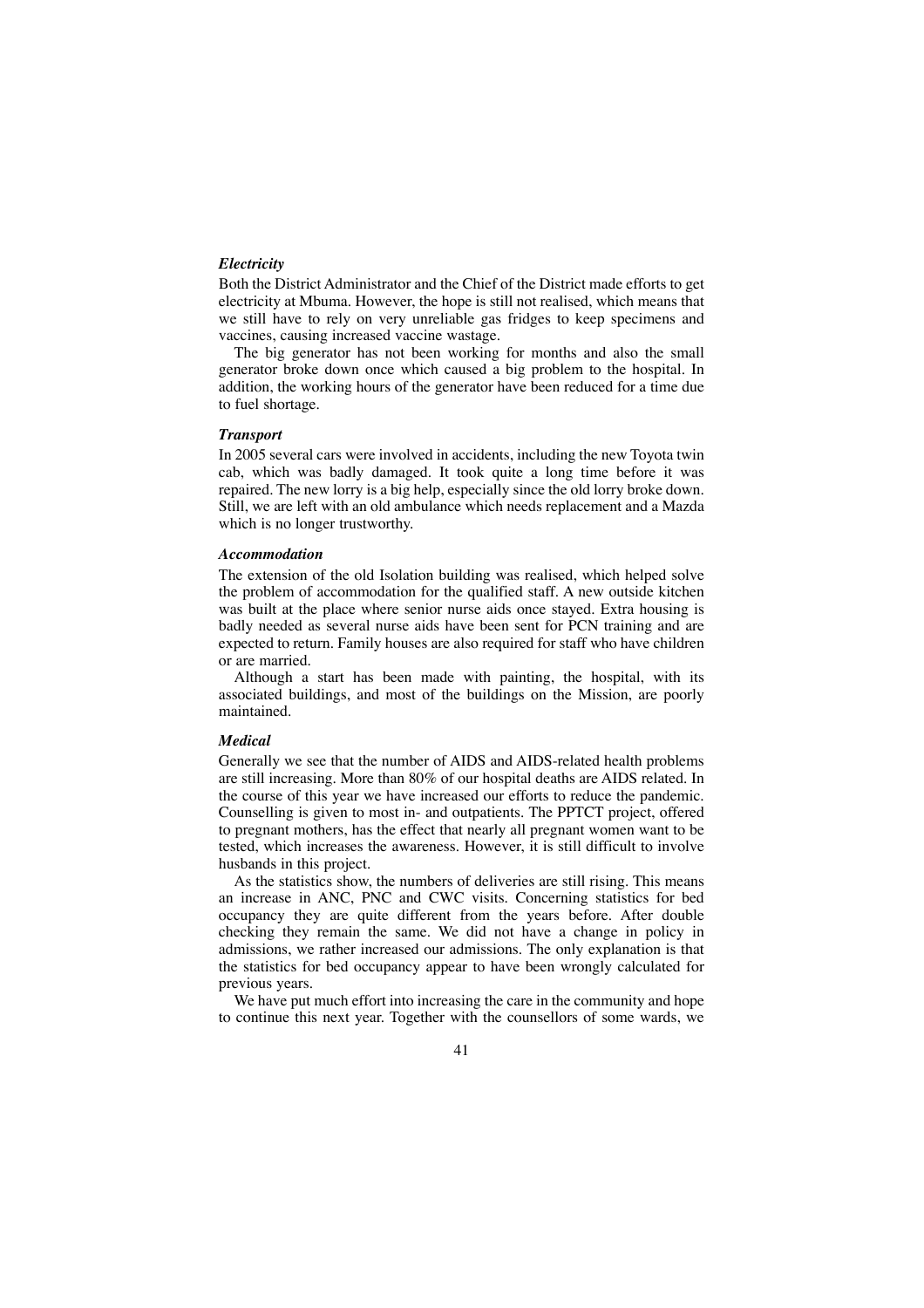have formed Ward Health Teams, whose aim is to improve working relationships between the hospital and the community and to improve the care which the hospital offers the community.

Since there are many children who contract HIV from their parents, we have started a project to send HIV positive children to the OI (Opportunistic Infections) clinic. This clinic focuses on counselling, teaching, supplying the antiretroviral drugs and prolactic treatment. In order to counsel and teach the people in Mbuma area we also see an urgent need for a good home-based care programme and an OI clinic in Mbuma.

Malnutrition is still a severe condition, often related to AIDS. Many efforts are made to stabilize the children and these are sometimes successful and sometimes not. When a family is short of food it is often the child who suffers the most.

Again this year we had an Anthrax outbreak which involved a lot of teaching in the community and intensive and expensive treatment of the patients. Sadly, Anthrax seems to be a recurrent problem as long as people continue to eat animals which have not been slaughtered but have died of the disease.

The statistics concerning the number of outpatients and the child welfare attendances in 2004 are not correct, which makes interpretation of the data difficult.

# **STATISTICS**

|                           | 2004   | 2005   |
|---------------------------|--------|--------|
| <b>Admissions</b>         | 1,446  | 1,542  |
|                           | 949    | 618    |
|                           |        | 390    |
|                           | 497    | 534    |
| <i>Discharges</i>         | 1,222  | 1,449  |
|                           | 875    | 598    |
|                           |        | 315    |
|                           | 447    | 536    |
| <b>Bed</b> occupancy      | 15,833 | 7,939  |
|                           | 11,849 | 3,720  |
|                           |        | 2,533  |
|                           | 3,984  | 1,686  |
| <b>Deaths</b>             | 109    | 105    |
|                           | 109    | 78     |
|                           |        | 27     |
|                           |        |        |
| <i><b>Outpatients</b></i> | 29.455 | 27,279 |
|                           | 20,732 | 21,620 |
|                           | 8,723  | 5,659  |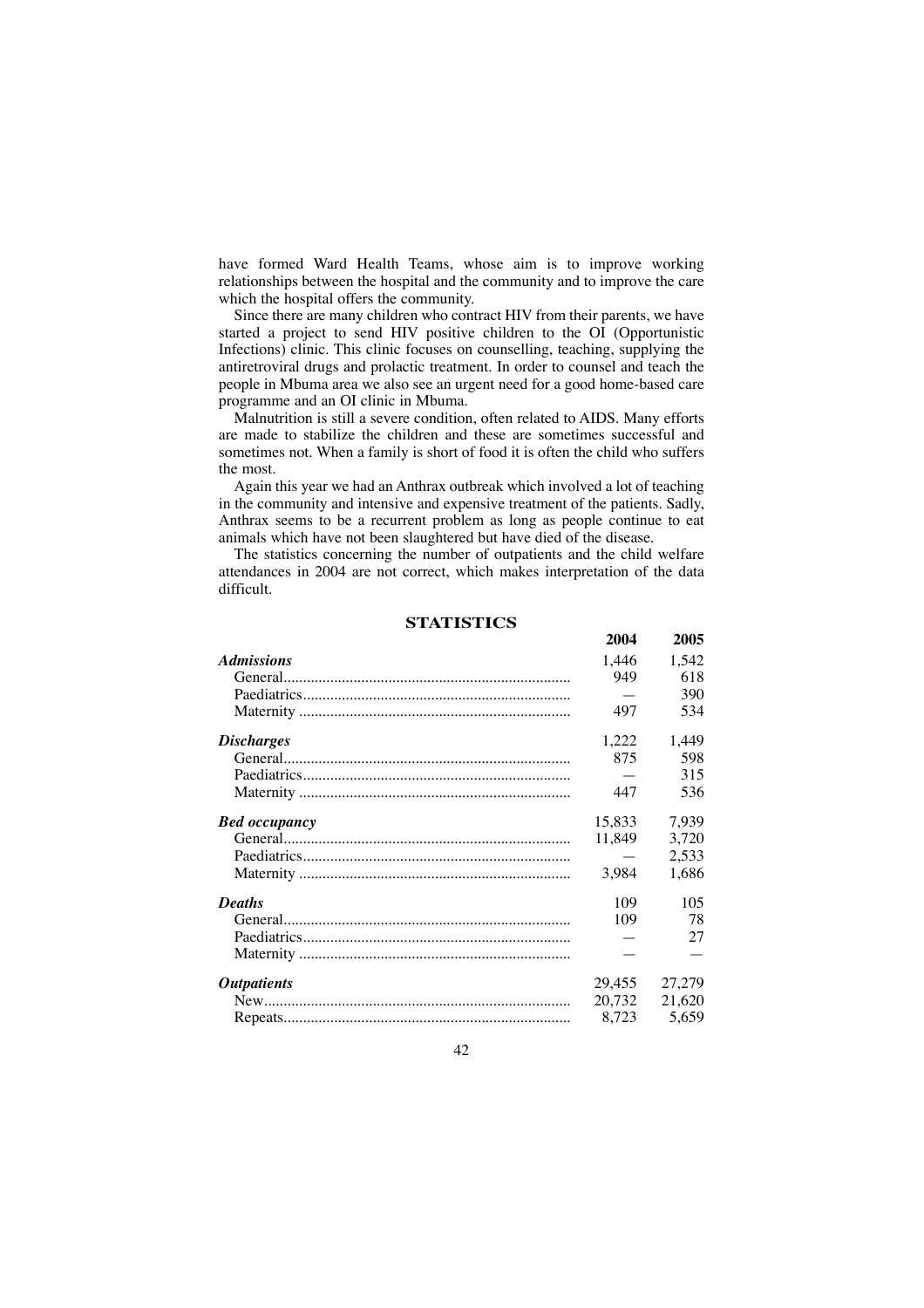|                     | 2004   | 2005  |
|---------------------|--------|-------|
| <b>Confinements</b> |        |       |
|                     | 474    | 504   |
|                     | 7      | 4     |
|                     | 6      |       |
|                     | 2.568  | 3.696 |
|                     | 7.364  | 3.628 |
|                     | 260    | 220   |
| $X$ -rays           | 213    | 181   |
|                     | 98     |       |
|                     | 115    |       |
| Ambulance           |        |       |
|                     | 143    | 102   |
|                     | 32,270 | 9.225 |

## *Five major health problems for year 2005*

*Age below 5 years*

- 1. ARI
- 2. Diarrhoea
- 3. Skin diseases
- 4. Malaria
- 5. Eye diseases

## *Age 5-14 years*

- 1. ARI
- 2. skin diseases
- 3. Injuries
- 4. Malaria
- 5. Diarrhoea

## *Age 15 yrs and over*

1. ARI

- 2. Skin diseases
- 3. Malaria
- 4. Dental conditions
- 5. Injuries

Although HIV and STDs are not mentioned in the top five they are, in fact, the leading causes of illnesses in the age group 15 years and over. The amount of HIV tests which are done has increased the awareness of the illness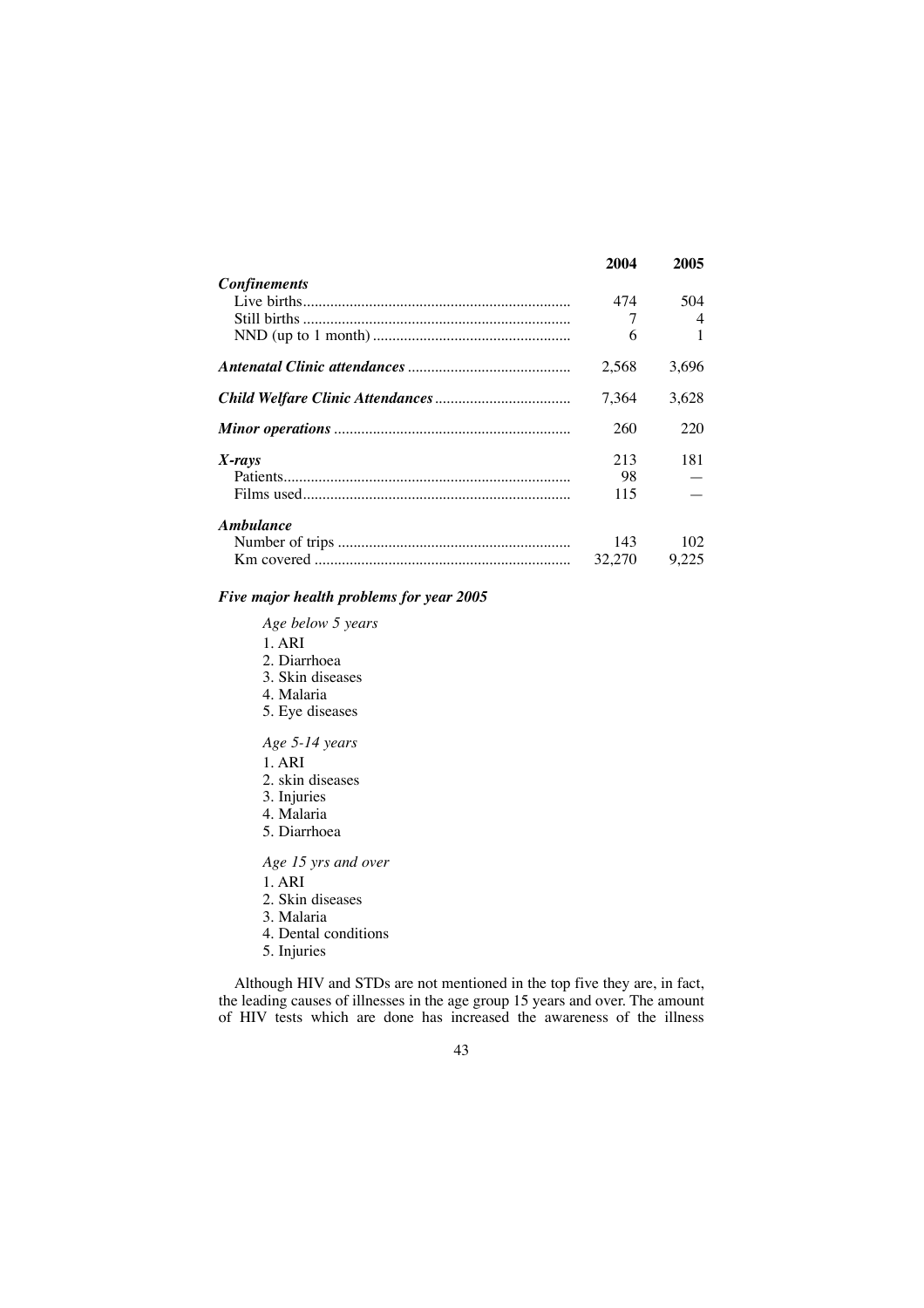which will, hopefully, bring about behavioural change. We pray that the Lord will bless all these efforts and that the lives of many people would experience a saving change, thus glorifying Him and resulting in a blessing to relatives and neighbours.

## **BULAWAYO MISSION REPORT Rev. S. Khumalo**

THE past year recently came to an end, and another one has begun. When we look back there is good reason for us to be thankful to the Most High for His goodness to us.

The past year was very difficult in the lives of many people. It was a year of drought, shortage of essential commodities, and the voice of death was, and is still, heard in many homes and families. I am kept busy visiting the sick, consoling the bereaved, the old and all for whom there would be a need, reading the Word of God to them and drawing their attention to Christ as the only hope for them in time of need, to everyone that trusts and comes to Him by faith.

The year 2005 was the year when we celebrated our Centenary as a Church in Zimbabwe. The minds of many people were occupied by the preparation of the Centenary celebration day and the high expectations of it. It was also the year we had a large number of visitors. The largest contingent we had was towards and during the Centenary day. Most of our visitors came from Scotland and Holland. I am pleased to say that Bulawayo had a share of these visitors. First to arrive in Bulawayo was Dr. Tallach, who preached on a Sabbath and administered the sacrament of baptism. The next to call was the Mbuma Zending delegation, led by Rev. De Jong, who visited all our preaching stations and Thembiso Children's Home. The other group that visited us consisted of the former missionary ladies, who were welcomed by all of us. We also had, after the Centenary, Rev. J. Macleod who, though having a busy schedule, did not bypass us but preached at Lobengula and Thembiso prayer meetings. We were very thankful to the Lord for granting him the grace and strength to enable him to preach among us. May the Lord bless the seed sown among us, that it may bring forth fruits of repentance.

Bulawayo congregation consists of Thembiso, Lobengula, Nkulumane and Mguza. The latter three preaching stations hold services each Sabbath. At Lobengula and Nkulumane services are at 11.30 a.m. and 1.30 p.m. At Mguza services are at 9.00 a.m. and the prayer meeting every Thursday at 3.00 p.m. At Thembiso there are no services held on Sabbath – instead they come to Lobengula for services. But there is a prayer meeting every Tuesday at 9.00 a.m. All services are well attended and Lobengula has the largest crowd. It is pleasing to note that the majority of those who attend our churches in Bulawayo are young families with their children and the young people. These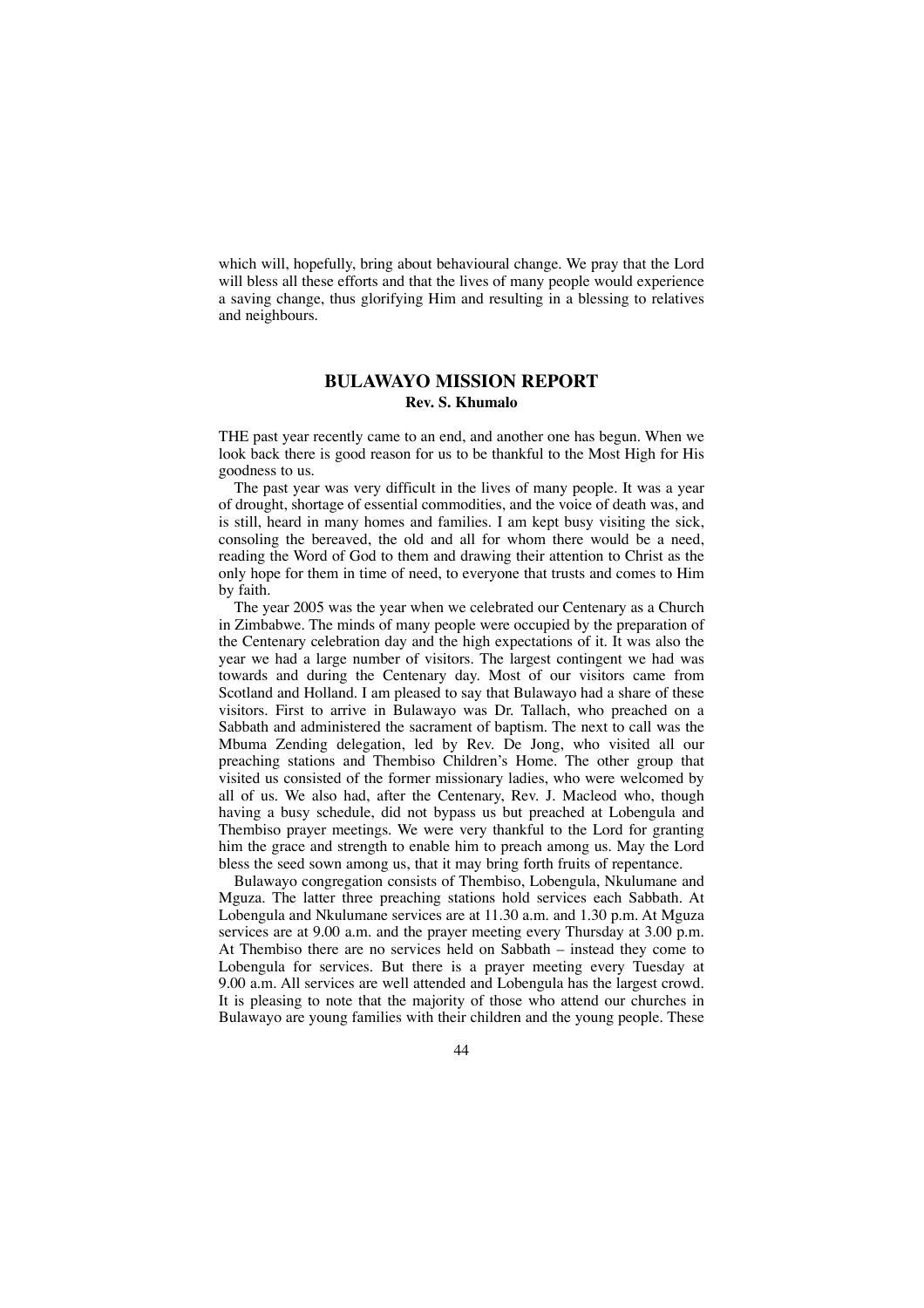young people are coming out when, at the moment, in the minds of many young people it is foolishness and shameful to have an interest in the house of God, not knowing that the love of the world, the youthful lusts and pleasures of the world are all sin and the wages of sin is death. "Wherewithal shall a young man cleanse his way? by taking heed thereto according to thy word" (Psalm 119:9).

Among these young families we have those who were born and brought up in God-fearing homes. They walk in the footsteps of their parents and bring up their children in the same way. We encourage them by the Word of God which says, "Train up a child in the way he should go: and when he is old, he will not depart from it" (Proverbs 22:6). Also there are some who came into contact with our Church via our institutions, especially our schools. We are thankful for the work done in these places. On the other hand, it is sad to note that many of our young people and families who were brought up in the homes and families where the Word of God was precious – and some were in contact with the true doctrine of the Word of God – how far they have strayed and how much they are choked by the world and sin. We pray that they may, like the prodigal son, come to themselves.

In an endeavour to bring to our young people the true doctrine of the Word of God, a Confession of Faith study class has begun. Held every fortnight on a Saturday, it is our prayer that the Lord would bless these endeavours which would then be to them the helmet of salvation and the sword of the Spirit, enabling them to withstand in the evil day.

Our communions were held, as usual, in June and December. There were some new members added to the communion roll. May this growth be spiritual also; "to grow in grace and in the knowledge of the Lord Jesus Christ".

In conclusion I would like to express my gratitude and thanks to the people and Church in Scotland and other parts of the world, and our friends in Holland for their unwavering financial and material support they are giving for the work of the Gospel and the Mission field.

Above all we thank the Most High for the good rains we have so far received this year. May all this bring us to a oneness with the Psalmist: "How excellent is thy loving kindness, O God! Therefore the children of men put their trust under the shadow of thy wings. . . . O continue thy loving kindness unto them that know thee; and thy righteousness to the upright in heart" (Psalm 36:7, 10).

### **NDEBELE BIBLE REVISION REPORT Miss C. M. Macaulay and Mr. T. Benschop**

WE acknowledge the Lord's goodness to us throughout the past year. The team continued as in the previous year: Mr. N. Mpofu, Mr. B. Mziya, Mr. T. Benschop and Miss C. M. Macaulay.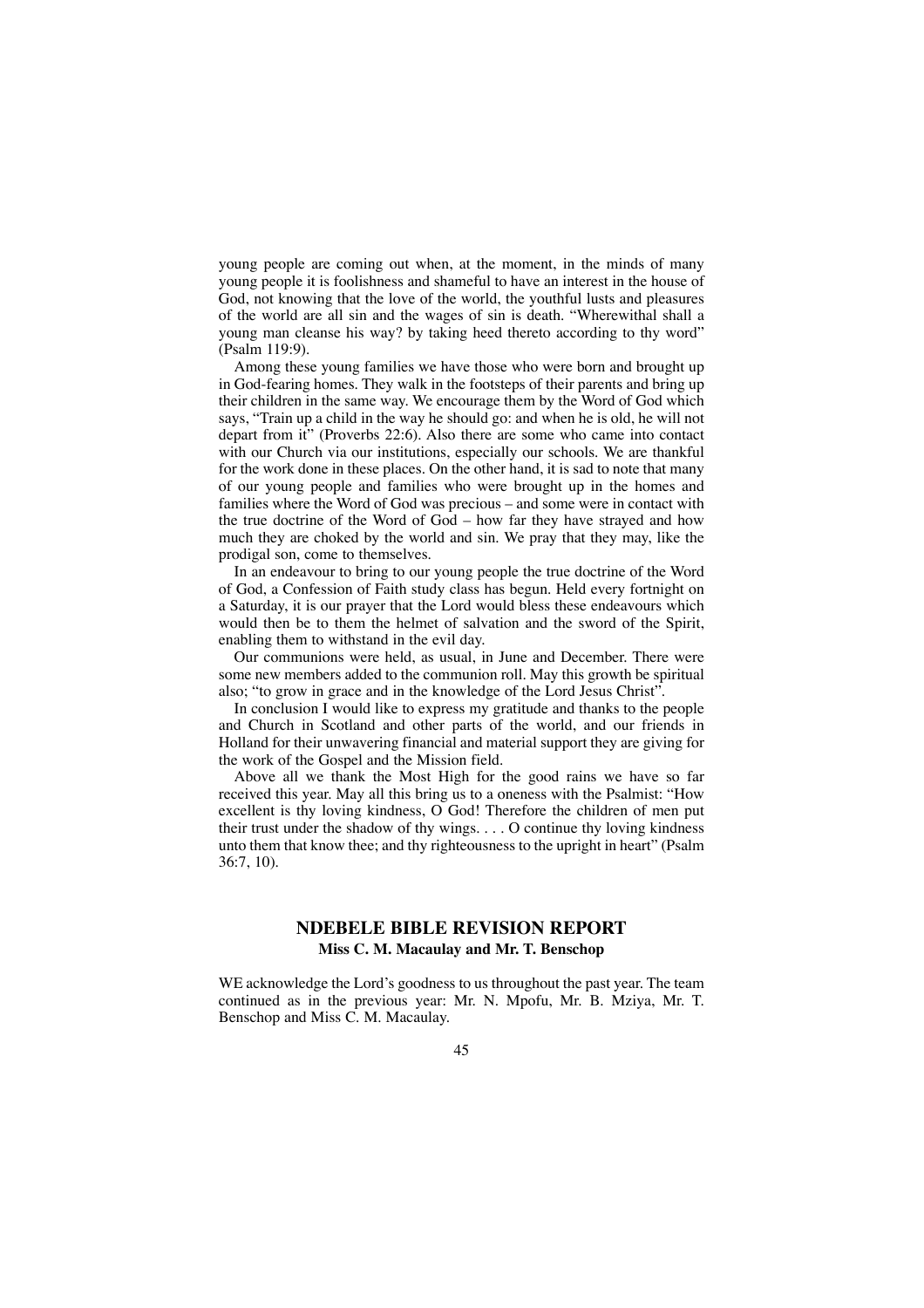We are now awaiting the publishing of the revised Ndebele New Testament by the Trinitarian Bible Society, as it is in the hands of the printer. We have continued work on the Old Testament and have completed up to the end of 1 Samuel. Re-reading for checking is done as we go along, all of which takes time.

In addition to the Bible translation, we have undertaken revision of Christian literature which had been previously translated but contained some errors, mostly due to typing and printing. This was done for the Shorter Catechism in Ndebele, and a thousand copies of the revised version were printed. Since then, we have revised the Confession of Faith in Ndebele. We are still involved in the translation of the Old Testament references so as to correspond with the proposed new Ndebele Bible. Meantime, we intend to print the Ndebele Confession of Faith as a pamphlet with the lists of references, but not written out in full.

The Ndebele translation of *Pilgrim's Progress,* by John Bunyan, came out from the printers in mid-December. Of the thousand copies printed, some have been distributed at Mbuma Hospital, at John Tallach School, to various individuals, and some are on sale at the Reformed Bookroom in Bulawayo. As with the printing of the Psalm Books in Ndebele, we were very pleased with the quality of production by the printers. The translation into Ndebele of a simplified version of the *Holy War,* by John Bunyan, is being continued by Mr. Mpofu and Mr. Mziya and is now nearing completion, in readiness for printing.

Mr. Benschop has acquired a printer for pamphlets, so hopes to be able to add to the selection of Bible-based leaflets which have been translated and printed for Mbuma Hospital.

There is still much work to be done in order to complete the revision of the Old Testament in Ndebele and the translation team need to be guided continually by the Lord. They would value prayer to the Lord for the work.

## **EBENEZER SCRIPTURE MISSION AND THEMBISO CHILDREN'S HOME REPORT Mr. S. B. Mpofu**

WE are very thankful to the Most High for being spared up to this time when we consider problems we went through. It is true He is the Good Shepherd of His flock (John 10:14).

#### *Thembiso Children's Home occupants*

Our population at the home remained reasonable; i.e., between 56-60 throughout the year. Some of our children were re-integrated into the community. Among these we had some who were adopted; i.e., a boy and a girl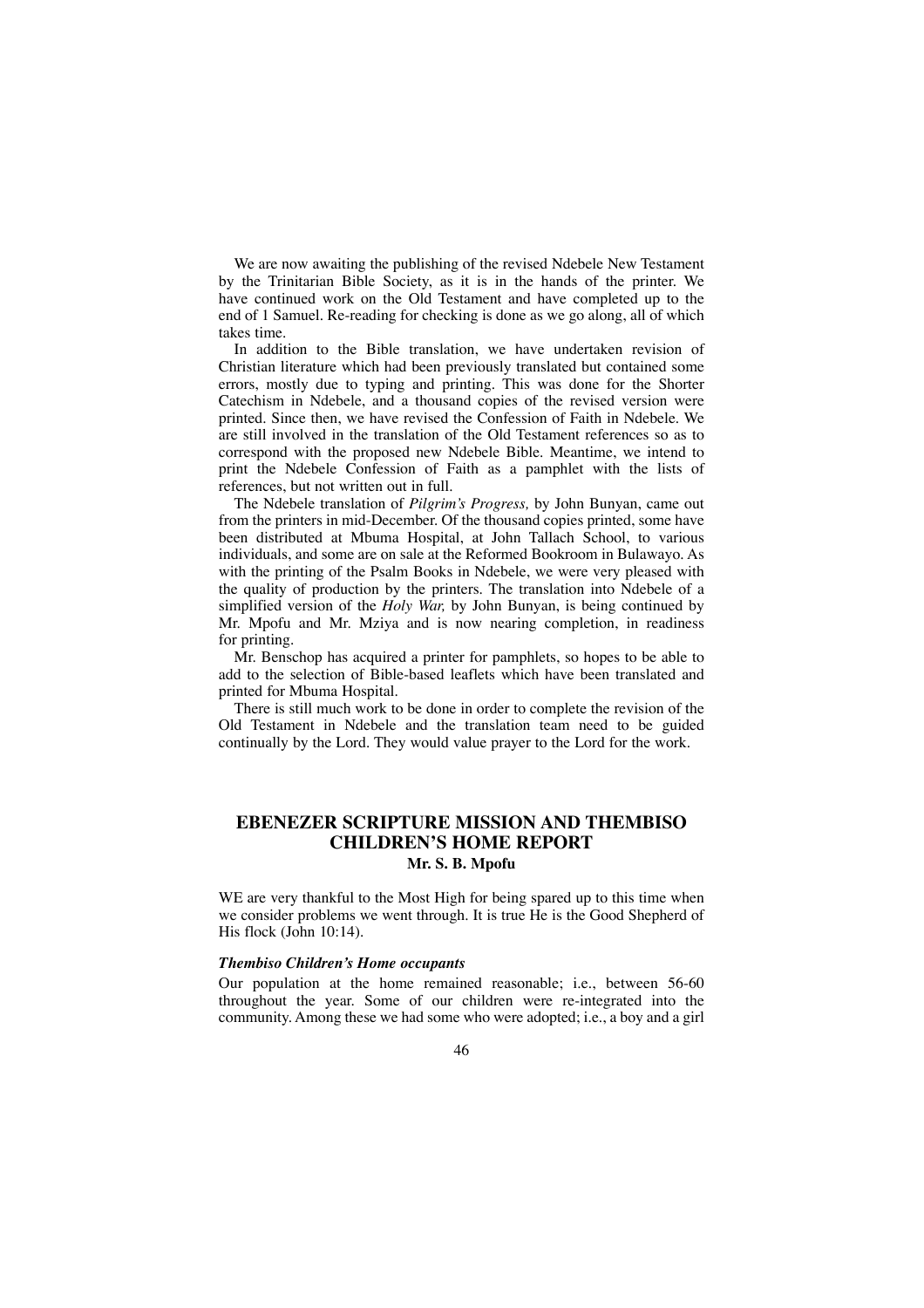by different families. Three boys went to foster-parents, one was taken by me and two brothers by a fellow worker, Mrs. S. Moyo. Brian, who is being fostered by a white couple, is now in the process of being adopted.

### *Staff*

Staff remained the same and have given good service to the children. Dedication to work is much shown, especially when we receive babies as young as two weeks old. At such a stage in life much care is needed and colleagues have not let me down.

We got a helping hand from Sister Truus, who was one of the friends previously in Kenya. She is really doing us good service and conducts a sewing class and Bible lessons at the home.

#### *Buildings and ETC*

Our buildings have been so maintained that some people can't believe they are now more than 30 years old. However, repairs are costing us a lot, especially the geysers which really need replacement. We had problems with thieves breaking into our premises who vandalised a few of our items. Many repairs were carried out to our water engine after it was vandalised. I had to apply for more security aids to the house. We failed to repaint last year and hope that in 2006 we will be able to find the money for this. Swings were repaired after one Harare company donated some ropes.

#### *Problems/challenges*

(1) Winter and part of spring saw us go through difficult times when we were without piped water from the municipality and depended on our borehole. This was a very trying time as we had to make sure no locals poached water from our premises.

(2) Because of fuel shortage in the whole country some donors now call us to collect donations which means me driving to the place. My office work is affected and monthly fuel consumption rises.

(3) More than half our children have no birth certificates. This again necessitates me making journeys out of town to try and obtain birth certificates. By God's Providence I was successful in obtaining birth certificates, a National Identification Card and identification in the case of three children.

(4) When we face food shortages we are not given first preference as an institution and this again means that I have to visit various places selling these commodities. In normal circumstances one would have thought institutions such as ours would be better supplied.

(5) We have children who are always in and out because they are HIV/AIDS positive. At times their drugs are hard to come by and, if found, prices are unaffordable. Thanks are due to Mbuma Mission Hospital that answers our calls.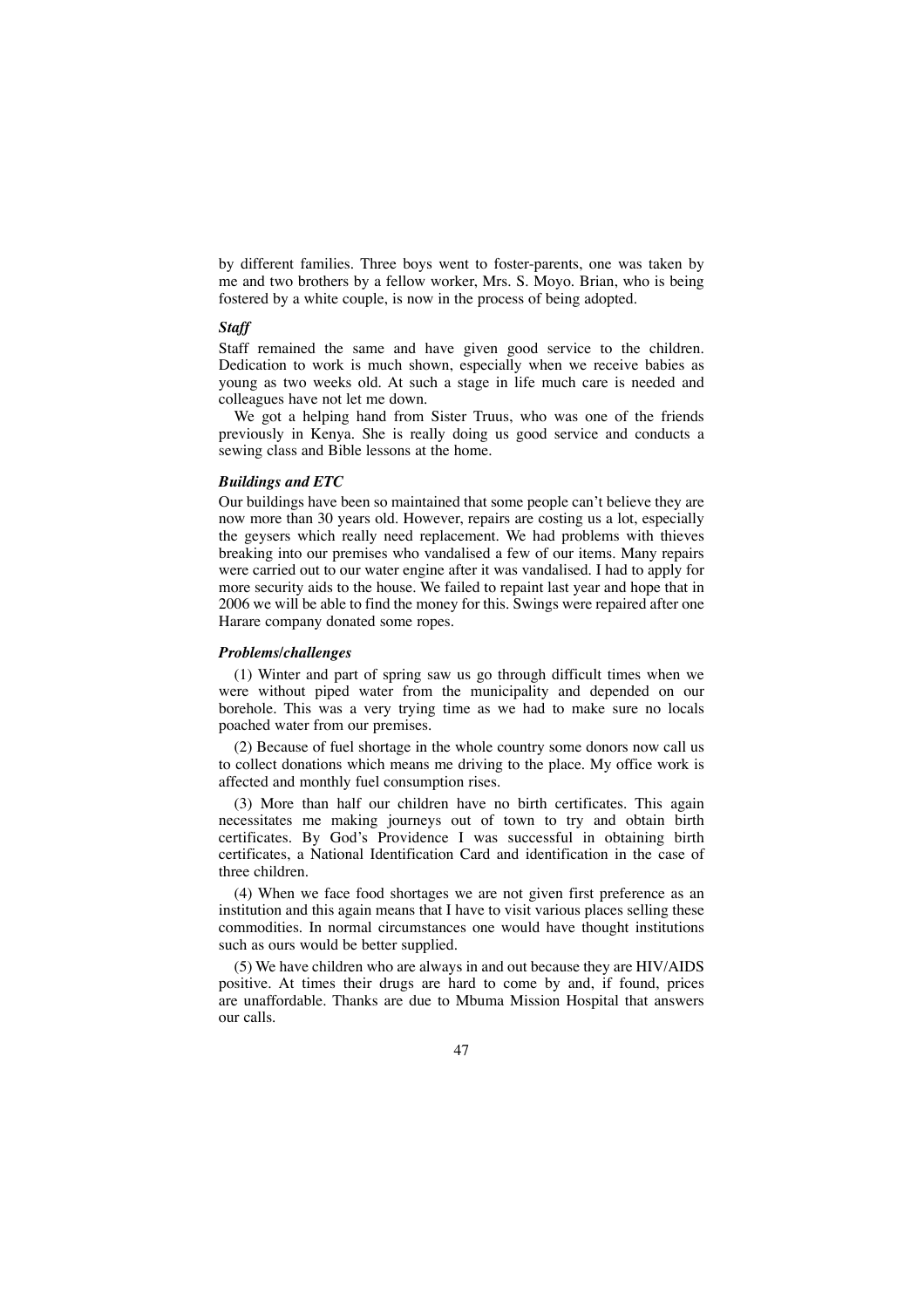(6) Some of our children are not accepted when we try to re-integrate them back to the community. As an example of this, a girl, whose mother was traced, was returned to her. However, she ended up living with her grandfather in a rural area and met problems she could not bear.

### *Pre-school*

Because of rising costs, the pre-school was closed in December 2005. Parents could not afford the school fees and the pre-school was draining the finances of the home. Its teachers were to be reallocated in December but the process has not been finalised. Instead of the pre-school we now have zero grade classes that operate for half a day whose teachers are paid by parents who also meet any running costs.

#### *ESM Reformed Bookroom*

The bookroom still sells religious books brought from overseas. We also sell school books as we are members of the Book Sellers Association. We have to be thankful that we are able to obtain overseas books at affordable prices. Sales this year were much better than last year because translations done by our Church team also provided us with material to sell.

Our rental rates are rising each year, such that we thought at one time of leaving the premises but felt we would lose customers at a time when sales were good.

Finally, when one thinks of the many problems we have gone through, one really feels the Good Shepherd is at our side to guide us.

# **ZIMBABWE MISSION ADMINISTRATOR'S REPORT Mr. E. B. Zikhali**

THE year 2005 was unique in that Zimbabwe Mission celebrated the 100th anniversary of its existence. The mission has been kept going and the Word of God preached in sincerity, despite the many problems that confront all men.

The Mission infrastructure was maintained throughout the year. We should be thankful that we have not failed to continue to run the affairs of the Mission. The Field Committee, as usual, was able to meet three times a year to discuss the financial aspect of the Mission. Many projects that had been approved for 2005 were not finished.

Those completed were the Mbuma kitchen extension, the John Tallach boys' dormitory and the purchase of the Mbuma ambulance which was latterly approved to replace the Thembiso car. Most of the approved projects had to be abandoned because of lack of funds as building materials became so expensive. Inflation has reached alarming proportions – 810 per cent.

It was a year in which we went down the valley and up the mountain as we experienced vicissitudes in virtually all spheres of life. Some have described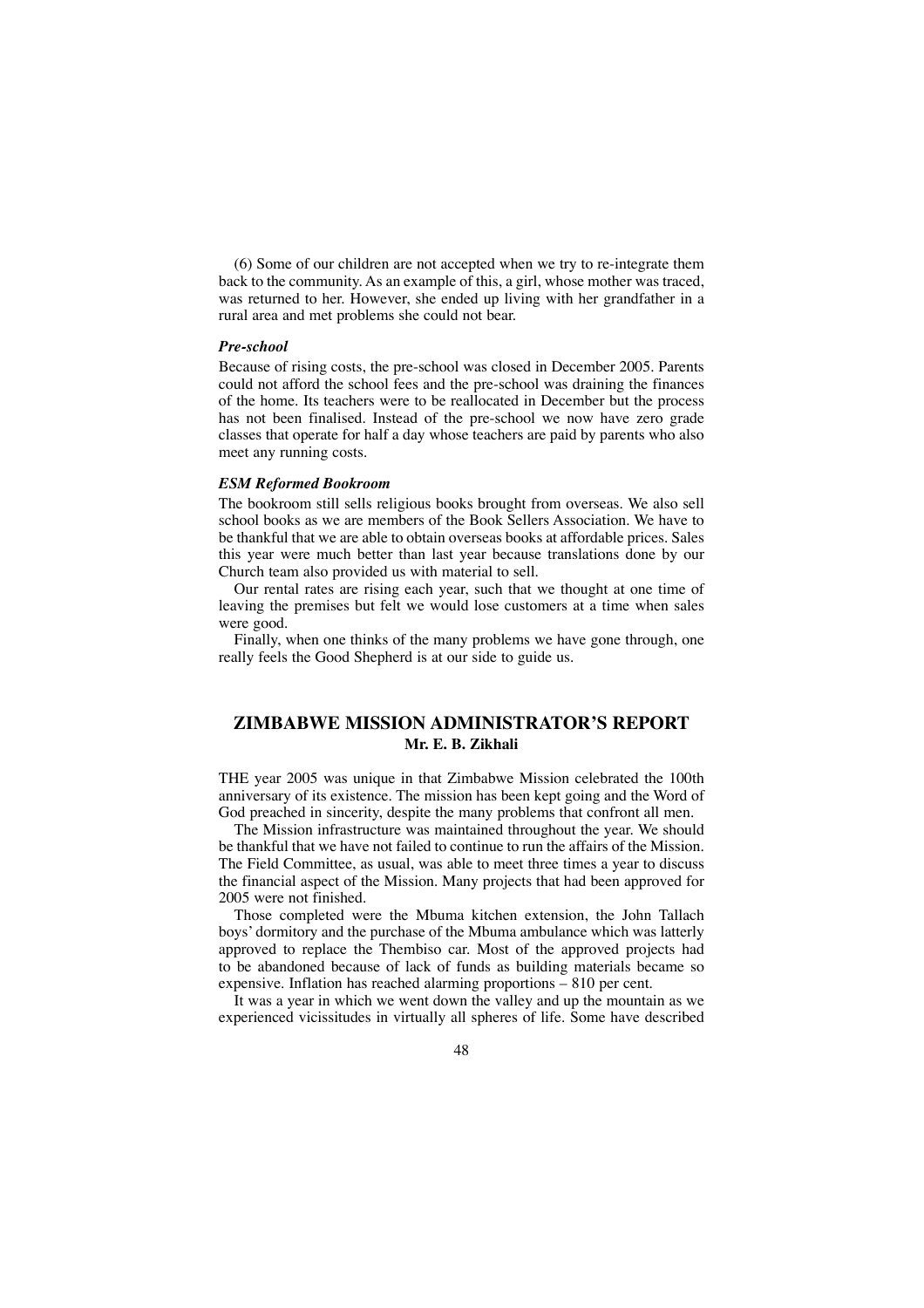2005 as one of the worst years in living memory, due to spiralling inflation, grim unemployment statistics, debilitating shortages of fuel, basic commodities, agricultural inputs and power. The year also witnessed the widespread bankruptcy of many firms within the manufacturing sector.

However, the worst development was the increase of the black market trading, involving nearly everything and whose growth was catalysed by an insatiable appetite for super profits by Zimbabwe's unscrupulous traders who have thrown business ethics out of the window. Most workers could no longer afford commodities that have been cruelly priced out of their reach by this new breed of insensitive entrepreneurs who hold sway in the shadowy markets.

The statistics revealed by the Ministry of Health shows that the rate of HIV/AIDS infection is tumbling because of changed sexual behaviour. However, much still needs to be done as the epidemic has decimated the strong and able within the nation's workforce, including ours in the mission stations.

It was pleasing to note that we are not alone in this physical task in Zimbabwe. This was witnessed by the number of people who visited us this year. We had friends from Scotland and Holland (the largest contingent) and Kenya. We cannot forget to mention the kind supply of secondhand clothes that we received throughout the year from Holland.

Finally, God's favour is upon us this year as the rainy season is promising to be an excellent one. Crops are good, pasture greenish and water levels in wells quite high.

## **TRANSPORT REPORT Mr. E. B. Zikhali**

ZIMBABWE Mission has a fleet of 21 vehicles, including the big bus purchased by Friends of Ingwenya Mission, and 1 trailer. Ten of these vehicles are old and urgently require replacement if funds are available. Some have been 13 years on the road and are draining a lot of funds from the Mission. Their fuel consumption is high and parts are damaged that cause problems with other parts of the car. Eleven vehicles are still sound and include a new 2006 model.

The greatest concern is the condition of our roads which, due to the shortage of fuel in our country, results in maintenance failure. Although the vehicles mentioned above may appear sufficient for our needs, they fall far below the requirement. There are six main stations in Zimbabwe which require maximum usage from these vehicles – the big lorry services all these and the distances separating each Mission contributes to its usage. The distance between Mbuma and New Canaan is 500km.

The country has virtually no fuel so the Mission entirely depends on expensive imported fuel from South Africa, funded by foreign currency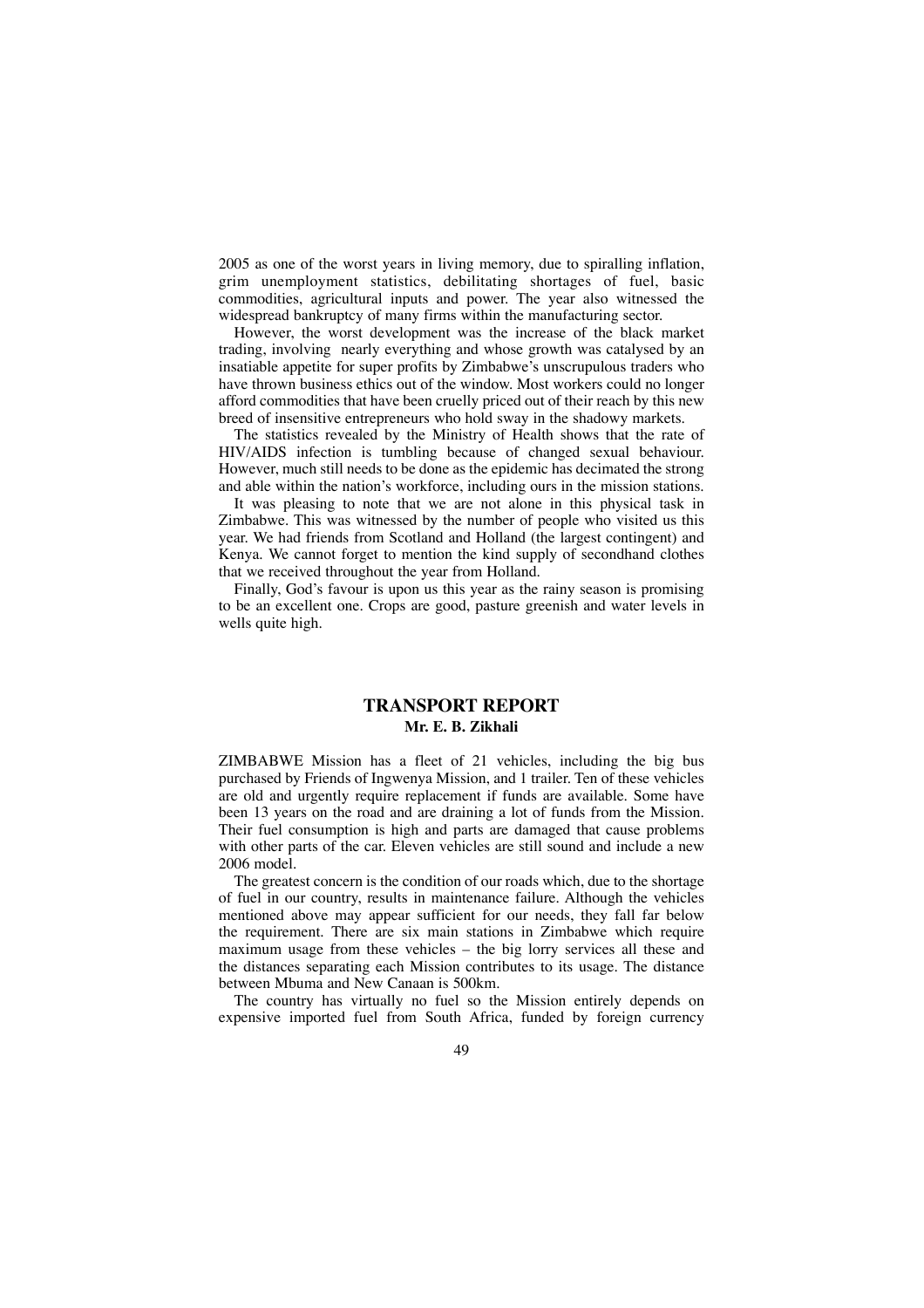supplied by the Church in Scotland. We have to use this very economically so that it lasts us for a reasonable period of time.

The Mission in Zimbabwe is very thankful to both Holland and Scotland for the provision of vehicles which help towards the spreading of the Gospel of the Lord Jesus Christ.

"Go ye therefore, and teach all nations, baptizing them in the name of the Father, and of the Son, and of the Holy Ghost" (Matthew 28:19).

# **KENYA MISSION REPORT Rev. K. M. Watkins**

THIS past year will be remembered as one of change in the experience of the Kenya Mission. On 29th November 2005, Sister Peta van de Ridder, the matron of our Omorembe Health Centre since its inception in January 2000 after the Mission reopened, was tragically killed by a falling tree in Kakamega rainforest. For more than two years previously, Sister Peta had spent most of her time in Zimbabwe acting as matron of Mbuma Mission Hospital. When we welcomed her back to Kenya in September 2005 for a temporary period, little did we think that within two months she would be so suddenly removed from our midst. That caused great sorrow and wonderment. "For my thoughts are not your thoughts, neither are your ways my ways, saith the Lord. For as the heavens are higher than the earth, so are my ways higher than your ways, and my thoughts than your thoughts" (Isaiah 55:8-9).

Many have cause to thank the Lord for our late friend's contribution to the work of the Gospel over the many years she gave to the Mission field in different parts of Africa. In her own thoroughly ladylike manner, she was always ready with a word in season to the souls of those she met in the course of her varied duties. She had been the teacher of the second youngest Sabbath School class here. May the seed she has sown bring forth fruit. Again we take the opportunity of assuring the bereaved family of our sympathy and prayers as they come to terms with their irreplaceable loss, and pray that Peta's God and Saviour will become their own.

In January 2006 the other European staff resigned from Kenya and were transferred to Zimbabwe. We are thankful to the Lord for their work in Kenya, for between them they contributed many years of useful service here. We pray that their labours would prove a great blessing to the Mission in Zimbabwe. The handmaiden work in Kenya has nevertheless been maintained and the Gospel work has gone forwards. The clinic services, provided to the needy community near and far, go on as before. For this we must acknowledge the good and faithful work of the African staff, but especially the kindness of the Most High, without whom no house can be built nor city kept. Things were not going smoothly for the psalmist, yet he rose up on the wings of faith to look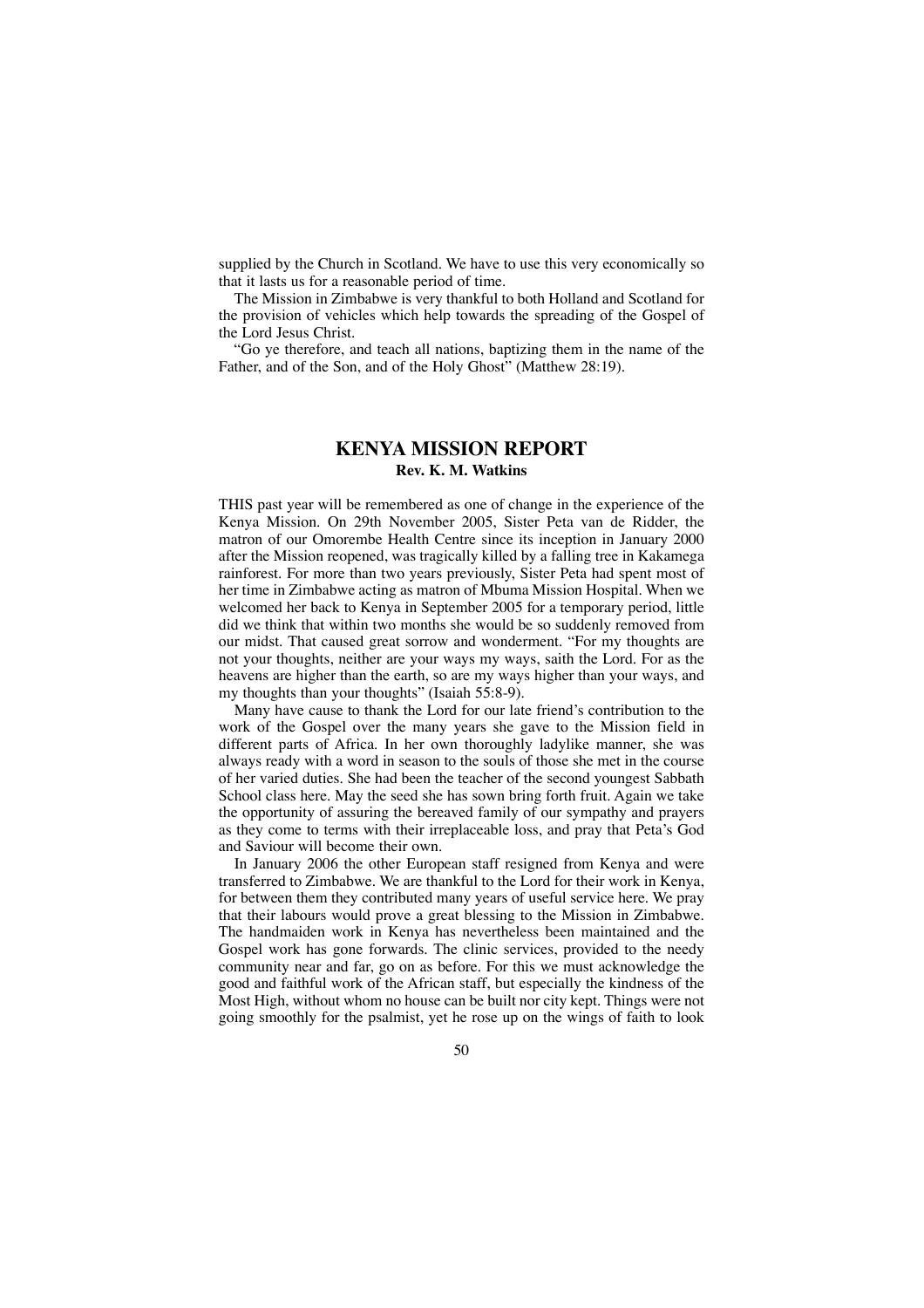to a day of Gospel blessing: "Thou shalt arise, and have mercy upon Zion: for the time to favour her, yea, the set time, is come" (Psalm 102:13). Looking to God's promises we likewise hope for a day here in Kenya when we shall see the blessing of the Holy Spirit poured out on the endeavours of this Mission for the advance of the Lord's kingdom.

The usual services and classes have proceeded at Sengera, the main Mission station. The numbers attending continue at about 250 and 150 on Sabbath mornings and afternoons respectively. The catechism class before the morning service has increased moderately to an average of towards 100 in attendance, most of whom answer the appointed question in either English or their mother tongue. The midweek class for those who might seek sealing ordinances has been maintained throughout the year. Three classes are held for different groups each Wednesday, and over 50 have regularly attended. There have now been some 40 weeks of classes. It was planned that the assessor elders from Zimbabwe would return to Kenya before the meeting of Synod with a view to holding Kirk Session meetings for examining applicants for baptism, but they were not able to come due to family sickness.

The Sabbath School has been held after the afternoon service as in previous years. Two of the five classes were already being taken by Kenyans. I am now taking the senior class (ages 16 to 18), which I often used to do when the teacher was away. Kenyans have taken over the remaining two classes. Both men had been involved with the Sabbath School for a considerable time. In February, about 200 youngsters were invited to the Mission on a Saturday as in previous years. These were the ones who had attended regularly throughout the year. They were addressed by Rev. Alasdair MacLean as well as myself. Others attended at different times during the year, but without the necessary consistency. Many children come from families which do not attend our Church. A young person coming even once gives us the opportunity to sow the seed of the pure Gospel in a heart that would otherwise be poisoned with the false doctrine that abounds all around us.

A real step forward in the last year was made with respect to the "outstations". As well as regular mid-week services, a number of Sabbath services were held in all three for the first time since the Mission re-opened in 1999. This was made possible by the visits of Revs. John MacLeod and James Tallach as deputies of the Foreign Missions Committee in November 2005 and of Rev. Alasdair MacLean in February 2006. I am grateful for their willing co-operation in giving our faithful people in the outstations several Sabbath services for the first time in many years. Attendances continue to average towards 40 in each place, with a good balance between adults, young people and children.

The deputies have made their own reports to the Synod, but I would like to express my thankfulness for their labours here. Unlike the settled congregations in other parts of the Church, the people here do not get the opportunity to hear ministers other than myself, so the preaching and teaching of other brethren in the ministry is precious in this place. By means of the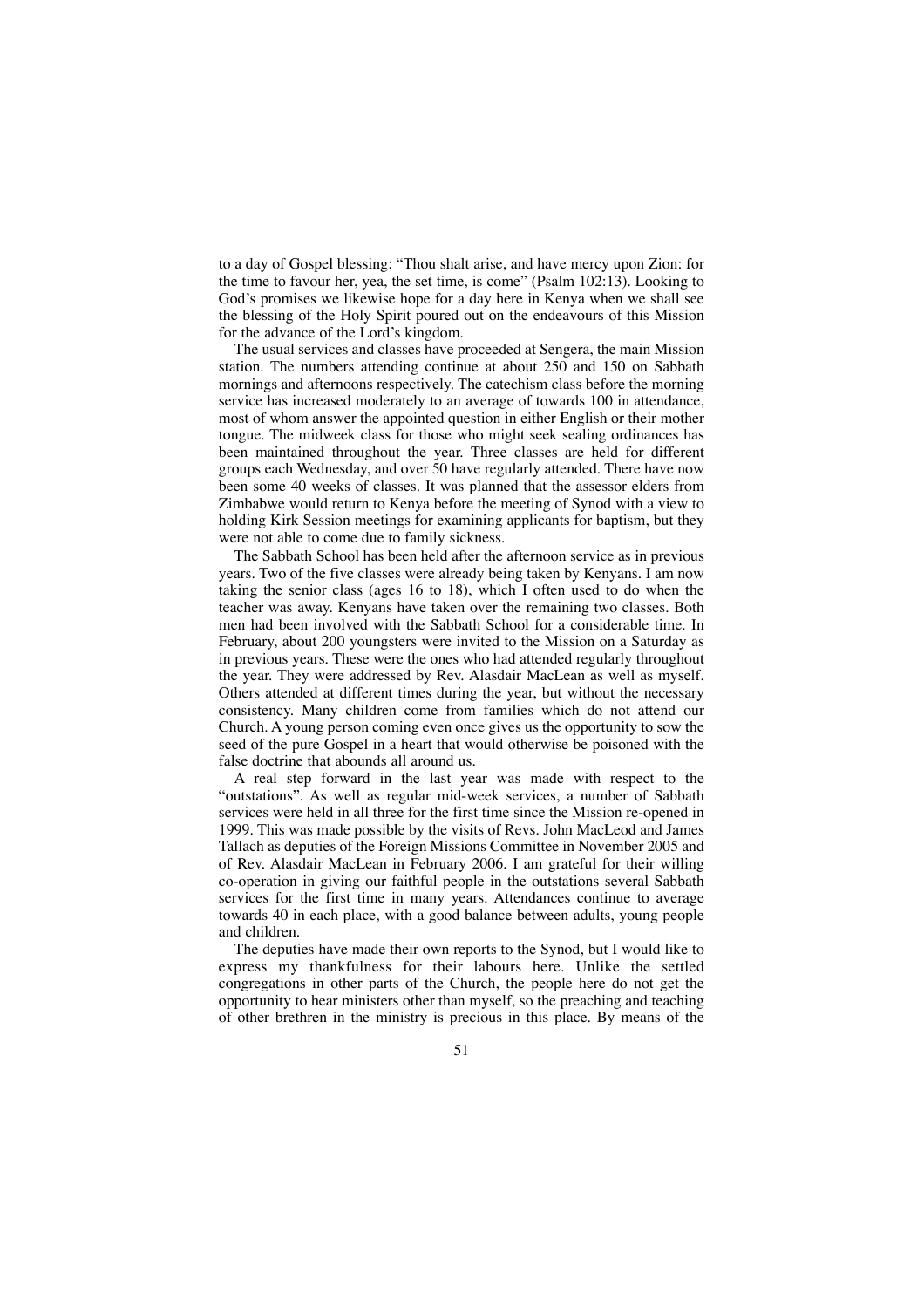sermon tapes in the library, we continue to encourage people whose English is of a sufficient standard to hear other ministers of our Church.

Rev. Alasdair MacLean's visit during February 2006 was heartening to us all, and I am grateful to him for his willingness and enthusiasm to undertake the many various spiritual duties that were allotted to him, especially during the time I was in the United Kingdom. A summary of his duties during the four weeks will give an indication of the breadth of spiritual work that the Mission is engaged in: preaching in Sengera on Sabbaths, holding two midweek services in Sengera (including the harvest thanksgiving), preaching at all three outstations Sabbath and weekday, taking the Sabbath morning catechism class, explaining the Scriptures in the weekday morning worships, teaching a Sabbath School class, visiting from house to house, counselling sad cases in the clinic, attending a translation meeting, explaining the newly translated psalms in the singing class, distributing TBS calendars in local schools and addressing the pupils there and taking the Rianyakwara School catechism class. We look to the Lord to open Mr. MacLean's way for great usefulness on the Mission field in Africa.

Over the years since our translation work began in earnest, it has been astonishing how much it has come under attack. No doubt this is a work against which Satan fulminates – but nothing will prevail against what the Lord seeks to do for the building of His Church. The Westminster Confession reminds us that the Scriptures "are to be translated into the vulgar language of every nation unto which they come" (section 1, paragraph 8). It was strikingly said by Rev. A. MacLean, on attending the weekly singing class when Psalm 127 was introduced and sung in Ekegusii, that he had been present on an historic occasion. He was right. It was the first time ever when that part of God's Word was sung in Ekegusii, the mother tongue of more than 2 million people. With the growing size of the psalm book a wire binding format was introduced, and this has proved durable and successful. A day is coming in this world when the Lord's praise from the psalms will be sung by every tribe, tongue and language then existing. Our ongoing translation contributes a little towards that, and we would love to see other congregations in Kisiiland won over to the biblical practice of psalm-singing. TBS calendars, in both English and Ekegusii, were again distributed to the congregations, local schools and others. This time 269 classes in 46 schools were visited, giving us the opportunity to directly address thousands of pupils about the welfare of their souls.

Further steps were taken to re-establish closer links with the local primary school, Rianyakwara. The project to replace dilapidated classrooms continues. Results from the examinations in December were disappointing, but it is hoped that these will improve through various measures being implemented this year. Families who appreciate the value of education do everything they can to send their children to private academies, especially if they are reasonably bright, so a government school like Rianyakwara is always going to struggle. Nevertheless the school remains an open door for promoting the Gospel, and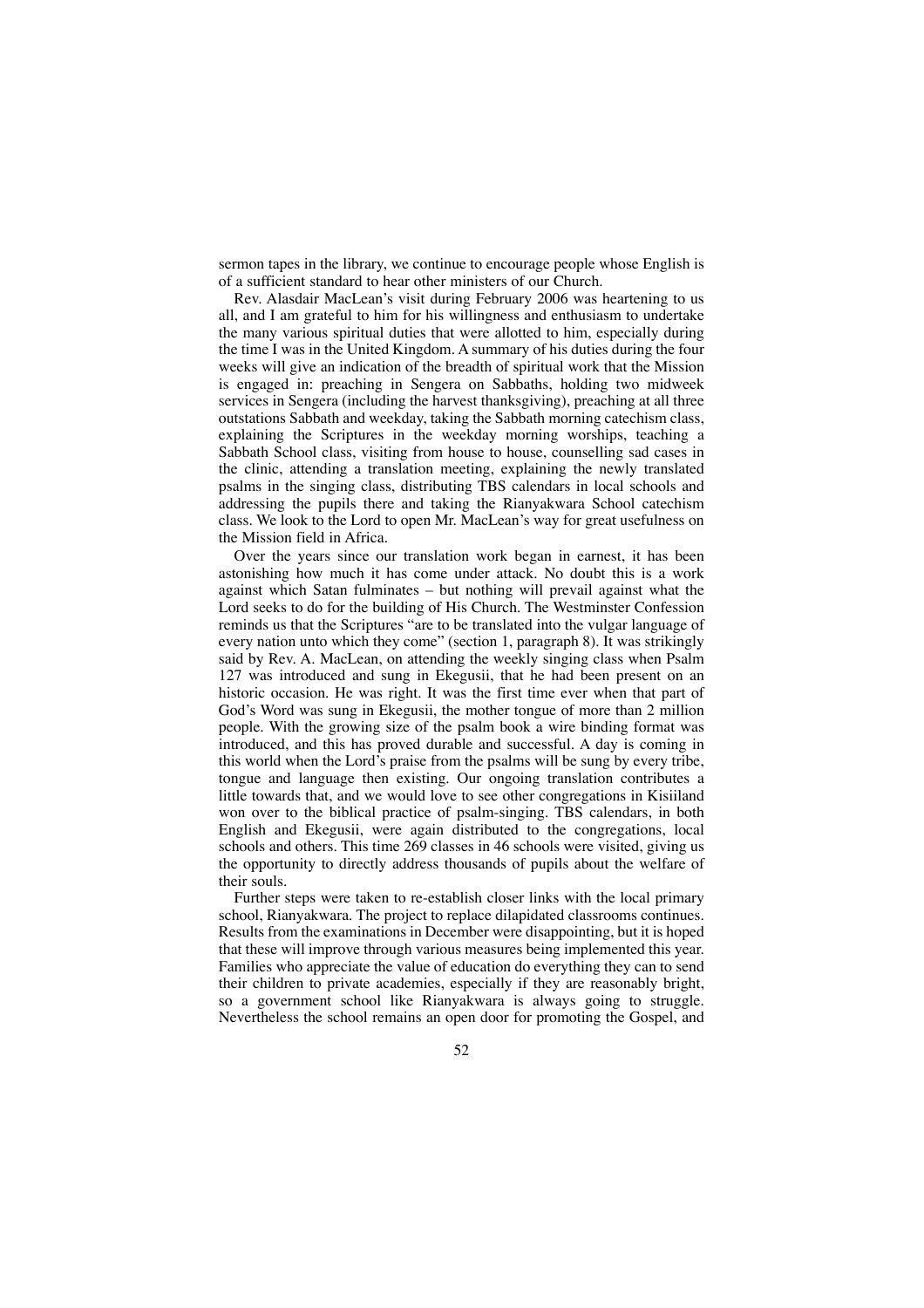the weekly catechism class has continued throughout the year. In this class all the older children – well over 100 – recite the week's answer individually; are tested on other questions as a group, and then the week's answer is explained to them. Just recently we spent two weeks on Question 37: "What benefits do believers receive from Christ at death?" We live in a place where heresy abounds on the subject – popery's purgatory and the Seventh Day Adventists' soul sleep and denial of hell – so it is a joy to hear so many children (including many from families connected with those false churches) saying in unison: "The souls of believers are at their death made perfect in holiness, and do immediately pass into glory, and their bodies, being still united to Christ, do rest in their graves till the resurrection." The first week we dealt with what happens to believers at death, and the second week with what happens to unbelievers at their death.

On the Mission compound the work has continued as in previous years. Every working day starts with worship which can last up to 30 minutes or so. This past year has seen us complete consecutive expositions of 1 Samuel and Mark, as well as the first three chapters of Galatians and Psalm 90. We have just begun going through the first letter of John. In this way the Mission workers and a few other faithful attenders from the congregation are exposed continually to the teaching of God's Word. Early morning patients at the clinic also attend, along with their relatives.

Development of the land adjacent to the Mission awaits the Lord's providence to point the way forward. But at the moment parts of Kenya face starvation, and due to poor rains the harvest was low-yielding even here, one of the most reliably productive parts of the country. Therefore the land is a timely provision and has been planted with maize seed, which recent rains have germinated. We have had to purchase more maize stocks than usual for free distribution to the poor of the congregations later in the year, as we anticipate the need is going to be much greater. Both double-cab vehicles were due for replacement and were duly sold. Only one was replaced which is, at present, sufficient for the Mission's needs, along with the ambulance and the general-purpose pick-up. The accounts backlog has been cleared at last, and it is hoped that the auditors will have the 2005 accounts ready in time for the Synod. The security situation in the area, especially more recently, has had its ups and downs, so we continue to ensure that our own security measures are robust.

Turning to the clinic, of course it has been affected by the passing away of the matron and the transfer of the other expatriate staff. But through the goodness of the Lord and the diligent efforts of the African staff, it continues to provide a very needy area with a high standard of medical services. The clinic has the full support of the local Ministry of Health, which enthusiastically acknowledges the quality of care given to a large catchment population as a key part of its medical provision to the district.

Usually over 100 mothers come every Monday to the child welfare clinic with their babies and children under 5 years old. Injections and other medical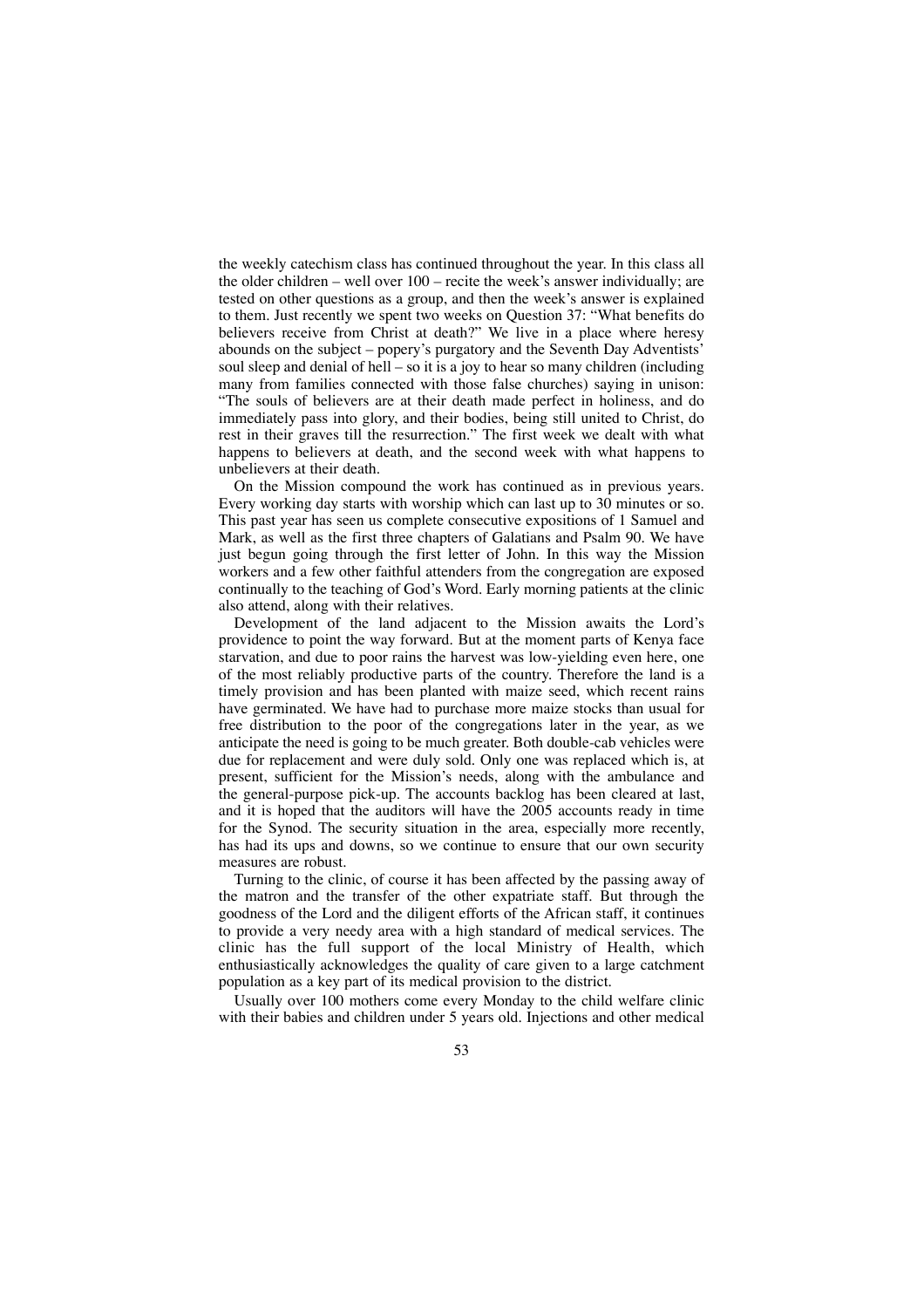care is administered in conjunction with the government's KEPI programme. Endeavouring to ensure that the clinic is as much a Gospel handmaid as possible, we have begun to have a time of prayer, praise and short address with them. Every Wednesday is antenatal day, when usually over 40 mothers-to-be visit. At the beginning of March 2006 we reintroduced a blood grouping test which had been stopped some time ago. We have been able to start it again for a very nominal fee (about 15 pence). The importance of the test can be seen in that one of the twelve mothers tested that day proved to have a blood group which, although it does not affect her first child, yet the second and subsequent ones will not survive. This had been the woman's experience. Her first child was fine; her second miscarried and her third died after a few days. It had been rumoured against her that she had rolled over on and suffocated the third baby which, of course, she knew she hadn't. Now her name is cleared, and with her fourth pregnancy she has been referred for the appropriate treatment which, in the Lord's will, can ensure the safe delivery and survival of her fourth child. Friday sees a number of patients coming regularly for TB medication. A strict programme needs to be adhered to for successful treatment and, if a patient does not appear, a follow-up is made by searching for the patient at his home. We have been commended by the Ministry of Health for our excellent follow-up of patients.

HlV/AIDS continues its scourge upon the community. The clinic heads up the whole district for success in having pregnant mothers tested and their husbands too. Antiretroviral drugs are not as readily and freely available in Kenya yet as much as they need to be. However, even without them much can still be done to improve and maintain a person's life by way of diet, lifestyle and prevention and early treatment of infections. A number of patients are under the clinic's continual care and supervision.

When our local clinic resources are not able to deal with a case, the 24-hour ambulance service is a vital lifeline for the community in ensuring a reliable swift transfer to hospital care, accompanied by nursing staff where necessary. Just recently, a young man was brought by strangers to the clinic with a terrible injury to his head. He had been savagely attacked with pangas and knives and injured all over his body. Immediately he was taken in the ambulance to the general hospital in Kisii, 27 km away. Again the number of malaria cases were not so many. The use of bed nets, of which we are a substantial supplier in the area, has contributed to this reduction. However, we still have cases throughout the year. As I write this, two malaria patients are being kept in the clinic overnight for treatment and observation. Recently a young man with cerebral malaria was brought to the clinic in a very serious condition. He was transferred to hospital immediately but passed away in the Mission ambulance on the way. Clinic statistics appear opposite.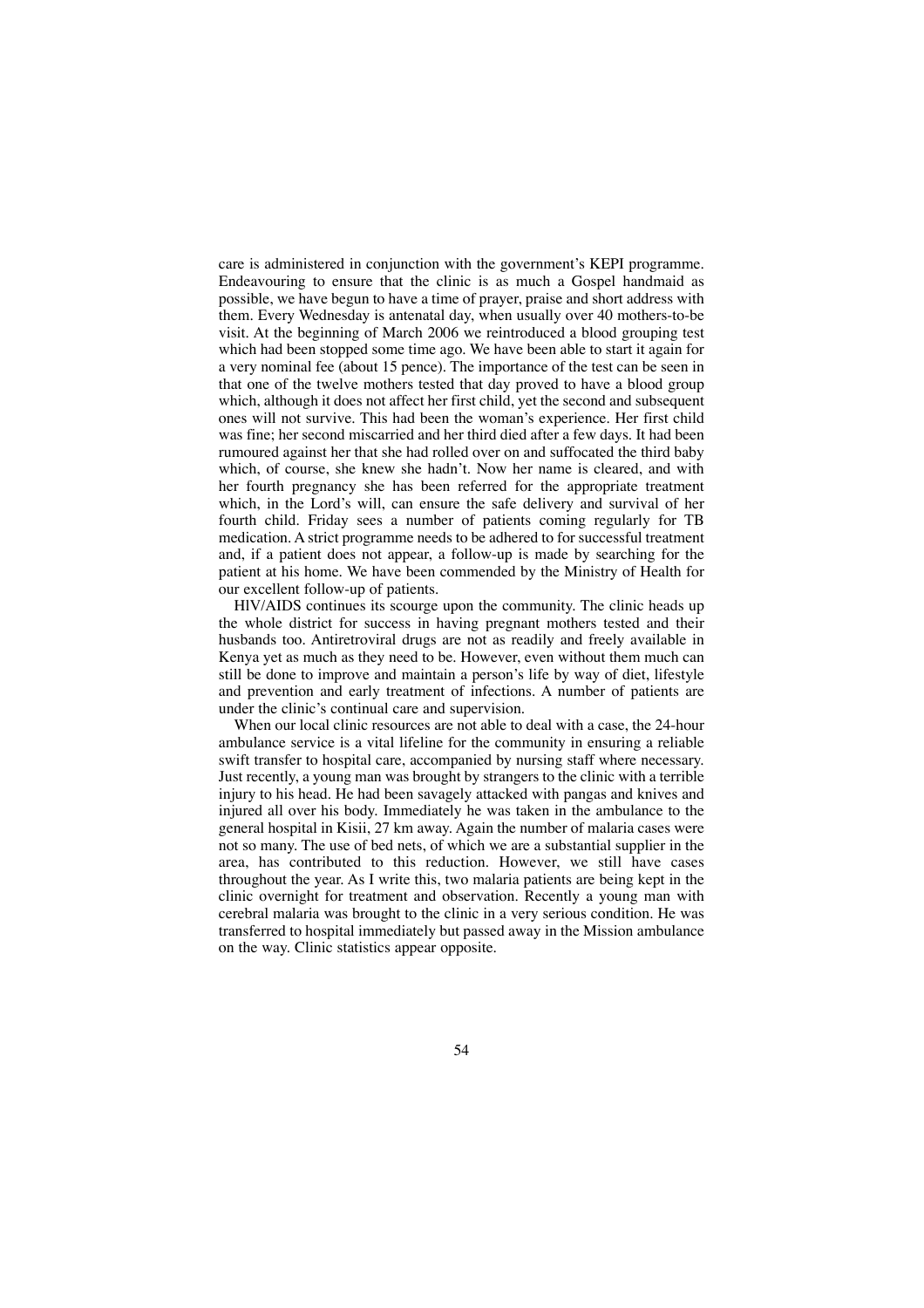|           | Outpatients<br>General | Malaria<br>Cases | STD<br>Cases    | Antenatal<br>Clinic | Deliveries    | Child<br>Welfare | Operations Referrals<br>Minor |                 | ${\it Lat}$ ${\it Test}$ |
|-----------|------------------------|------------------|-----------------|---------------------|---------------|------------------|-------------------------------|-----------------|--------------------------|
| 2005      |                        |                  |                 |                     |               |                  |                               |                 |                          |
| January   | 241                    | 136              | $\frac{8}{18}$  | 149                 | 53            | 344              | Ō                             | $\overline{17}$ | 352                      |
| February  | 253                    | 189              | $\infty$        | 176                 | 43            | 309              | $\infty$                      | $\overline{19}$ | 374                      |
| March     | 238                    | 132              | 25              | 223                 | 52            | 281              | ⌒                             | $\overline{18}$ | 408                      |
| April     | 216                    | 119              | $\overline{31}$ | 183                 | 47            | 426              | 6                             | 12              | 310                      |
|           | 241                    | 126              | 63              | 189                 | $\frac{4}{6}$ | 390              | ∞                             | $\overline{18}$ | 330                      |
|           | 293                    | 172              | 27              | 161                 | $\mathcal{Z}$ | 488              | $\sigma$                      | 25              | 349                      |
|           | 254                    | 148              | 22              | 219                 | $\mathcal{S}$ | 481              | ৩                             | $\Omega$        | 365                      |
| August    | 306                    | 207              | 37              | 243                 | 54            | 584              | $\sqrt{ }$                    | 22              | 464                      |
| September | 221                    | 137              | 13              | 190                 | 65            | 527              | ७                             | 25              | 367                      |
| October   | 253                    | 153              | $\overline{c}$  | 222                 | 53            | 584              | $\circ$                       | $16\,$          | 312                      |
| November  | 223                    | 121              | 36              | 231                 | 55            | 412              | $\infty$                      | $\overline{21}$ | 369                      |
| December  | 180                    | $\approx$        | 15              | 206                 | 42            | 462              | 3                             | $18\,$          | 262                      |
| Total     | 2919                   | 1734             | 315             | 2392                | 624           | 5288             | $\boldsymbol{3}$              | 231             | 4262                     |
| 2006      |                        |                  |                 |                     |               |                  |                               |                 |                          |
| January   | 187                    | $\Xi$            | 27              | 210                 | 58            | 580              | $\mathfrak{c}$                | $\overline{17}$ | 245                      |
| February  | 228                    | 140              | 24              | 218                 | 55            | 450              |                               | 22              | 263                      |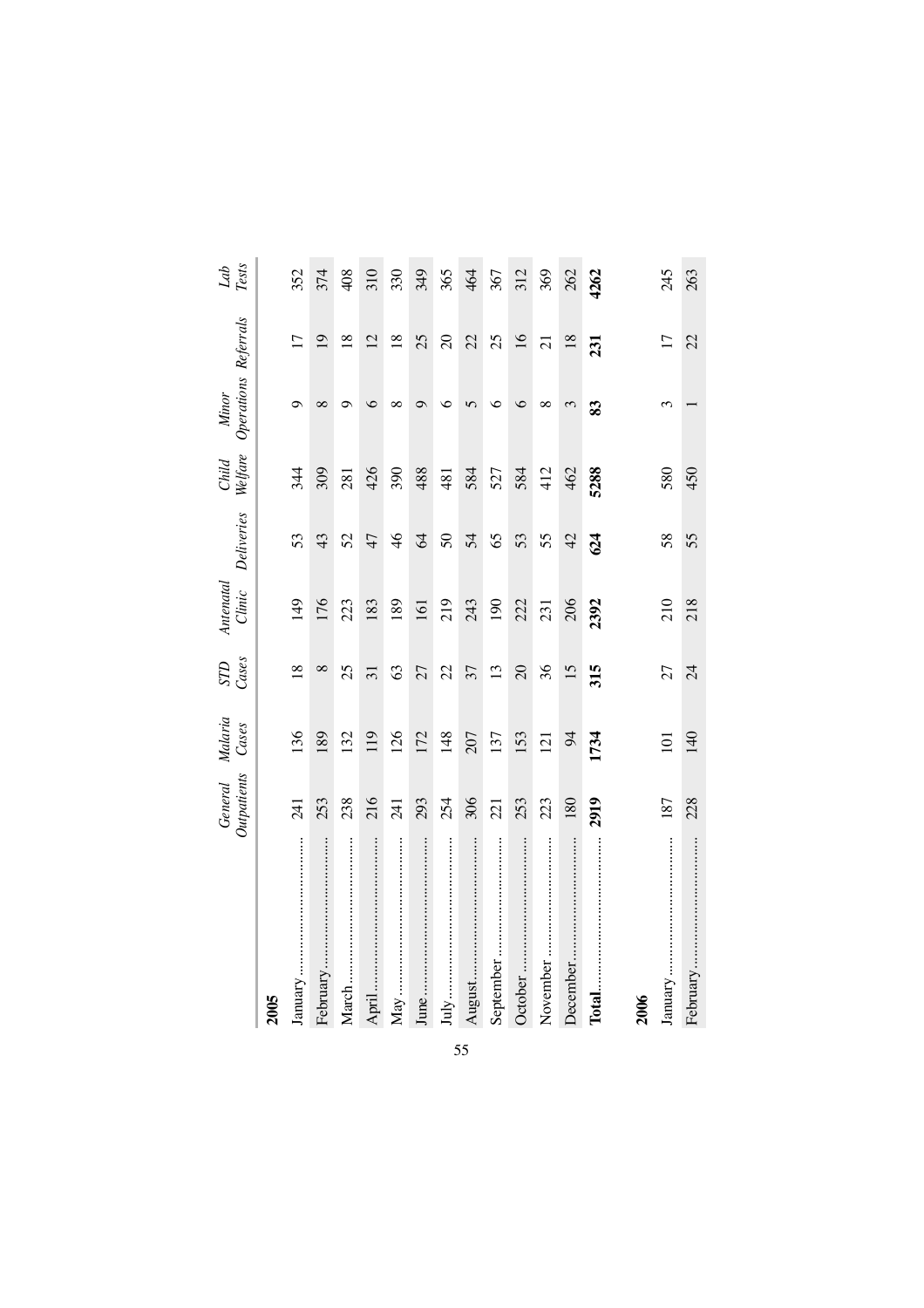As always, we earnestly seek the prayers of the Lord's people at home and abroad for the outpouring of the Holy Spirit on the work here. We thank each and every one who has supported the Kenya Mission – in whatever way – over another year.

## **DOMINIONS AND OVERSEAS COMMITTEE'S REPORT Convener: Rev. D. A. Ross**

THERE were no deputies sent from the Church to our congregations in New Zealand and Australia during the past synodical year. The Committee at one period was in a position to send a deputy, but because a case was to arise in the Presbytery there, whereby that Court would become inquorate, it was thought wiser that the sending of a deputy be first brought to the attention of the Synod.

We are thankful that Rev. John MacLeod was able to visit Singapore as a deputy, and that he conducted the services of a communion season in the congregation there. Later in the year he was able to visit Vancouver. Rev. Neil Ross and Rev. Roderick MacLeod went on two separate occasions as deputies to the Richmond congregation in Texas and preached at communion seasons there. The reports of these deputies are included among other reports of the Church's work.

Rev. Neil Ross paid another visit to Richmond, this time as interim moderator of the congregation, to conduct the services of another communion season. Rev. George G. Hutton visited our congregation in Chesley, Ontario, as its interim moderator, and a communion season was held there also. Rev. Barry Whear was asked by the Chesley Kirk Session to supply its pulpit, which he did for five weeks, and also preached at the other communion season there. The reports of these ministers are very encouraging, but it has also to be said that, while the Texas congregation is in a healthy condition, there was discouragement on account of some members and adherents leaving the Church.

Both Chesley and Richmond congregations have a goodly number attending, most of them young people, and they earnestly wish the Gospel to remain with them for generations to come. They therefore do everything in their power to maintain the ordinances of the Gospel among them. Their constant wish and prayer is for a minister of the Gospel to be set over each congregation permanently. The same prayerful desire for a pastor after God's own heart is found among the people of our other vacant congregations in New Zealand, Australia and Singapore. It is, of course, cause for grief that the Lord is silent regarding our continued request at the Throne of Grace to supply pastors for the people according to His own promise. There is a reason for His withholding this blessing and it is for us to humble ourselves more than ever,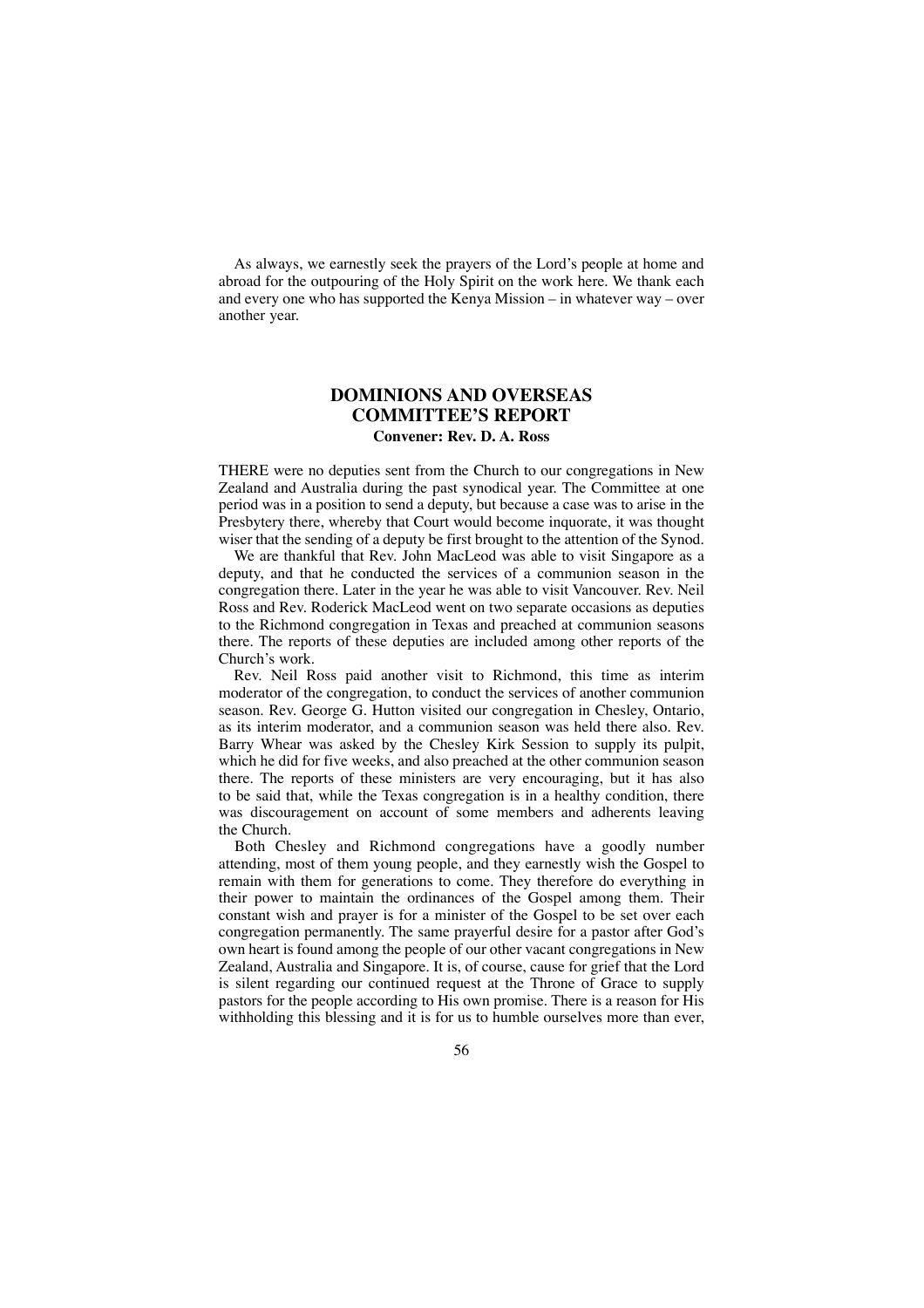seeking that He would fulfil His promise: "I will give you pastors after mine own heart, which shall feed you with knowledge and understanding" (Jeremiah 3:15). Your committee feels keenly that it is not able to do more in meeting this need by sending out deputies more frequently, but the demands on our ministers in their own charges in the UK continue to be great.

At the same time it is cause for encouragement that our congregations overseas continue to function and that in some of them there is an increase of hearers. At the last communion in Auckland there was one of the largest gatherings ever. In Singapore also there is an increase in numbers which we hope is a sign of a growing interest in the truth. In some congregations there were a number of communicants added to their rolls as well as several baptisms administered.

Sadly, there has been no advancement in our congregation in Vancouver. However, Mr. John Macleod the elder continues to maintain the stand taken by our Church as distinct from those who left to form the Associated Presbyterian Churches. Rev. J. MacLeod was able to visit the congregation and to conduct some services which were attended by a number of visitors. The church property, which belongs to the Free Presbyterian Church, continues to be unlawfully used by the Associated Presbyterian Church.

We are sorry to report that our attempts at continuing our contacts in Italy have not come to much but we hope that opportunities will yet arise to further our witness there.

There is a separate full report about our work in Odessa and other parts of Eastern Europe. We ought to remind ourselves that it was the express wish and firm decision of the Free Presbyterian Church of Scotland, during the times of persecution of Christians under communism, to visit the Church behind the Iron Curtain and to do more to help it. Since then the Lord has been gracious to us in our modest attempts as a Church, opening one door after another, and therefore we now have not only a small congregation in Odessa but also a centre from which good is being done in Eastern Europe by way of distributing many copies of the Scriptures and large amounts of Christian literature.

To return to the situation in Australia and New Zealand, the two resident ministers there, whose reports are before the Synod, tell of a degree of spiritual prosperity in different congregations but, at the same time, give a dark picture of the low state of true religion throughout these countries. Nevertheless, they labour in hope. One minister writes: "While it is a day of small things, yet we may look to the future with considerable confidence, knowing that the great Head of the Church is daily adding to the Church such as should be saved, just as that is promised in Acts 2:47." The other minister writes (and with this we conclude our report): "Never has there been a greater need for a day of humiliation and prayer, pleading in the words of Isaiah 64:1-2: "Oh that thou wouldest rend the heavens, that thou wouldest come down, that the mountains might flow down at thy presence! . . . to make thy name known to thine adversaries, that the nations may tremble at thy presence!"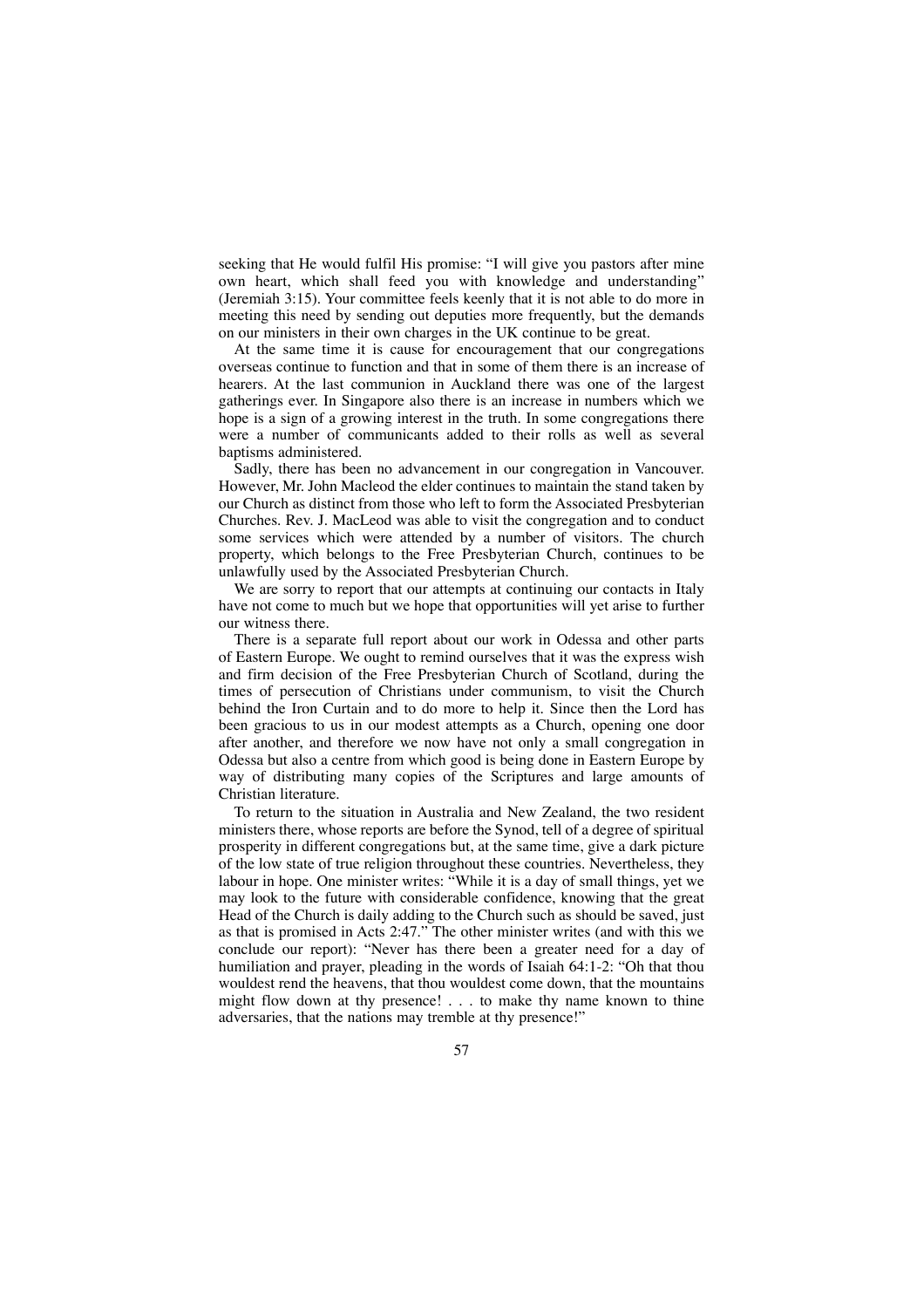## **AUSTRALIAN REPORT Rev. E. A. Rayner**

IT was a privilege to once again visit our brethren in the UK while across to the 2005 Synod and to be able to attend various communion seasons. We very much appreciated the hospitality and fellowship on such a visit and trust that such occasions are for the maintenance of close ties with the Church in Scotland. There was also, I trust, the mutual blessing for our congregation and ourselves with a break in Singapore both on the way across and on the return from the UK. I was able to supply for the two Sabbaths as well as enjoy the fellowship and rest from the long journey to the UK.

Since my last visit there were new additions for the encouragement of the congregation. Thankfully we have both maintained good health that has enabled me to continue with the usual supply to congregations and communions both in Australia and New Zealand. On the other hand we lost a valuable member of the Grafton Session with the sudden passing of Ron Kidd. He was a very practical person and during his retirement was able to give much help to maintain the church and manse. In his office as an elder he was very exercised for the good of the congregation. He prayerfully and diligently sought out suitable sermons to read if the minister was absent, keeping in mind the needs of individuals and the congregation at large. He often sought out suitable Bible portions or extracts from writings he thought could be of help for the needs of the people. His older brother Richie, also an elder, has now become so frail that he is confined to the house. So it is a big loss to not have the help of those who have for so many years contributed to the spiritual and temporal wellbeing of the Grafton congregation. Thankfully we still have the three elders of the following generation. Nevertheless it is our great concern that the Lord would raise up from among the many young adults those who would maintain the witness and profession of former generations.

The Sydney congregation is strengthened with the addition of one new communicant member, a mature Christian man, who has come from outside but who has had close connection with our people for many years. Jacob van Praag will be missed for the few months he is on the Mission where, no doubt, his work will be very much appreciated. This leaves the burden of the services largely in the hands of our other elder, Calvin MacKenzie, who undertakes these duties cheerfully and with much acceptance. The congregation has many young adults and children and the need of a minister is obvious.

It is indeed very true that we are living in perilous times with the pressures to recognise so-called gay civil unions now accepted in the UK. Thankfully our Prime Minister, John Howard, has taken a very clear moral view of the whole issue and made this public. However, there are those within his party that do not share his convictions.

Again our land has seen the great swelling of Muslim immigrants. The assimilation of large numbers of young and often alienated Muslims, some of whom have proved radical, constitutes a huge social challenge as witnessed by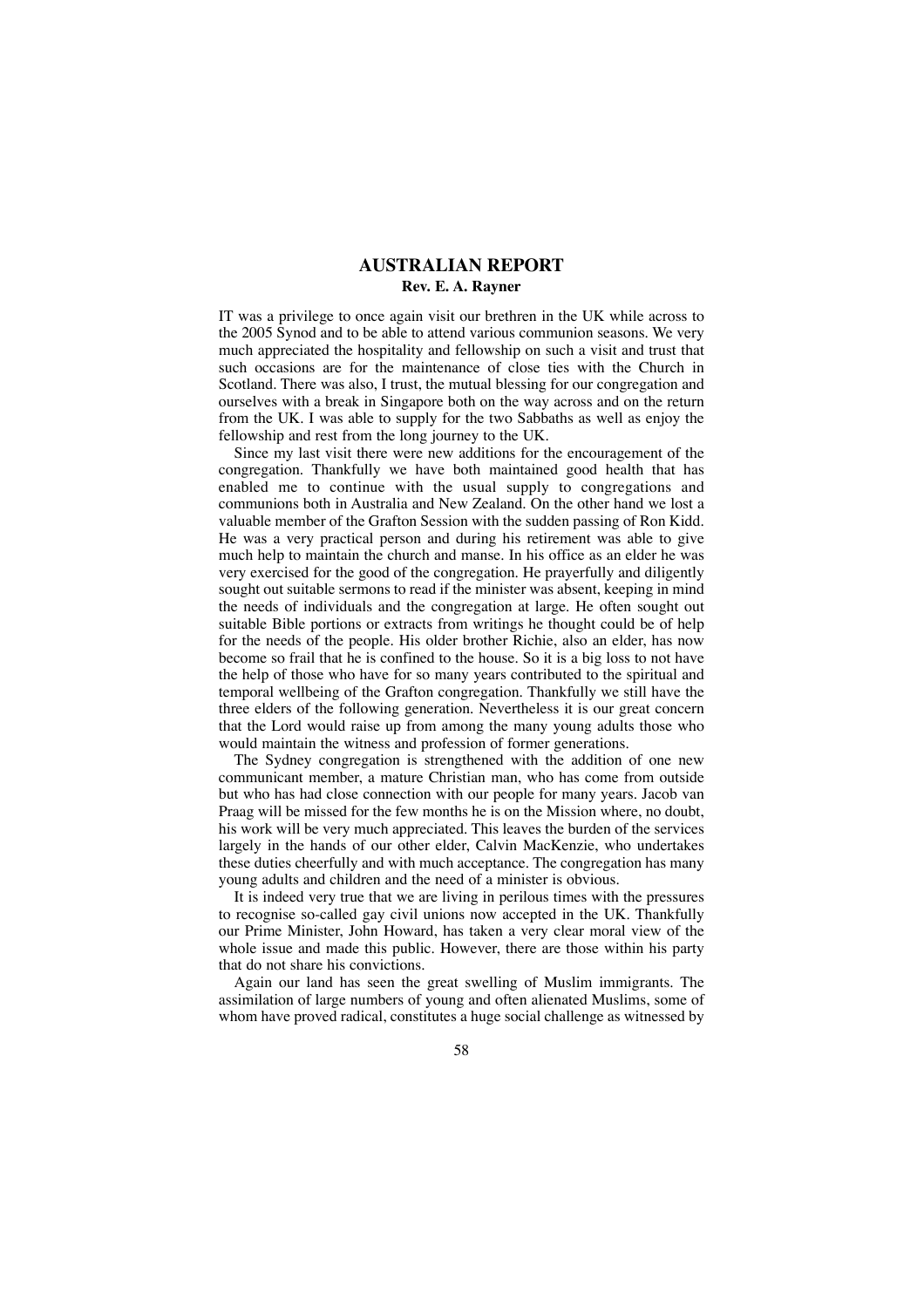the gangs of troublemakers on some Sydney beaches this summer. The vicepresident of Washington's Centre for Security Policy shows this to be a problem abroad too. He is reported as saying: "Muslims will take over Europe numerically, probably around 2070, but they will dominate the continent long before that because they will form a majority of the under 25s" (*Weekend Australian Magazine,* 26th November 2005). As the article points out it is the natives who will have to integrate. The Lord, however, reigns and will intervene, hearing the prayers of His people who are taught to plead, "Thy kingdom come".

Never has there been a greater need for a day of humiliation and prayer, pleading in the words of Isaiah 64:1-2: "Oh that thou wouldest rend the heavens, that thou wouldest come down, that the mountains might flow down at thy presence! . . . to make thy name known to thine adversaries, that the nations may tremble at thy presence!"

# **NEW ZEALAND AND SINGAPORE REPORT Rev. J. A. T. van Dorp**

IT is reason for thankfulness that the members and adherents in our congregations have had access to scriptural worship throughout our congregations. I have to acknowledge the much-valued help of the officebearers in Singapore, Auckland, Tauranga, Gisborne and Wellington, where our places of worship are situated. In Auckland, Gisborne and Wellington the congregations have comfortable, debt-free buildings to assemble in and in Tauranga and Singapore suitable premises are rented.

In our Presbytery we experience what is called the Western culture in New Zealand, in which Christianity appears to be in steep decline, as it has been now for many years and which is the reason the Free Presbyterian Synod has instigated special prayer. The day of humiliation and prayer was conducted on the 14th December throughout our congregations; in some localities there were two services; in other places only one service was possible. Whilst it is not difficult to see that Christianity is in decline throughout the West, it is less easy to discern the reason for man's abandonment of God. Romans chapter one gives an indication of the enormity of this sin. "Because that which may be known of God is manifest in them; for God hath shewed it unto them. For the invisible things of him from the creation of the world are clearly seen, being understood by the things that are made, even his eternal power and Godhead; so that they are without excuse" (Romans 1:19-20). In spite of the mindboggling complexity of the universe, with all that is in it, man has wilfully chosen to ignore God's handiworks and has refused to worship the Creator. The teaching at university level is that man has created God and is in control of his own destiny. Little wonder our generation have grieved the Holy Spirit of God (Ephesians 4:30).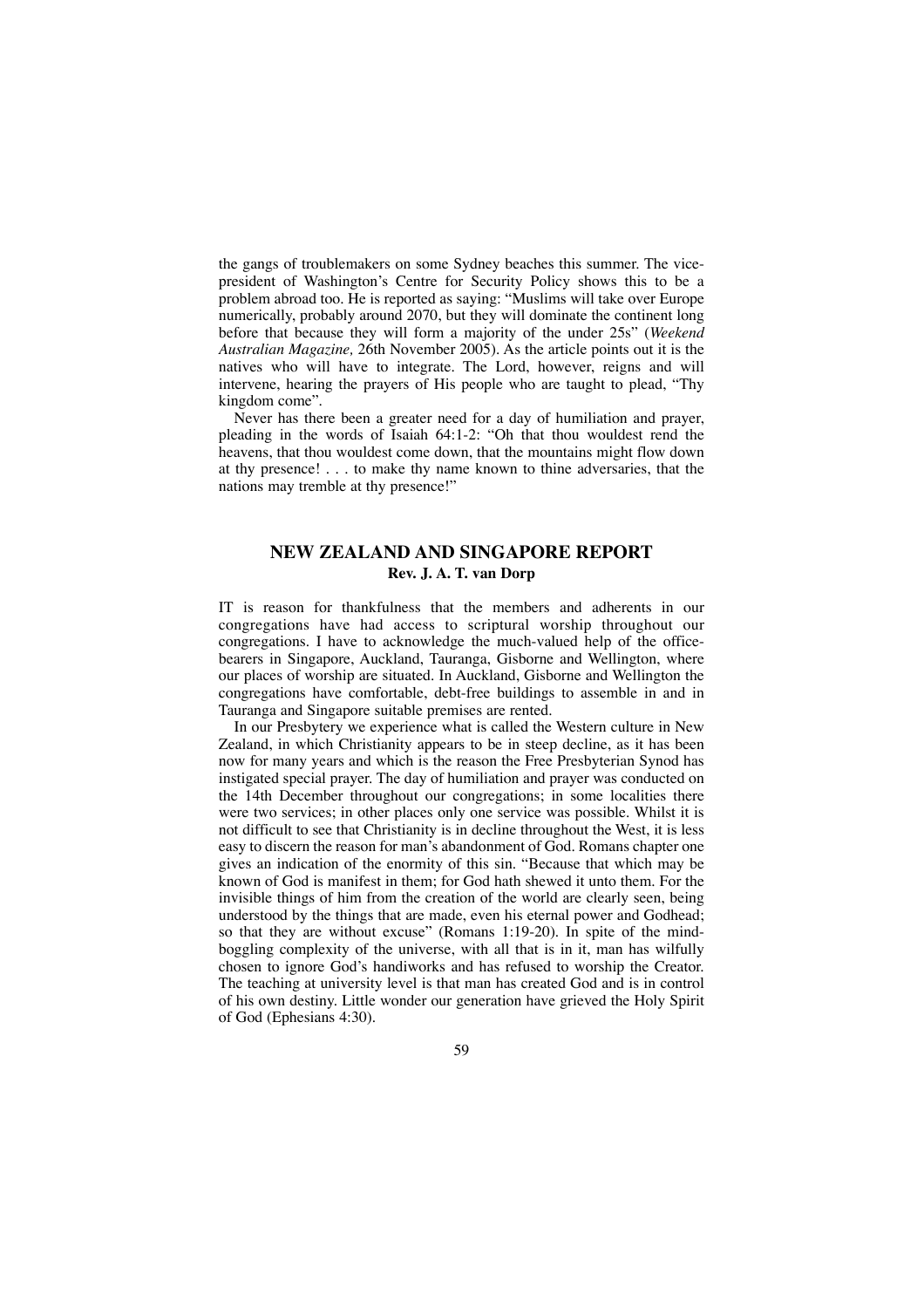The sacrament of the Lord's Supper has been dispensed in all congregations according to the patterns observed in the past and advertised in the magazine. One person sat at the Lord's table for the first time in Singapore. In addition, Baptism was dispensed in Auckland to one child and in Singapore to three children.

With the aging of our congregations and consequently the membership as well as the office bearers, I am thankful the way opened up for the ordination and induction of an additional elder. Alasdair Campbell was ordained and inducted and his name added to the roll of office bearers in Auckland on 26th June. Whilst it is a day of small things, yet we may look to the future with considerable confidence, knowing that the great Head of the Church is daily adding to the Church such as should be saved, just as that is promised in Acts 2:47.

The erstwhile militant atheist, David Aikman, gives an interesting account of the growth of Christianity in communist China. During his Oxford days, when studying for his PhD in history, he was anything but a Christian but later things changed and he certainly makes a profession now. When working for *Time Magazine* in Hong Kong and later as bureau chief in Beijing, he became thoroughly familiar with the house church movement in communist China and with the leaders who had spent many years in forced labour camps. In his book, *Jesus in Beijing,* he describes how in the 1980s many Chinese people were drawn to Christianity conducted in secret, in houses – i.e. in unregistered churches. It is estimated there are now 80 million professing Christians in China with a growth rate of seven percent per annum. The great need in this vast country of over one billion people, besides Bibles, is correct doctrinal theological statements; the kind of documents we take so much for granted. I am therefore interested and thankful to hear that members in our Singapore congregation are able to be helpful to the Outreach Committee in checking the Chinese characters in the Chinese version of the *Westminster Confession of Faith* and the Shorter Catechism.

The services at our communion season in Singapore in December were well attended and the move to a larger room just before the communion was providential. The congregation now even have a connection with the Mission field in that a former pupil of the John Tallach secondary school is studying on a two-year scholarship in this populous city republic and attending our services there.

May the prayers offered up throughout our denomination soon bear fruit so that a little one will become a thousand, for with God nothing is impossible.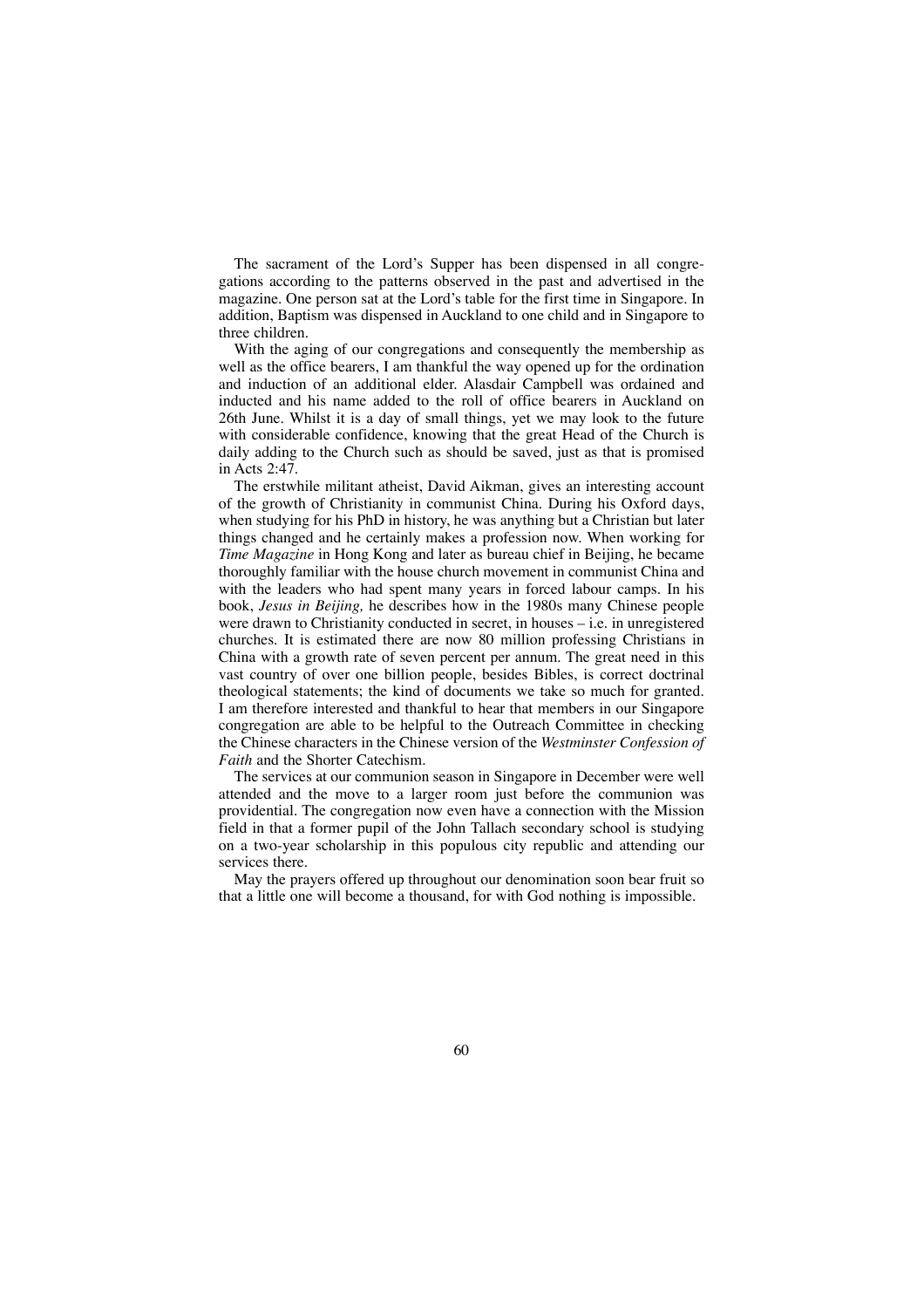### **EASTERN EUROPE REPORT Rev. D. A. Ross**

THERE are times when those involved in the work of the Eastern Europe Mission are afraid that it may come to nothing. However, when that work is begun according to the direction of the Saviour, "Go ye into all the world and preach the gospel to every creature", and when He has opened doors in His providence, we are assured by Him that His Word shall not return unto Him void. The parable of the sower also encourages us to believe that the Word sown will prosper despite disappointments. In fact, as we sow, the work is not so much ours as the Lord's, for He is Lord of the harvest; therefore the work is bound to prosper more or less. Nevertheless, we must labour in sowing the seed, seeking to emulate the apostle and his fellow missionaries who could say, "For we are labourers together with God" (1 Corinthians 3:9). We are told that the disciples "went forth, and preached every where, the Lord working with them, and confirming the word with signs following" (Mark 16:20).

From Mr. Igor Zadoroshniy's report of the work in the Ukraine, we see that he continues taking the services each Sabbath, as well as the prayer meeting service on a weekday. Sermons in Russian for reading to the people are not easily come by and he therefore sometimes reads sound, clear expositions of portions of the Word from certain works available in Russian. Every Sabbath there is always a stranger or two who comes along to join the few who normally attend. Our hope is that once we build our permanent place of worship in the more public area waiting for it, additional people will attend regularly.

Because of the greater freedom which now exists in the Ukraine to meet for public worship, Mr. Zadoroshniy has printed invitation cards and gives them out to people whom he meets throughout the week – but he does acknowledge that it is hard for him at times to shake off the effects of the nightmarish restrictions of the communist era in which he lived.

Some of the strangers who have been attending have remarked on the absence of instrumental music, that no Christmas tree was seen, that there was no giving of gifts by way of reward for attendance, and have also noted the modest outward appearance of the women. We hope they will, above everything, take note of, and give earnest heed to, the truth presented to them.

Mr. Zadoroshniy also continues the work of distributing the Scriptures and Christian books. As well as sending out 727 Ukrainian Bibles and literature to individual families, he sent Bibles and literature in bulk amounts. For example, he sent 32 Russian Bibles to a missionary in Comsomolsk on the River Dnieper and 50 Shorter Catechisms to a school teacher in Kharkov. Many other pieces of small literature are distributed. He posts material not only to recipients in the Ukraine but also in Russia, Uzbekistan and Byelorussia.

As a token of their appreciation, some families send donations for postage expenses, and in recent months this has amounted to a total of £168.61. One grateful recipient writes: "Thank you for the holy book, the Bible. You have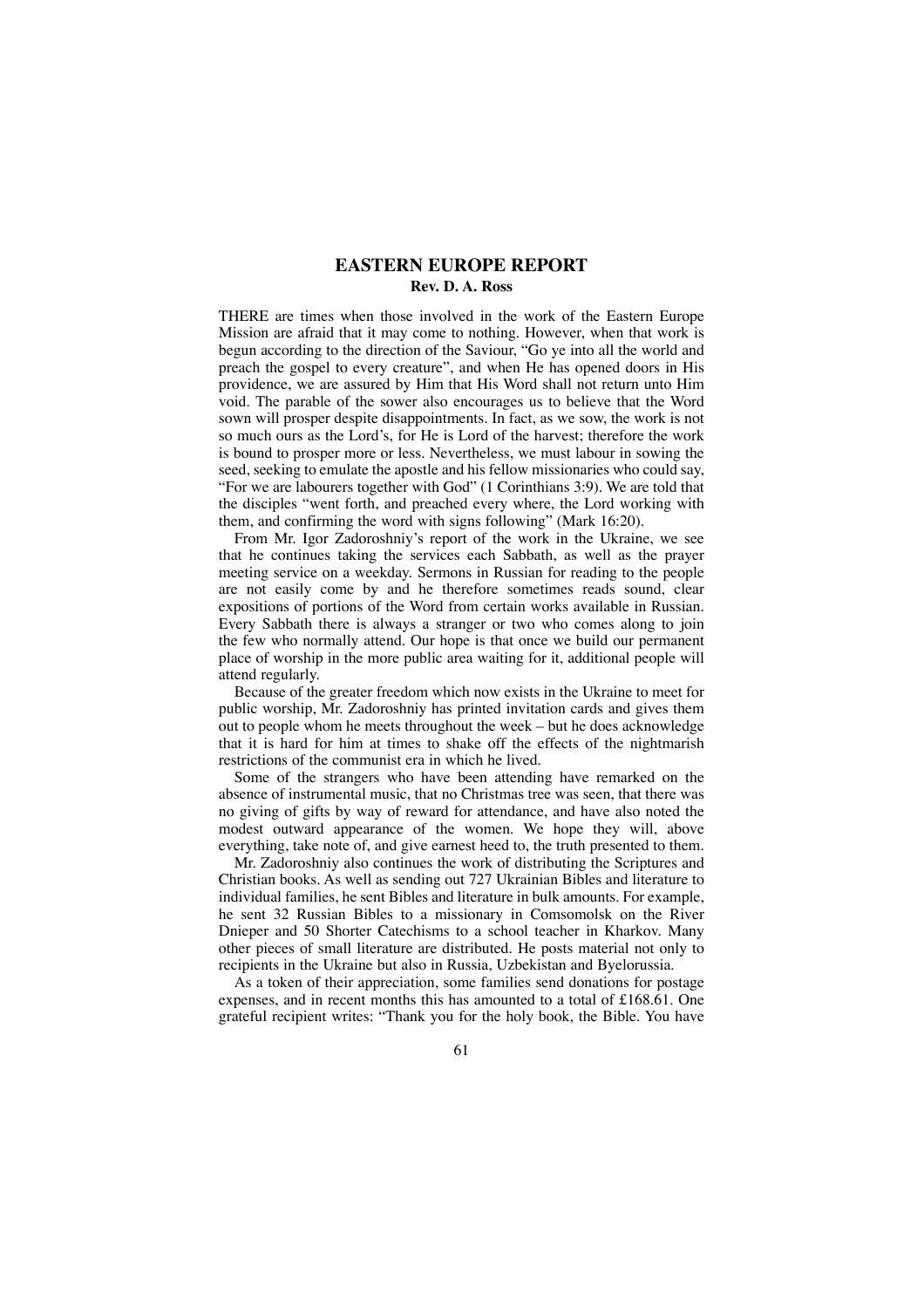brought happiness into my house. The Lord will reward you in hundreds of times. I send a donation along with this letter."

Mr Zadoroshniy found on the Internet the addresses of churches and seminaries with Arminian based teaching. He sent 202 copies of the *Westminster Confession of Faith* to pastors and rectors of these institutions. One seminary which appeared to be sounder in its teachings than others replied asking for more copies of the Westminster Confession for its students. Contacts are made also with the Orthodox Church and there have been several requests from ministers and students for the *Westminster Confession of Faith* and the Shorter Catechism.

The Trinitarian Bible Society has again given a liberal grant of 10,000 *Words of Life* calendars. As in previous years, these have been distributed to various institutions such as prisons, hospitals and judicial offices throughout the city. A quantity was given to the Evangelical Presbyterian Church of Odessa and they responded by giving a gift of useful books in Russian to the congregation.

Contacts were also made through different sections of the media. For example, Mr. Igor Zadoroshniy petitioned the President of Ukraine, through Odessa City Council, that the day for holding elections be changed from the Lord's Day to a weekday. The appeal was well received by the City Council, before whom Mr. Zadoroshniy appeared, and other denominations did not contradict it. The media were very interested in it, and television stations gave it good coverage, including close-up shots of the *Westminster Confession of Faith* which Mr. Zadoroshniy had placed in front of him on the table in the Council chamber.

Mr. Zadoroshniy concludes his report by saying: "In our everyday work and life we feel the presence of God and the guidance of the Holy Spirit. We ask you to pray for our family because the enemy of the souls of men stands against us through his sons and daughters."

Due to Mr. Dmitriy Levitskiy coming to Scotland to further his studies as a student for the ministry of our Church, it is more difficult for us to visit Odessa because he is our interpreter. However, we did manage a short visit in the first week of March, when Mr. Levitskiy was at home. As well as interpreting in the services, he helped us in communicating with our lawyer and building contractor in connection with our proposed new mission building and place of worship, the commencement of which has been delayed due to lack of funds. However, sufficient funds are now on hand to lay the foundations and build the shell, and it is hoped that construction work will start soon.

Another proposal that was delayed in the providence of God was the ordination of Mr. Igor Zadoroshniy to the eldership in the congregation. Should he become an elder it will only be necessary in future, in order to have a Kirk Session quorum, to send two rather than three office bearers from Scotland to Odessa.

We have at last succeeded in delivering the translation to the printer for the *Sermons of Rev. D. MacFarlane* in Russian. The translator lives in Russia, and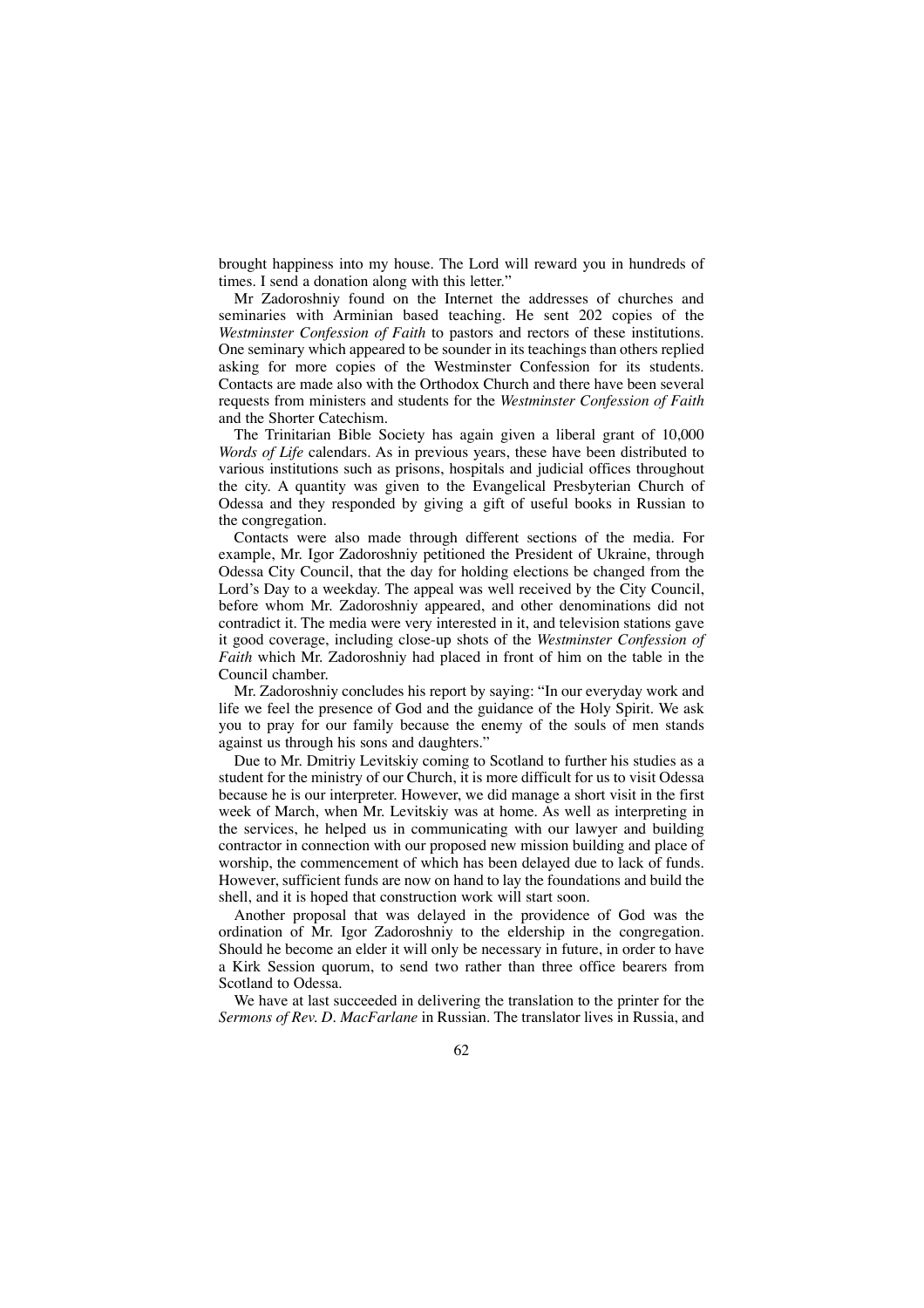the editor for the translation, whom we have now used for some time, lives in the UK. We are printing 2,000 copies at a cost of £1,600. We are also in the process of printing the *Mother's Catechism* in Ukrainian. We already have it in Russian and it is proving to be a popular little book with families. We have also reprinted some Gospel tracts.

It has become necessary that we publish our own translation of the *Westminster Confession of Faith* in Russian. There were certain restrictions, to which we could not agree, placed upon our publishing of the translation we presently use by kind permission. Our own translation has been done by Mrs. Natasha Hopkins, who has proved in the past to be very able, and it has gone through its first editing and now awaits a second. We employ a team of three editors. The Russian translation of *An Exposition of the Westminster Confession of Faith,* by Robert Shaw, done by Mrs. Tanya Ball, will be bound up with the new translation of the Confession. The fact that we decided to have our own translation of the Confession has delayed the printing of the Shaw *Exposition*. We believe that the end product will be another most useful book for propagating the Reformed Faith more widely in Eastern Europe.

We are also in the process of translating more material for children: first, the well-known book, *Line Upon Line,* already published by the Church, and secondly a set of four years of the Scripture and Catechism Exercises taken from consecutive volumes of the *Young People's Magazine. Line Upon Line* is ready for editing and the Scripture and Catechism Exercises will be ready shortly. It is planned that the Scripture and Catechism Exercises will be sent out from Odessa to families who keep asking for this kind of material. Correcting will be done by some of the people in the Odessa congregation.

The distribution of Bibles and literature from Scotland by post continues, although not so many were distributed this year. We are thankful to Miss Norma Morrison and others for organizing the sending of these parcels to various countries in Eastern Europe. For example, in response to a number of requests, 154 Bibles and 299 booklets such as the Shorter Catechism, etc., were distributed. A large number of copies of our Russian *Westminster Confession of Faith* and the Shorter Catechism were sent to a Church in Holland which does Mission work in Russia and the Ukraine. We appreciate their using our literature and donating to our printing costs.

A report has already appeared in the March magazine about our visit to Romania. However, since then we have received a report from Rev. Szasz Attila, of the Reformed Presbyterian Church of Central and Eastern Europe. He and his colleagues express their profound gratitude to the Free Presbyterian Church of Scotland and the Trinitarian Bible Society for the Bibles and calendars they have received. The calendars were distributed from their churches in Romania, Hungary and the Ukraine. They say that the calendars are very useful for introducing people to the Gospel for the first time, and that there is a constant demand made upon the 800 Bibles we delivered to them. The furniture, household items and clothing are used mainly to help believers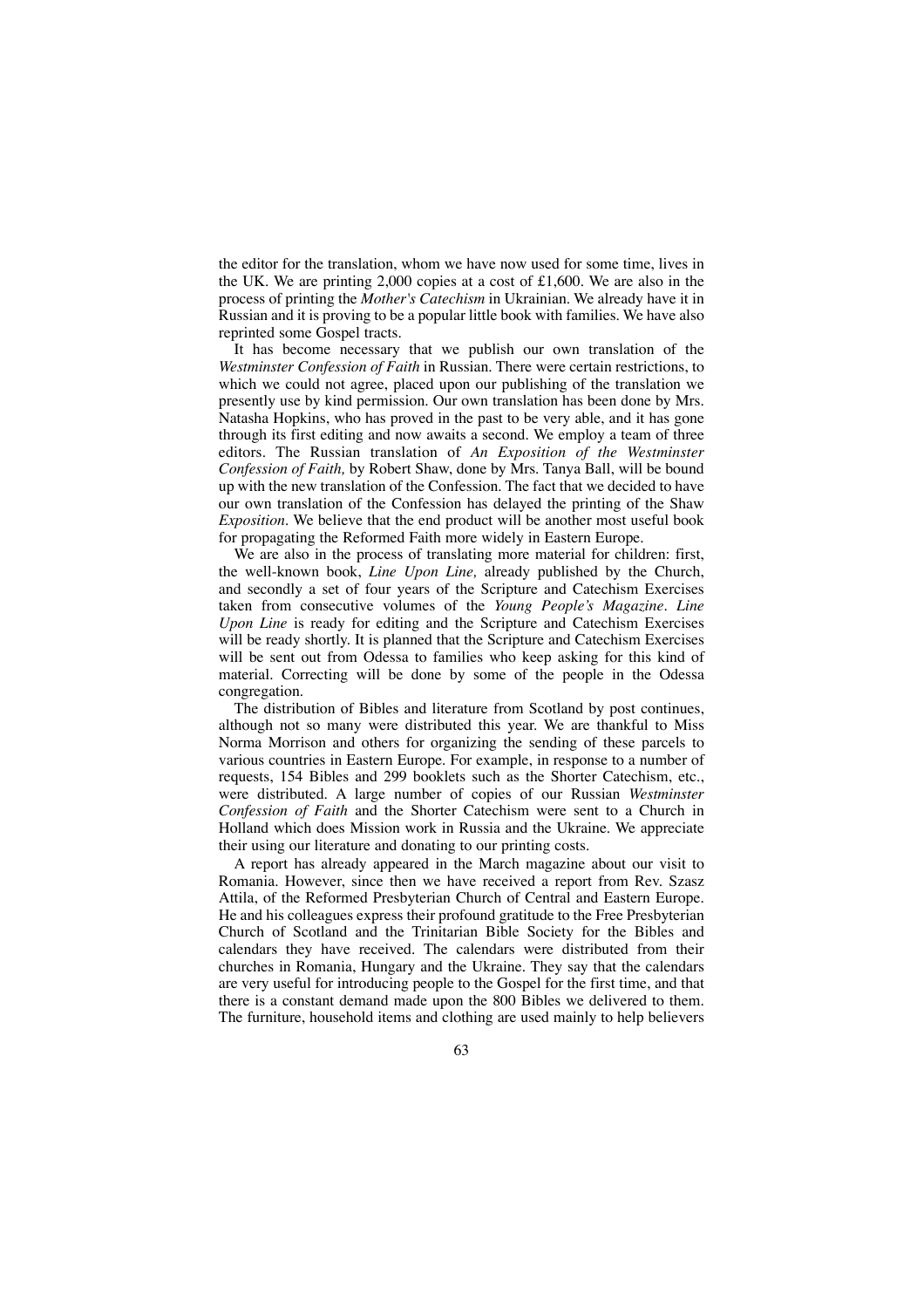in poor circumstances. We are, of course, indebted to those who have donated useful articles and to the Inverness ladies for preparing them for transit.

It is those who donate to our Mission work in the Ukraine who are largely responsible, under God, for its continuance. It is obvious that if they did not do so, only a minimum amount of work, if any, could be done. The fact too that a good second-hand truck has been donated by Dutch friends is an enormous help. In these and other ways provision is made for the ongoing of the good work of the Gospel in Eastern Europe, and we have to wonder at the Lord's great goodness that it is so. May He in His sovereign mercy accompany it with a blessing.

> "The Lord Himself did give the word, The word abroad did spread; Great was the company of them The same who published."

(Psalm 68:11)

# **REPORT OF DEPUTY TO KENYA AND ZIMBABWE Rev. J. MacLeod**

### *Introduction*

My four weeks' visit to Africa began in Kenya and ended in Zimbabwe. The Kenyan Mission Plan, drawn up by the Mission Superintendent and the Administrator and which envisaged the setting up of a Bible College, the building of a new church and the extension of the Omorembe Clinic facilities, had already been approved in principle by the Jewish and Foreign Missions Committee. As it was considered advisable that the feasibility of the whole project should be considered on the ground and with the Kenya Field Committee, it was arranged that the Rev. J. R. Tallach, Clerk of the Committee, would join me for the second week of my stay.

#### *1. Kenya*

Mr. Hugh MacKenzie, the Mission Administrator, met me at Kisumu Airport on the morning of 2nd November and, after he had completed a number of errands on behalf of the Mission, we departed for Sengera, arriving in the early afternoon. I received a warm welcome from Africans and Europeans. Over the next week I attended to whatever duties were allotted to me by the Rev. K. M. Watkins. This included taking the morning worship on a number of occasions and taking services in the Sengera church and also at Magencha. Later on I visited and took services at the Maiga and Ogembo outstations. I also accompanied Mr. Watkins as he visited some homes in his congregation and was also present when he conducted the Catechism Class on the Wednesday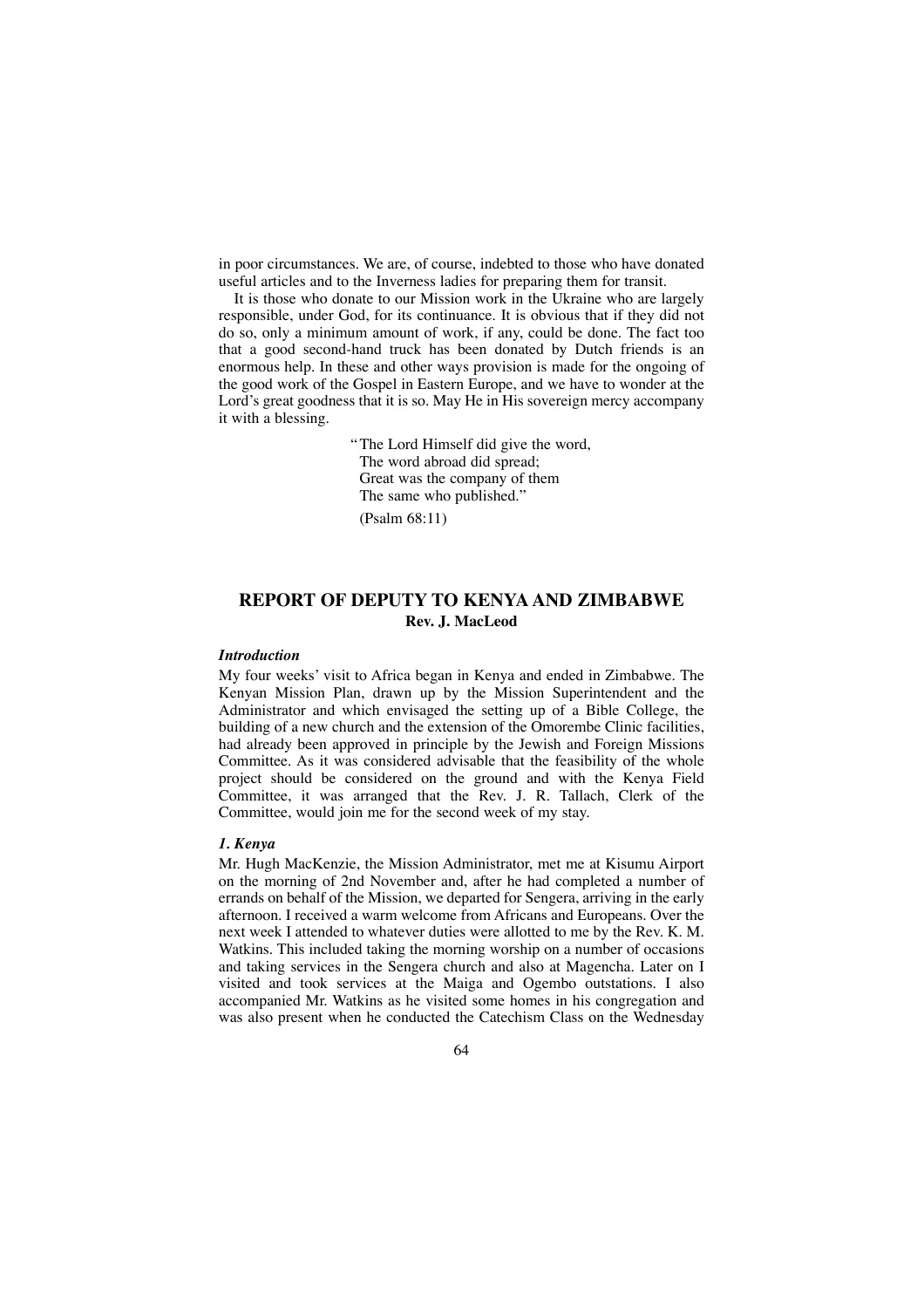afternoon. In the performance of his duties, it appeared to me that Mr. Watkins had established a rapport with the people and the extent to which he had mastered their language and was able to communicate with them in it, was, in my view, altogether commendable. With Mr. MacKenzie attending to all the administrative duties with his usual competence, and Mr. Watkins attending to these more spiritual duties, the Mission appeared to be in a very healthy state. In addition, the Clinic, under the efficient superintendence of the late Miss Peta van de Ridder, ably assisted by Miss Gilia Wijngaarden and Miss Celia Renes, was providing a medical service much appreciated by the community.

The Clerk duly arrived and we met with the Field Committee. As planned, the feasibility of the Mission Plan was considered in detail. Circumstances having changed after our departure, what was envisaged has regrettably thus far not come to fruition. After we left on 15th November, relationships within the compound, already under strain, ruptured, and the outcome was that four European members of staff decided to bring their period of service at Sengera to an end. This decision was taken after the lamented death of Miss Peta van de Ridder, an event which appears to have contributed to it. Before concluding this part of my Report, I must acknowledge the kindness and hospitality shown by the Rev. K. M. and Mrs. Watkins, Mr. and Mrs. Hugh MacKenzie and the nursing sisters who, time and again, entertained us in their homes.

#### *2. Zimbabwe*

Having travelled from Nairobi to Johannesburg on 16th November, I, the same day, joined the Bulawayo flight and arrived at the Airport there in the afternoon. There to greet me were the Rev. Alasdair MacLean, Mr. Edward Zikhali and Miss K. M. MacAulay. Mr. MacLean brought me from the Airport to Ingwenya, where the splendid new gates commemorating the centenary of the Mission immediately caught my eye. I took up residence in the new manse. It was good to be back in what were familiar surroundings. The school was still in session so that I had a huge congregation to preach to on the Thursday morning. The opportunity was given me to visit classrooms and to meet some of the members of staff. The record of the school speaks for itself and the prizes and trophies on display bear testimony to the dedication to duty of Mr. B. Ncube, the headmaster, and his deputy Miss N. B. MacLean, who, also, has the added responsibility of providing for the needs of the boarders and dealing with the multifarious problems which arise from time to time. The contribution made by Mr. James Macleod and Miss Eleanor Wylie in terms of teaching their respective subjects, but also Bible knowledge, has been invaluable. From Ingwenya, I travelled to, and took services at, most of the Mission stations in Matabeleland and completed my duties by assisting at the Chiedza communion in Mashonaland. At Bulawayo, I took the prayer meeting for the Rev. S. Khumalo and afterwards I was shown the damage sustained by the church building there as a result of ground subsidence. Mr. Edward Zikhali, the Mission Administrator, drove me to Mbuma via Zenka and, on the return journey three days later – as at Zenka – I took a service at Nkayi. Both these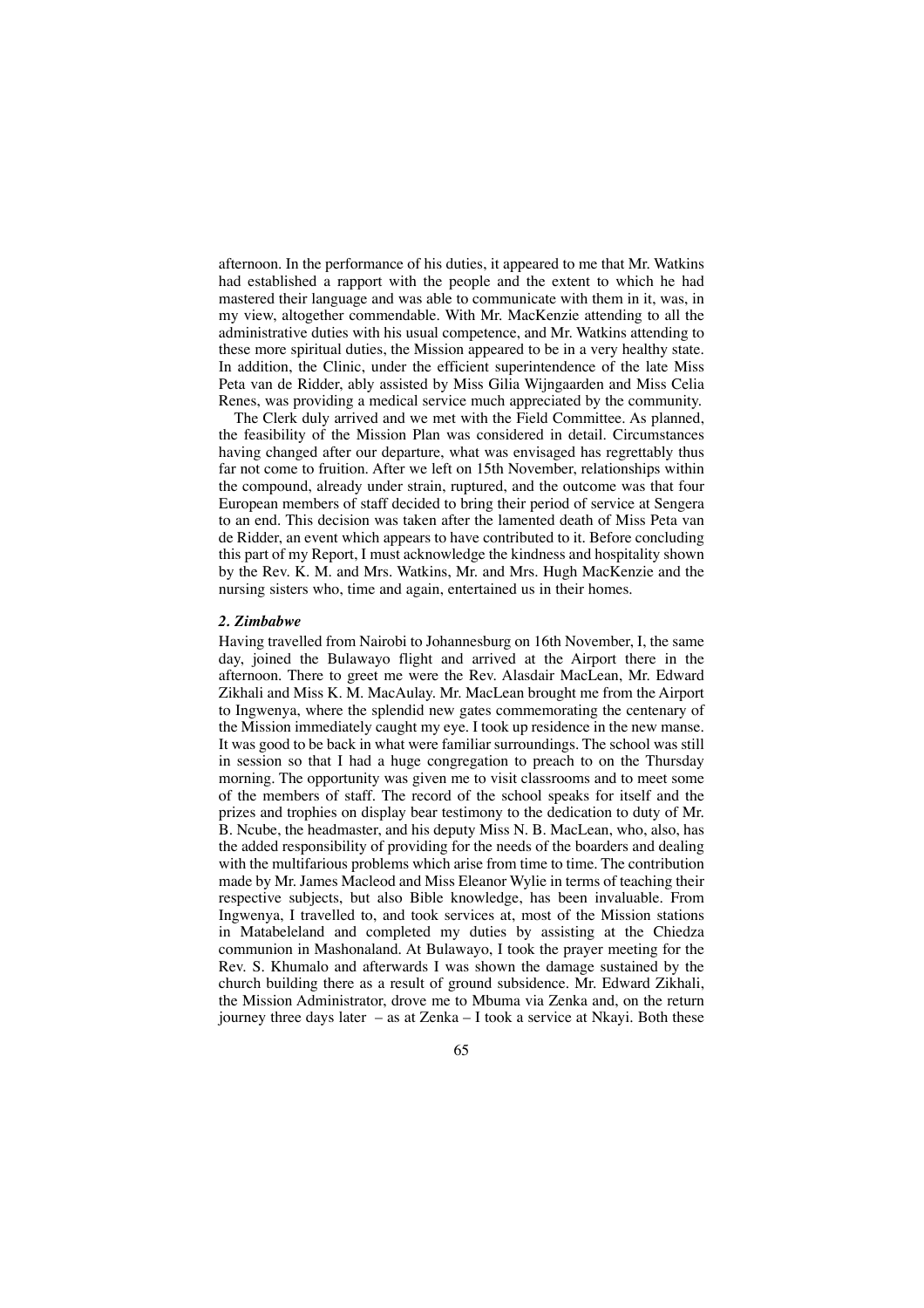congregations are under the pastoral oversight of the Rev. M. Mloyi. It is hoped that a new manse will soon be provided for him.

At Mbuma it was good to meet the Rev. P. Mzamo once again and to be entertained by himself and his wife in their home. I stayed at the home of Sister Willie Geurtsen, where we were all well looked after by Miss K. M. MacAulay, who had accompanied us for that purpose. At the time, Dr. Anneke Snoek was still in Bulawayo completing her orientation period at Mpilo Hospital and Sister Petra Beukers was completing a course at the same location. Miss Geurtsen was therefore found dutifully and valiantly attending to all the duties entailed in being in charge of the Hospital and on call night and day. There being no grid electricity supply, darkness descended on the Hospital and Mission every night at 9 p.m. when the generator was switched off. Mr. Zikhali and I were shown round the Hospital by Miss Geurtsen. In walking through the Hospital precincts we noted the amount of work that had to be done in order to bring the buildings and facilities to the standard desirable. Although so much occupied in looking after patients, Miss Geurtsen still found time to organise a weekly mid-day Bible/Catechism Class for the male staff. I took that class on the Wednesday of my visit and I could not but be impressed at the willingness to learn displayed by those present. Farther afield we noted the state of the Simbo church, the roof of which had been totally removed by a storm force wind.

The Rev. Z. Mazwabo had invited me to assist at the Chiedza communion and I duly arrived there on Thursday, 24th November. Mr. and Mrs. Mazwabo made me as comfortable as possible in their home near to the church. The days of the communion season were observed in their order and the sacrament was administered as prescribed in the Word of God – decently and in order. Many walked long distances to be present. On the Lord's Day, in between the services, the local congregation provided food for the two hundred or so that were present. At a time of drought and general scarcity, this gesture brought to mind what the Apostle says of the grace of God bestowed on the Macedonians, "how that in a great trial of affliction the abundance of their joy and deep poverty abounded unto the riches of their liberality". I felt that it was good for me to be among them.

Returning to Ingwenya on Monday afternoon, I was to prepare for my departure the following day. By now the school holidays had begun but Mr. B. Ncube and Miss N. MacLean were still as busy as ever attending to all the administrative duties falling to them in anticipation of the beginning of another session in six weeks' time. On the way to the Airport, the Rev. A. MacLean drove me to the home of Mr. Teus Benschop and his wife, Dr. Janette Benschop, where the ad hoc Committee engaged in the work of revising the Ndebele Bible meet on a daily basis. There we were glad to meet and observe the commendable work of Mr. T. Benschop, Mr. N. Mpofu, Mr. B. Mziya and, not least, Miss K. M. MacAulay. Having already completed the New Testament they were now well on in the revision of the Old Testament. We believe that future generations will much appreciate their work and labour.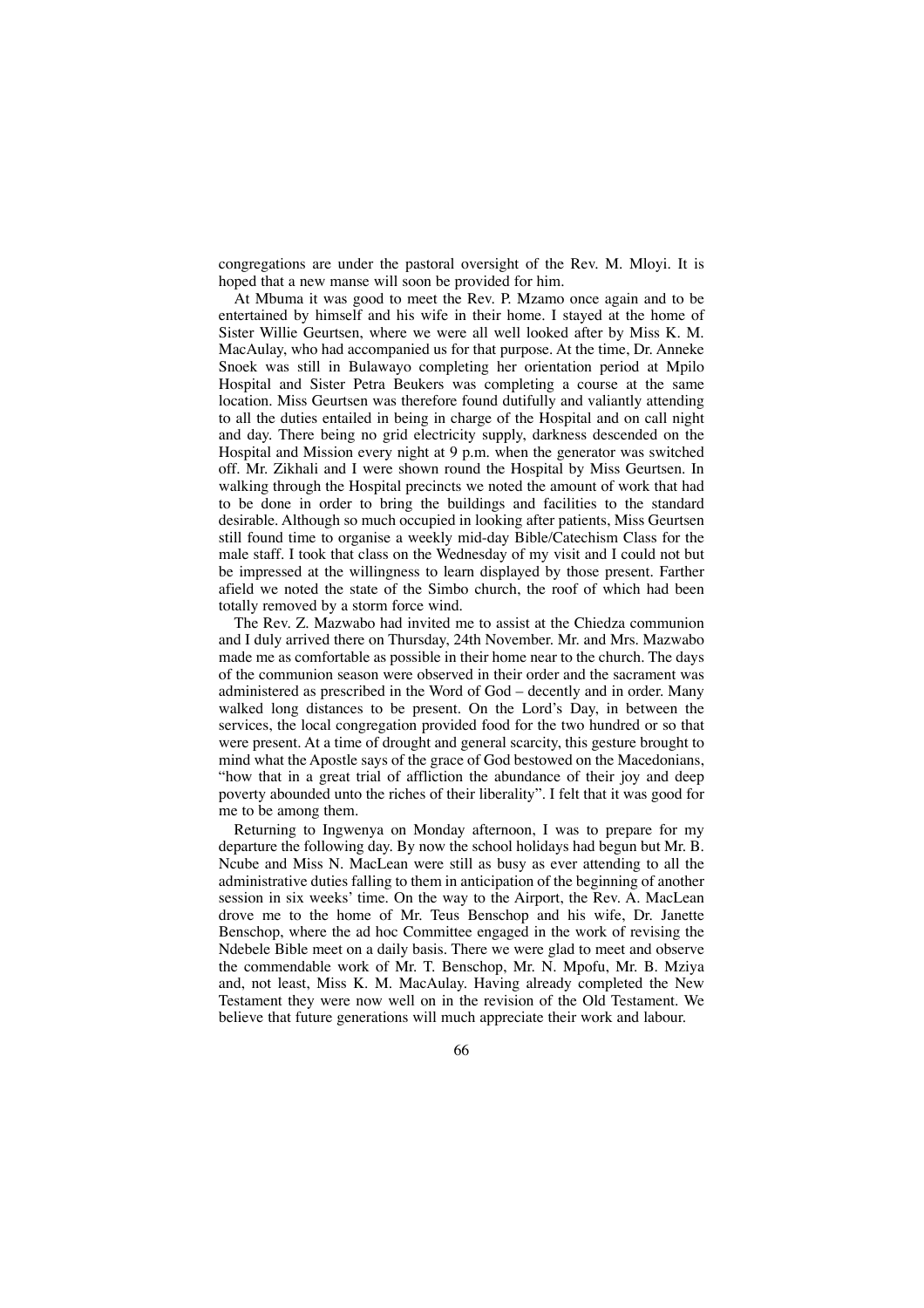I would express my gratitude to all who entertained me in their homes and made my stay in Zimbabwe so pleasant and memorable.

### *Conclusion*

To our knowledge, there are no other missions on the African continent that come up to the standard maintained at our Mission stations in Kenya and Zimbabwe. The whole counsel of God is declared and the minds of many – young and old – are being brought daily into contact with the Word of God. It is little wonder that the god of this world is active in opposition, but we trust that the work will, notwithstanding Satanic hostility, continue, and that the Lord of the harvest will provide a succession of labourers to that end and until a brighter day dawns when, as predicted, "They shall not hurt nor destroy in all my holy mountain: for the earth shall be full of the knowledge of the Lord, as the waters cover the sea".

## **REPORT OF DEPUTY TO SENGERA, KENYA Rev. J. R. Tallach**

ON Tuesday, 8th November 2005, I flew to Kenya and returned a week later. Providentially all these journeys were uneventful and, in the kindness of the Lord, I went and came safely.

While at Sengera, Mr. MacLeod, the Convener, and myself, had an opportunity to observe the work being done by Mission staff there. I was very impressed by the way modern technology in the use of computers and power point presentation were being used, along with traditional methods in the teaching of the catechism and in translation work.

I was asked to preach at Sengera on the Sabbath, when a congregation of around 200 in the morning and 150 in the afternoon sat quietly under the Word.

Discussion also took place over the manner in which translation work was being conducted and agreement was come to as to the way in which this might be carried forward.

I wish to thank the Mission staff at Sengera for their welcome and kindness during my stay.

# **REPORT OF DEPUTY TO TEXAS Rev. N. M. Ross**

I VISITED our Richmond, Texas, Congregation from the 11th to the 25th of October 2005. A deputation visit was necessary as three families in the congregation had decided to leave – one went to another part of the USA, and two heads of families withdrew their communicant membership. This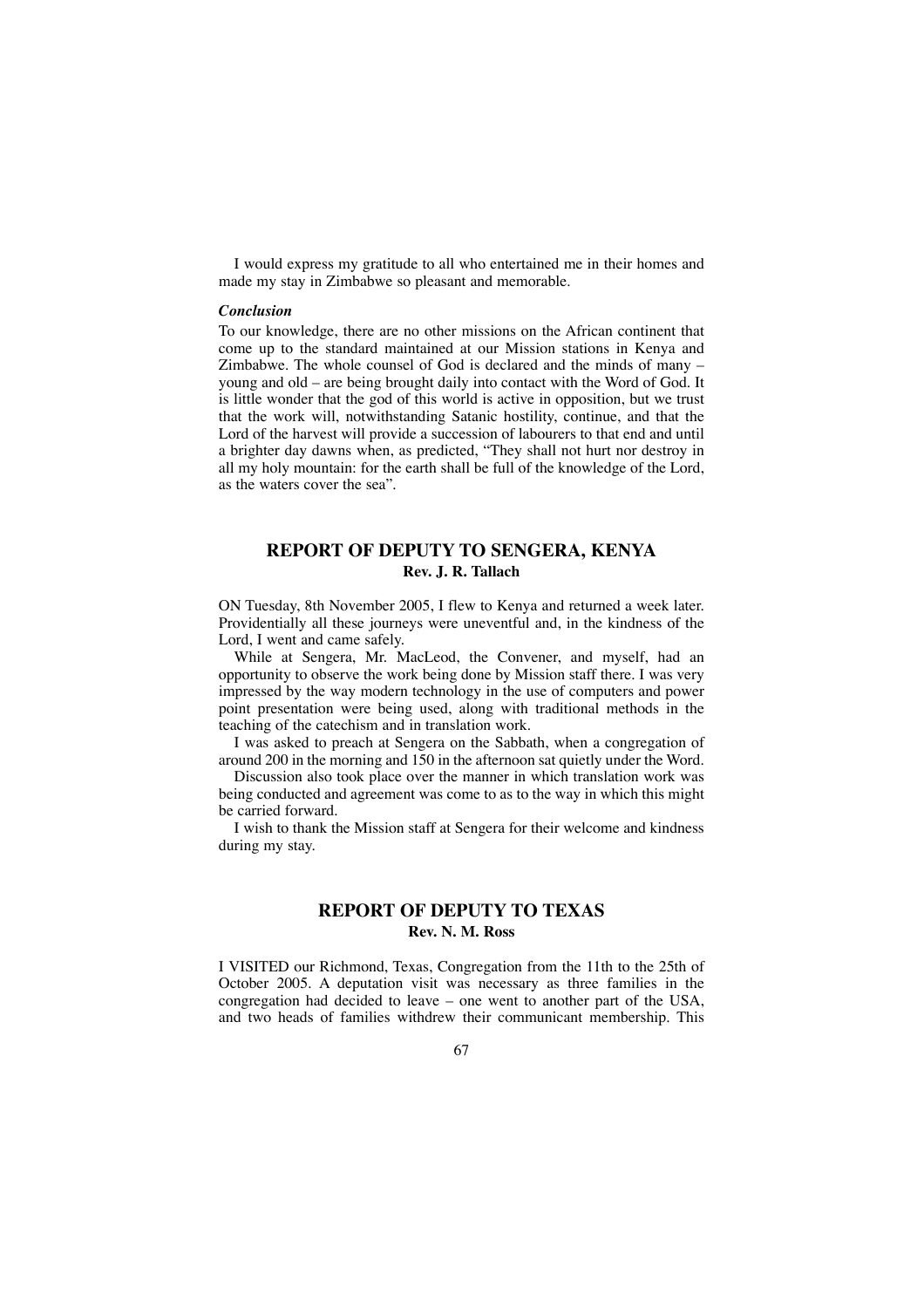was in addition to the congregation having been diminished, as is already known to the Committee, by two other families removing to the UK for a temporary period.

I was met at George Bush International Airport, Houston, by Mr. Jett Smith, divinity student, who drove me to my motel near Santa Fe, and then very kindly entertained me at his home in Santa Fe. During the first week we met for a midweek service at Santa Fe, in the public meeting room of the local branch of one of the national banks. Two days later I performed the marriage of a young couple in the congregation – all the people of the congregation being present on the happy occasion.

The services on Sabbath were attended by about twenty persons, all of whom came considerable distances from opposite directions. During that week I visited some families, including two of those who had left and who still profess some attachment to, or regard for, the Free Presbyterian Church of Scotland.

By the middle of the second week, two elders of the Kirk Session (Mr. A. MacPherson and Mr. D. Kuiper) arrived in time for the commencement of the communion season. After the Saturday service, one woman was received by the Kirk Session as a communicant. For some days of the communion season we had a visiting couple attend from Corpus Christi. We were thankful that once again the death of Christ was remembered in the congregation, and that the Lord's people had some measure of refreshing under the means of grace.

While there has been a regrettable depletion of numbers in the congregation, those who remain are hopeful about the future, believing that the Lord has established them as a congregation of our Church, and that He will bless them still and make provision for them. Our hope and prayer is that in the not too distant future they will be in a position to call and support a minister, and that the Lord will provide them with a pastor after His own heart.

# **REPORT OF DEPUTY TO VANCOUVER Rev J. MacLeod**

My short visit to Vancouver began on Tuesday, 13th December 2005, and ended the following Monday when we departed for San Francisco. Mr. John MacLeod, with his usual courtesy, met us at the Airport and took us (my wife accompanied me at her own expense) to the accommodation which had been booked in the city. We are much indebted to him and to his wife, Margaret, for all the kindness shown and help given over the period of our stay.

On the Wednesday evening – it was the day appointed by the Synod as a day of prayer – I kept a service in the church. The congregation numbered three. On Sabbath I took morning and evening services. In the evening the number present was augmented by the presence of Mr. Douglas Epp, an APC elder, accompanied by seven of his children.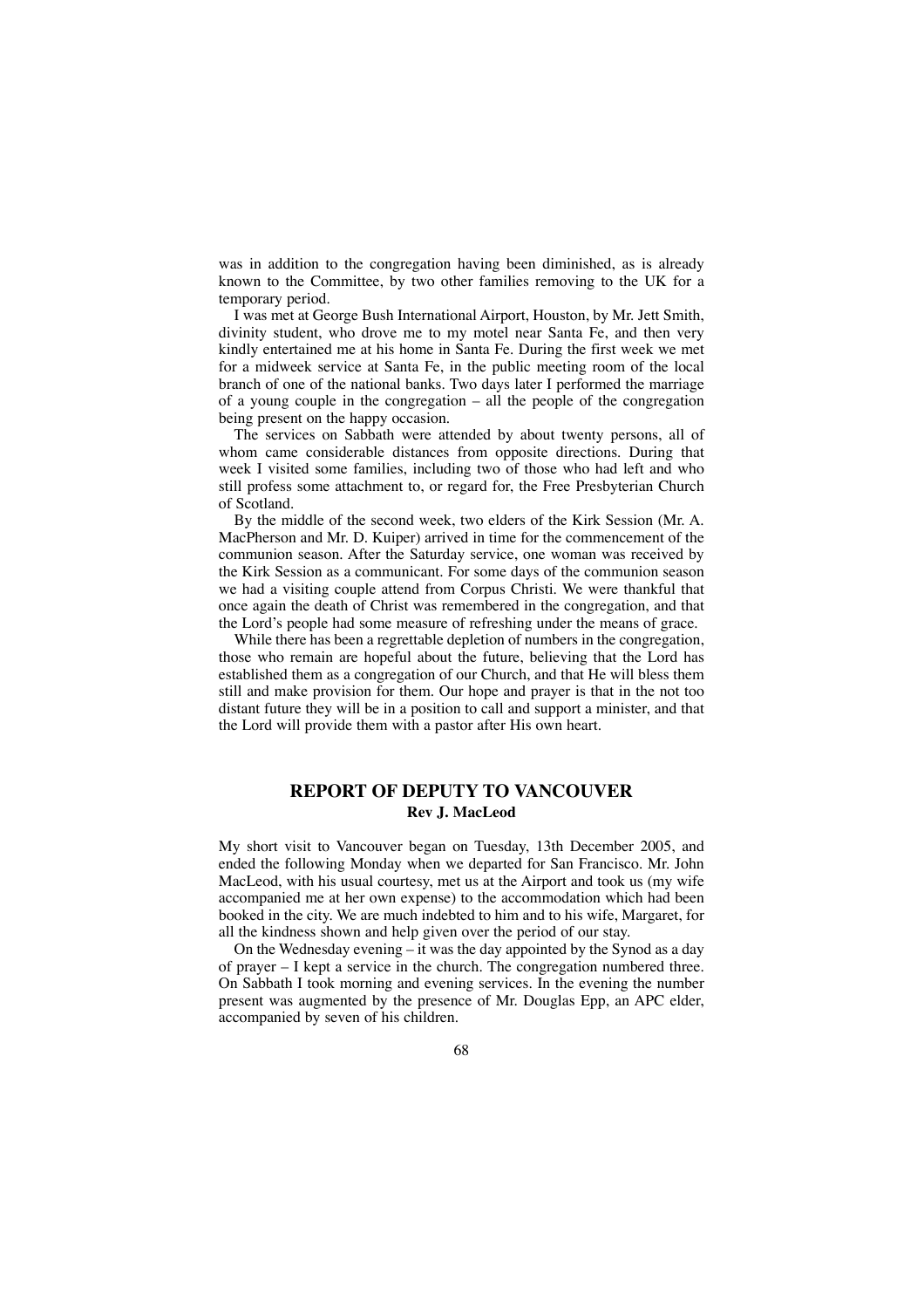The cause in Vancouver is very low. John MacLeod has proved himself as faithful to the Church and, with his wife's help, he has kept the door open pretty well all the time from the date in 1989 when the APCs took their departure. We appreciate his faithfulness but, as he agrees himself, the circumstances are now such that it cannot be expected that services will continue indefinitely. Mrs. Mary Hardy, the only other communicant member, lives in Vancouver Island. Regretfully – mainly because of the time of year it happened to be – it was not possible for me to visit her on this occasion.

Our daughter, domiciled in the San Francisco area, met us at the Airport there and took us to her home. On Friday, 23rd December, she drove us to Copperopolis, a small town about 200 miles inland, and where, in the old church there, Mr. Carl Smith and Miss Stephanie Losaya were joined in marriage. A congregation numbering around 95 souls was present. There, in the course of the service, I was able to draw attention to the love of Christ for His bride and the necessity of His substitutionary death in order to secure her everlasting salvation. Some of our members and friends from Texas were present and already enlightened in regard to these foundation doctrines, but in the case of some present the impression gained was that they were hearing these things for the first time.

In the Lord's kind providence we arrived safely home on 29th December.

## **REPORT OF DEPUTY TO ZIMBABWE Rev. J. R. Tallach**

ON Thursday, 1st September 2005, I left Scotland with my wife and daughter, Marion, for Zimbabwe and we returned on Friday, 23rd September. We would record our indebtedness to the Lord in that in all the many miles covered and different terrains traversed, we had not one adverse circumstance and were in good health throughout. The first Sabbath I supplied the two preaching stations at Bulawayo as Rev. Khumalo was at Zenka Communion. There were substantial gatherings at both Lobengula and Nkulumane and the numbers seemed to have been maintained since my last visit twelve years ago. I had the pleasure of baptizing Privelege Babongile Ncube, whose father is Headmaster at John Tallach School and whose grandfather is an elder on the Mbuma Kirk Session.

On the Friday of that week (the 9th) the Centenary meeting was held at the School at Ingwenya. There were 500 guests and 1,000 schoolchildren. A sermon on Ezekiel 34:11, "For thus saith the Lord God; Behold, I, even I, will both search my sheep, and seek them out", was followed by brief speeches from both visiting and local representatives. Everyone present was then fed with an adequacy and efficiency which showed the considerable organisation and preparation which characterised the whole event. The second weekend was spent at New Canaan with Rev. Mazvabo, where I supplied Chiedza.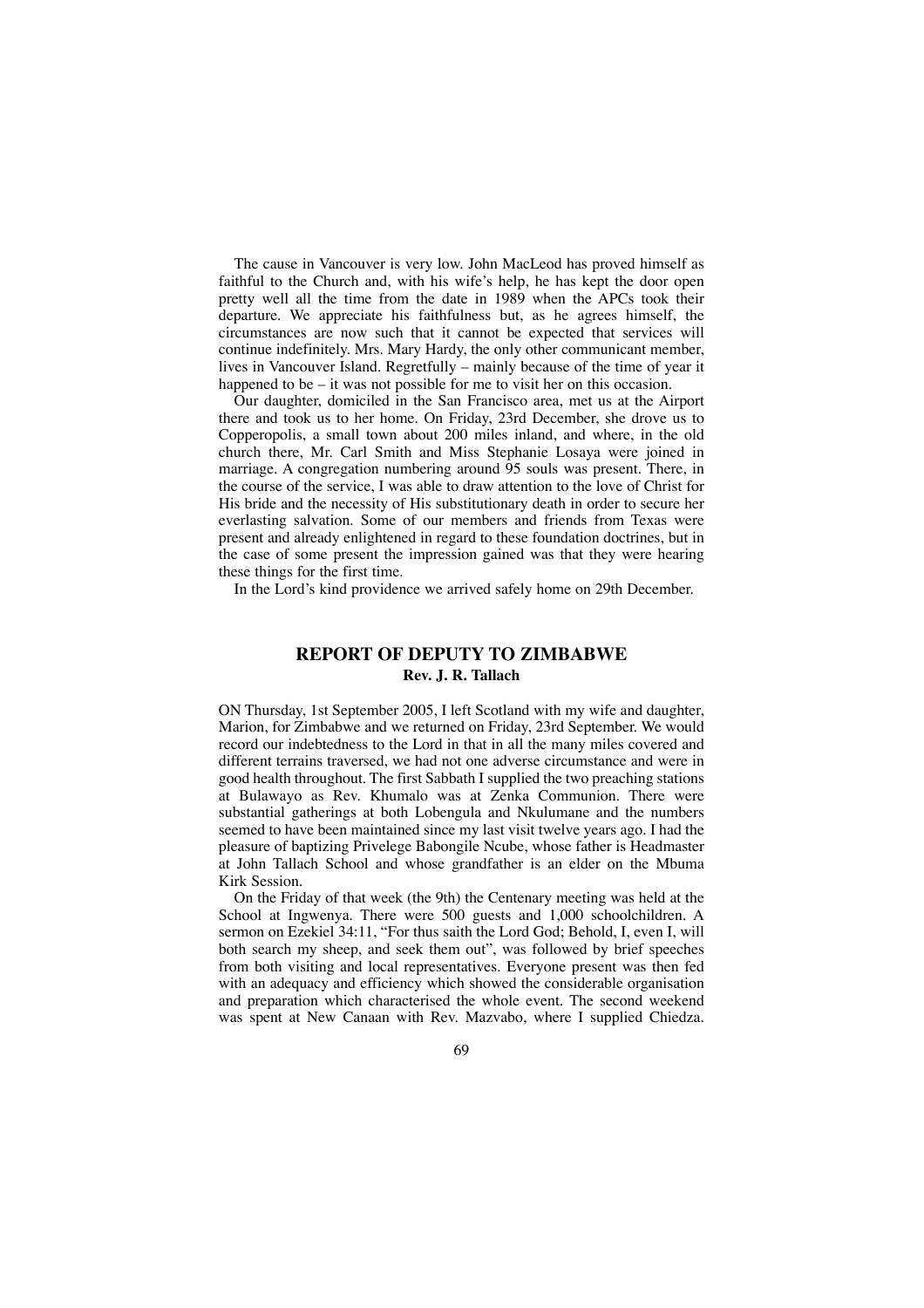People from four smaller preaching stations gathered, some walking for two hours, to form a congregation of over 200 souls.

On Wednesday, 14th September, we travelled to Zenka, where a prayer meeting was held with Mr. Mloyi interpreting. We then carried on to Mbuma and the communion started the next day. Rev. Mloyi was the other assisting minister. We were very pleased to see that Rev. Mzamo and his wife were well and we received a very warm welcome from them both as well as from many other Mbuma friends and the staff at the Hospital. The numbers attending were good, with a fair proportion of men, and an orderly, quiet attention to the Word throughout.

We returned to Ingwenya via Nkayi on Monday 19th. At Nkayi we introduced Dr. Snoek, who hopes to start work at Mbuma in November, to the District Commissioner's Office and made enquiries about the supply of mains electricity to the Mission. The latest promise is for April 2006. My last duty was to hold the weekly prayer meeting at 8 a.m. in the church in Ingwenya on Thursday 22nd.

I should like to thank all the Mission staff for their kindness to us all during our stay.

# **TRAINING OF MINISTRY REPORT Convener: Rev. J. R. Tallach**

THE Committee have to report that, following on the reception of Mr. Jett Smith of the Texas Congregation as a student for the ministry by the Southern Presbytery on 6th April 2005, studies were arranged for him at the University of Houston. These studies include Greek, history and mathematics and will extend over the next few years. Mr. Smith will add Biblical Hebrew, studied privately, to the above.

Mr. George B. MacDonald passed examinations in Biblical Hebrew and Greek during the year at the Highland Theological Institute in Dingwall in preparation for his entrance exam for Divinity in August. He is also studying Higher history and has completed a short course in philosophy run by Oxford University over the Internet.

Mr. D. Levitskiy was brought over to Glasgow in August 2005 to continue his study of A level English Literature. He then began studying Greek under Mr. John MacLeod, tutor, and prepared for his Presbytery exams. The Committee is grateful for the help of the Rev. R. MacLeod in Mr. Levitskiy's preparation for the Presbytery exams.

Dr. A. MacColl passed his entrance exam in August 2005 and has been studying with the Rev. K. D. MacLeod for the past year. Mr. Lyle Smith has also been with the Rev. K. D. MacLeod and this will complete his three year course.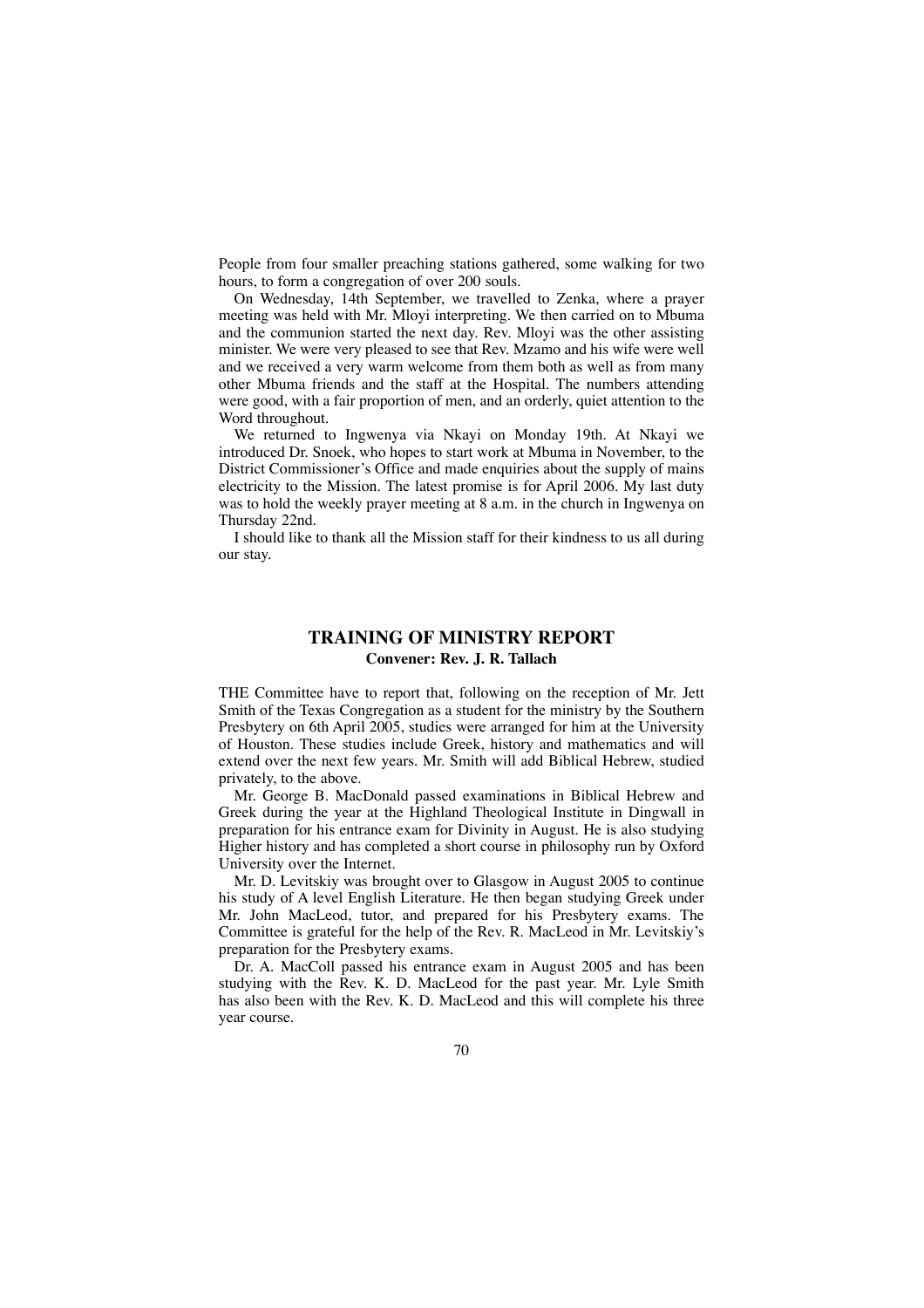The Committee is deeply aware that academic attainments, biblical knowledge, and doctrinal correctness is not enough. The "polished shaft" must be in "the hand of the Lord" to gain spiritual direction and power. The Committee commend these men to the prayers of the Church.

The Theological Conference was held in Inverness this year and the Committee was, as ever, indebted to those who drew up papers on the matters discussed. The Committee hope to make one area of the Confession of Faith central to each Conference. It is also hoped that the early intimation of papers to be read will encourage all those attending to consider and read round these subjects, making the event less of a series of lectures and more a conferring among the brethren. Included among the subjects for the Conference this year are, Law and Gospel, The Covenanters, The Regulative Principle, The Lord's Supper, and The Decrees of God, and it is hoped that attendance will be high and discussion profitable.

## **THEOLOGICAL TUTOR'S REPORT Rev. K. D. Macleod**

MR. LYLE T. SMITH and Dr. Allan W. MacColl spent the past session in Leverburgh, attending classes in Scripture, Hebrew, Old Testament Introduction, Pastoral Theology and Church History. The pattern of these classes was very similar to that followed in previous sessions, the only significant difference being that, in Church History, we returned to Owen Chadwick's book on *The Reformation* as a basis for our study of that period.

This session, the students' History essays dealt with the following subjects: a comparison between Luther and Erasmus, the evangelism of D. L. Moody, and the Free Church from 1843-1900. These essays give the students the opportunity to explore a few subjects in somewhat greater depth than is otherwise possible.

The students worked diligently and I trust they will be successful in their exit exams. I am grateful to them for the help they have given in taking services in the South Harris congregation and elsewhere. May the Lord make them useful in the great work of the ministry and may they be kept!

### **WELFARE OF YOUTH COMMITTEE'S REPORT Rev. D. A. Ross**

WE again record the Church's indebtedness to the ladies who prepare and correct the Scripture and Catechism Exercises. That the children and young people continue doing the Scripture and Catechism Exercises from Lower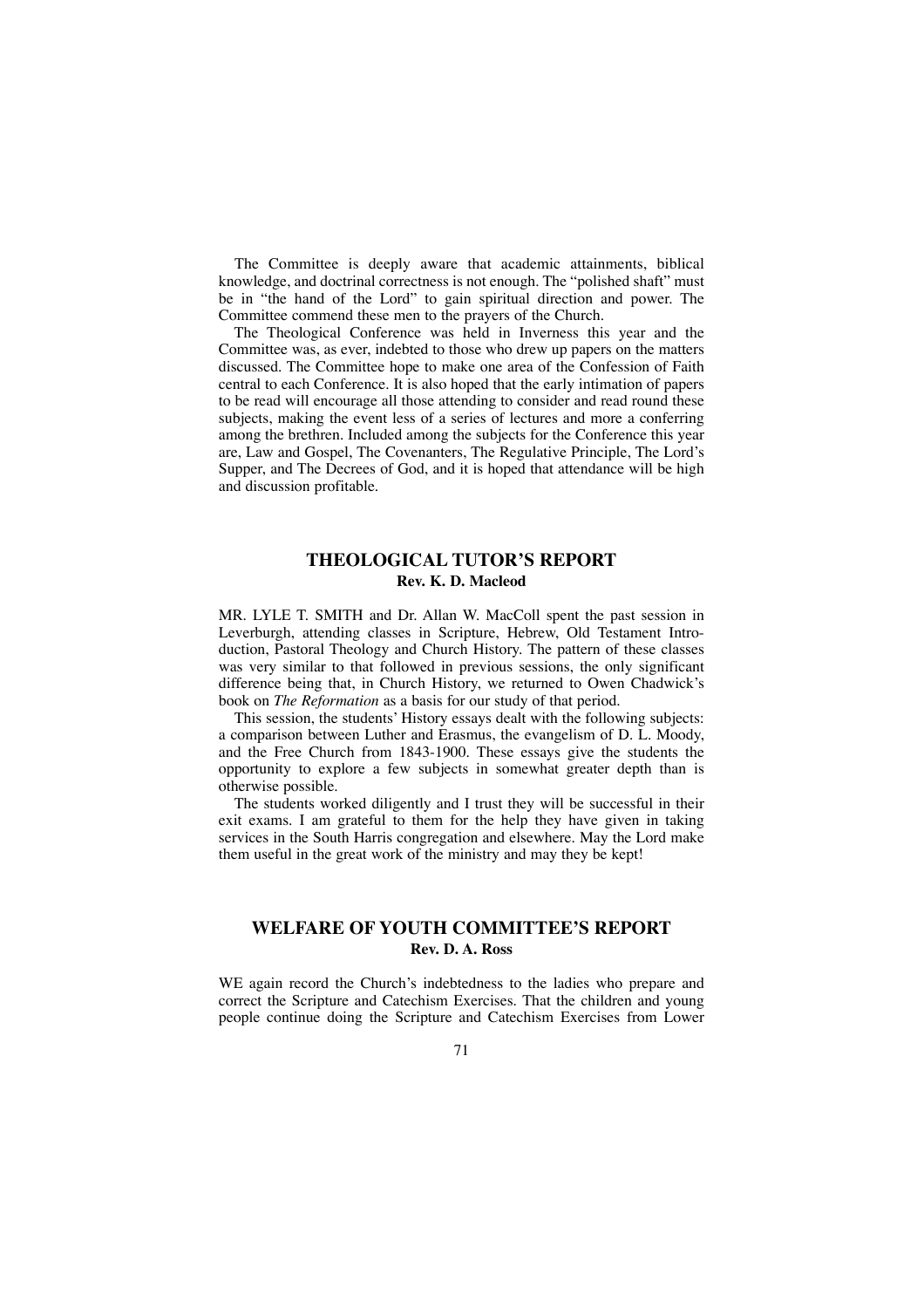Primary to Senior Section shows that the parents give them encouragement, and for this we are grateful. Over recent years the numbers who do the exercises have been fairly static, but we do long for the day when many more will do them, especially because they point our young people to the reality of the eternal world and their need of being prepared for it by faith in the Lord Jesus Christ. I am told by the ladies who correct the exercises that the quality of work is of a very satisfactory standard (apart from that of a very small number). A few also fail to complete the full set of exercises. As usual, those who do very well receive the prize of a religious book selected from the Church Bookroom catalogue, and others who complete the exercises receive an award. The books are priced according to the age group, those in the older sections receiving more expensive books. There are several children not belonging to our Church who do the exercises and receive prizes and awards, and we are very pleased indeed to have them take an interest in this way.

In Zimbabwe, John Tallach Secondary School, Ingwenya, there are 600 pupils doing the exercises. The top ten in each section receive a prize while all others receive a book token. This is all supervised by the teachers there, which is no small undertaking, even although the exercises are corrected by an additional team of ladies in Scotland. No exercises come from young people in our congregations in Zimbabwe, but it is not to be expected that any completed exercises would be posted to Scotland when the posting of an ordinary letter costs the price of four loaves of bread. In Sengera, Kenya, the age limits for the number of young people doing the exercises are slightly higher since the education system there is different. There are also others in Sengera completing the exercises who are well above the senior age limit. Their names, of course, are not listed in the *Young People's Magazine,* but they find the work to be profitable.

As was reported in the *Young People's Magazine,* the Youth Conference last year was held at St. Leonard's School, St. Andrews, Fife. Sixty-five young people attended, a number of whom were from other countries, two of them from as far away as New Zealand. The Committee is much indebted to the ministers who prepared conference papers and led the historical tour. It is no small matter for them to prepare suitable material for the Conferences when they have so many other ministerial duties to attend to. The young people also encouraged us by the interest they took in the conference and their good behaviour during it. We are much indebted to the housemothers, Miss Margaret MacAskill, Gairloch, and Mrs. Norma MacLeod, Glasgow, for their caring so well for those who attend.

This year's conference, held at Strathallan School, Forgandenny, Perthshire, was a new venue for us. We always visit venues prior to a conference to judge their suitability prior to going there. This year's papers and speakers were as follows:

### *1. A Wrestler with God and Man – Lessons from the Life of Jacob* Rev. Angus Smith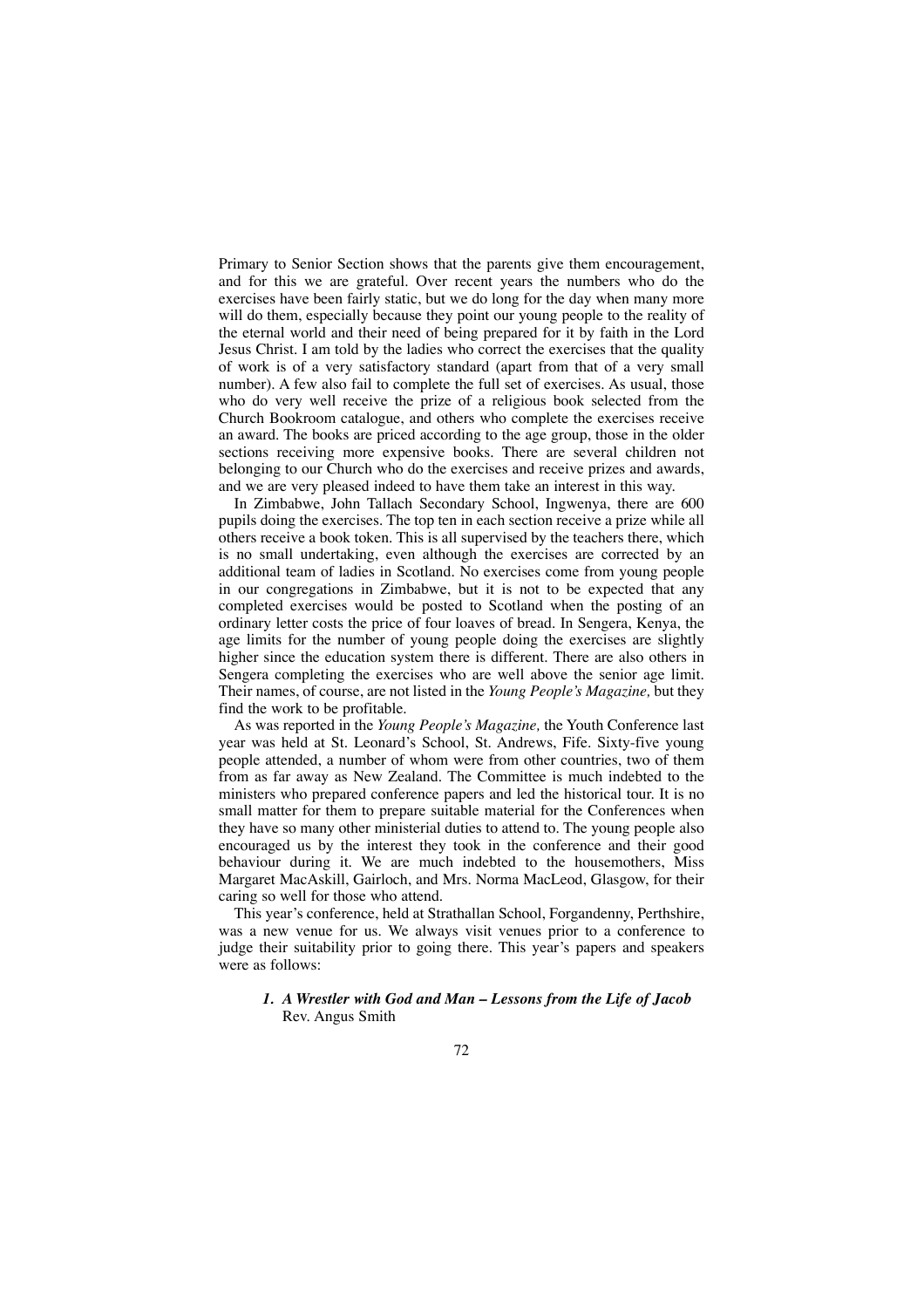- *2. Running the Race What the Bible Teaches About the Christian Life* Rev. Neil M. Ross
- *3. Chosen not for Good in me The Life and Ministry of Robert Murray M'Cheyne* Mr. Alex MacLean
- *4. Church History in Southern Perthshire A Tour* Rev. Douglas W. B. Somerset
- *5. Grace to Live in Killing Times The Covenanters of South West Scotland in the 1680s* Rev. Roderick MacLeod
- *6. The Sabbath Why Should We Keep It?* Rev. Donald MacDonald

We have no doubt that the Conference and the Scripture and Catechism Exercises have a positive use for the furthering of true religion among our young people. We do receive expressions of appreciation of these activities from both parents and young people. However, while grateful for that appreciation, our chief aim is that the young people would receive spiritual blessing by the Holy Spirit applying the Word savingly to their hearts. We should have no doubt that this must be the case with some persons because God promises to bless His Word as it is sown. In the parable of the sower there is the activity of sowing the good seed of the Kingdom, but that is not the end of the parable. The parable comes to a climax when some seed "fell into good ground, and brought forth fruit, some an hundredfold, some sixtyfold, some thirtyfold" (Matthew 13:3-8).

## **BALLIFEARY RESIDENTIAL CARE HOME COMMITTEE'S REPORT Convener: Rev. J. R. Tallach**

FLAVEL is quoted as saying, "He who looks for providences will not lack providences to find", and there are many occasions for thankfulness to be found yet again in the events of a past year in Ballifeary.

We record with sadness the passing away of Mrs. J. Cameron-Mackintosh on 2nd February; Mrs. Betty Clark on 8th August; Mr. Ellis Fraser on 16th November; and Mrs. Janet Morrison on 29th November.

The waiting list stands at 16, though 10 of these do not wish to come into the Home at the moment.

The Care Commission inspection of July 2005 passed well with no recommendations or requirements arising from the inspection.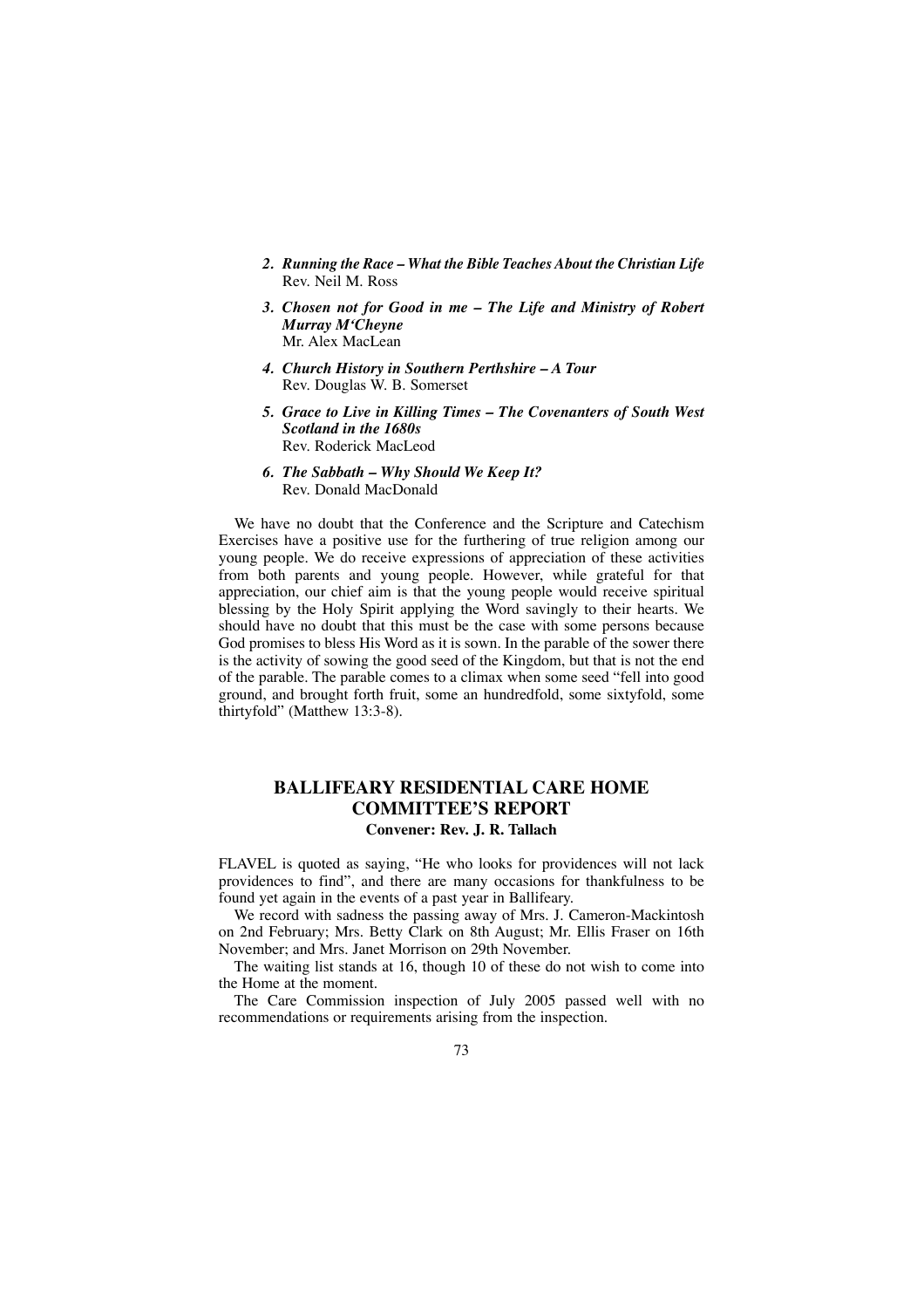We are pleased to report that Matron completed her Manager's training course. This was a considerable achievement considering the heavy workload during the year and her duties to her family. We are pleased also that 10 other members of staff are undergoing SVQ training.

Expenditure in the Home during the year included rewiring the lounge, hall and dining room, while valves were fitted to the en-suite hot taps. Outside, a sycamore tree was felled and paving completed around the Home. A mower and a food processor were also purchased. Reflecting rising world oil prices, the cost of oil for heating the Home rose by 40% during the year.

We are indebted yet again to our two auditors, John Fraser and Kenneth MacLean, for their work on our accounts, to Matron and her staff for their work and the kindly manner in which it was discharged, and to all those outwith the Home who gave of their time to the residents. Taking family worship and providing something interesting and instructive in an evening is especially welcome.

We commend this work to the prayers of our people.

# **LEVERBURGH CARE HOME COMMITTEE REPORT Convener: Rev. K. D. Macleod**

THE Home continues to care for up to 16 residents, but sadly, during the past year, there has been a greater than normal number of deaths. Since the last report was written, the following permanent residents have passed away: Mrs. A. MacGeddie, Mrs. M. MacKay, Mrs. M. Rodgers, Mr. J. Morrison and Miss W. MacCuish. We would extend our sincere sympathy to all their relatives.

We must again commend the hard work and dedication of the Officer in Charge and other staff; the Committee wish once more to express their sincere appreciation of all that they do for the welfare of the residents. A further member of the care staff completed her SVQ level 2 qualification in the course of the year and another is now taking this course. The Care Commission continues to conduct inspections on a regular basis and the high standard of care given in the Home is recognised in their reports. Increasing standards of fire safety have meant that a significant sum of money had to be spent in recent months in upgrading the Home to meet these standards.

From the latter part of 2005 it has not been possible to fill all the beds made vacant by the death of previous residents. This has a resulted in a poorer financial outcome than in most recent years (though the outcome for 2005 was significantly inflated by income which should have been received in 2004). Yet we are thankful that the Home continues to show a profit and that it can provide a caring environment for some of those, particularly in the local community, who now find it difficult to look after themselves. Most especially, we would wish to acknowledge the Lord's goodness over another year.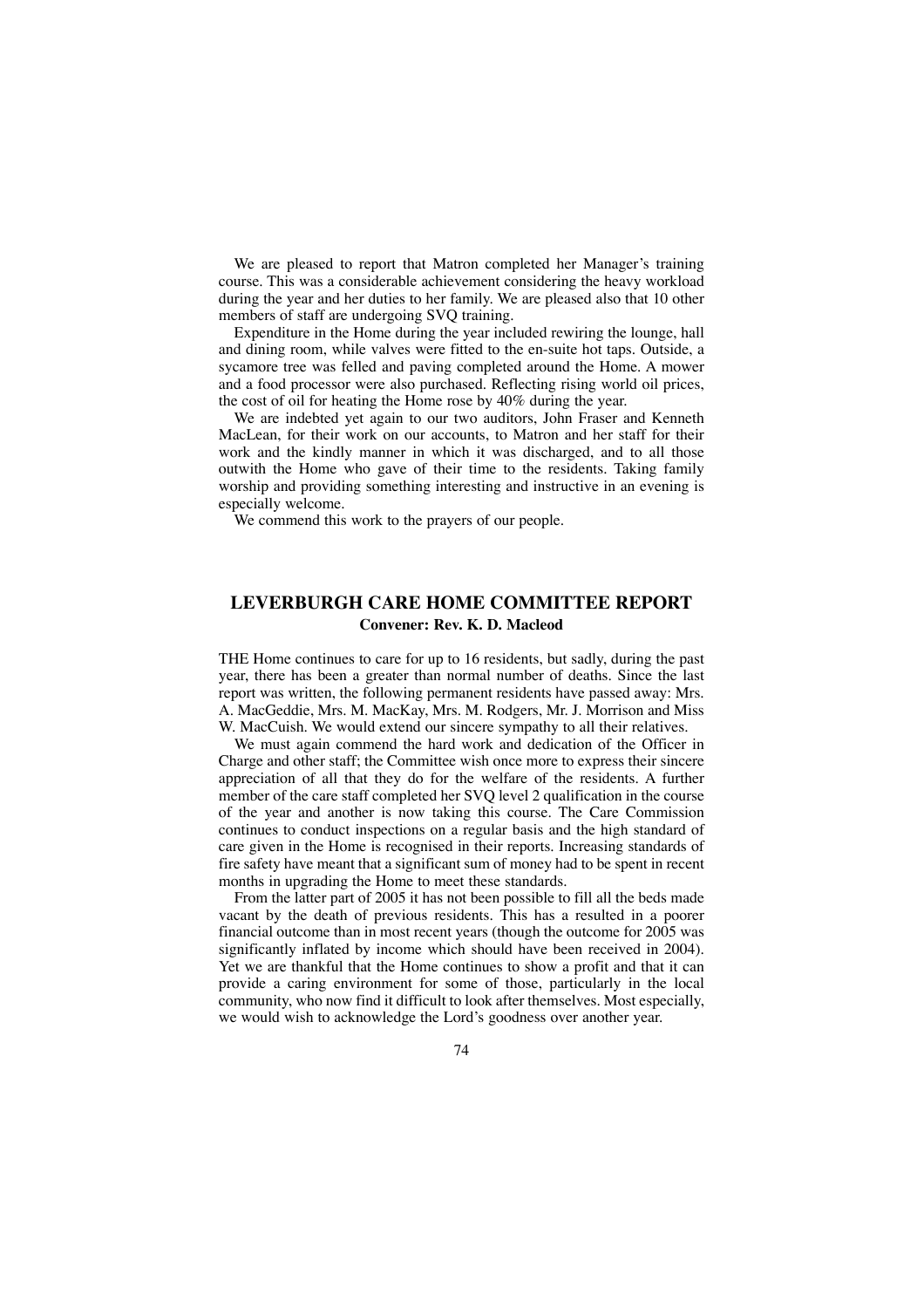## **OUTREACH COMMITTEE REPORT Convener: Rev. D. A. Ross**

THE Committee continues to do the work assigned to it by the Synod; namely, the spreading of the Word of God and reaching out to people outside the Church. This we do in a number of ways. The Internet has proved to be a very useful tool in publicising our views and distinctives and, indeed, has been the means of broadening our witness to the ends of the earth.

We have made contacts with many people expressing an interest in the Reformed Faith and they have, on the whole, either been commending our presentation of it or asking what appear to be genuine questions about it. We hope we have been helpful to some and that we have brought them to a greater appreciation of our position as a Church. It is a tremendous advantage to be able to refer such to our subordinate standard, the *Westminster Confession of Faith*, which so clearly and succinctly presents the Bible doctrines we profess as a Church.

One person from Texas speaks of the help received: "I have been greatly blessed by the website and the *Free Presbyterian Magazine,* so I would like to contribute some money to the Richmond TX USA congregation. I have the address off the website but I don't know the official name of the congregation, and how to make out the cheque. Could you please help or get someone there in south Texas to help me?"

Another from Colorado, USA, says: "Thank you very much for putting some text sermons on the website in easily accessible form with excellent visual format. . . . Since I cannot access the audio-sermons, nor the MP3 format, nor PDF files, it is a great pleasure to see such godly writing immediately available when turning to the website. There is nothing comparable to careful, earnest reading to really impress thought with the truths contained therein. I hope that you will be able to make more such texts available in future, as time and resources permit (in addition to the excellent material available in the magazines to which I subscribe)."

There are, of course, people contacting us occasionally who do not seem so much interested in the Reformed Faith as in posing questions which suggest a kind of legalism in their religion, but we endeavour to direct them to the Gospel of free and sovereign grace. Yet others communicate with us in an attempt to draw us into a debate about their pet subject, such as Saturday being the proper Sabbath, in which cases we try to leave with them some useful scriptural information. We hope and pray that overall some little good is being done by these contacts.

We get many requests from people in Third World countries and others for financial help. However, we are not in a position to know their genuineness, and even when we think we do know, we have found that our financial resources have been very limited and earmarked for certain projects; for example, the printing of our own tracts in Nepalese on two occasions. In any case, we do respond to such requests by sending out our Church magazines

75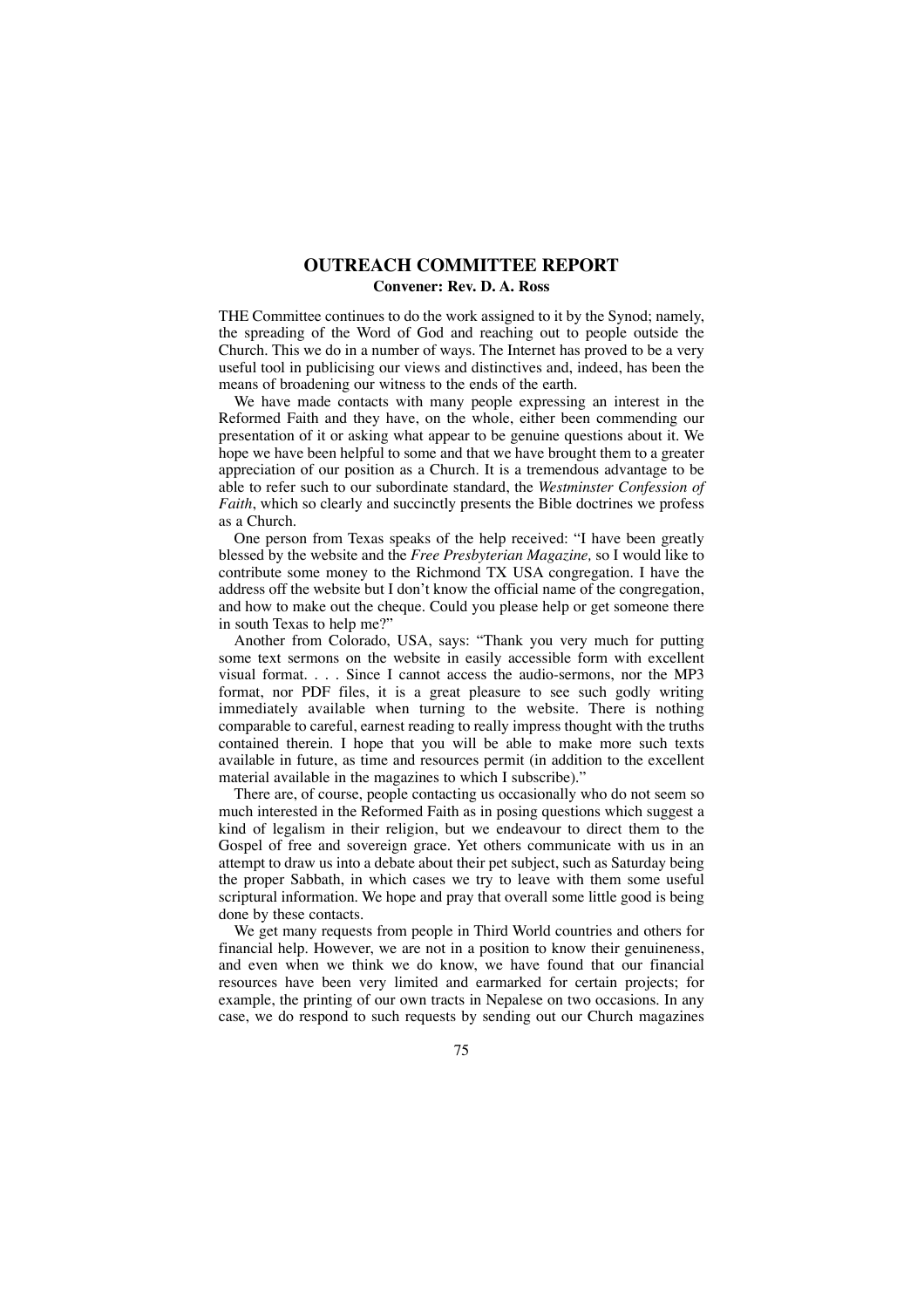and some small pieces of literature, where that is appropriate. This we do through the Bookroom Manager, Mr. Kenneth Hutton, to whom we are very grateful for his help, the cost coming out of the Outreach Fund.

Our tracts continue to be in demand and we do reprints from time to time. At the moment, the tract, *Which Church?,* is out of stock and will be reprinted shortly. The tracts are used by people both in the Church and beyond, and who can tell what the good effect of that will be by the Lord's blessing? As was reported in the past, a few of our tract titles have been translated into German, French and Dutch, and these are available from the Bookroom for those who have an outlet for them, especially among tourists who visit this country. We can now report that, in fact, all our tracts have been translated into German and are, at this moment, waiting to be printed. These will be sent to Germany for distribution by Christians there.

Try as we could, we did not succeed in obtaining a stand at the Black Isle Show last year, and it seems that it may well be the same this year. However, we did have a stand at Portree Agricultural Show and the interest was greater than the previous year. Of £489.65 received at our bookstall (which sells Bibles and literature), £26.48 was in the form of donations. There is no doubt that by our being at these Agricultural Shows we are right out there in the world with the Gospel where we should be. Of those passing by our stand, some evidenced a genuine interest, others a cautious interest and yet others hastily passed by. But even our placards with a Bible text in bold print by the door of the tent, present the Word of God which continues to be in the hand of the Holy Spirit that two-edged sword to bring sinners to conviction of sin. It is interesting too how sometimes we meet people who used to belong to the Free Presbyterian Church but now go nowhere to worship, and we welcome the opportunity to speak the Word of God to them.

While some people are of the mind our being at Agricultural Shows is too much identifying with the world, the truth is that the Gospel in a very significant way does identify with the world: "Go ye into all the world and preach the gospel to every creature." Paul did not shy away from daily going to the busy market in Athens to engage with people there, As Matthew Poole says, Paul was "throwing the net of the Gospel where there were most fish; and he himself preaching, as he exhorted others to do, in season and out of season" (Acts 17:17). May the Lord graciously use these small attempts as a Church to go out with the Gospel to a lost world.

Obviously we will never know, here in time, all the spiritual good resulting from our outreach witness by various means but we are assured by God's promises that we do not sow the good seed of the Kingdom of God in vain. "So shall my word be that goeth forth out of my mouth: it shall not return unto me void, but it shall accomplish that which I please, and it shall prosper in the thing whereto I sent it" (Isaiah 55:11).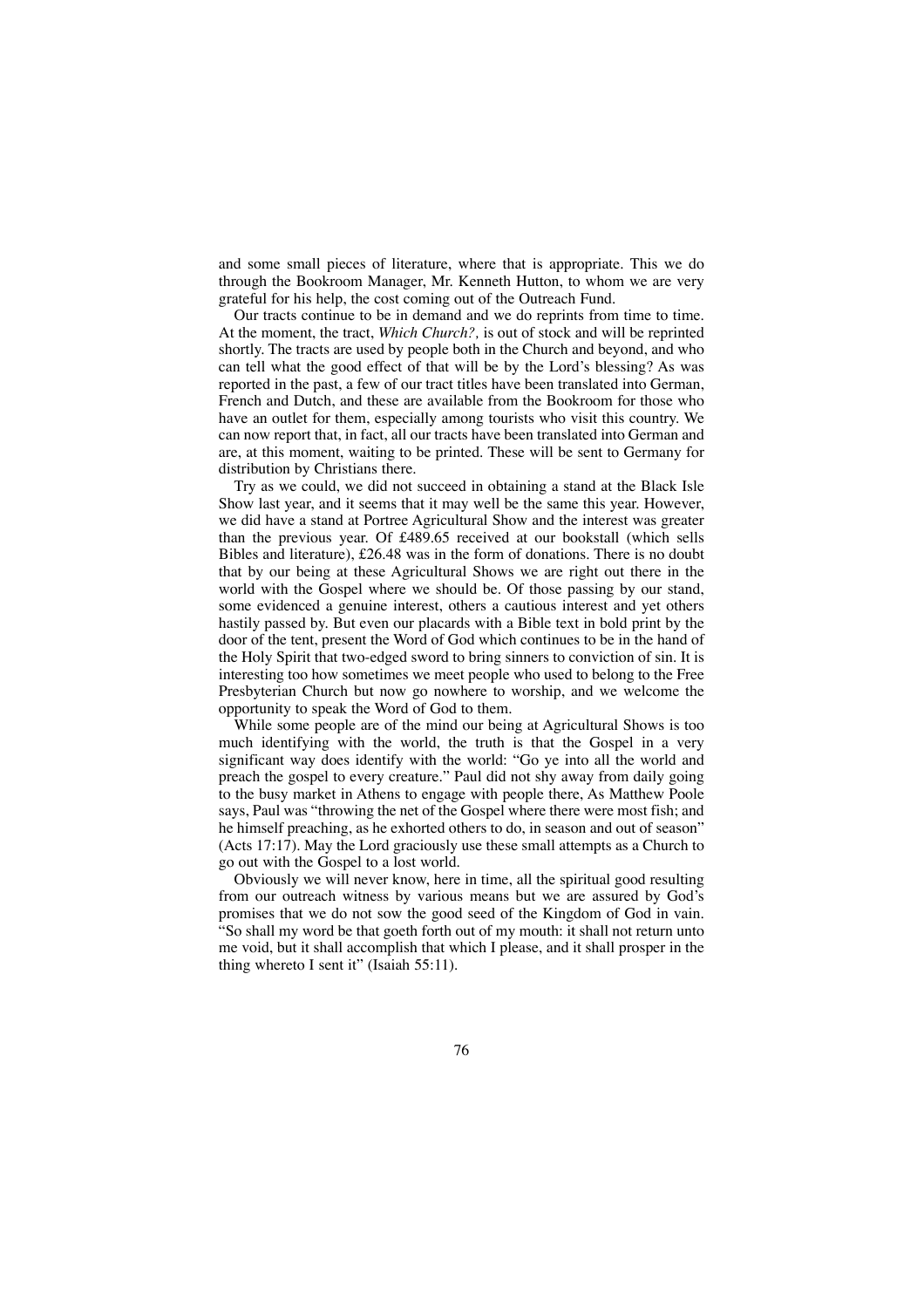## **MAGAZINES REPORT Rev. K. D. Macleod, Editor**

OVER the past year, the *Free Presbyterian Magazine* and the *Young People's Magazine* have gone out month by month as usual, and also the *Gaelic Supplement* every three months. In the *Free Presbyterian Magazine* an effort has been made to provide a balance of material – new material as well as old – and a variety of devotional, expository and historical articles, as well as book reviews and comment on current affairs, etc. The *Young People's Magazine* also aims to give a variety of suitable material, bearing in mind the various age-groups for which this magazine is intended.

Costs for printing and postage of the magazines have again increased slightly in the last 12 months, and adjustments have had accordingly to be made to the cost of individual copies and subscriptions. Over the past year, there has been some increase in the number of copies of the *Free Presbyterian Magazine* sent out, while the circulation of the *Young People's Magazine* has remained almost unchanged.

I would once again thank all who have given help in a variety of ways over the past year. I am especially grateful to all who have sent in articles and, in particular, to members of the Editorial Board of the *Free Presbyterian Magazine* for their help throughout the year. I would again specifically mention Dr. J. Mitchell for his continued help in checking the contents of both magazines month by month.

May the Most High bless these attempts to send out spiritually-profitable periodicals, both to the people of the Church and to others beyond its borders! It should be remembered that there is the potential for large numbers of others, besides subscribers, to come in contact with our magazines through the Internet.

### **PUBLICATIONS AND BOOKROOM COMMITTEE'S REPORT Rev. K. D. Macleod, Editor**

### *Publications*

In the past year we have continued the re-issue of the early volumes of the *Free Presbyterian Magazine;* volume 8 is now available and we are proceeding with volume 9. The paperback edited by Rev. Alexander McPherson, *Pages From the Past,* was reprinted early this year with some extra material from his pen, as *Four Little Words.* This new edition is in hardback and will be more durable. We are grateful to Mrs. Nella van Praag for the painting which appears on the front cover. The Committee hopes that two other books: John Colquhoun of Leith on *Saving Faith* and Rev. Donald Beaton on *The Reformed*